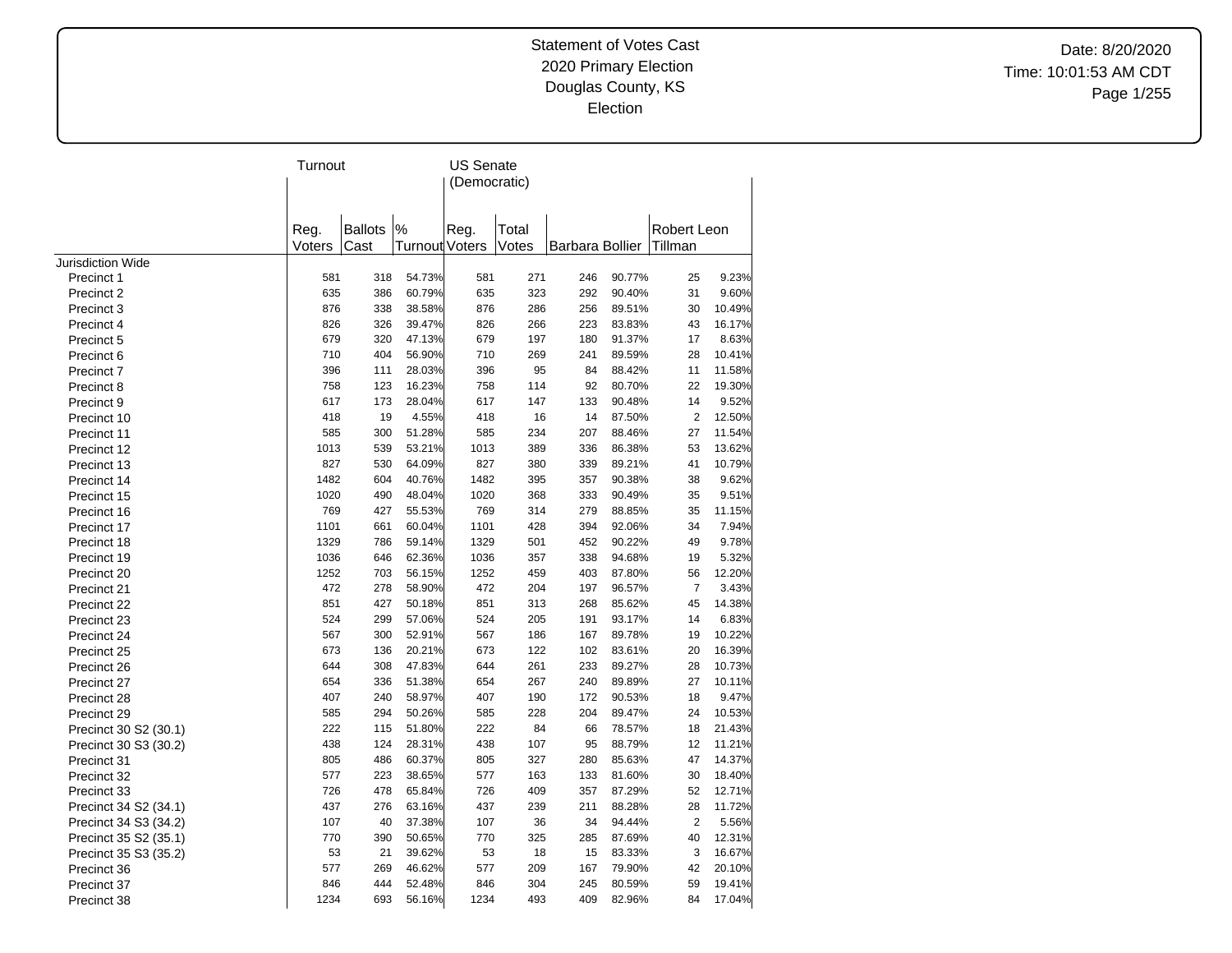Date: 8/20/2020 Time: 10:01:53 AM CDT Page 2/255

|                                    | Turnout |                |                | US Senate      |                |                 |            |                |        |
|------------------------------------|---------|----------------|----------------|----------------|----------------|-----------------|------------|----------------|--------|
|                                    |         |                |                | (Democratic)   |                |                 |            |                |        |
|                                    |         |                |                |                |                |                 |            |                |        |
|                                    |         |                |                |                |                |                 |            |                |        |
|                                    | Reg.    | <b>Ballots</b> | %              | Reg.           | Total          |                 |            | Robert Leon    |        |
|                                    | Voters  | Cast           | Turnout Voters |                | Votes          | Barbara Bollier |            | Tillman        |        |
| Precinct 39                        | 776     | 427            | 55.03%         | 776            | 373            | 338             | 90.62%     | 35             | 9.38%  |
| Precinct 40                        | 716     | 387            | 54.05%         | 716            | 352            | 309             | 87.78%     | 43             | 12.22% |
| Precinct 41 S3 H46 (41.1)          | 1222    | 670            | 54.83%         | 1222           | 545            | 459             | 84.22%     | 86             | 15.78% |
| Precinct 41 S3 H45 (41.2)          | 0       | 1              |                | $\pmb{0}$      | $\mathbf{1}$   | $\mathbf{1}$    | 100.00%    | $\mathbf 0$    |        |
| Precinct 41 S2 H46 (41.3)          | 14      | 6              | 42.86%         | 14             | 6              | 5               | 83.33%     | $\mathbf{1}$   | 16.67% |
| Precinct 42 H46 (42.1)             | 294     | 129            | 43.88%         | 294            | 80             | 60              | 75.00%     | 20             | 25.00% |
| Precinct 42 H45 (42.2, 42.3, 42.4) | 347     | 207            | 59.65%         | 347            | 132            | 114             | 86.36%     | 18             | 13.64% |
| Precinct 43 CC1 (43.1)             | 562     | 273            | 48.58%         | 562            | 179            | 165             | 92.18%     | 14             | 7.82%  |
| Precinct 43 CC3 (43.2, 43.3)       | 959     | 477            | 49.74%         | 959            | 300            | 266             | 88.67%     | 34             | 11.33% |
| Precinct 44 H45 (44.1)             | 532     | 276            | 51.88%         | 532            | 167            | 144             | 86.23%     | 23             | 13.77% |
| Precinct 44 H44 (44.2)             | 346     | 208            | 60.12%         | 346            | 156            | 144             | 92.31%     | 12             | 7.69%  |
| Precinct 45                        | 1159    | 693            | 59.79%         | 1159           | 415            | 382             | 92.05%     | 33             | 7.95%  |
| Precinct 46                        | 1629    | 793            | 48.68%         | 1629           | 554            | 483             | 87.18%     | 71             | 12.82% |
| Precinct 47                        | 478     | 280            | 58.58%         | 478            | 145            | 133             | 91.72%     | 12             | 8.28%  |
| Precinct 48                        | 1090    | 648            | 59.45%         | 1090           | 400            | 374             | 93.50%     | 26             | 6.50%  |
| Precinct 49                        | 1405    | 775            | 55.16%         | 1405           | 427            | 387             | 90.63%     | 40             | 9.37%  |
| Precinct 50 City (50.2)            | 1024    | 509            | 49.71%         | 1024           | 194            | 158             | 81.44%     | 36             | 18.56% |
| Precinct 50 Twp                    | 48      | 21             | 43.75%         | 48             | 11             |                 | 11 100.00% | $\mathbf 0$    |        |
| Precinct 51                        | 414     | 256            | 61.84%         | $\pmb{0}$      | 110            | 101             | 91.82%     | 9              | 8.18%  |
| Precinct 52 City (52.3)            | 415     | 192            | 46.27%         | 415            | 97             | 85              | 87.63%     | 12             | 12.37% |
| Precinct 52 Twp                    | 74      | 40             | 54.05%         | 74             | 14             | 13              | 92.86%     | $\mathbf{1}$   | 7.14%  |
| Precinct 53 H10 Twp                | 509     | 286            | 56.19%         | 509            | 93             | 84              | 90.32%     | 9              | 9.68%  |
| Precinct 53 H42 City (53.4)        | 427     | 221            | 51.76%         | 427            | 88             | 76              | 86.36%     | 12             | 13.64% |
| Precinct 53 H42 Twp (53.5, 53.6)   | 178     | 96             | 53.93%         | 178            | 46             | 36              | 78.26%     | 10             | 21.74% |
| Precinct 54                        | 756     | 314            | 41.53%         | 756            | 156            | 126             | 80.77%     | 30             | 19.23% |
| Precinct 55 S3 H45 (55.1)          | 144     | 62             | 43.06%         | 144            | 40             | 33              | 82.50%     | 7              | 17.50% |
| Precinct 55 S3 H46 (55.2)          | 44      | 23             | 52.27%         | 44             | 15             |                 | 15 100.00% | 0              |        |
| Precinct 55 S2 H45 (55.3)          | 20      | 15             | 75.00%         | 20             | $\overline{7}$ |                 | 7 100.00%  | $\mathbf 0$    |        |
| Precinct 56 S19                    | 583     | 414            | 71.01%         | 583            | 195            | 172             | 88.21%     | 23             | 11.79% |
| Precinct 56 S2                     | 155     | 80             | 51.61%         | 155            | 38             | 35              | 92.11%     | 3              | 7.89%  |
| Precinct 57 S2 City (57.2)         | 273     | 138            | 50.55%         | 273            | 53             | 44              | 83.02%     | 9              | 16.98% |
| Precinct 57 S2 Twp (57.1, 57.4)    | 347     | 185            | 53.31%         | 347            | 87             | 78              | 89.66%     | 9              | 10.34% |
| Precinct 57 TWP S19 (57.3)         | 144     | 93             | 64.58%         | 144            | 41             | 37              | 90.24%     | $\overline{4}$ | 9.76%  |
| Precinct 58                        | 99      | 135            | 136.36%        | 99             | 57             | 53              | 92.98%     | 4              | 7.02%  |
| Precinct 59 H54                    | 197     | 93             | 47.21%         | 197            | 28             | 24              | 85.71%     | 4              | 14.29% |
| Precinct 59 H45                    | 276     | 173            | 62.68%         | 276            | 75             | 68              | 90.67%     | $\overline{7}$ | 9.33%  |
| Precinct 60                        | 870     | 463            | 53.22%         | 870            | 227            | 202             | 88.99%     | 25             | 11.01% |
| Precinct 61                        | 1077    | 562            | 52.18%         | 1077           | 270            | 233             | 86.30%     | 37             | 13.70% |
| Precinct 62                        | 956     | 519            | 54.29%         | 956            | 213            | 190             | 89.20%     | 23             | 10.80% |
| Precinct 63                        | 692     | 420            | 60.69%         | 692            | 177            | 161             | 90.96%     | 16             | 9.04%  |
| Precinct 64 H45                    | 221     | 142            | 64.25%         | 221            | 84             | 79              | 94.05%     | 5              | 5.95%  |
| Precinct 64 H46 497 (64.3)         | 2       |                | 2 100.00%      | $\overline{2}$ | $\mathbf{1}$   | 1               | 100.00%    | 0              |        |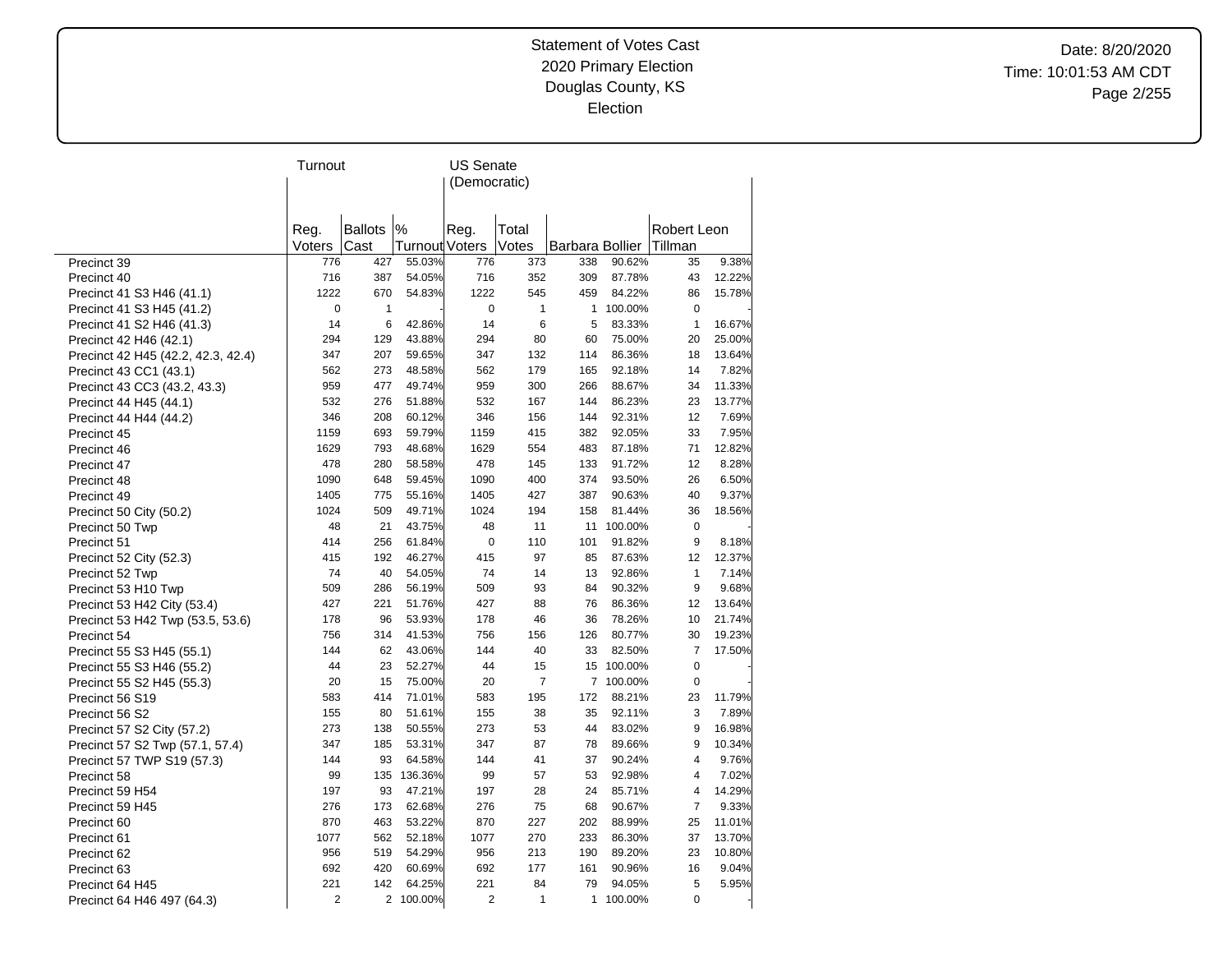Date: 8/20/2020 Time: 10:01:53 AM CDT Page 3/255

|                                           | Turnout       |             |                          | <b>US Senate</b><br>(Democratic) |              |                               |         |               |        |
|-------------------------------------------|---------------|-------------|--------------------------|----------------------------------|--------------|-------------------------------|---------|---------------|--------|
|                                           | Reg.          | Ballots     | $\%$                     | Reg.                             | Total        |                               |         | Robert Leon   |        |
|                                           | Voters<br>487 | Cast<br>268 | Turnout Voters<br>55.03% | 487                              | Votes<br>127 | <b>Barbara Bollier</b><br>104 | 81.89%  | Tillman<br>23 | 18.11% |
| Precinct 65 H10<br>Precinct 65 H46 (65.4) | 31            | 24          | 77.42%                   | 31                               | 17           | 17                            | 100.00% | 0             |        |
| Precinct 65 S2 H46 (65.6)                 | 3             | 4           | 133.33%                  | 3                                | 4            | 4                             | 100.00% | 0             |        |
| Precinct 66 S19 H45 (66.1 66.2)           | 203           | 129         | 63.55%                   | 203                              | 73           | 67                            | 91.78%  | 6             | 8.22%  |
| Precinct 66 S3 H44 (66.3)                 | 0             | $\Omega$    |                          | 0                                | 0            | $\Omega$                      |         | 0             |        |
| Precinct 66 S3 H45 (66.4)                 | 3             | 2           | 66.67%                   | 3                                | 2            | 2                             | 100.00% | 0             |        |
| Precinct 66 S19 H10 (66.5)                | 287           | 177         | 61.67%                   | 287                              | 83           | 77                            | 92.77%  | 6             | 7.23%  |
| Precinct 66 S3 H10 (66.7)                 | 172           | 110         | 63.95%                   | 172                              | 47           | 43                            | 91.49%  | 4             | 8.51%  |
| Precinct 67 S19 H54 (67.1,67.2)           | 335           | 195         | 58.21%                   | 335                              | 66           | 56                            | 84.85%  | 10            | 15.15% |
| Precinct 67 S19 H45                       | 350           | 223         | 63.71%                   | 350                              | 120          | 111                           | 92.50%  | 9             | 7.50%  |
| Precinct 67 S3 H45                        | 75            | 39          | 52.00%                   | 75                               | 12           | 11                            | 91.67%  | 1             | 8.33%  |
| Precinct 67 S3 H54 (67.7,67.8)            | 77            | 52          | 67.53%                   | 77                               | 27           | 23                            | 85.19%  | 4             | 14.81% |
| Precinct 70                               | 11            | 8           | 72.73%                   | 11                               | 5            | 4                             | 80.00%  | 1             | 20.00% |
| Precinct 71                               | 1236          | 643         | 52.02%                   | 1236                             | 399          | 359                           | 89.97%  | 40            | 10.03% |
| Precinct 74                               | 1521          | 784         | 51.55%                   | 1521                             | 523          | 467                           | 89.29%  | 56            | 10.71% |
| Precinct 76                               | 57            | 36          | 63.16%                   | 57                               | 24           | 17                            | 70.83%  | 7             | 29.17% |
| Precinct 77                               | 575           | 249         | 43.30%                   | 575                              | 171          | 136                           | 79.53%  | 35            | 20.47% |
| Total                                     | 55976         | 29028       | 51.86%                   | 55562                            | 18848        | 16654                         | 88.36%  | 2194          | 11.64% |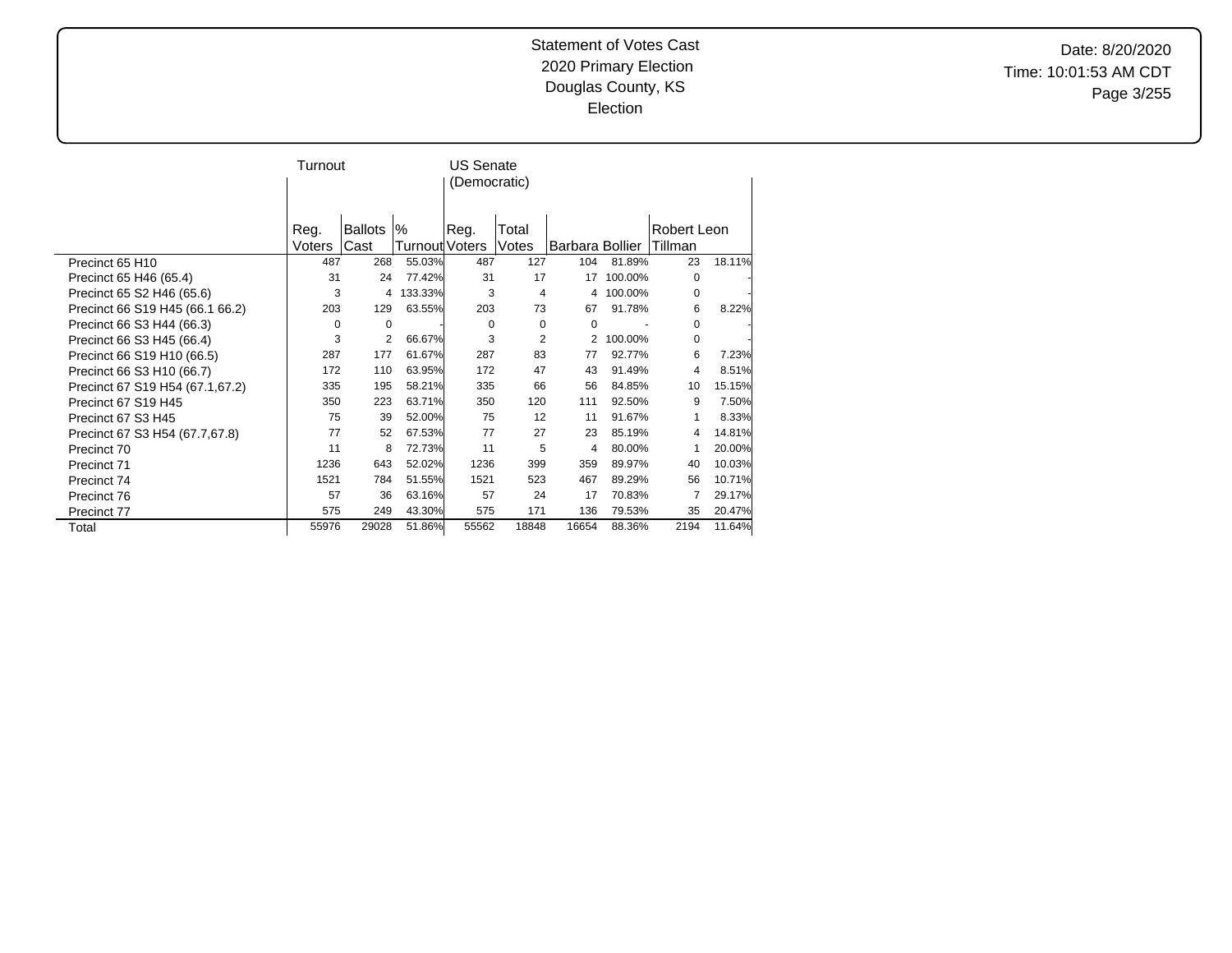|                       | <b>US Senate</b><br>(Republican) |                |                               |        |                |        |             |        |                         |        |                |         |                              |        |                |        |                      |       |
|-----------------------|----------------------------------|----------------|-------------------------------|--------|----------------|--------|-------------|--------|-------------------------|--------|----------------|---------|------------------------------|--------|----------------|--------|----------------------|-------|
|                       | Reg.<br>Voters                   | Total<br>Votes | Derek C. Ellis                |        | Bob Hamilton   |        | Kris Kobach |        | David Alan<br>Lindstrom |        |                |         | Roger Marshall Brian Matlock |        | John Miller    |        | <b>Steve Roberts</b> |       |
| Jurisdiction Wide     |                                  |                |                               |        |                |        |             |        |                         |        |                |         |                              |        |                |        |                      |       |
| Precinct 1            | 581                              | 40             | -1                            | 2.50%  | 8              | 20.00% | 10          | 25.00% | $\overline{1}$          | 2.50%  | 18             | 45.00%  | 1                            | 2.50%  | $\mathbf 0$    |        | 1                    | 2.50% |
| Precinct 2            | 635                              | 52             | $\sqrt{2}$                    | 3.85%  | 5              | 9.62%  | 22          | 42.31% | 3                       | 5.77%  | 13             | 25.00%  | 3                            | 5.77%  | $\Omega$       |        | $\overline{2}$       | 3.85% |
| Precinct 3            | 876                              | 47             | $\Omega$                      |        | 3              | 6.38%  | 15          | 31.91% | $\overline{2}$          | 4.26%  | 19             | 40.43%  | $\overline{2}$               | 4.26%  | $\overline{1}$ | 2.13%  | 1                    | 2.13% |
| Precinct 4            | 826                              | 54             | $\mathbf 0$                   |        | 12             | 22.22% | 18          | 33.33% | $\overline{2}$          | 3.70%  | 18             | 33.33%  | 2                            | 3.70%  | $\mathbf{1}$   | 1.85%  | $\Omega$             |       |
| Precinct 5            | 679                              | 114            | $\overline{1}$                | 0.88%  | 24             | 21.05% | 31          | 27.19% | 5                       | 4.39%  | 48             | 42.11%  | 1                            | 0.88%  | $\overline{1}$ | 0.88%  | $\overline{2}$       | 1.75% |
| Precinct 6            | 710                              | 128            | $\overline{2}$                | 1.56%  | 34             | 26.56% | 24          | 18.75% | $\overline{4}$          | 3.12%  | 55             | 42.97%  | 3                            | 2.34%  | $\mathbf 0$    |        | 3                    | 2.34% |
| Precinct 7            | 396                              | 13             | $\mathbf 0$                   |        | $\overline{1}$ | 7.69%  | 4           | 30.77% | $\mathbf 0$             |        | 6              | 46.15%  | $\overline{2}$               | 15.38% | $\overline{0}$ |        | $\mathbf 0$          |       |
| Precinct 8            | 758                              |                | $\overline{2}$<br>7           | 28.57% | 2              | 28.57% | $\mathbf 0$ |        | $\mathbf 0$             |        | $\overline{2}$ | 28.57%  | $\Omega$                     |        | $\overline{1}$ | 14.29% | $\Omega$             |       |
| Precinct 9            | 617                              | 21             | $\overline{2}$                | 9.52%  | 3              | 14.29% | 5           | 23.81% | $\mathbf 0$             |        | 7              | 33.33%  | 1                            | 4.76%  | $\overline{0}$ |        | $\Omega$             |       |
| Precinct 10           | 418                              |                | 3<br>$\mathbf 0$              |        | $\Omega$       |        | $\mathbf 0$ |        | $\mathbf 0$             |        | 3              | 100.00% | 0                            |        | $\overline{0}$ |        | $\Omega$             |       |
| Precinct 11           | 585                              | 61             | $\overline{1}$                | 1.64%  | 13             | 21.31% | 15          | 24.59% | $\overline{2}$          | 3.28%  | 21             | 34.43%  | 3                            | 4.92%  | $\overline{2}$ | 3.28%  | 1                    | 1.64% |
| Precinct 12           | 1013                             | 140            | $\overline{2}$                | 1.43%  | 29             | 20.71% | 38          | 27.14% | 9                       | 6.43%  | 47             | 33.57%  | 5                            | 3.57%  | $\overline{0}$ |        | 5                    | 3.57% |
| Precinct 13           | 827                              | 141            | 3                             | 2.13%  | 14             | 9.93%  | 28          | 19.86% | 8                       | 5.67%  | 64             | 45.39%  | 9                            | 6.38%  | 6              | 4.26%  | 3                    | 2.13% |
| Precinct 14           | 1482                             | 193            | $\overline{2}$                | 1.04%  | 51             | 26.42% | 42          | 21.76% | 13                      | 6.74%  | 68             | 35.23%  | 5                            | 2.59%  | 5              | 2.59%  | 2                    | 1.04% |
| Precinct 15           | 1020                             | 111            | $\sqrt{2}$                    | 1.80%  | 17             | 15.32% | 33          | 29.73% | 5                       | 4.50%  | 45             | 40.54%  | 6                            | 5.41%  | $\overline{0}$ |        | 1                    | 0.90% |
| Precinct 16           | 769                              | 108            | $\overline{4}$                | 3.70%  | 18             | 16.67% | 27          | 25.00% | 6                       | 5.56%  | 48             | 44.44%  | 2                            | 1.85%  | $\overline{1}$ | 0.93%  | $\Omega$             |       |
| Precinct 17           | 1101                             | 218            | $\overline{4}$                | 1.83%  | 39             | 17.89% | 74          | 33.94% | 19                      | 8.72%  | 62             | 28.44%  | 8                            | 3.67%  | $\mathbf 0$    |        | 5                    | 2.29% |
| Precinct 18           | 1329                             | 271            | $\overline{1}$                | 0.37%  | 48             | 17.71% | 90          | 33.21% | 18                      | 6.64%  | 92             | 33.95%  | 9                            | 3.32%  | 3              | 1.11%  | 4                    | 1.48% |
| Precinct 19           | 1036                             | 276            | $\overline{7}$                | 2.54%  | 37             | 13.41% | 62          | 22.46% | 16                      | 5.80%  | 135            | 48.91%  | 6                            | 2.17%  | $\overline{4}$ | 1.45%  | 3                    | 1.09% |
|                       | 1252                             | 226            | $\overline{4}$                | 1.77%  | 46             | 20.35% | 60          | 26.55% | 11                      | 4.87%  | 83             | 36.73%  | 4                            | 1.77%  | 3              | 1.33%  | 5                    | 2.21% |
| Precinct 20           | 472                              | 66             | $\overline{1}$                | 1.52%  | 6              | 9.09%  | 12          | 18.18% | $\overline{7}$          | 10.61% | 36             | 54.55%  | $\Omega$                     |        | $\overline{0}$ |        | 1                    | 1.52% |
| Precinct 21           | 851                              | 109            | 3                             | 2.75%  | 28             | 25.69% | 37          | 33.94% | $\overline{4}$          | 3.67%  | 27             | 24.77%  | $\overline{4}$               | 3.67%  | $\overline{0}$ |        | $\overline{2}$       | 1.83% |
| Precinct 22           |                                  |                | $\overline{4}$                |        |                |        |             |        | 3                       | 3.37%  |                |         | 4                            |        | $\overline{0}$ |        | 3                    |       |
| Precinct 23           | 524                              | 89             |                               | 4.49%  | 12             | 13.48% | 16          | 17.98% |                         |        | 40             | 44.94%  | 3                            | 4.49%  |                |        |                      | 3.37% |
| Precinct 24           | 567                              | 109            | 3                             | 2.75%  | 17             | 15.60% | 28          | 25.69% | 3                       | 2.75%  | 47             | 43.12%  |                              | 2.75%  | 3              | 2.75%  | 1                    | 0.92% |
| Precinct 25           | 673                              | 10             | $\mathbf 0$                   |        | $\mathbf 0$    |        | 5           | 50.00% | $\mathbf 0$             |        | $\overline{2}$ | 20.00%  |                              | 10.00% | $\Omega$       |        | $\Omega$             |       |
| Precinct 26           | 644                              | 41             | $\mathbf 0$                   |        | $\overline{4}$ | 9.76%  | 14          | 34.15% | 3                       | 7.32%  | 15             | 36.59%  | 3                            | 7.32%  | $\overline{1}$ | 2.44%  | $\Omega$             |       |
| Precinct 27           | 654                              | 59             | 3                             | 5.08%  | 12             | 20.34% | 17          | 28.81% | 3                       | 5.08%  | 13             | 22.03%  | 4                            | 6.78%  | $\overline{0}$ |        | 2                    | 3.39% |
| Precinct 28           | 407                              | 43             | -1                            | 2.33%  | 4              | 9.30%  | 18          | 41.86% | 3                       | 6.98%  | 11             | 25.58%  | 2                            | 4.65%  | $\mathbf 1$    | 2.33%  | 0                    |       |
| Precinct 29           | 585                              | 60             | $\overline{c}$                | 3.33%  | 13             | 21.67% | 16          | 26.67% | 5                       | 8.33%  | 14             | 23.33%  | 2                            | 3.33%  | $\overline{1}$ | 1.67%  | 2                    | 3.33% |
| Precinct 30 S2 (30.1) | 222                              | 28             | $\mathbf 0$                   |        | 9              | 32.14% | 7           | 25.00% | $\overline{1}$          | 3.57%  | 9              | 32.14%  | 1                            | 3.57%  | $\mathbf 0$    |        | $\Omega$             |       |
| Precinct 30 S3 (30.2) | 438                              | 15             | $\mathbf 0$                   |        | 2              | 13.33% | 6           | 40.00% | $\mathbf 0$             |        | 6              | 40.00%  | $\Omega$                     |        | $\overline{0}$ |        | $\mathbf 0$          |       |
| Precinct 31           | 805                              | 152            | $\overline{2}$                | 1.32%  | 30             | 19.74% | 54          | 35.53% | 16                      | 10.53% | 39             | 25.66%  | $\overline{7}$               | 4.61%  | $\overline{1}$ | 0.66%  | 1                    | 0.66% |
| Precinct 32           | 577                              | 56             | $\overline{1}$                | 1.79%  | 9              | 16.07% | 19          | 33.93% | -1                      | 1.79%  | 24             | 42.86%  | -1                           | 1.79%  | $\mathbf 0$    |        | 1                    | 1.79% |
| Precinct 33           | 726                              | 61             | $\overline{0}$                |        | 8              | 13.11% | 21          | 34.43% | $\overline{1}$          | 1.64%  | 18             | 29.51%  | $\overline{7}$               | 11.48% | $\overline{0}$ |        | $\overline{2}$       | 3.28% |
| Precinct 34 S2 (34.1) | 437                              | 33             | $\Omega$                      |        | $\overline{7}$ | 21.21% | 17          | 51.52% | $\overline{0}$          |        | 7              | 21.21%  | $\Omega$                     |        | $\Omega$       |        | $\Omega$             |       |
| Precinct 34 S3 (34.2) | 107                              |                | 3<br>$\Omega$                 |        | $\Omega$       |        | -1          | 33.33% | $\overline{1}$          | 33.33% |                | 33.33%  | 0                            |        | $\Omega$       |        | $\Omega$             |       |
| Precinct 35 S2 (35.1) | 770                              | 55             | 3                             | 5.45%  | 9              | 16.36% | 24          | 43.64% | $\overline{2}$          | 3.64%  | 9              | 16.36%  | 2                            | 3.64%  | $\overline{2}$ | 3.64%  | $\Omega$             |       |
| Precinct 35 S3 (35.2) | 53                               |                | $\overline{2}$<br>$\mathbf 0$ |        | $\Omega$       |        | -1          | 50.00% | $\mathbf 0$             |        | -1             | 50.00%  | $\Omega$                     |        | $\Omega$       |        | $\Omega$             |       |
| Precinct 36           | 577                              | 52             | $\Omega$                      |        | 19             | 36.54% | 18          | 34.62% | $\overline{0}$          |        | 13             | 25.00%  |                              | 1.92%  | $\mathbf 1$    | 1.92%  | $\Omega$             |       |
| Precinct 37           | 846                              | 127            | $\overline{4}$                | 3.15%  | 36             | 28.35% | 36          | 28.35% | $\overline{2}$          | 1.57%  | 31             | 24.41%  | 2                            | 1.57%  | 5              | 3.94%  | 5                    | 3.94% |
| Precinct 38           | 1234                             | 190            | $\overline{7}$                | 3.68%  | 43             | 22.63% | 46          | 24.21% | 12                      | 6.32%  | 58             | 30.53%  | 13                           | 6.84%  | $\overline{2}$ | 1.05%  | 4                    | 2.11% |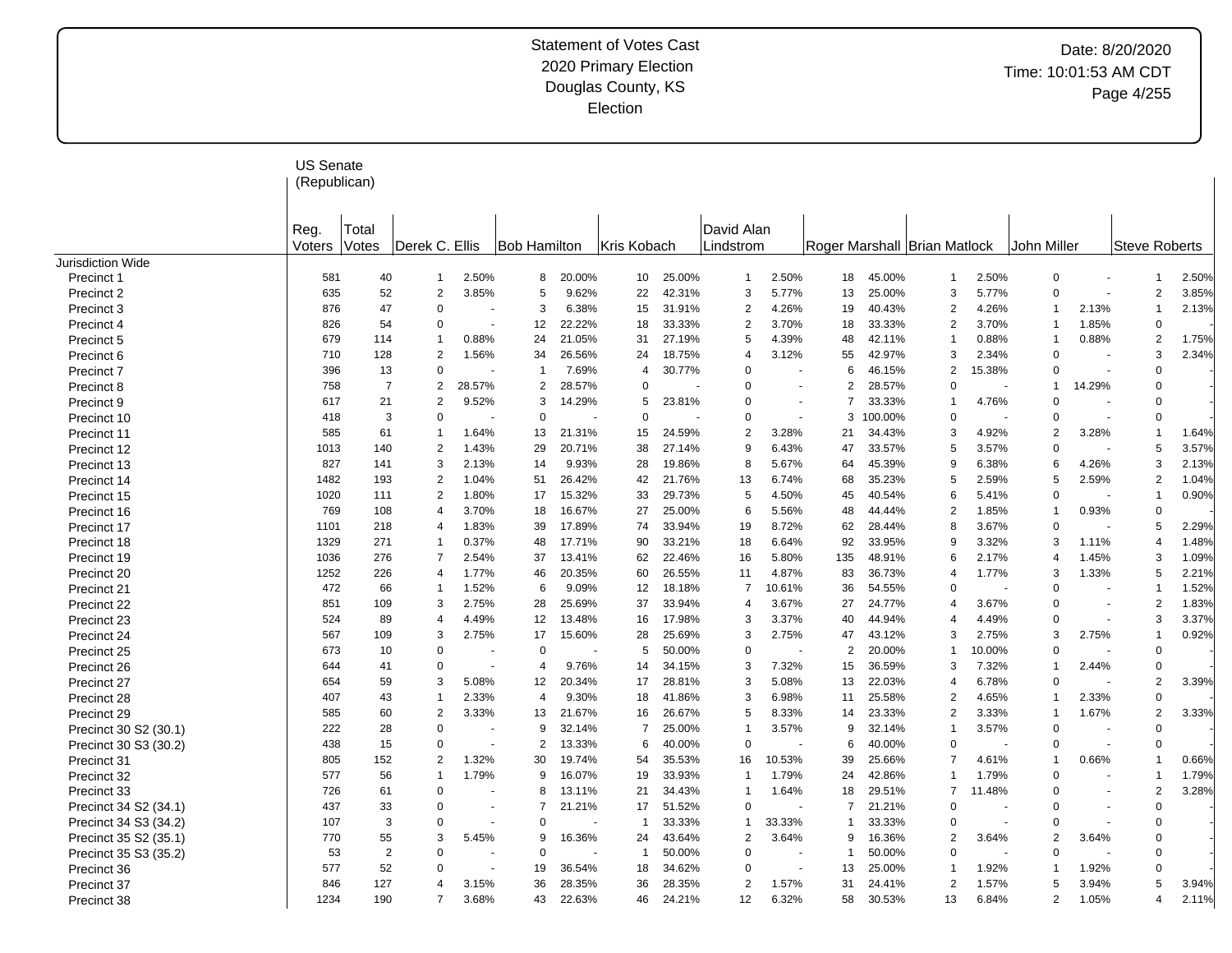|                                    | <b>US Senate</b><br>(Republican) |          |                       |       |                                      |        |                |        |                |        |                |        |                              |                          |                |       |                      |        |
|------------------------------------|----------------------------------|----------|-----------------------|-------|--------------------------------------|--------|----------------|--------|----------------|--------|----------------|--------|------------------------------|--------------------------|----------------|-------|----------------------|--------|
|                                    |                                  |          |                       |       |                                      |        |                |        |                |        |                |        |                              |                          |                |       |                      |        |
|                                    |                                  |          |                       |       |                                      |        |                |        |                |        |                |        |                              |                          |                |       |                      |        |
|                                    | Reg.                             | Total    |                       |       |                                      |        |                |        | David Alan     |        |                |        |                              |                          |                |       |                      |        |
|                                    | Voters                           | Votes    | Derek C. Ellis        |       | Bob Hamilton                         |        | Kris Kobach    |        | Lindstrom      |        |                |        | Roger Marshall Brian Matlock |                          | John Miller    |       | <b>Steve Roberts</b> |        |
| Precinct 39                        | 776                              | 43       | $\mathbf 0$           |       |                                      | 16.28% | 12             | 27.91% | -1             | 2.33%  | 15             | 34.88% | $\overline{2}$               | 4.65%                    | $\mathbf{1}$   | 2.33% | $\mathbf 1$          | 2.33%  |
| Precinct 40                        | 716                              | 31       | $\mathbf 0$           |       | $\overline{7}$                       | 22.58% | 9              | 29.03% | 1              | 3.23%  | 5              | 16.13% | 4                            | 12.90%                   | $\mathbf 0$    |       | $\mathbf 1$          | 3.23%  |
| Precinct 41 S3 H46 (41.1)          | 1222                             | 106      | 2                     | 1.89% | 28                                   | 26.42% | 38             | 35.85% | 6              | 5.66%  | 20             | 18.87% | 3                            | 2.83%                    | 3              | 2.83% | 2                    | 1.89%  |
| Precinct 41 S3 H45 (41.2)          | $\mathbf 0$                      | $\Omega$ | $\Omega$              |       | $\Omega$                             |        | $\Omega$       |        | $\Omega$       |        | $\Omega$       |        | $\Omega$                     |                          | $\Omega$       |       | $\Omega$             |        |
| Precinct 41 S2 H46 (41.3)          | 14                               | 0        | $\Omega$              |       | $\Omega$<br>$\overline{\phantom{a}}$ |        | $\Omega$       | $\sim$ | $\Omega$       |        | $\Omega$       |        | $\Omega$                     |                          | $\Omega$       |       | $\Omega$             |        |
| Precinct 42 H46 (42.1)             | 294                              | 46       | $\mathbf 0$           |       | 13                                   | 28.26% | 11             | 23.91% | 4              | 8.70%  | 12             | 26.09% | $\overline{2}$               | 4.35%                    | $\mathbf 0$    |       | 1                    | 2.17%  |
| Precinct 42 H45 (42.2, 42.3, 42.4) | 347                              | 71       | 2                     | 2.82% | 23                                   | 32.39% | 15             | 21.13% | 2              | 2.82%  | 22             | 30.99% | $\overline{2}$               | 2.82%                    | $\mathbf 0$    |       | 4                    | 5.63%  |
| Precinct 43 CC1 (43.1)             | 562                              | 88       | $\mathbf{1}$          | 1.14% | 21                                   | 23.86% | 19             | 21.59% | 8              | 9.09%  | 30             | 34.09% | -1                           | 1.14%                    | $\mathbf{1}$   | 1.14% | -1                   | 1.14%  |
| Precinct 43 CC3 (43.2, 43.3)       | 959                              | 168      | $\mathbf{1}$          | 0.60% | 30                                   | 17.86% | 42             | 25.00% | 9              | 5.36%  | 79             | 47.02% | -1                           | 0.60%                    | $\mathbf{1}$   | 0.60% | $\overline{2}$       | 1.19%  |
| Precinct 44 H45 (44.1)             | 532                              | 103      | $\mathbf{1}$          | 0.97% | 26                                   | 25.24% | 34             | 33.01% | 5              | 4.85%  | 29             | 28.16% | $\mathcal{P}$                | 1.94%                    | $\mathbf 0$    |       | $\overline{2}$       | 1.94%  |
| Precinct 44 H44 (44.2)             | 346                              | 48       | $\mathbf 0$           |       | 12                                   | 25.00% | 12             | 25.00% | $\mathbf 1$    | 2.08%  | 18             | 37.50% | $\overline{2}$               | 4.17%                    | $\mathbf 1$    | 2.08% | $\overline{2}$       | 4.17%  |
| Precinct 45                        | 1159                             | 266      | 2                     | 0.75% | 37                                   | 13.91% | 65             | 24.44% | 8              | 3.01%  | 122            | 45.86% | 9                            | 3.38%                    | 1              | 0.38% | $\overline{7}$       | 2.63%  |
| Precinct 46                        | 1629                             | 226      | $\mathbf{1}$          | 0.44% | 44                                   | 19.47% | 79             | 34.96% | 14             | 6.19%  | 63             | 27.88% |                              | 3.98%                    | 1              | 0.44% | 1                    | 0.44%  |
| Precinct 47                        | 478                              | 131      | $\mathbf{1}$          | 0.76% | 19                                   | 14.50% | 32             | 24.43% | $\overline{7}$ | 5.34%  | 60             | 45.80% | ี                            | 4.58%                    | 3              | 2.29% | 1                    | 0.76%  |
| Precinct 48                        | 1090                             | 236      | 2                     | 0.85% | 49                                   | 20.76% | 64             | 27.12% | 15             | 6.36%  | 92             | 38.98% |                              | 2.97%                    | $\overline{2}$ | 0.85% | $\overline{2}$       | 0.85%  |
| Precinct 49                        | 1405                             | 335      | $\mathbf{1}$          | 0.30% | 67                                   | 20.00% | 70             | 20.90% | 16             | 4.78%  | 155            | 46.27% | $\overline{4}$               | 1.19%                    | 2              | 0.60% | 7                    | 2.09%  |
| Precinct 50 City (50.2)            | 1024                             | 303      | $\overline{4}$        | 1.32% | 109                                  | 35.97% | 94             | 31.02% | 6              | 1.98%  | 72             | 23.76% | 3                            | 0.99%                    | 3              | 0.99% | 5                    | 1.65%  |
| Precinct 50 Twp                    | 48                               | 9        | $\Omega$              |       | 4                                    | 44.44% | -1             | 11.11% | 0              |        | 3              | 33.33% | -1                           | 11.11%                   | $\mathbf 0$    |       | $\Omega$             |        |
| Precinct 51                        | $\Omega$                         | 141      | $\mathbf{1}$          | 0.71% | 45                                   | 31.91% | 43             | 30.50% | 6              | 4.26%  | 39             | 27.66% |                              | 0.71%                    | $\mathbf 0$    |       | 4                    | 2.84%  |
| Precinct 52 City (52.3)            | 415                              | 92       | $\mathbf{1}$          | 1.09% | 31                                   | 33.70% | 28             | 30.43% | 3              | 3.26%  | 21             | 22.83% | $\mathfrak{p}$               | 2.17%                    | 3              | 3.26% | $\overline{1}$       | 1.09%  |
| Precinct 52 Twp                    | 74                               | 25       | $\mathbf{1}$          | 4.00% | 8                                    | 32.00% | 10             | 40.00% | $\mathbf 0$    |        | 6              | 24.00% | $\Omega$                     |                          | $\mathbf 0$    |       | $\Omega$             |        |
| Precinct 53 H10 Twp                | 509                              | 185      | 3                     | 1.62% | 75                                   | 40.54% | 36             | 19.46% | 6              | 3.24%  | 51             | 27.57% |                              | 0.54%                    | 5              | 2.70% | 3                    | 1.62%  |
| Precinct 53 H42 City (53.4)        | 427                              | 127      | $\boldsymbol{\Delta}$ | 3.15% | 36                                   | 28.35% | 32             | 25.20% | 6              | 4.72%  | 36             | 28.35% | $\Omega$                     |                          | $\overline{2}$ | 1.57% | 5                    | 3.94%  |
| Precinct 53 H42 Twp (53.5, 53.6)   | 178                              | 49       | $\Omega$              |       | 22                                   | 44.90% | 15             | 30.61% | $\Omega$       |        | 10             | 20.41% |                              | 2.04%                    | $\Omega$       |       | $\overline{1}$       | 2.04%  |
| Precinct 54                        | 756                              | 153      | 2                     | 1.31% | 50                                   | 32.68% | 50             | 32.68% | $\overline{4}$ | 2.61%  | 36             | 23.53% | 2                            | 1.31%                    | $\mathbf 1$    | 0.65% | $\overline{2}$       | 1.31%  |
| Precinct 55 S3 H45 (55.1)          | 144                              | 22       | $\mathbf{1}$          | 4.55% | 9                                    | 40.91% | 5              | 22.73% | $\overline{1}$ | 4.55%  | 5              | 22.73% |                              | 4.55%                    | $\mathbf 0$    |       | $\Omega$             |        |
| Precinct 55 S3 H46 (55.2)          | 44                               | 8        | $\Omega$              |       | $\mathbf 1$                          | 12.50% | -1             | 12.50% | $\mathbf{1}$   | 12.50% | $\mathbf 0$    |        | 4                            | 50.00%                   | $\mathbf 0$    |       | 1                    | 12.50% |
| Precinct 55 S2 H45 (55.3)          | 20                               | 8        | 0                     |       | $\mathbf 0$                          |        | 5              | 62.50% | 0              |        | $\mathbf{1}$   | 12.50% | -1                           | 12.50%                   | 0              |       | $\mathbf 0$          |        |
| Precinct 56 S19                    | 583                              | 212      | 5                     | 2.36% | 47                                   | 22.17% | 65             | 30.66% | 11             | 5.19%  | 75             | 35.38% | 3                            | 1.42%                    | $\mathbf 1$    | 0.47% | 1                    | 0.47%  |
| Precinct 56 S2                     | 155                              | 41       | $\mathbf 0$           |       | 15                                   | 36.59% | 10             | 24.39% | 2              | 4.88%  | 10             | 24.39% |                              | 2.44%                    | $\mathbf 0$    |       | $\Omega$             |        |
| Precinct 57 S2 City (57.2)         | 273                              | 80       | 3                     | 3.75% | 17                                   | 21.25% | 40             | 50.00% | 3              | 3.75%  | 12             | 15.00% |                              |                          | $\Omega$       |       | $\overline{2}$       | 2.50%  |
| Precinct 57 S2 Twp (57.1, 57.4)    | 347                              | 96       | $\mathbf 0$           |       | 16                                   | 16.67% | 41             | 42.71% | 3              | 3.12%  | 30             | 31.25% | 2                            | 2.08%                    | $\mathbf 1$    | 1.04% | $\Omega$             |        |
| Precinct 57 TWP S19 (57.3)         | 144                              | 52       | -1                    | 1.92% | 6                                    | 11.54% | 33             | 63.46% | -1             | 1.92%  | 10             | 19.23% | $\Omega$                     |                          | $\mathbf 0$    |       | $\Omega$             |        |
| Precinct 58                        | 99                               | 78       | $\mathbf{1}$          | 1.28% | 19                                   | 24.36% | 29             | 37.18% | 3              | 3.85%  | 23             | 29.49% | $\Omega$                     | $\overline{\phantom{a}}$ | $\mathbf 1$    | 1.28% | 1                    | 1.28%  |
| Precinct 59 H54                    | 197                              | 64       | $\mathbf{1}$          | 1.56% | 24                                   | 37.50% | 15             | 23.44% | 2              | 3.12%  | 16             | 25.00% | $\Omega$                     |                          | $\Omega$       |       | $\overline{2}$       | 3.12%  |
| Precinct 59 H45                    | 276                              | 91       | $\mathbf{1}$          | 1.10% | 35                                   | 38.46% | 22             | 24.18% | 3              | 3.30%  | 26             | 28.57% |                              | 1.10%                    | $\mathbf 0$    |       | $\overline{1}$       | 1.10%  |
| Precinct 60                        | 870                              | 216      | 4                     | 1.85% | 60                                   | 27.78% | 67             | 31.02% | 5              | 2.31%  | 66             | 30.56% | $\Omega$                     |                          | 6              | 2.78% | 4                    | 1.85%  |
|                                    | 1077                             | 276      | $\overline{2}$        | 0.72% | 106                                  | 38.41% | 76             | 27.54% | 10             | 3.62%  | 61             | 22.10% | 5                            | 1.81%                    | $\overline{4}$ | 1.45% | 5                    | 1.81%  |
| Precinct 61                        | 956                              | 287      | $\mathbf 0$           |       | 100                                  | 34.84% | 84             | 29.27% | 13             | 4.53%  | 76             | 26.48% |                              | 0.35%                    | $\overline{2}$ | 0.70% | 4                    | 1.39%  |
| Precinct 62                        | 692                              | 239      | $\Omega$              |       | 75                                   | 31.38% | 91             | 38.08% | 14             | 5.86%  | 49             | 20.50% | $\overline{2}$               | 0.84%                    | $\mathbf{1}$   | 0.42% | -1                   | 0.42%  |
| Precinct 63                        |                                  |          | $\overline{4}$        |       |                                      |        |                |        | $\overline{2}$ |        |                |        | -1                           |                          | $\mathbf 0$    |       | 1                    |        |
| Precinct 64 H45                    | 221<br>$\overline{2}$            | 57<br>1  | $\Omega$              | 7.02% | 19<br>$\Omega$                       | 33.33% | 13<br>$\Omega$ | 22.81% |                | 3.51%  | 13<br>$\Omega$ | 22.81% | $\Omega$                     | 1.75%                    | $\Omega$       |       | $\Omega$             | 1.75%  |
| Precinct 64 H46 497 (64.3)         |                                  |          |                       |       |                                      |        |                |        | 0              |        |                |        |                              |                          |                |       |                      |        |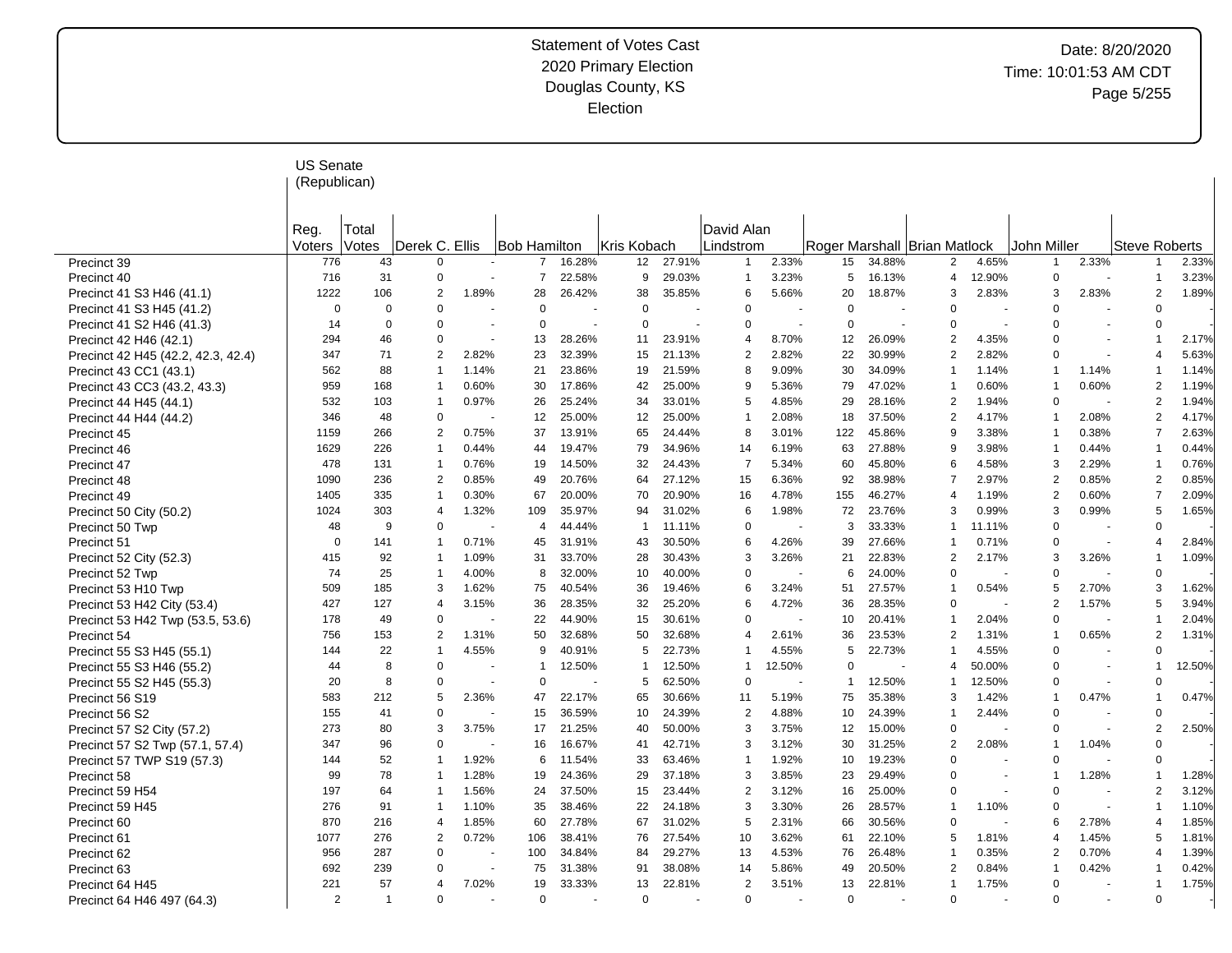# Date: 8/20/2020 Time: 10:01:53 AM CDT Page 6/255

|                                 | <b>US Senate</b><br>(Republican) |          |                |                          |                     |        |                |                          |                |                          |                |        |                                |                          |             |                          |                |       |
|---------------------------------|----------------------------------|----------|----------------|--------------------------|---------------------|--------|----------------|--------------------------|----------------|--------------------------|----------------|--------|--------------------------------|--------------------------|-------------|--------------------------|----------------|-------|
|                                 | Reg.                             | Total    |                |                          |                     |        |                |                          | David Alan     |                          |                |        |                                |                          |             |                          |                |       |
|                                 | Voters                           | Votes    | Derek C. Ellis |                          | <b>Bob Hamilton</b> |        | Kris Kobach    |                          | Lindstrom      |                          |                |        | Roger Marshall   Brian Matlock |                          | John Miller |                          | Steve Roberts  |       |
| Precinct 65 H10                 | 487                              | 134      |                |                          | 62                  | 46.27% | 30             | 22.39%                   |                | 5.22%                    | 29             | 21.64% |                                | 0.75%                    |             | 0.75%                    |                | 0.75% |
| Precinct 65 H46 (65.4)          | 31                               |          |                |                          | 3                   | 42.86% | $\overline{2}$ | 28.57%                   | 0              | $\overline{\phantom{a}}$ |                | 28.57% | 0                              |                          | 0           |                          |                |       |
| Precinct 65 S2 H46 (65.6)       | 3                                | $\Omega$ | $\cap$         |                          | $\Omega$            |        | $\Omega$       | $\overline{\phantom{a}}$ | $\Omega$       |                          |                |        | $\Omega$                       | $\overline{\phantom{a}}$ | $\Omega$    | $\overline{a}$           |                |       |
| Precinct 66 S19 H45 (66.1 66.2) | 203                              | 52       |                | 1.92%                    | 16                  | 30.77% | 16             | 30.77%                   | $\mathfrak{p}$ | 3.85%                    | 14             | 26.92% | 2                              | 3.85%                    | $\Omega$    | $\overline{\phantom{a}}$ |                | 1.92% |
| Precinct 66 S3 H44 (66.3)       | $\Omega$                         | $\Omega$ |                |                          | $\Omega$            |        |                |                          |                | $\overline{\phantom{a}}$ |                |        | 0                              |                          |             |                          |                |       |
| Precinct 66 S3 H45 (66.4)       | 3                                |          |                | $\sim$                   | $\Omega$            |        | $\Omega$       |                          | $\Omega$       | $\overline{\phantom{a}}$ | $\Omega$       |        | 0                              | ٠                        |             | $\sim$                   |                |       |
| Precinct 66 S19 H10 (66.5)      | 287                              | 88       |                |                          | 20                  | 22.73% | 21             | 23.86%                   | 2              | 2.27%                    | 41             | 46.59% | 0                              |                          | $\Omega$    |                          |                | 1.14% |
| Precinct 66 S3 H10 (66.7)       | 172                              | 59       |                |                          | 18                  | 30.51% | 14             | 23.73%                   | 3              | 5.08%                    | 18             | 30.51% | 2                              | 3.39%                    | $\Omega$    | $\overline{\phantom{a}}$ |                | 6.78% |
| Precinct 67 S19 H54 (67.1,67.2) | 335                              | 123      |                | 2.44%                    | 44                  | 35.77% | 36             | 29.27%                   | 3              | 2.44%                    | 35             | 28.46% | 0                              |                          |             |                          |                |       |
| Precinct 67 S19 H45             | 350                              | 97       | 3              | 3.09%                    | 22                  | 22.68% | 29             | 29.90%                   | 4              | 4.12%                    | 36             | 37.11% | 0                              | $\overline{\phantom{a}}$ | $\Omega$    |                          | $\overline{2}$ | 2.06% |
| Precinct 67 S3 H45              | 75                               | 26       | $\Omega$       |                          |                     | 15.38% | 12             | 46.15%                   | 0              |                          | 9              | 34.62% | 0                              | $\overline{\phantom{a}}$ |             | 3.85%                    |                |       |
| Precinct 67 S3 H54 (67.7,67.8)  | 77                               | 24       |                | $\overline{\phantom{a}}$ | 9                   | 37.50% | 3              | 12.50%                   |                | 4.17%                    |                | 29.17% | $\Omega$                       |                          | $\Omega$    |                          |                |       |
| Precinct 70                     | 11                               | 3        | $\Omega$       |                          | $\Omega$            |        | $\Omega$       |                          | $\Omega$       |                          |                | 66.67% |                                | 33.33%                   | 0           |                          | 0              |       |
| Precinct 71                     | 1236                             | 233      |                | 2.15%                    | 42                  | 18.03% | 59             | 25.32%                   | 17             | 7.30%                    | 97             | 41.63% | 2                              | 0.86%                    |             | 0.43%                    |                | 2.15% |
| Precinct 74                     | 1521                             | 250      |                | 1.60%                    | 43                  | 17.20% | 81             | 32.40%                   | 9              | 3.60%                    | 97             | 38.80% | 8                              | 3.20%                    | 0           |                          | 3              | 1.20% |
| Precinct 76                     | 57                               | 10       | $\Omega$       |                          | 3                   | 30.00% |                | 10.00%                   | 2              | 20.00%                   | $\overline{2}$ | 20.00% | 2                              | 20.00%                   | $\mathbf 0$ |                          | $\Omega$       |       |
| Precinct 77                     | 575                              | 74       |                | 2.70%                    | 25                  | 33.78% | 23             | 31.08%                   | 5              | 6.76%                    | 13             | 17.57% |                                | 1.35%                    |             | 5.41%                    | 0              |       |
| Total                           | 55562                            | 9574     | 145            | 1.51%                    | 2295                | 23.97% | 2746           | 28.68%                   | 448            | 4.68%                    | 3146           | 32.86% | 235                            | 2.45%                    | 98          | 1.02%                    | 157            | 1.64% |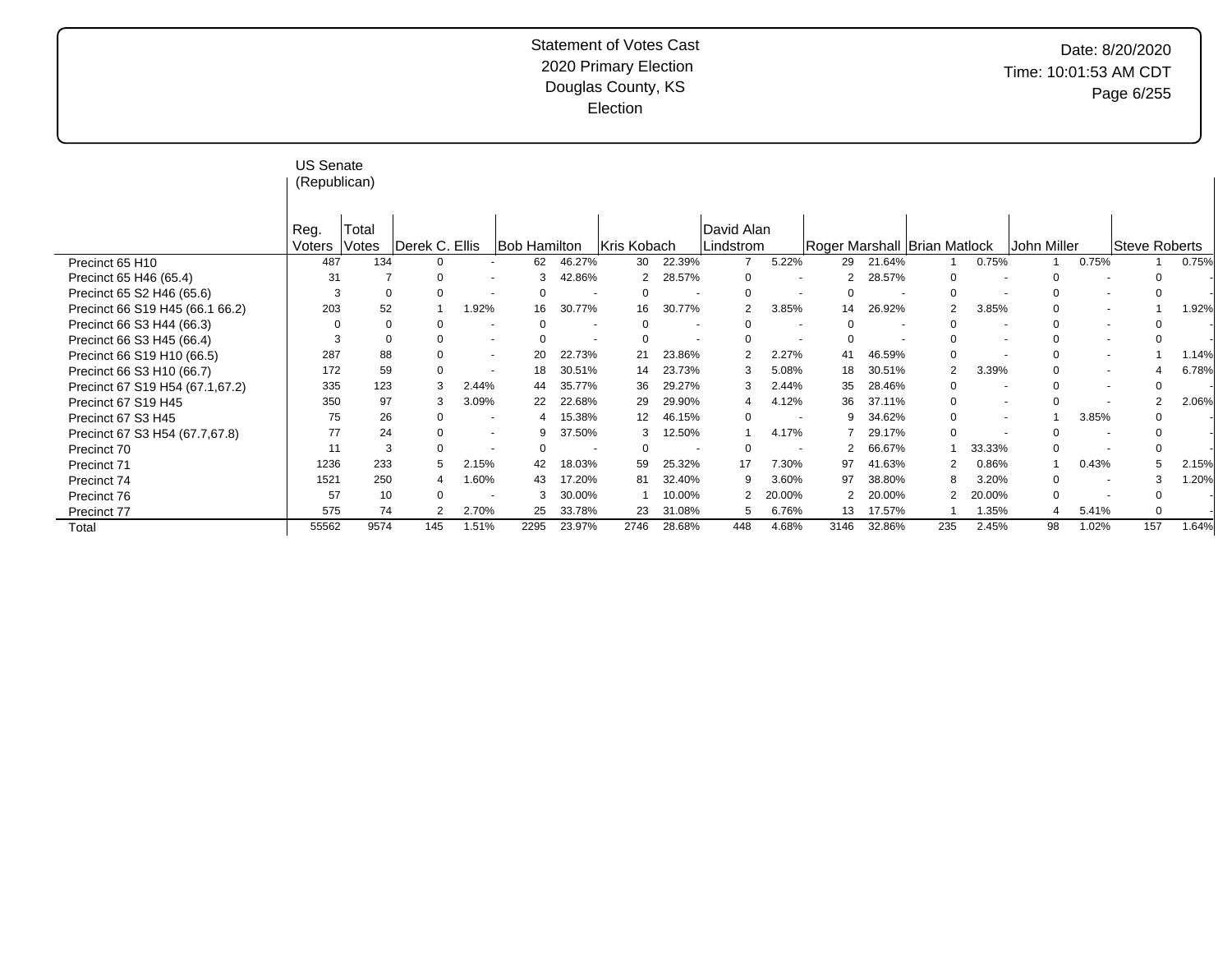|                                                | <b>US Senate</b><br>(Republican) |                |                               |                |                  |       |                   |        | (Democratic)   | US Rep 2nd Dist |                      |        |                        |        |
|------------------------------------------------|----------------------------------|----------------|-------------------------------|----------------|------------------|-------|-------------------|--------|----------------|-----------------|----------------------|--------|------------------------|--------|
|                                                | Reg.<br>Voters                   | Total<br>Votes | <b>Gabriel Mark</b><br>Robles |                | Lance Berland    |       | John L.<br>Berman |        | Reg.<br>Voters | Total<br>Votes  | James K.<br>Windholz |        | Michelle De La<br>Isla |        |
| <b>Jurisdiction Wide</b>                       |                                  |                |                               |                |                  |       |                   |        |                |                 |                      |        |                        |        |
| Precinct 1                                     | 581                              | 40             | 0                             |                | 0                |       | 0                 |        | 581            | 269             | 60                   | 22.30% | 209                    | 77.70% |
| Precinct 2                                     | 635                              | 52             | $\boldsymbol{2}$              | 3.85%          | $\mathbf 0$      |       | $\mathbf 0$       |        | 635            | 320             | 59                   | 18.44% | 261                    | 81.56% |
| Precinct 3                                     | 876                              | 47             | 1                             | 2.13%          | -1               | 2.13% | $\overline{2}$    | 4.26%  | 876            | 283             | 64                   | 22.61% | 219                    | 77.39% |
| Precinct 4                                     | 826                              | 54             | $\mathbf 0$                   |                | $\mathbf 1$      | 1.85% | $\pmb{0}$         |        | 826            | 263             | 87                   | 33.08% | 176                    | 66.92% |
| Precinct 5                                     | 679                              | 114            | 0                             | $\blacksquare$ | $\mathbf 1$      | 0.88% | $\pmb{0}$         |        | 679            | 196             | 70                   | 35.71% | 126                    | 64.29% |
| Precinct 6                                     | 710                              | 128            | $\overline{1}$                | 0.78%          | $\overline{2}$   | 1.56% | $\mathbf 0$       |        | 710            | 268             | 81                   | 30.22% | 187                    | 69.78% |
| Precinct 7                                     | 396                              | 13             | $\mathbf 0$                   |                | $\mathbf 0$      |       | 0                 |        | 396            | 96              | 30                   | 31.25% | 66                     | 68.75% |
| Precinct 8                                     | 758                              | $\overline{7}$ | $\mathbf 0$                   |                | 0                |       | 0                 |        | 758            | 112             | 39                   | 34.82% | 73                     | 65.18% |
| Precinct 9                                     | 617                              | 21             | $\overline{2}$                | 9.52%          | $\mathbf{1}$     | 4.76% | 0                 |        | 617            | 147             | 42                   | 28.57% | 105                    | 71.43% |
| Precinct 10                                    | 418                              | 3              | $\mathbf 0$                   |                | $\mathbf 0$      |       | $\mathbf 0$       |        | 418            | 16              | 6                    | 37.50% | 10                     | 62.50% |
| Precinct 11                                    | 585                              | 61             | 3                             | 4.92%          | $\mathbf 0$      | ÷,    | $\mathbf 0$       |        | 585            | 230             | 65                   | 28.26% | 165                    | 71.74% |
| Precinct 12                                    | 1013                             | 140            | $\overline{2}$                | 1.43%          | 3                | 2.14% | $\Omega$          |        | 1013           | 384             | 124                  | 32.29% | 260                    | 67.71% |
| Precinct 13                                    | 827                              | 141            | 3                             | 2.13%          | $\overline{2}$   | 1.42% | $\mathbf 1$       | 0.71%  | 827            | 371             | 103                  | 27.76% | 268                    | 72.24% |
| Precinct 14                                    | 1482                             | 193            | 3                             | 1.55%          | $\overline{2}$   | 1.04% | $\mathbf 0$       |        | 1482           | 391             | 148                  | 37.85% | 243                    | 62.15% |
| Precinct 15                                    | 1020                             | 111            | $\overline{2}$                | 1.80%          | $\mathbf 0$      |       | 0                 |        | 1020           | 361             | 85                   | 23.55% | 276                    | 76.45% |
| Precinct 16                                    | 769                              | 108            | $\mathbf 0$                   |                | $\overline{2}$   | 1.85% | $\mathbf 0$       |        | 769            | 315             | 98                   | 31.11% | 217                    | 68.89% |
| Precinct 17                                    | 1101                             | 218            | 3                             | 1.38%          | 3                | 1.38% | $\mathbf{1}$      | 0.46%  | 1101           | 423             | 122                  | 28.84% | 301                    | 71.16% |
| Precinct 18                                    | 1329                             | 271            | 2                             | 0.74%          | 3                | 1.11% | $\mathbf{1}$      | 0.37%  | 1329           | 491             | 170                  | 34.62% | 321                    | 65.38% |
| Precinct 19                                    | 1036                             | 276            | $\overline{2}$                | 0.72%          | 3                | 1.09% | $\mathbf{1}$      | 0.36%  | 1036           | 345             | 108                  | 31.30% | 237                    | 68.70% |
| Precinct 20                                    | 1252                             | 226            | 3                             | 1.33%          | $\overline{4}$   | 1.77% | 3                 | 1.33%  | 1252           | 455             | 127                  | 27.91% | 328                    | 72.09% |
| Precinct 21                                    | 472                              | 66             | $\mathbf 0$                   |                | $\mathbf{1}$     | 1.52% | $\overline{2}$    | 3.03%  | 472            | 201             | 38                   | 18.91% | 163                    | 81.09% |
| Precinct 22                                    | 851                              | 109            | $\overline{2}$                | 1.83%          | $\mathbf{1}$     | 0.92% | $\mathbf{1}$      | 0.92%  | 851            | 309             | 108                  | 34.95% | 201                    | 65.05% |
| Precinct 23                                    | 524                              | 89             | $\overline{2}$                | 2.25%          | $\overline{2}$   | 2.25% | 3                 | 3.37%  | 524            | 202             | 66                   | 32.67% | 136                    | 67.33% |
| Precinct 24                                    | 567                              | 109            | $\mathbf 0$                   |                | 3                | 2.75% | $\overline{1}$    | 0.92%  | 567            | 179             | 51                   | 28.49% | 128                    | 71.51% |
| Precinct 25                                    | 673                              | 10             | $\Omega$                      |                | $\overline{0}$   |       | $\overline{2}$    | 20.00% | 673            | 122             | 38                   | 31.15% | 84                     | 68.85% |
| Precinct 26                                    | 644                              | 41             | $\overline{1}$                | 2.44%          | $\Omega$         |       | $\mathbf 0$       |        | 644            | 256             | 65                   | 25.39% | 191                    | 74.61% |
| Precinct 27                                    | 654                              | 59             | 3                             | 5.08%          | $\overline{2}$   | 3.39% | $\mathbf 0$       |        | 654            | 266             | 79                   | 29.70% | 187                    | 70.30% |
| Precinct 28                                    | 407                              | 43             | $\overline{1}$                | 2.33%          | $\mathbf{1}$     | 2.33% | $\mathbf{1}$      | 2.33%  | 407            | 186             | 46                   | 24.73% | 140                    | 75.27% |
| Precinct 29                                    | 585                              | 60             | $\overline{2}$                | 3.33%          | $\overline{2}$   | 3.33% | $\mathbf{1}$      | 1.67%  | 585            | 229             | 71                   | 31.00% | 158                    | 69.00% |
|                                                | 222                              | 28             | $\mathbf 0$                   |                | $\mathbf 0$      |       | $\mathbf{1}$      | 3.57%  | 222            | 82              | 29                   | 35.37% | 53                     | 64.63% |
| Precinct 30 S2 (30.1)<br>Precinct 30 S3 (30.2) | 438                              | 15             | $\overline{1}$                | 6.67%          | 0                |       | $\mathbf 0$       |        | 438            | 108             | 40                   | 37.04% | 68                     | 62.96% |
| Precinct 31                                    | 805                              | 152            | 0                             |                | $\mathbf 0$      |       | $\overline{2}$    | 1.32%  | 805            | 325             | 107                  | 32.92% | 218                    | 67.08% |
| Precinct 32                                    | 577                              | 56             | $\mathbf 0$                   | ä,             | 0                |       | $\mathbf 0$       |        | 577            | 163             | 67                   | 41.10% | 96                     | 58.90% |
|                                                | 726                              | 61             | $\overline{2}$                | 3.28%          | 2                | 3.28% | 0                 |        | 726            | 409             | 103                  | 25.18% | 306                    | 74.82% |
| Precinct 33                                    | 437                              | 33             | $\overline{1}$                | 3.03%          | $\mathbf{1}$     | 3.03% | 0                 |        | 437            | 237             | 43                   | 18.14% | 194                    | 81.86% |
| Precinct 34 S2 (34.1)                          | 107                              | 3              | $\pmb{0}$                     |                | 0                |       | 0                 |        | 107            | 36              | 3                    | 8.33%  |                        | 91.67% |
| Precinct 34 S3 (34.2)                          |                                  |                |                               |                |                  |       | $\Omega$          |        |                |                 |                      |        | 33                     |        |
| Precinct 35 S2 (35.1)                          | 770                              | 55             | 1<br>$\mathbf 0$              | 1.82%          | 3<br>$\mathbf 0$ | 5.45% | 0                 |        | 770            | 325             | 103                  | 31.69% | 222                    | 68.31% |
| Precinct 35 S3 (35.2)                          | 53                               | $\overline{2}$ |                               |                |                  |       |                   |        | 53             | 18              | 7                    | 38.89% | 11                     | 61.11% |
| Precinct 36                                    | 577                              | 52             | $\mathbf 0$                   |                | $\mathbf 0$      |       | $\mathbf 0$       |        | 577            | 207             | 83                   | 40.10% | 124                    | 59.90% |
| Precinct 37                                    | 846                              | 127            | 3                             | 2.36%          | -1               | 0.79% | 2                 | 1.57%  | 846            | 300             | 129                  | 43.00% | 171                    | 57.00% |
| Precinct 38                                    | 1234                             | 190            | $\mathbf{1}$                  | 0.53%          | $\overline{2}$   | 1.05% | $\overline{2}$    | 1.05%  | 1234           | 488             | 177                  | 36.27% | 311                    | 63.73% |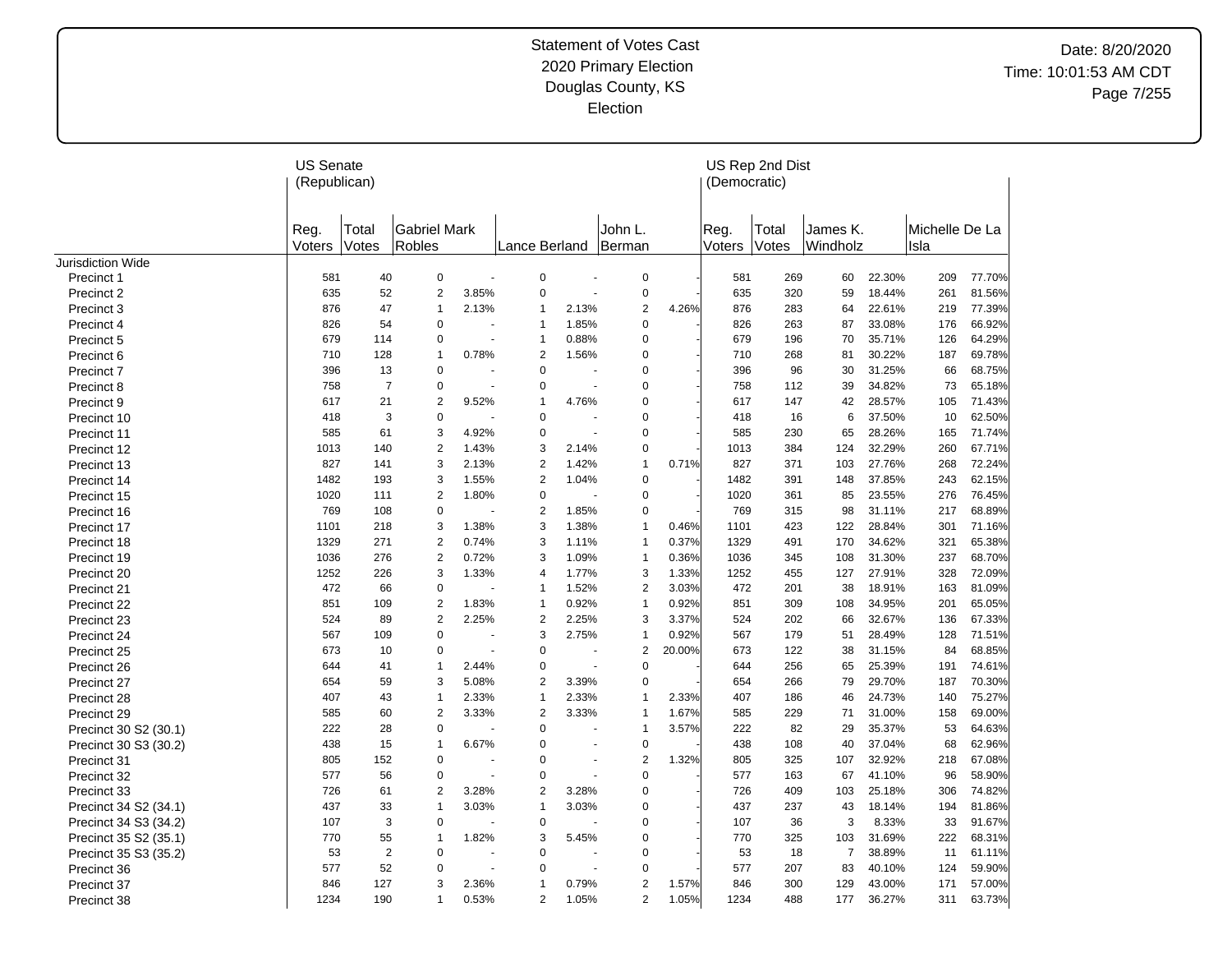|                                    | <b>US Senate</b><br>(Republican) |                |                               |                |                |                      |                         |        | (Democratic)   | US Rep 2nd Dist |                      |                |                        |           |
|------------------------------------|----------------------------------|----------------|-------------------------------|----------------|----------------|----------------------|-------------------------|--------|----------------|-----------------|----------------------|----------------|------------------------|-----------|
|                                    | Reg.<br>Voters                   | Total<br>Votes | <b>Gabriel Mark</b><br>Robles |                | Lance Berland  |                      | John L.<br>Berman       |        | Reg.<br>Voters | Total<br>Votes  | James K.<br>Windholz |                | Michelle De La<br>Isla |           |
| Precinct 39                        | 776                              | 43             | 3                             | 6.98%          | $\Omega$       |                      | 1                       | 2.33%  | 776            | 366             | 89                   | 24.32%         | 277                    | 75.68%    |
| Precinct 40                        | 716                              | 31             | 3                             | 9.68%          | 0              |                      | 1                       | 3.23%  | 716            | 345             | 101                  | 29.28%         | 244                    | 70.72%    |
| Precinct 41 S3 H46 (41.1)          | 1222                             | 106            | 1                             | 0.94%          | 1              | 0.94%                | $\overline{\mathbf{c}}$ | 1.89%  | 1222           | 539             | 156                  | 28.94%         | 383                    | 71.06%    |
| Precinct 41 S3 H45 (41.2)          | $\pmb{0}$                        | $\pmb{0}$      | 0                             | ÷.             | 0              |                      | 0                       |        | $\mathbf 0$    | 1               | 0                    | $\overline{a}$ | 1                      | 100.00%   |
| Precinct 41 S2 H46 (41.3)          | 14                               | $\Omega$       | 0                             |                | 0              |                      | 0                       |        | 14             | 5               | $\mathbf{1}$         | 20.00%         | 4                      | 80.00%    |
| Precinct 42 H46 (42.1)             | 294                              | 46             | 0                             | ÷,             | $\overline{2}$ | 4.35%                | $\mathbf{1}$            | 2.17%  | 294            | 81              | 30                   | 37.04%         | 51                     | 62.96%    |
| Precinct 42 H45 (42.2, 42.3, 42.4) | 347                              | 71             | 0                             | ÷,             | $\mathbf{1}$   | 1.41%                | 0                       |        | 347            | 133             | 49                   | 36.84%         | 84                     | 63.16%    |
| Precinct 43 CC1 (43.1)             | 562                              | 88             | 3                             | 3.41%          | 2              | 2.27%                | $\mathbf{1}$            | 1.14%  | 562            | 173             | 56                   | 32.37%         | 117                    | 67.63%    |
| Precinct 43 CC3 (43.2, 43.3)       | 959                              | 168            | $\mathbf{1}$                  | 0.60%          | $\mathbf{1}$   | 0.60%                | $\mathbf{1}$            | 0.60%  | 959            | 296             | 88                   | 29.73%         | 208                    | 70.27%    |
| Precinct 44 H45 (44.1)             | 532                              | 103            | $\mathbf{1}$                  | 0.97%          | 3              | 2.91%                | 0                       |        | 532            | 168             | 71                   | 42.26%         | 97                     | 57.74%    |
| Precinct 44 H44 (44.2)             | 346                              | 48             | 0                             |                | 0              |                      | 0                       |        | 346            | 154             | 48                   | 31.17%         | 106                    | 68.83%    |
| Precinct 45                        | 1159                             | 266            | $\overline{7}$                | 2.63%          | 3              | 1.13%                | 5                       | 1.88%  | 1159           | 409             | 123                  | 30.07%         | 286                    | 69.93%    |
| Precinct 46                        | 1629                             | 226            | 6                             | 2.65%          | 5              | 2.21%                | 3                       | 1.33%  | 1629           | 552             | 170                  | 30.80%         | 382                    | 69.20%    |
| Precinct 47                        | 478                              | 131            | $\mathbf{1}$                  | 0.76%          | 0              |                      | $\mathbf{1}$            | 0.76%  | 478            | 140             | 39                   | 27.86%         | 101                    | 72.14%    |
| Precinct 48                        | 1090                             | 236            | $\mathbf{1}$                  | 0.42%          | 2              | 0.85%                | 0                       |        | 1090           | 390             | 122                  | 31.28%         | 268                    | 68.72%    |
| Precinct 49                        | 1405                             | 335            | 7                             | 2.09%          | 3              | 0.90%                | 3                       | 0.90%  | 1405           | 429             | 143                  | 33.33%         | 286                    | 66.67%    |
| Precinct 50 City (50.2)            | 1024                             | 303            | $\overline{2}$                | 0.66%          | 5              | 1.65%                | 0                       |        | 1024           | 194             | 95                   | 48.97%         | 99                     | 51.03%    |
| Precinct 50 Twp                    | 48                               | 9              | 0                             |                | 0              |                      | 0                       |        | 48             | 9               | 4                    | 44.44%         | 5                      | 55.56%    |
| Precinct 51                        | $\mathbf 0$                      | 141            | $\overline{2}$                | 1.42%          | 0              |                      | 0                       |        | $\mathbf 0$    | 103             | 31                   | 30.10%         | 72                     | 69.90%    |
| Precinct 52 City (52.3)            | 415                              | 92             | $\mathbf{1}$                  | 1.09%          | 0              |                      | $\mathbf{1}$            | 1.09%  | 415            | 93              | 38                   | 40.86%         | 55                     | 59.14%    |
| Precinct 52 Twp                    | 74                               | 25             | 0                             |                | 0              |                      | 0                       |        | 74             | 14              | 8                    | 57.14%         | 6                      | 42.86%    |
| Precinct 53 H10 Twp                | 509                              | 185            | $\overline{2}$                | 1.08%          | $\overline{2}$ | 1.08%                | $\mathbf{1}$            | 0.54%  | 509            | 92              | 35                   | 38.04%         | 57                     | 61.96%    |
| Precinct 53 H42 City (53.4)        | 427                              | 127            | $\overline{2}$                | 1.57%          | 3              | 2.36%                | $\mathbf{1}$            | 0.79%  | 427            | 87              | 30                   | 34.48%         | 57                     | 65.52%    |
| Precinct 53 H42 Twp (53.5, 53.6)   | 178                              | 49             | 0                             |                | 0              |                      | 0                       |        | 178            | 45              | 20                   | 44.44%         | 25                     | 55.56%    |
| Precinct 54                        | 756                              | 153            | 1                             | 0.65%          | 5              | 3.27%                | 0                       |        | 756            | 151             | 67                   | 44.37%         | 84                     | 55.63%    |
| Precinct 55 S3 H45 (55.1)          | 144                              | 22             | 0                             |                | 0              | ÷.                   | 0                       |        | 144            | 40              | 9                    | 22.50%         | 31                     | 77.50%    |
| Precinct 55 S3 H46 (55.2)          | 44                               | 8              | 0                             |                | 0              | $\ddot{\phantom{1}}$ | 0                       |        | 44             | 14              | 6                    | 42.86%         | 8                      | 57.14%    |
| Precinct 55 S2 H45 (55.3)          | 20                               | 8              | 0                             | $\blacksquare$ | 0              | $\blacksquare$       | $\mathbf{1}$            | 12.50% | 20             | $\overline{7}$  | $\mathbf{1}$         | 14.29%         | 6                      | 85.71%    |
| Precinct 56 S19                    | 583                              | 212            | $\mathbf{1}$                  | 0.47%          | 3              | 1.42%                | 0                       |        | 583            | 195             | 61                   | 31.28%         | 134                    | 68.72%    |
| Precinct 56 S2                     | 155                              | 41             | 0                             |                | 3              | 7.32%                | 0                       |        | 155            | 37              | 12                   | 32.43%         | 25                     | 67.57%    |
| Precinct 57 S2 City (57.2)         | 273                              | 80             | $\overline{2}$                | 2.50%          | $\mathbf{1}$   | 1.25%                | 0                       |        | 273            | 52              | 19                   | 36.54%         | 33                     | 63.46%    |
| Precinct 57 S2 Twp (57.1, 57.4)    | 347                              | 96             | $\mathbf{1}$                  | 1.04%          | $\mathbf{1}$   | 1.04%                | $\mathbf{1}$            | 1.04%  | 347            | 86              | 27                   | 31.40%         | 59                     | 68.60%    |
| Precinct 57 TWP S19 (57.3)         | 144                              | 52             | $\mathbf{1}$                  | 1.92%          | 0              |                      | 0                       |        | 144            | 41              | 10                   | 24.39%         | 31                     | 75.61%    |
| Precinct 58                        | 99                               | 78             | 0                             |                | $\mathbf{1}$   | 1.28%                | 0                       |        | 99             | 57              | 15                   | 26.32%         | 42                     | 73.68%    |
| Precinct 59 H54                    | 197                              | 64             | $\mathbf{1}$                  | 1.56%          | 3              | 4.69%                | 0                       |        | 197            | 27              | 10                   | 37.04%         | 17                     | 62.96%    |
| Precinct 59 H45                    | 276                              | 91             | 2                             | 2.20%          | 0              |                      | 0                       |        | 276            | 76              | 23                   | 30.26%         | 53                     | 69.74%    |
| Precinct 60                        | 870                              | 216            | 3                             | 1.39%          | $\mathbf{1}$   | 0.46%                | 0                       |        | 870            | 223             | 78                   | 34.98%         | 145                    | 65.02%    |
| Precinct 61                        | 1077                             | 276            | 4                             | 1.45%          | 3              | 1.09%                | 0                       |        | 1077           | 259             | 90                   | 34.75%         | 169                    | 65.25%    |
| Precinct 62                        | 956                              | 287            | 3                             | 1.05%          | 4              | 1.39%                | 0                       |        | 956            | 208             | 81                   | 38.94%         | 127                    | 61.06%    |
| Precinct 63                        | 692                              | 239            | 1                             | 0.42%          | 4              | 1.67%                | 1                       | 0.42%  | 692            | 176             | 55                   | 31.25%         | 121                    | 68.75%    |
| Precinct 64 H45                    | 221                              | 57             | 2                             | 3.51%          | $\mathbf{1}$   | 1.75%                | 1                       | 1.75%  | 221            | 79              | 34                   | 43.04%         | 45                     | 56.96%    |
| Precinct 64 H46 497 (64.3)         | $\overline{2}$                   | $\mathbf{1}$   |                               | 1 100.00%      | 0              |                      | 0                       |        | $\overline{2}$ | $\mathbf{1}$    | $\mathbf 0$          |                |                        | 1 100.00% |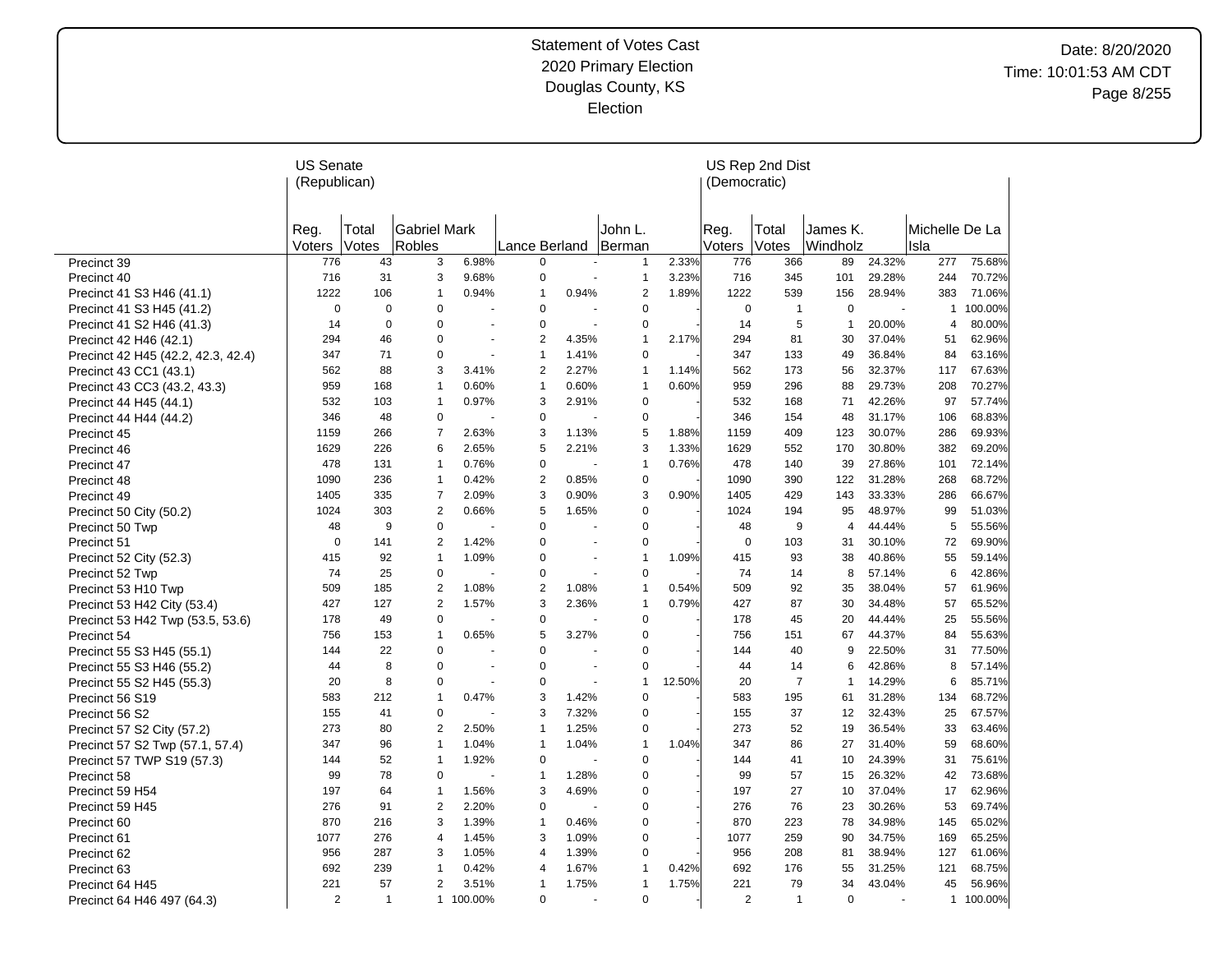|                                 | <b>US Senate</b><br>(Republican) |                |                        |                          |               |                          |                   |       | (Democratic)          | US Rep 2nd Dist |                      |        |                         |        |
|---------------------------------|----------------------------------|----------------|------------------------|--------------------------|---------------|--------------------------|-------------------|-------|-----------------------|-----------------|----------------------|--------|-------------------------|--------|
|                                 | Reg.<br>Voters                   | Total<br>Votes | Gabriel Mark<br>Robles |                          | Lance Berland |                          | John L.<br>Berman |       | Reg.<br><b>Voters</b> | Total<br>Votes  | James K.<br>Windholz |        | lMichelle De La<br>Isla |        |
| Precinct 65 H10                 | 487                              | 134            |                        | 0.75%                    |               | 0.75%                    |                   | 0.75% | 487                   | 127             | 48                   | 37.80% | 79                      | 62.20% |
| Precinct 65 H46 (65.4)          | 31                               |                | $\mathbf 0$            |                          | 0             |                          | 0                 |       | 31                    | 17              | 3                    | 17.65% | 14                      | 82.35% |
| Precinct 65 S2 H46 (65.6)       | 3                                | 0              | 0                      | $\overline{\phantom{a}}$ | $\Omega$      | $\overline{\phantom{a}}$ | 0                 |       | 3                     | 4               |                      | 25.00% | 3                       | 75.00% |
| Precinct 66 S19 H45 (66.1 66.2) | 203                              | 52             | 0                      | $\sim$                   | 0             | $\overline{\phantom{a}}$ | 0                 |       | 203                   | 72              | 32                   | 44.44% | 40                      | 55.56% |
| Precinct 66 S3 H44 (66.3)       | 0                                | $\mathbf 0$    | 0                      |                          | 0             | $\blacksquare$           | 0                 |       | 0                     | 0               | 0                    |        | $\mathbf 0$             |        |
| Precinct 66 S3 H45 (66.4)       | 3                                | 0              | $\mathbf 0$            |                          | 0             |                          | 0                 |       | 3                     | $\overline{2}$  |                      | 50.00% |                         | 50.00% |
| Precinct 66 S19 H10 (66.5)      | 287                              | 88             | $\mathbf{1}$           | 1.14%                    | 1             | 1.14%                    | 1                 | 1.14% | 287                   | 81              | 29                   | 35.80% | 52                      | 64.20% |
| Precinct 66 S3 H10 (66.7)       | 172                              | 59             | $\mathbf 0$            |                          | 0             | $\blacksquare$           | $\mathbf 0$       |       | 172                   | 45              | 21                   | 46.67% | 24                      | 53.33% |
| Precinct 67 S19 H54 (67.1,67.2) | 335                              | 123            | 2                      | 1.63%                    | $\Omega$      | $\overline{\phantom{a}}$ | 0                 |       | 335                   | 67              | 24                   | 35.82% | 43                      | 64.18% |
| Precinct 67 S19 H45             | 350                              | 97             | $\Omega$               |                          | 0             | $\overline{\phantom{a}}$ |                   | 1.03% | 350                   | 118             | 45                   | 38.14% | 73                      | 61.86% |
| Precinct 67 S3 H45              | 75                               | 26             | $\Omega$               |                          | 0             |                          | 0                 |       | 75                    | 12              | 5                    | 41.67% |                         | 58.33% |
| Precinct 67 S3 H54 (67.7,67.8)  | 77                               | 24             |                        | 4.17%                    | 3             | 12.50%                   | 0                 |       | 77                    | 24              | 14                   | 58.33% | 10                      | 41.67% |
| Precinct 70                     | 11                               | 3              | $\Omega$               |                          | $\Omega$      |                          | $\mathbf 0$       |       | 11                    | 4               | 3                    | 75.00% |                         | 25.00% |
| Precinct 71                     | 1236                             | 233            |                        | 0.43%                    | 3             | 1.29%                    | 1                 | 0.43% | 1236                  | 393             | 120                  | 30.53% | 273                     | 69.47% |
| Precinct 74                     | 1521                             | 250            |                        | 0.40%                    | 3             | 1.20%                    |                   | 0.40% | 1521                  | 500             | 169                  | 33.80% | 331                     | 66.20% |
| Precinct 76                     | 57                               | 10             | 0                      |                          | $\mathbf 0$   |                          | 0                 |       | 57                    | 24              | 12                   | 50.00% | 12                      | 50.00% |
| Precinct 77                     | 575                              | 74             | 0                      | $\overline{\phantom{a}}$ | 4             | 1.35%                    | 0                 |       | 575                   | 168             | 74                   | 44.05% | 94                      | 55.95% |
| Total                           | 55562                            | 9574           | 122                    | 1.27%                    | 124           | 1.30%                    | 58                | 0.61% | 55562                 | 18589           | 5887                 | 31.67% | 12702                   | 68.33% |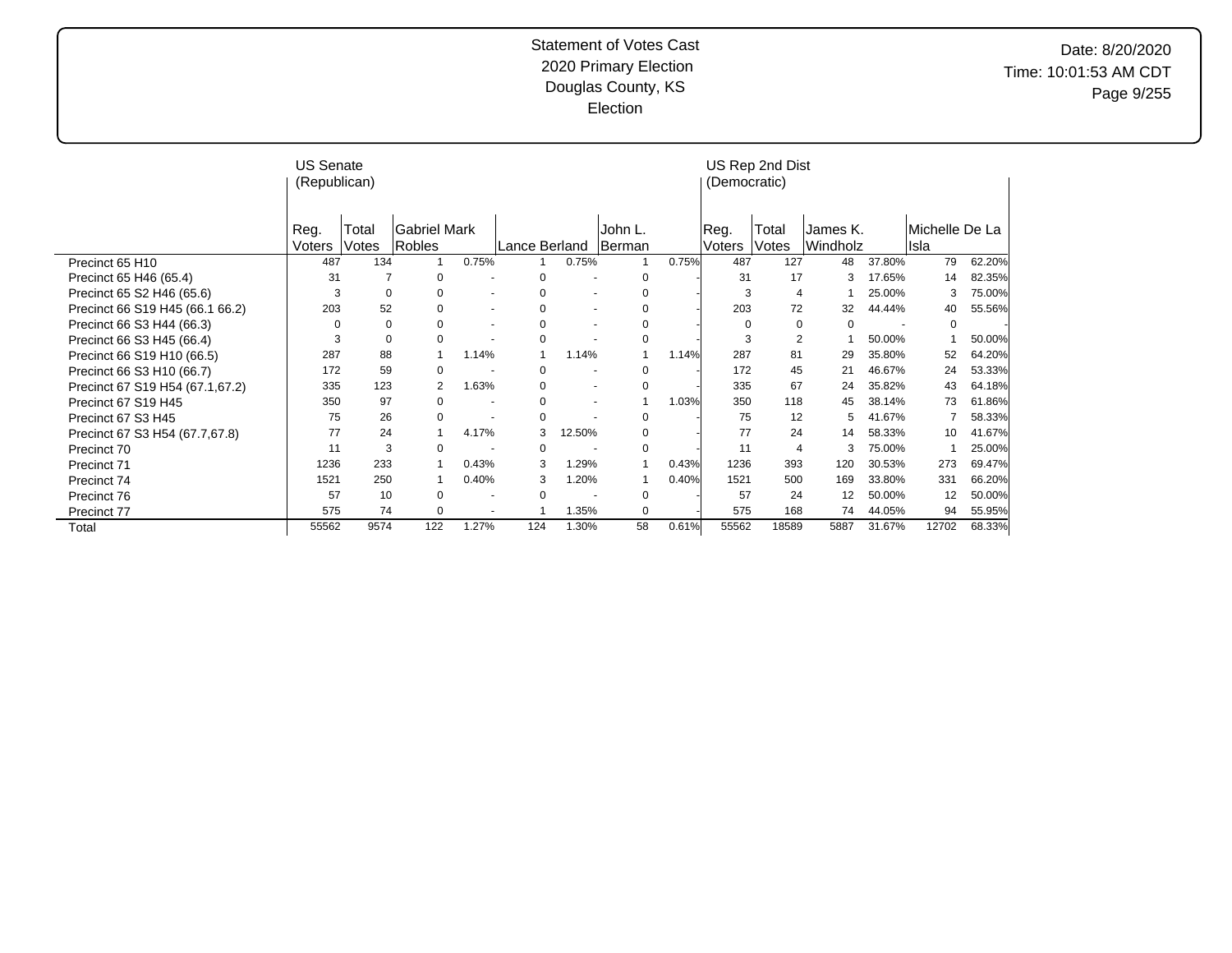|                          | US Rep 2nd Dist<br>(Republican) |                |               |        |                      |        |                |        | SBOE Dist 4<br>(Democratic) |                |            |             | <b>SBOE Dist 4</b><br>(Republican) |             |
|--------------------------|---------------------------------|----------------|---------------|--------|----------------------|--------|----------------|--------|-----------------------------|----------------|------------|-------------|------------------------------------|-------------|
|                          | Reg.<br>Voters                  | Total<br>Votes | Dennis Taylor |        | <b>Steve Watkins</b> |        | Jake LaTurner  |        | Reg.<br>Voters              | Total<br>Votes | Ann E. Mah |             | Reg.<br>Voters Votes               | Total       |
| <b>Jurisdiction Wide</b> |                                 |                |               |        |                      |        |                |        |                             |                |            |             |                                    |             |
| Precinct 1               | 581                             | 40             | 9             | 22.50% | 9                    | 22.50% | 22             | 55.00% | 581                         | 247            | 247        | 100.00%     | 581                                | $\mathbf 0$ |
| Precinct 2               | 635                             | 54             | 12            | 22.22% | 19                   | 35.19% | 23             | 42.59% | 635                         | 283            | 283        | 100.00%     | 635                                | $\mathbf 0$ |
| Precinct 3               | 876                             | 44             | 9             | 20.45% | 18                   | 40.91% | 17             | 38.64% | 876                         | 257            |            | 257 100.00% | 876                                | $\mathbf 0$ |
| Precinct 4               | 826                             | 51             | 8             | 15.69% | 17                   | 33.33% | 26             | 50.98% | 826                         | 227            |            | 227 100.00% | 826                                | $\mathbf 0$ |
| Precinct 5               | 679                             | 114            | 16            | 14.04% | 40                   | 35.09% | 58             | 50.88% | 679                         | 178            | 178        | 100.00%     | 679                                | $\pmb{0}$   |
| Precinct 6               | 710                             | 125            | 20            | 16.00% | 33                   | 26.40% | 72             | 57.60% | 710                         | 248            | 248        | 100.00%     | 710                                | $\mathbf 0$ |
| Precinct 7               | 396                             | 13             | 3             | 23.08% | $\overline{1}$       | 7.69%  | 9              | 69.23% | 396                         | 82             | 82         | 100.00%     | 396                                | $\mathbf 0$ |
| Precinct 8               | 758                             | $\overline{7}$ | 0             |        | -1                   | 14.29% | 6              | 85.71% | 758                         | 107            |            | 107 100.00% | 758                                | $\mathbf 0$ |
| Precinct 9               | 617                             | 20             | 7             | 35.00% | $\overline{7}$       | 35.00% | 6              | 30.00% | 617                         | 134            | 134        | 100.00%     | 617                                | $\mathbf 0$ |
| Precinct 10              | 418                             | 3              | $\mathbf 0$   |        | $\overline{1}$       | 33.33% | $\overline{2}$ | 66.67% | 418                         | 15             |            | 15 100.00%  | 418                                | $\mathbf 0$ |
| <b>Precinct 11</b>       | 585                             | 62             | 15            | 24.19% | 17                   | 27.42% | 30             | 48.39% | 585                         | 208            | 208        | 100.00%     | 585                                | 0           |
| Precinct 12              | 1013                            | 141            | 23            | 16.31% | 44                   | 31.21% | 74             | 52.48% | 1013                        | 360            | 360        | 100.00%     | 1013                               | 0           |
| Precinct 13              | 827                             | 142            | 30            | 21.13% | 38                   | 26.76% | 74             | 52.11% | 827                         | 340            |            | 340 100.00% | 827                                | 0           |
| Precinct 14              | 1482                            | 189            | 27            | 14.29% | 62                   | 32.80% | 100            | 52.91% |                             | $\sim$         |            |             |                                    |             |
| Precinct 15              | 1020                            | 109            | 27            | 24.77% | 29                   | 26.61% | 53             | 48.62% | 1020                        | 325            | 325        | 100.00%     | 1020                               | 0           |
| Precinct 16              | 769                             | 105            | 14            | 13.33% | 30                   | 28.57% | 61             | 58.10% | 769                         | 289            |            | 289 100.00% | 769                                | $\mathbf 0$ |
| Precinct 17              | 1101                            | 218            | 32            | 14.68% | 70                   | 32.11% | 116            | 53.21% |                             |                |            |             |                                    |             |
| Precinct 18              | 1329                            | 270            | 49            | 18.15% | 84                   | 31.11% | 137            | 50.74% | 1329                        | 447            |            | 447 100.00% | 1329                               | 0           |
| Precinct 19              | 1036                            | 277            | 43            | 15.52% | 76                   | 27.44% | 158            | 57.04% | 1036                        | 316            | 316        | 100.00%     | 1036                               | $\mathbf 0$ |
| Precinct 20              | 1252                            | 217            | 36            | 16.59% | 43                   | 19.82% | 138            | 63.59% | 1252                        | 416            | 416        | 100.00%     | 1252                               | $\pmb{0}$   |
| Precinct 21              | 472                             | 63             | 12            | 19.05% | 16                   | 25.40% | 35             | 55.56% | 472                         | 184            |            | 184 100.00% | 472                                | $\mathbf 0$ |
| Precinct 22              | 851                             | 110            | 16            | 14.55% | 42                   | 38.18% | 52             | 47.27% | $\overline{\phantom{a}}$    | $\sim$         |            |             |                                    |             |
| Precinct 23              | 524                             | 89             | 22            | 24.72% | 22                   | 24.72% | 45             | 50.56% | 524                         | 185            | 185        | 100.00%     | 524                                | $\mathbf 0$ |
| Precinct 24              | 567                             | 110            | 25            | 22.73% | 28                   | 25.45% | 57             | 51.82% | 567                         | 167            |            | 167 100.00% | 567                                | 0           |
| Precinct 25              | 673                             | 10             | 3             | 30.00% | 3                    | 30.00% | $\overline{4}$ | 40.00% | 673                         | 99             | 99         | 100.00%     | 673                                | 0           |
| Precinct 26              | 644                             | 43             | 10            | 23.26% | 14                   | 32.56% | 19             | 44.19% | 644                         | 233            | 233        | 100.00%     | 644                                | 0           |
| Precinct 27              | 654                             | 58             | 16            | 27.59% | 27                   | 46.55% | 15             | 25.86% | 654                         | 243            | 243        | 100.00%     | 654                                | 0           |
| Precinct 28              | 407                             | 42             | 6             | 14.29% | 17                   | 40.48% | 19             | 45.24% | 407                         | 166            | 166        | 100.00%     | 407                                | $\pmb{0}$   |
| Precinct 29              | 585                             | 55             | 10            | 18.18% | 17                   | 30.91% | 28             | 50.91% |                             |                |            |             |                                    |             |
| Precinct 30 S2 (30.1)    | 222                             | 28             | $\mathbf{1}$  | 3.57%  | 10                   | 35.71% | 17             | 60.71% | 222                         | 74             | 74         | 100.00%     | 222                                | 0           |
| Precinct 30 S3 (30.2)    | 438                             | 14             | $\mathbf{1}$  | 7.14%  | 8                    | 57.14% | 5              | 35.71% |                             |                |            |             |                                    |             |
| Precinct 31              | 805                             | 145            | 35            | 24.14% | 40                   | 27.59% | 70             | 48.28% |                             |                |            |             |                                    |             |
| Precinct 32              | 577                             | 54             | 12            | 22.22% | 18                   | 33.33% | 24             | 44.44% | $\sim$                      | $\sim$         |            |             |                                    |             |
| Precinct 33              | 726                             | 56             | 14            | 25.00% | 20                   | 35.71% | 22             | 39.29% | 726                         | 360            | 360        | 100.00%     | 726                                | $\mathbf 0$ |
| Precinct 34 S2 (34.1)    | 437                             | 32             | 6             | 18.75% | 14                   | 43.75% | 12             | 37.50% | 437                         | 220            | 220        | 100.00%     | 437                                | $\pmb{0}$   |
| Precinct 34 S3 (34.2)    | 107                             | 3              | -1            | 33.33% | $\overline{1}$       | 33.33% | $\overline{1}$ | 33.33% | $\overline{\phantom{a}}$    | $\sim$         |            |             |                                    |             |
| Precinct 35 S2 (35.1)    | 770                             | 54             | 14            | 25.93% | 20                   | 37.04% | 20             | 37.04% | 770                         | 289            | 289        | 100.00%     | 770                                | $\pmb{0}$   |
| Precinct 35 S3 (35.2)    | 53                              | $\overline{2}$ | $\mathbf{1}$  | 50.00% | $\overline{1}$       | 50.00% | $\mathbf 0$    |        |                             |                |            |             |                                    |             |
| Precinct 36              | 577                             | 54             | 10            | 18.52% | 13                   | 24.07% | 31             | 57.41% | 577                         | 184            |            | 184 100.00% | 577                                | 0           |
| Precinct 37              | 846                             | 124            | 25            | 20.16% | 43                   | 34.68% | 56             | 45.16% |                             |                |            |             |                                    |             |
| Precinct 38              | 1234                            | 186            | 37            | 19.89% | 61                   | 32.80% | 88             | 47.31% |                             | $\overline{a}$ |            |             |                                    |             |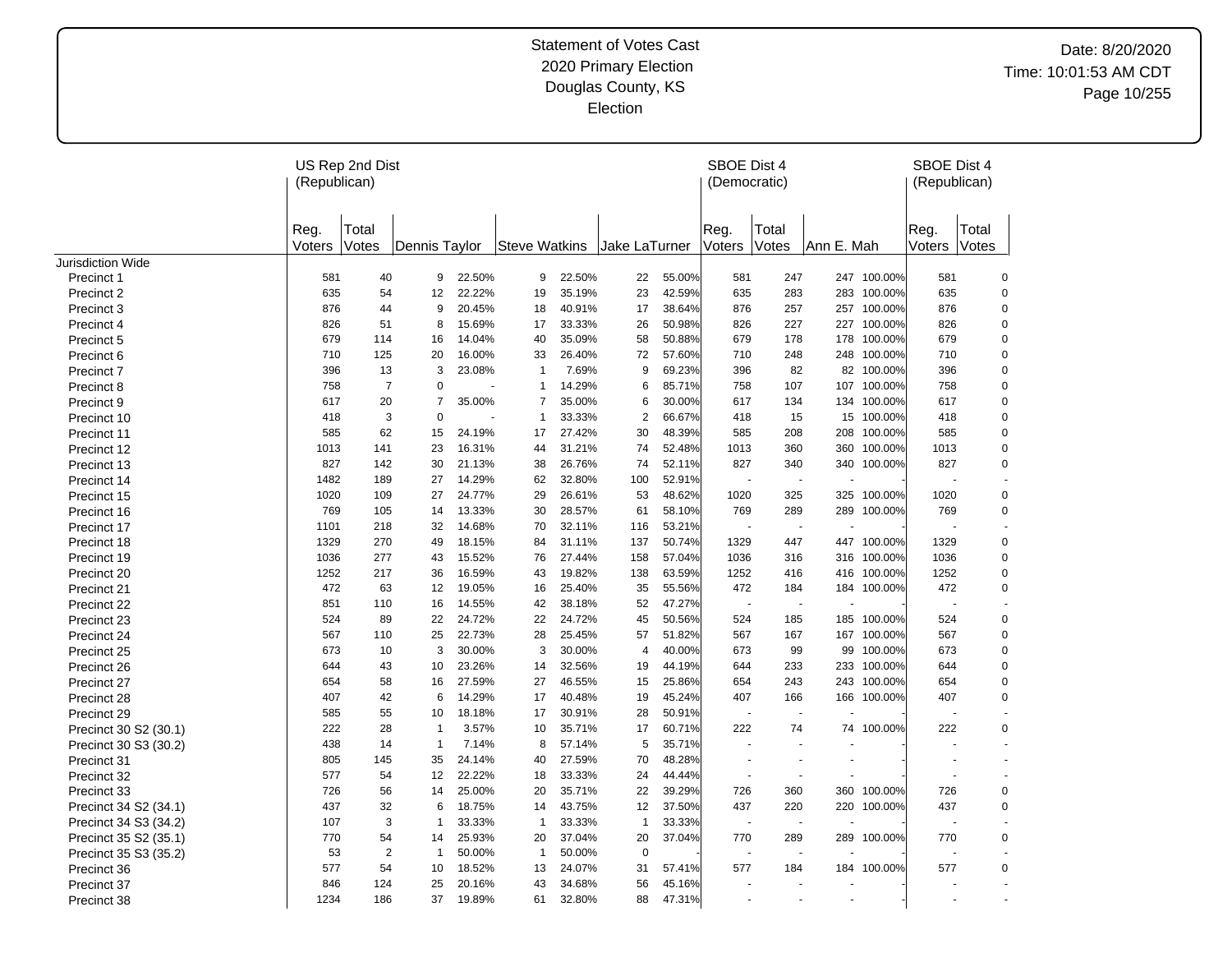|                                    | US Rep 2nd Dist<br>(Republican) |                |                |         |                |        |                |        | SBOE Dist 4<br>(Democratic) |                |                          |             | SBOE Dist 4<br>(Republican) |                       |
|------------------------------------|---------------------------------|----------------|----------------|---------|----------------|--------|----------------|--------|-----------------------------|----------------|--------------------------|-------------|-----------------------------|-----------------------|
|                                    | Reg.<br>Voters                  | Total<br>Votes | Dennis Taylor  |         | Steve Watkins  |        | Jake LaTurner  |        | Reg.<br>Voters              | Total<br>Votes | Ann E. Mah               |             | Reg.<br>Voters              | Total<br><b>Votes</b> |
| Precinct 39                        | 776                             | 41             | 8              | 19.51%  | 15             | 36.59% | 18             | 43.90% | 776                         | 329            | 329                      | 100.00%     | 776                         | $\mathbf 0$           |
| Precinct 40                        | 716                             | 30             | 8              | 26.67%  | 9              | 30.00% | 13             | 43.33% | 716                         | 302            |                          | 302 100.00% | 716                         | 0                     |
| Precinct 41 S3 H46 (41.1)          | 1222                            | 105            | 22             | 20.95%  | 38             | 36.19% | 45             | 42.86% |                             |                |                          |             |                             |                       |
| Precinct 41 S3 H45 (41.2)          | $\mathbf 0$                     | $\mathbf 0$    | 0              | ÷,      | $\mathbf 0$    |        | $\mathbf 0$    |        |                             | $\blacksquare$ |                          |             |                             |                       |
| Precinct 41 S2 H46 (41.3)          | 14                              | $\mathbf 0$    | $\Omega$       |         | $\mathbf 0$    |        | $\mathbf 0$    |        | 14                          | 4              | 4                        | 100.00%     | 14                          | $\mathbf 0$           |
| Precinct 42 H46 (42.1)             | 294                             | 45             | 7              | 15.56%  | 19             | 42.22% | 19             | 42.22% | 294                         | 73             |                          | 73 100.00%  | 294                         | 0                     |
| Precinct 42 H45 (42.2, 42.3, 42.4) | 347                             | 70             | 8              | 11.43%  | 23             | 32.86% | 39             | 55.71% | 347                         | 120            | 120                      | 100.00%     | 347                         | $\pmb{0}$             |
| Precinct 43 CC1 (43.1)             | 562                             | 87             | 16             | 18.39%  | 22             | 25.29% | 49             | 56.32% | 562                         | 163            | 163                      | 100.00%     | 562                         | 0                     |
| Precinct 43 CC3 (43.2, 43.3)       | 959                             | 169            | 26             | 15.38%  | 49             | 28.99% | 94             | 55.62% | 959                         | 280            | 280                      | 100.00%     | 959                         | 0                     |
| Precinct 44 H45 (44.1)             | 532                             | 99             | 15             | 15.15%  | 31             | 31.31% | 53             | 53.54% | 532                         | 144            | 144                      | 100.00%     | 532                         | 0                     |
| Precinct 44 H44 (44.2)             | 346                             | 47             | 10             | 21.28%  | 13             | 27.66% | 24             | 51.06% | 346                         | 143            | 143                      | 100.00%     | 346                         | $\mathbf 0$           |
| Precinct 45                        | 1159                            | 262            | 50             | 19.08%  | 72             | 27.48% | 140            | 53.44% | 1159                        | 371            | 371                      | 100.00%     | 1159                        | $\mathbf 0$           |
| Precinct 46                        | 1629                            | 222            | 38             | 17.12%  | 70             | 31.53% | 114            | 51.35% |                             | ÷.             |                          |             |                             |                       |
| Precinct 47                        | 478                             | 133            | 12             | 9.02%   | 37             | 27.82% | 84             | 63.16% | 478                         | 133            |                          | 133 100.00% | 478                         | 0                     |
| Precinct 48                        | 1090                            | 231            | 28             | 12.12%  | 63             | 27.27% | 140            | 60.61% | 1090                        | 352            |                          | 352 100.00% | 1090                        | 0                     |
| Precinct 49                        | 1405                            | 334            | 67             | 20.06%  | 76             | 22.75% | 191            | 57.19% | 1405                        | 388            | 388                      | 100.00%     | 1405                        | 0                     |
| Precinct 50 City (50.2)            | 1024                            | 299            | 43             | 14.38%  | 99             | 33.11% | 157            | 52.51% |                             | $\blacksquare$ | $\blacksquare$           |             |                             |                       |
| Precinct 50 Twp                    | 48                              | 9              | $\mathbf{1}$   | 11.11%  | $\overline{2}$ | 22.22% | $\,6$          | 66.67% | $\ddot{\phantom{1}}$        | $\blacksquare$ | $\sim$                   |             |                             |                       |
| Precinct 51                        | 0                               | 138            | 17             | 12.32%  | 56             | 40.58% | 65             | 47.10% | 0                           | 98             | 98                       | 100.00%     | 0                           | 0                     |
| Precinct 52 City (52.3)            | 415                             | 89             | 12             | 13.48%  | 37             | 41.57% | 40             | 44.94% |                             |                |                          |             |                             |                       |
| Precinct 52 Twp                    | 74                              | 22             | $\mathbf 0$    |         | 11             | 50.00% | 11             | 50.00% |                             |                |                          |             |                             |                       |
| Precinct 53 H10 Twp                | 509                             | 178            | 22             | 12.36%  | 57             | 32.02% | 99             | 55.62% |                             |                |                          |             |                             |                       |
| Precinct 53 H42 City (53.4)        | 427                             | 125            | 24             | 19.20%  | 43             | 34.40% | 58             | 46.40% |                             |                | ä,                       |             |                             |                       |
| Precinct 53 H42 Twp (53.5, 53.6)   | 178                             | 49             | 6              | 12.24%  | 15             | 30.61% | 28             | 57.14% |                             |                | $\ddot{\phantom{1}}$     |             |                             |                       |
| Precinct 54                        | 756                             | 150            | 21             | 14.00%  | 53             | 35.33% | 76             | 50.67% |                             |                |                          |             |                             |                       |
| Precinct 55 S3 H45 (55.1)          | 144                             | 20             | 3              | 15.00%  | $\overline{7}$ | 35.00% | 10             | 50.00% |                             |                | ÷,                       |             |                             |                       |
| Precinct 55 S3 H46 (55.2)          | 44                              | 8              | $\overline{4}$ | 50.00%  | $\overline{2}$ | 25.00% | $\overline{2}$ | 25.00% |                             |                |                          |             |                             |                       |
| Precinct 55 S2 H45 (55.3)          | 20                              | 8              | $\mathbf 0$    |         | 5              | 62.50% | 3              | 37.50% | 20                          | $\overline{7}$ |                          | 7 100.00%   | 20                          | $\mathbf 0$           |
| Precinct 56 S19                    | 583                             | 210            | 34             | 16.19%  | 61             | 29.05% | 115            | 54.76% | 583                         | 174            | 174                      | 100.00%     | 583                         | 0                     |
| Precinct 56 S2                     | 155                             | 40             | 4              | 10.00%  | 9              | 22.50% | 27             | 67.50% | 155                         | 29             |                          | 29 100.00%  | 155                         | $\mathbf 0$           |
| Precinct 57 S2 City (57.2)         | 273                             | 79             | 8              | 10.13%  | 27             | 34.18% | 44             | 55.70% | 273                         | 46             | 46                       | 100.00%     | 273                         | 0                     |
| Precinct 57 S2 Twp (57.1, 57.4)    | 347                             | 94             | 10             | 10.64%  | 40             | 42.55% | 44             | 46.81% | 347                         | 77             | 77                       | 100.00%     | 347                         | $\mathbf 0$           |
| Precinct 57 TWP S19 (57.3)         | 144                             | 52             | 11             | 21.15%  | 18             | 34.62% | 23             | 44.23% | 144                         | 33             | 33                       | 100.00%     | 144                         | $\mathbf 0$           |
| Precinct 58                        | 99                              | 76             | 16             | 21.05%  | 28             | 36.84% | 32             | 42.11% | 99                          | 55             | 55                       | 100.00%     | 99                          | 0                     |
| Precinct 59 H54                    | 197                             | 64             | 9              | 14.06%  | 26             | 40.62% | 29             | 45.31% | 197                         | 24             | 24                       | 100.00%     | 197                         | 0                     |
| Precinct 59 H45                    | 276                             | 92             | 18             | 19.57%  | 26             | 28.26% | 48             | 52.17% | 276                         | 72             | 72                       | 100.00%     | 276                         | 0                     |
| Precinct 60                        | 870                             | 212            | 16             | 7.55%   | 70             | 33.02% | 126            | 59.43% |                             | ä,             | $\overline{\phantom{a}}$ |             |                             |                       |
| Precinct 61                        | 1077                            | 267            | 34             | 12.73%  | 86             | 32.21% | 147            | 55.06% |                             |                |                          |             |                             |                       |
| Precinct 62                        | 956                             | 286            | 28             | 9.79%   | 95             | 33.22% | 163            | 56.99% |                             |                | ÷,                       |             |                             |                       |
| Precinct 63                        | 692                             | 237            | 26             | 10.97%  | 88             | 37.13% | 123            | 51.90% |                             |                |                          |             |                             |                       |
| Precinct 64 H45                    | 221                             | 56             | 9              | 16.07%  | 19             | 33.93% | 28             | 50.00% | 221                         | 68             | 68                       | 100.00%     | 221                         | 0                     |
| Precinct 64 H46 497 (64.3)         | 2                               | $\mathbf 1$    | $\mathbf{1}$   | 100.00% | 0              |        | $\mathbf 0$    |        | 2                           | $\mathbf{1}$   |                          | 1 100.00%   | 2                           | $\mathbf 0$           |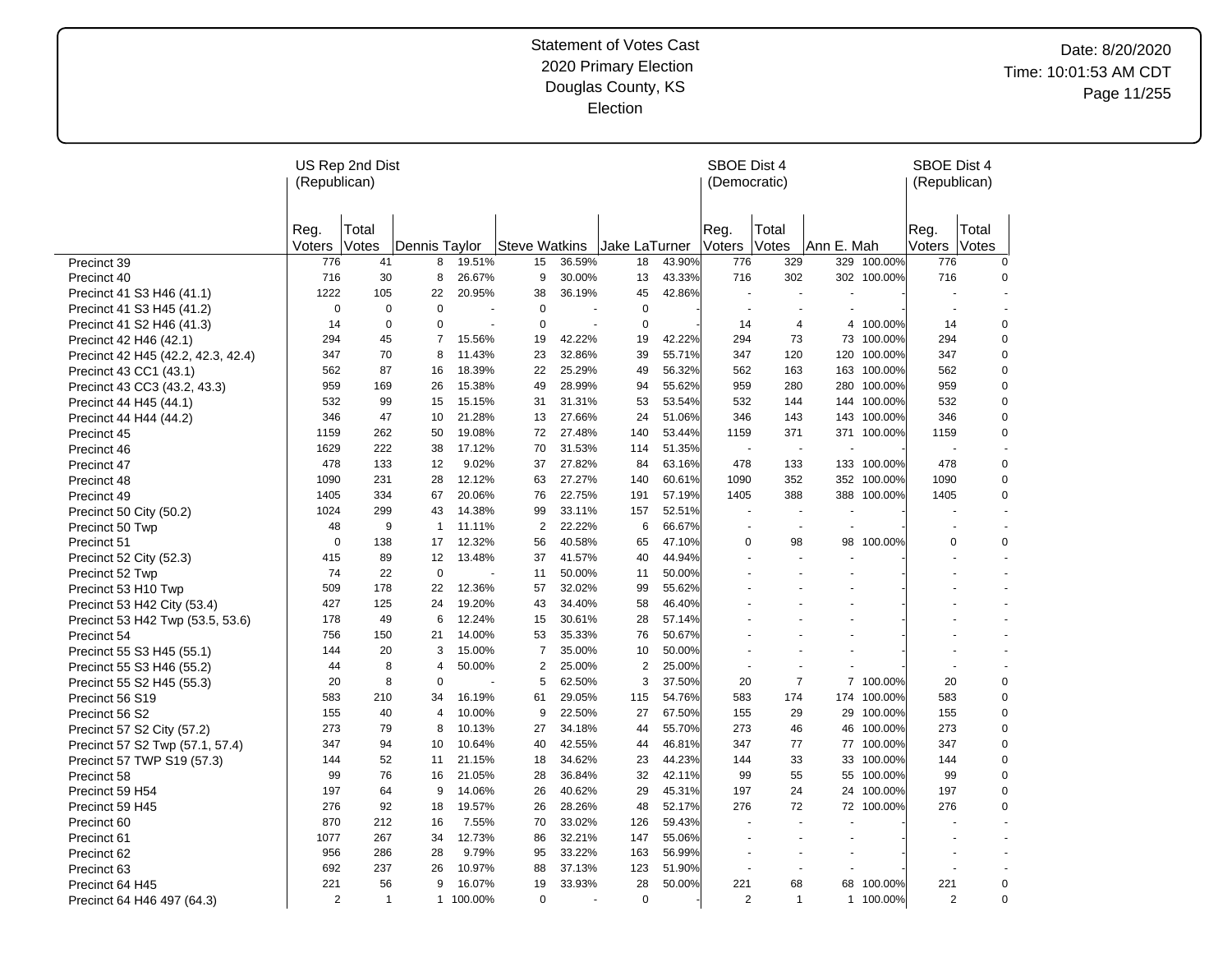Date: 8/20/2020 Time: 10:01:53 AM CDT Page 12/255

|                                 | (Republican)   | US Rep 2nd Dist |               |                |                      |                          |               |        | SBOE Dist 4<br>(Democratic) |                |            |            | SBOE Dist 4<br>(Republican) |                |
|---------------------------------|----------------|-----------------|---------------|----------------|----------------------|--------------------------|---------------|--------|-----------------------------|----------------|------------|------------|-----------------------------|----------------|
|                                 | Reg.<br>Voters | Total<br>Votes  | Dennis Taylor |                | <b>Steve Watkins</b> |                          | Jake LaTurner |        | Reg.<br>Voters              | Total<br>Votes | Ann E. Mah |            | Reg.<br>Voters              | Total<br>Votes |
| Precinct 65 H10                 | 487            | 132             | 16            | 12.12%         | 53                   | 40.15%                   | 63            | 47.73% |                             |                |            |            |                             |                |
| Precinct 65 H46 (65.4)          | 31             | 6               | $\Omega$      | ٠              | 4                    | 66.67%                   | 2             | 33.33% |                             |                |            |            |                             |                |
| Precinct 65 S2 H46 (65.6)       | 3              | 0               | $\Omega$      |                | $\Omega$             |                          | 0             |        | 3                           | 4              |            | 4 100.00%  | 3                           | 0              |
| Precinct 66 S19 H45 (66.1 66.2) | 203            | 51              | 12            | 23.53%         | 18                   | 35.29%                   | 21            | 41.18% | 203                         | 64             |            | 64 100.00% | 203                         | 0              |
| Precinct 66 S3 H44 (66.3)       | $\Omega$       | $\Omega$        | $\Omega$      |                | 0                    |                          | 0             |        |                             |                |            |            |                             |                |
| Precinct 66 S3 H45 (66.4)       | 3              | 0               | $\Omega$      | $\overline{a}$ | $\Omega$             | $\overline{\phantom{a}}$ | 0             |        |                             |                |            |            |                             |                |
| Precinct 66 S19 H10 (66.5)      | 287            | 87              | 13            | 14.94%         | 18                   | 20.69%                   | 56            | 64.37% | 287                         | 74             | 74         | 100.00%    | 287                         | 0              |
| Precinct 66 S3 H10 (66.7)       | 172            | 59              |               | 11.86%         | 18                   | 30.51%                   | 34            | 57.63% |                             |                |            |            |                             |                |
| Precinct 67 S19 H54 (67.1,67.2) | 335            | 120             | 17            | 14.17%         | 37                   | 30.83%                   | 66            | 55.00% | 335                         | 60             | 60         | 100.00%    | 335                         | 0              |
| Precinct 67 S19 H45             | 350            | 97              | 14            | 14.43%         | 36                   | 37.11%                   | 47            | 48.45% | 350                         | 103            | 103        | 100.00%    | 350                         | 0              |
| Precinct 67 S3 H45              | 75             | 24              | 4             | 16.67%         |                      | 29.17%                   | 13            | 54.17% |                             |                |            |            |                             |                |
| Precinct 67 S3 H54 (67.7,67.8)  | 77             | 23              |               | 17.39%         | 9                    | 39.13%                   | 10            | 43.48% |                             |                |            |            |                             |                |
| Precinct 70                     | 11             | 3               |               | 33.33%         | 2                    | 66.67%                   | $\Omega$      |        | 11                          | 2              |            | 2 100.00%  | 11                          | 0              |
| <b>Precinct 71</b>              | 1236           | 227             | 36            | 15.86%         | 51                   | 22.47%                   | 140           | 61.67% | 1236                        | 353            | 353        | 100.00%    | 1236                        | 0              |
| Precinct 74                     | 1521           | 249             | 38            | 15.26%         | 78                   | 31.33%                   | 133           | 53.41% | 1521                        | 471            | 471        | 100.00%    | 1521                        | 0              |
| Precinct 76                     | 57             | 12              | 5             | 41.67%         |                      | 16.67%                   | 5             | 41.67% |                             |                |            |            |                             |                |
| Precinct 77                     | 575            | 74              | 14            | 18.92%         | 32                   | 43.24%                   | 28            | 37.84% |                             |                |            |            |                             |                |
| Total                           | 55562          | 9433            | 1530          | 16.22%         | 2956                 | 31.34%                   | 4947          | 52.44% | 35941                       | 11500          | 11500      | 100.00%    | 35941                       | $\Omega$       |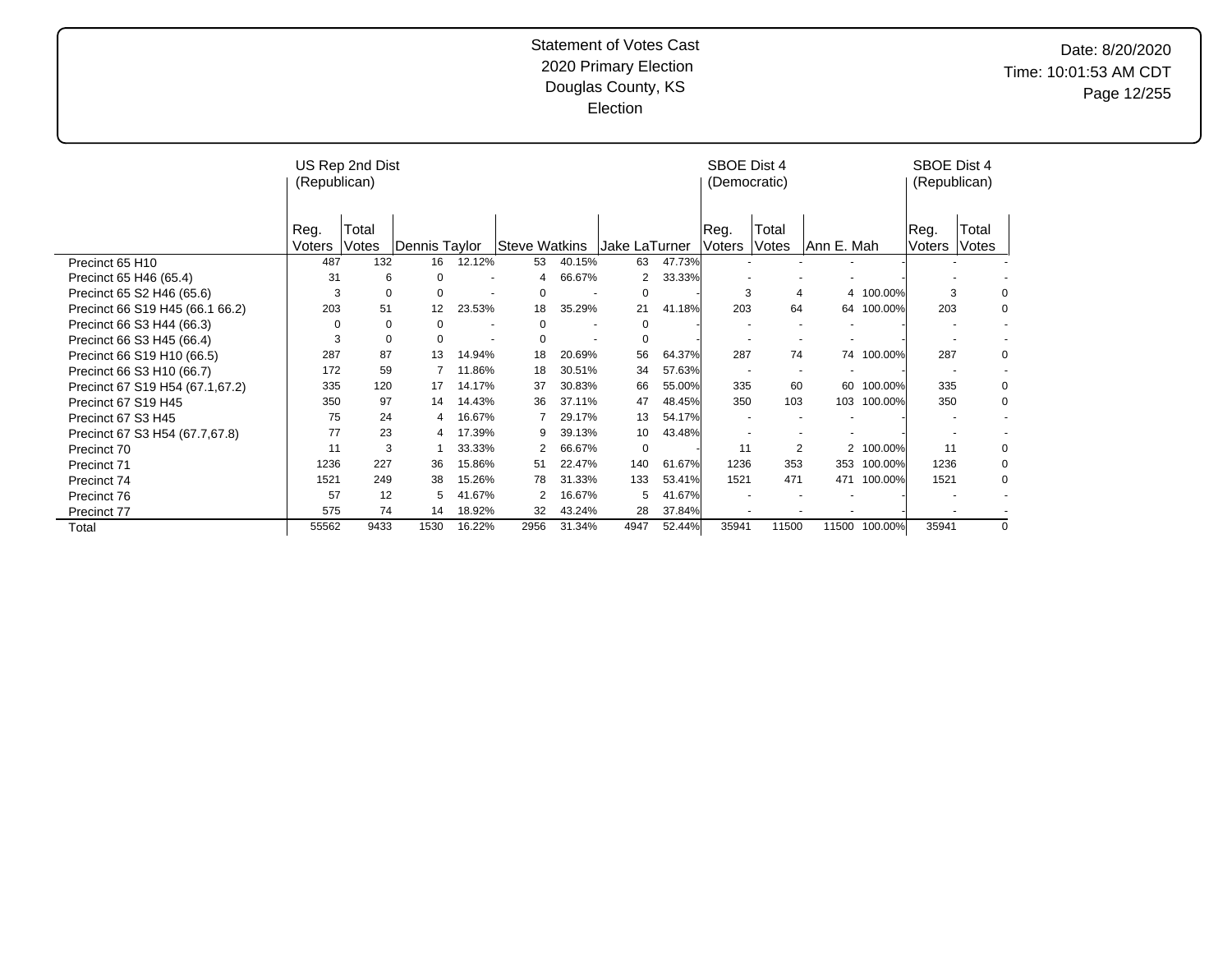# Date: 8/20/2020 Time: 10:01:53 AM CDT Page 13/255

|                       | KS Sen 2<br>(Democratic) |                |                       |             | KS Sen 2<br>(Republican) |                | State Sen 3                     | (Democratic)             |                                                |             | State Sen 3<br>(Republican) |                                    |                    |             |
|-----------------------|--------------------------|----------------|-----------------------|-------------|--------------------------|----------------|---------------------------------|--------------------------|------------------------------------------------|-------------|-----------------------------|------------------------------------|--------------------|-------------|
|                       | Reg.<br>Voters           | Total<br>Votes | Marci<br>Francisco    |             | Reg.<br>Voters           | Total<br>Votes | Reg.<br>Voters                  | Total<br><b>Votes</b>    | <b>Tom Holland</b>                             |             | Reg.<br>Voters              | Total<br>Votes                     | <b>Willie Dove</b> |             |
| Jurisdiction Wide     |                          |                |                       |             |                          |                |                                 |                          |                                                |             |                             |                                    |                    |             |
| Precinct 1            | 581                      | 264            |                       | 264 100.00% | 581                      |                | 0                               |                          |                                                |             |                             |                                    |                    |             |
| Precinct 2            | 635                      | 308            | 308                   | 100.00%     | 635                      |                | 0                               |                          |                                                |             |                             |                                    |                    |             |
| Precinct 3            | 876                      | 277            |                       | 277 100.00% | 876                      |                | 0                               |                          |                                                |             |                             |                                    |                    |             |
| Precinct 4            | 826                      | 244            |                       | 244 100.00% | 826                      |                | 0                               |                          |                                                |             |                             |                                    |                    |             |
| Precinct 5            | 679                      | 192            |                       | 192 100.00% | 679                      |                | 0                               |                          |                                                |             |                             |                                    |                    |             |
| Precinct 6            | 710                      | 260            |                       | 260 100.00% | 710                      |                | $\mathbf 0$                     |                          |                                                |             |                             |                                    |                    |             |
| Precinct 7            | 396                      | 89             |                       | 89 100.00%  | 396                      |                | $\mathbf 0$                     |                          |                                                |             |                             |                                    |                    |             |
| Precinct 8            | 758                      | 108            | 108                   | 100.00%     | 758                      |                | 0                               |                          |                                                |             |                             |                                    |                    |             |
| Precinct 9            | 617                      | 138            | 138                   | 100.00%     | 617                      |                | $\mathbf 0$                     |                          |                                                |             |                             |                                    |                    |             |
| Precinct 10           | 418                      | 15             |                       | 15 100.00%  | 418                      |                | 0                               |                          |                                                |             |                             |                                    |                    |             |
| Precinct 11           | 585                      | 223            | 223                   | 100.00%     | 585                      |                | 0                               |                          |                                                |             |                             |                                    |                    |             |
| Precinct 12           | 1013                     | 373            |                       | 373 100.00% | 1013                     |                | $\mathbf 0$                     |                          |                                                |             |                             |                                    |                    |             |
| Precinct 13           | 827                      | 364            |                       | 364 100.00% | 827                      |                | $\mathbf 0$                     | ÷.                       | $\tilde{\phantom{a}}$<br>$\tilde{\phantom{a}}$ |             |                             | ÷,                                 |                    |             |
|                       | ÷,                       | ÷,             | $\tilde{\phantom{a}}$ |             |                          |                | 1482<br>$\tilde{\phantom{a}}$   | 369                      | 369                                            | 100.00%     | 1482                        | 128                                | 128                | 100.00%     |
| Precinct 14           | 1020                     | 346            |                       | 346 100.00% | 1020                     |                | $\mathbf 0$                     |                          |                                                |             |                             | $\blacksquare$                     |                    |             |
| Precinct 15           |                          |                |                       |             |                          |                |                                 |                          | $\overline{a}$                                 |             |                             |                                    | ÷.                 |             |
| Precinct 16           | 769                      | 303            |                       | 303 100.00% | 769                      |                | 0<br>$\mathbf{r}$               | $\sim$                   | $\sim$                                         |             |                             | $\sim$<br>$\overline{\phantom{a}}$ |                    |             |
| Precinct 17           |                          | $\sim$         |                       |             |                          |                | 1101                            | 397                      | 397                                            | 100.00%     | 1101                        | 148                                |                    | 148 100.00% |
| Precinct 18           | 1329                     | 477            |                       | 477 100.00% | 1329                     |                | $\pmb{0}$                       | $\overline{a}$           | $\overline{a}$                                 |             |                             | $\ddot{\phantom{1}}$               |                    |             |
| Precinct 19           | 1036                     | 334            |                       | 334 100.00% | 1036                     |                | $\pmb{0}$                       |                          |                                                |             |                             |                                    |                    |             |
| Precinct 20           | 1252                     | 440            |                       | 440 100.00% | 1252                     |                | $\pmb{0}$                       |                          | $\overline{a}$                                 |             |                             |                                    |                    |             |
| Precinct 21           | 472                      | 198            |                       | 198 100.00% | 472                      |                | 0                               |                          |                                                |             |                             |                                    |                    |             |
| Precinct 22           | ÷,                       | $\blacksquare$ | $\tilde{\phantom{a}}$ |             |                          |                | 851<br>$\overline{\phantom{a}}$ | 294                      | 294                                            | 100.00%     | 851                         | 84                                 |                    | 84 100.00%  |
| Precinct 23           | 524                      | 202            |                       | 202 100.00% | 524                      |                | 0                               |                          |                                                |             |                             |                                    |                    |             |
| Precinct 24           | 567                      | 177            |                       | 177 100.00% | 567                      |                | 0                               |                          |                                                |             |                             |                                    |                    |             |
| Precinct 25           | 673                      | 109            |                       | 109 100.00% | 673                      |                | 0                               |                          |                                                |             |                             |                                    |                    |             |
| Precinct 26           | 644                      | 251            |                       | 251 100.00% | 644                      |                | 0                               |                          |                                                |             |                             |                                    |                    |             |
| Precinct 27           | 654                      | 256            |                       | 256 100.00% | 654                      |                | 0                               |                          |                                                |             |                             |                                    |                    |             |
| Precinct 28           | 407                      | 175            |                       | 175 100.00% | 407                      |                | $\mathbf 0$                     | $\sim$                   | $\sim$                                         |             |                             |                                    |                    |             |
| Precinct 29           | $\blacksquare$           | $\blacksquare$ |                       |             |                          |                | 585<br>$\overline{\phantom{a}}$ | 208                      |                                                | 208 100.00% | 585                         | 37                                 |                    | 37 100.00%  |
| Precinct 30 S2 (30.1) | 222                      | 80             |                       | 80 100.00%  | 222                      |                | 0                               | $\overline{\phantom{a}}$ | $\overline{a}$                                 |             |                             | $\overline{\phantom{a}}$           |                    |             |
| Precinct 30 S3 (30.2) | $\ddot{\phantom{1}}$     | ÷.             |                       |             |                          |                | 438<br>÷.                       | 97                       | 97                                             | 100.00%     | 438                         | 12                                 |                    | 12 100.00%  |
| Precinct 31           |                          |                |                       |             |                          |                | 805<br>÷.                       | 317                      |                                                | 317 100.00% | 805                         | 97                                 | 97                 | 100.00%     |
| Precinct 32           | ÷,                       | $\blacksquare$ |                       |             |                          |                | 577                             | 148                      |                                                | 148 100.00% | 577                         | 43                                 |                    | 43 100.00%  |
| Precinct 33           | 726                      | 383            |                       | 383 100.00% | 726                      |                | $\pmb{0}$                       |                          |                                                |             |                             |                                    |                    |             |
| Precinct 34 S2 (34.1) | 437                      | 228            |                       | 228 100.00% | 437                      |                | $\mathbf 0$                     | $\sim$                   |                                                |             |                             | $\blacksquare$                     |                    |             |
|                       | $\sim$                   | $\sim$         |                       |             |                          |                | 107<br>$\sim$                   |                          | 33                                             | 33 100.00%  | 107                         | $\overline{c}$                     |                    | 2 100.00%   |
| Precinct 34 S3 (34.2) |                          |                |                       |             |                          |                | 0                               | $\overline{a}$           | $\overline{a}$                                 |             |                             | $\ddot{\phantom{1}}$               |                    |             |
| Precinct 35 S2 (35.1) | 770                      | 313            |                       | 313 100.00% | 770                      |                |                                 |                          |                                                |             |                             |                                    |                    |             |
| Precinct 35 S3 (35.2) |                          | $\blacksquare$ |                       |             |                          |                | 53<br>$\sim$                    | 17                       |                                                | 17 100.00%  | 53                          | $\mathbf{1}$                       |                    | 1 100.00%   |
| Precinct 36           | 577                      | 201            |                       | 201 100.00% | 577                      |                | $\pmb{0}$                       | $\sim$                   | $\sim$                                         |             |                             | $\ddot{\phantom{1}}$               |                    |             |
| Precinct 37           |                          | $\blacksquare$ |                       |             |                          |                | 846                             | 282                      |                                                | 282 100.00% | 846                         | 95                                 |                    | 95 100.00%  |
| Precinct 38           |                          |                |                       |             |                          |                | 1234                            | 455                      |                                                | 455 100.00% | 1234                        | 145                                |                    | 145 100.00% |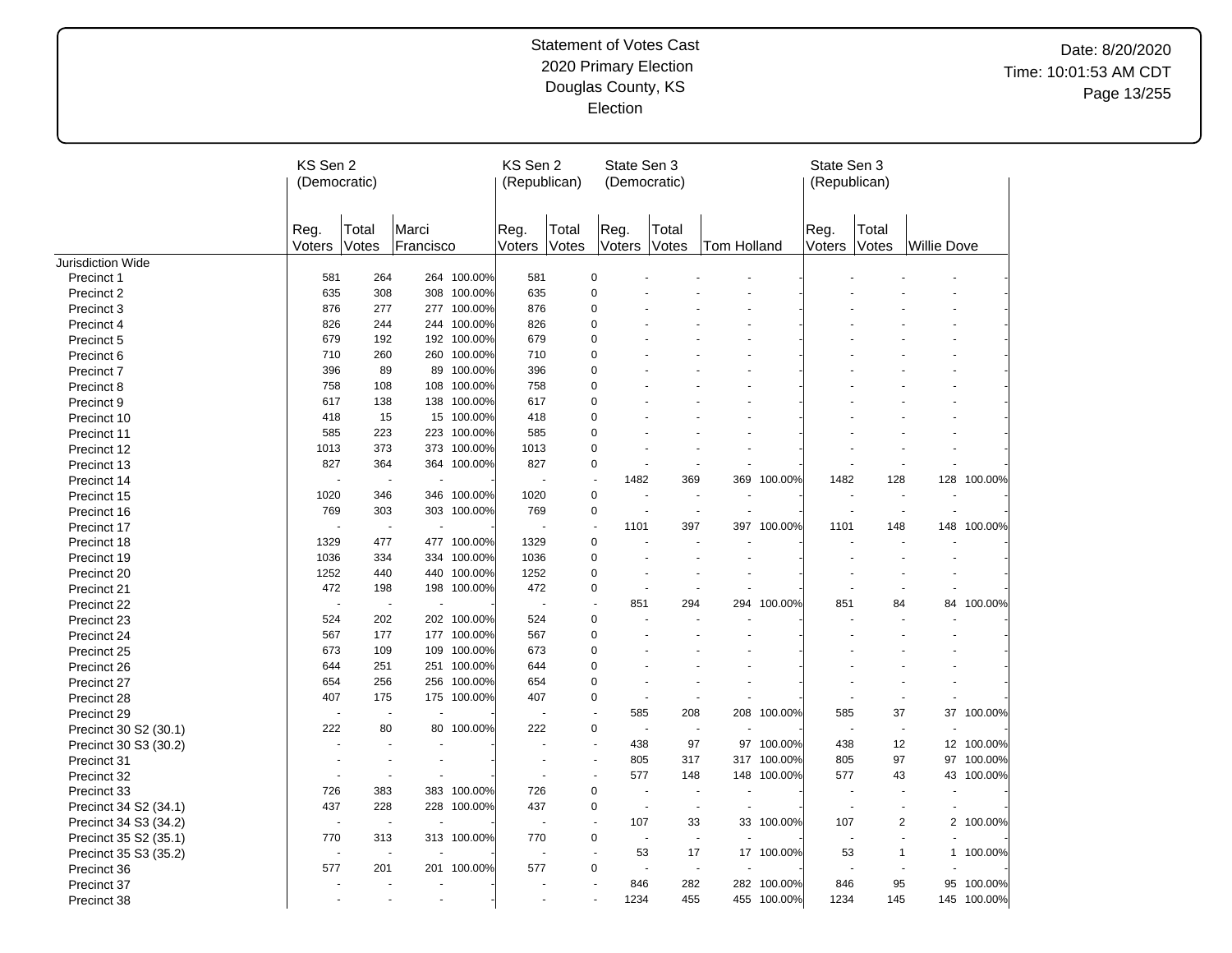# Date: 8/20/2020 Time: 10:01:53 AM CDT Page 14/255

|                                    | KS Sen 2<br>(Democratic) |                          |                    |             | KS Sen 2<br>(Republican) |                          |                | State Sen 3<br>(Democratic) |                          |             | State Sen 3<br>(Republican) |                          |                    |             |
|------------------------------------|--------------------------|--------------------------|--------------------|-------------|--------------------------|--------------------------|----------------|-----------------------------|--------------------------|-------------|-----------------------------|--------------------------|--------------------|-------------|
|                                    | Reg.<br>Voters           | Total<br>Votes           | Marci<br>Francisco |             | Reg.<br>Voters           | Total<br><b>Votes</b>    | Reg.<br>Voters | Total<br><b>Votes</b>       | lTom Holland             |             | Reg.<br>Voters              | Total<br>Votes           | <b>Willie Dove</b> |             |
| Precinct 39                        | 776                      | 360                      | 360                | 100.00%     | 776                      | $\Omega$                 |                |                             |                          |             |                             |                          |                    |             |
| Precinct 40                        | 716                      | 333                      |                    | 333 100.00% | 716                      | 0                        |                |                             |                          |             |                             |                          |                    |             |
| Precinct 41 S3 H46 (41.1)          | $\overline{\phantom{a}}$ | $\overline{\phantom{a}}$ |                    |             |                          |                          | 1222           | 489                         | 489                      | 100.00%     | 1222                        | 74                       |                    | 74 100.00%  |
| Precinct 41 S3 H45 (41.2)          | $\overline{\phantom{a}}$ |                          |                    |             |                          |                          |                | $\mathbf 0$                 | $\mathbf{1}$             | 1 100.00%   | $\Omega$                    | $\mathbf 0$              | $\mathbf 0$        |             |
| Precinct 41 S2 H46 (41.3)          | 14                       | 5                        |                    | 5 100.00%   | 14                       | 0                        |                |                             |                          |             |                             |                          |                    |             |
| Precinct 42 H46 (42.1)             | 294                      | 75                       |                    | 75 100.00%  | 294                      | $\mathbf 0$              |                |                             |                          |             |                             |                          |                    |             |
| Precinct 42 H45 (42.2, 42.3, 42.4) | 347                      | 125                      | 125                | 100.00%     | 347                      | $\mathbf 0$              |                |                             |                          |             |                             |                          |                    |             |
| Precinct 43 CC1 (43.1)             | 562                      | 175                      |                    | 175 100.00% | 562                      | $\mathbf 0$              |                |                             |                          |             |                             |                          |                    |             |
| Precinct 43 CC3 (43.2, 43.3)       | 959                      | 283                      |                    | 283 100.00% | 959                      | $\mathbf 0$              |                |                             |                          |             |                             |                          |                    |             |
| Precinct 44 H45 (44.1)             | 532                      | 157                      | 157                | 100.00%     | 532                      | $\mathbf 0$              |                |                             |                          |             |                             |                          |                    |             |
| Precinct 44 H44 (44.2)             | 346                      | 145                      |                    | 145 100.00% | 346                      | 0                        |                |                             |                          |             |                             |                          |                    |             |
| Precinct 45                        | 1159                     | 398                      |                    | 398 100.00% | 1159                     | 0                        |                |                             |                          |             |                             |                          |                    |             |
| Precinct 46                        |                          | $\overline{\phantom{a}}$ | $\sim$             |             |                          | $\overline{\phantom{a}}$ | 1629           | 513                         |                          | 513 100.00% | 1629                        | 153                      |                    | 153 100.00% |
| Precinct 47                        | 478                      | 139                      |                    | 139 100.00% | 478                      | $\mathbf 0$              |                | $\sim$                      | $\sim$                   |             |                             |                          |                    |             |
| Precinct 48                        | 1090                     | 375                      |                    | 375 100.00% | 1090                     | $\mathbf 0$              |                |                             |                          |             |                             |                          |                    |             |
| Precinct 49                        | 1405                     | 406                      | 406                | 100.00%     | 1405                     | $\mathbf 0$              |                |                             |                          |             |                             |                          |                    |             |
| Precinct 50 City (50.2)            |                          |                          |                    |             |                          | $\overline{a}$           | 1024           | 189                         |                          | 189 100.00% | 1024                        | 215                      |                    | 215 100.00% |
| Precinct 50 Twp                    |                          |                          |                    |             |                          |                          |                | 48<br>11                    |                          | 11 100.00%  | 48                          | 8                        |                    | 8 100.00%   |
| Precinct 51                        |                          |                          |                    |             |                          |                          |                | $\overline{\phantom{a}}$    | ÷.<br>$\overline{a}$     |             |                             | ÷.                       |                    |             |
| Precinct 52 City (52.3)            |                          |                          |                    |             |                          |                          |                | 415<br>91                   |                          | 91 100.00%  | 415                         | 65                       |                    | 65 100.00%  |
| Precinct 52 Twp                    |                          |                          |                    |             |                          |                          |                | 74<br>15                    |                          | 15 100.00%  | 74                          | 16                       |                    | 16 100.00%  |
| Precinct 53 H10 Twp                |                          |                          |                    |             |                          |                          |                | 95<br>509                   |                          | 95 100.00%  | 509                         | 132                      |                    | 132 100.00% |
| Precinct 53 H42 City (53.4)        |                          |                          |                    |             |                          |                          |                | 427<br>81                   | 81                       | 100.00%     | 427                         | 95                       |                    | 95 100.00%  |
| Precinct 53 H42 Twp (53.5, 53.6)   |                          |                          |                    |             |                          |                          |                | 39<br>178                   | 39                       | 100.00%     | 178                         | 40                       | 40                 | 100.00%     |
| Precinct 54                        |                          |                          |                    |             |                          |                          |                | 756<br>149                  | 149                      | 100.00%     | 756                         | 118                      | 118                | 100.00%     |
| Precinct 55 S3 H45 (55.1)          |                          |                          |                    |             |                          |                          |                | 37<br>144                   |                          | 37 100.00%  | 144                         | 14                       |                    | 14 100.00%  |
| Precinct 55 S3 H46 (55.2)          |                          |                          |                    |             |                          |                          |                | 12<br>44                    |                          | 12 100.00%  | 44                          | 5                        | 5                  | 100.00%     |
| Precinct 55 S2 H45 (55.3)          | 20                       | $\overline{7}$           | $\overline{7}$     | 100.00%     | 20                       | $\mathbf 0$              |                |                             |                          |             |                             |                          |                    |             |
| Precinct 56 S19                    | $\blacksquare$           | $\overline{\phantom{a}}$ |                    |             |                          |                          |                |                             |                          |             |                             |                          |                    |             |
| Precinct 56 S2                     | 155                      | 34                       | 34                 | 100.00%     | 155                      | 0                        |                |                             |                          |             |                             |                          |                    |             |
| Precinct 57 S2 City (57.2)         | 273                      | 51                       | 51                 | 100.00%     | 273                      | 0                        |                |                             |                          |             |                             |                          |                    |             |
| Precinct 57 S2 Twp (57.1, 57.4)    | 347                      | 84                       | 84                 | 100.00%     | 347                      | 0                        |                |                             |                          |             |                             |                          |                    |             |
| Precinct 57 TWP S19 (57.3)         |                          |                          |                    |             |                          |                          |                |                             |                          |             |                             |                          |                    |             |
| Precinct 58                        |                          |                          |                    |             |                          |                          |                |                             |                          |             |                             |                          |                    |             |
| Precinct 59 H54                    |                          |                          |                    |             |                          |                          |                |                             |                          |             |                             |                          |                    |             |
| Precinct 59 H45                    |                          |                          |                    |             |                          |                          |                |                             |                          |             |                             |                          |                    |             |
| Precinct 60                        |                          |                          |                    |             |                          |                          |                | 870<br>222                  |                          | 222 100.00% | 870                         | 153                      | 153                | 100.00%     |
| Precinct 61                        |                          |                          |                    |             |                          |                          | 1077           | 254                         |                          | 254 100.00% | 1077                        | 209                      |                    | 209 100.00% |
| Precinct 62                        |                          |                          |                    |             |                          |                          |                | 956<br>212                  |                          | 212 100.00% | 956                         | 214                      |                    | 214 100.00% |
| Precinct 63                        |                          |                          |                    |             |                          |                          |                | 692<br>167                  |                          | 167 100.00% | 692                         | 189                      |                    | 189 100.00% |
| Precinct 64 H45                    | 221                      | 77                       |                    | 77 100.00%  | 221                      | 0                        |                | $\sim$                      | $\overline{\phantom{a}}$ |             |                             | $\blacksquare$           |                    |             |
| Precinct 64 H46 497 (64.3)         | 2                        | $\mathbf{1}$             |                    | 1 100.00%   | $\overline{2}$           | 0                        |                |                             |                          |             |                             | $\overline{\phantom{a}}$ |                    |             |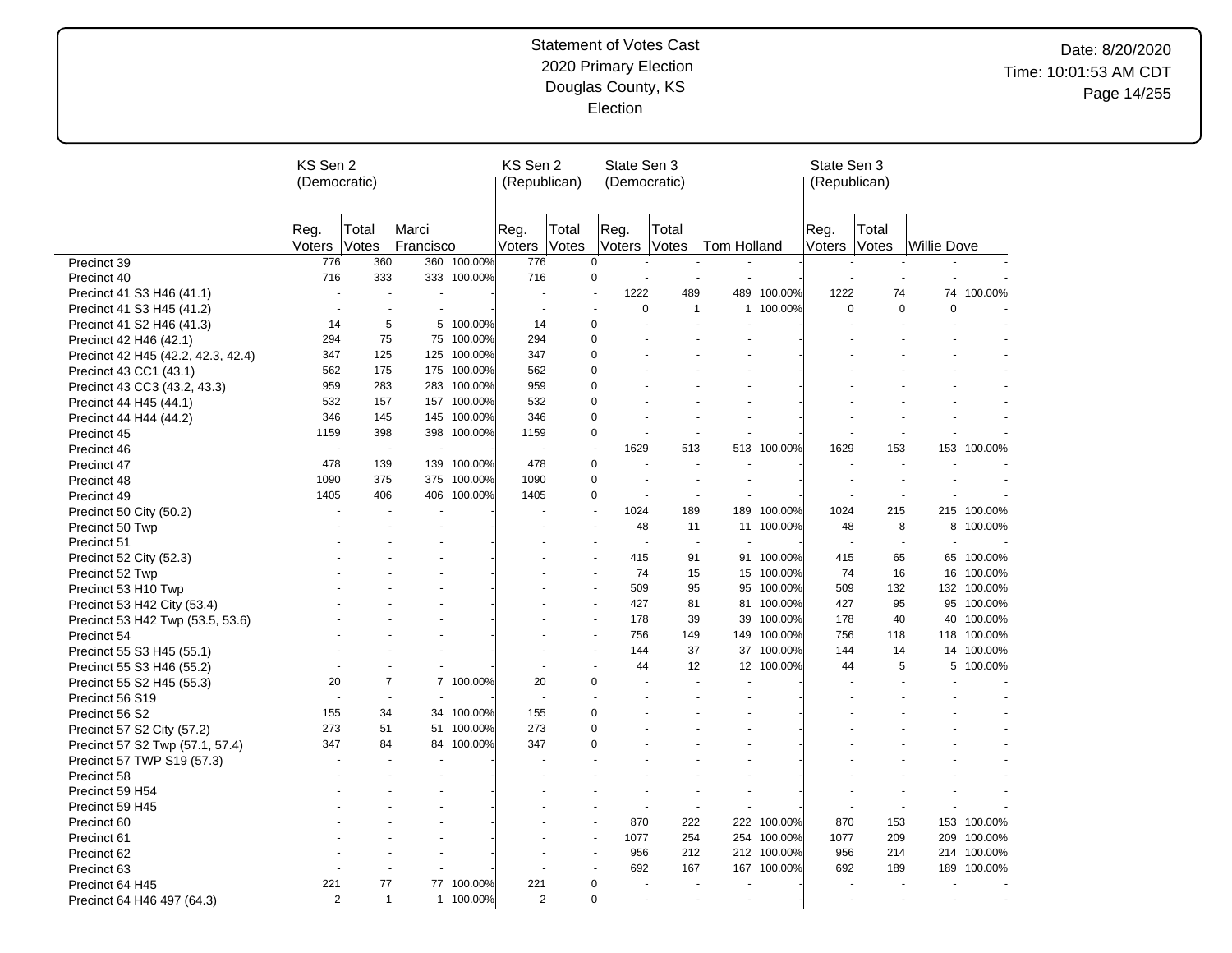# Date: 8/20/2020 Time: 10:01:53 AM CDT Page 15/255

|                                 | KS Sen 2<br>(Democratic) |       |           |           | KS Sen 2<br>(Republican) |       | State Sen 3<br>(Democratic) |             |                |         | State Sen 3<br>(Republican) |                |                    |         |
|---------------------------------|--------------------------|-------|-----------|-----------|--------------------------|-------|-----------------------------|-------------|----------------|---------|-----------------------------|----------------|--------------------|---------|
|                                 | Reg.                     | Total | Marci     |           | Reg.                     | Total | Reg.                        | Total       |                |         | Reg.                        | Total          |                    |         |
|                                 | Voters                   | Votes | Francisco |           | Voters                   | Votes | Voters                      | Votes       | Tom Holland    |         | Voters                      | Votes          | <b>Willie Dove</b> |         |
| Precinct 65 H10                 |                          |       |           |           |                          |       | 487                         | 118         | 118            | 100.00% | 487                         | 100            | 100                | 100.00% |
| Precinct 65 H46 (65.4)          |                          |       |           |           |                          |       | 31                          | 16          | 16             | 100.00% | 31                          | $\overline{4}$ | 4                  | 100.00% |
| Precinct 65 S2 H46 (65.6)       | 3                        |       | 4         | 4 100.00% | 3                        |       | 0                           |             |                |         |                             |                |                    |         |
| Precinct 66 S19 H45 (66.1 66.2) |                          |       |           |           |                          |       |                             |             |                |         |                             |                |                    |         |
| Precinct 66 S3 H44 (66.3)       |                          |       |           |           |                          |       | $\mathbf 0$                 | $\mathbf 0$ | 0              |         | $\mathbf 0$                 | 0              | 0                  |         |
| Precinct 66 S3 H45 (66.4)       |                          |       |           |           |                          |       | 3                           | 2           | $\overline{2}$ | 100.00% | 3                           | $\mathbf 0$    | $\mathbf 0$        |         |
| Precinct 66 S19 H10 (66.5)      |                          |       |           |           |                          |       |                             |             |                |         |                             |                |                    |         |
| Precinct 66 S3 H10 (66.7)       |                          |       |           |           |                          |       | 172                         | 47          | 47             | 100.00% | 172                         | 37             | 37                 | 100.00% |
| Precinct 67 S19 H54 (67.1,67.2) |                          |       |           |           |                          |       |                             |             |                |         |                             |                |                    |         |
| Precinct 67 S19 H45             |                          |       |           |           |                          |       |                             |             |                |         |                             |                |                    |         |
| Precinct 67 S3 H45              |                          |       |           |           |                          |       | 75                          | 13          | 13             | 100.00% | 75                          | 15             | 15                 | 100.00% |
| Precinct 67 S3 H54 (67.7,67.8)  |                          |       |           |           |                          |       | 77                          | 26          | 26             | 100.00% | 77                          | 16             | 16                 | 100.00% |
| Precinct 70                     | 11                       |       | 3<br>3    | 100.00%   | 11                       |       | $\mathbf 0$                 |             |                |         |                             |                |                    |         |
| Precinct 71                     | 1236                     | 376   | 376       | 100.00%   | 1236                     |       | $\mathbf 0$                 |             |                |         |                             |                |                    |         |
| Precinct 74                     | 1521                     | 488   | 488       | 100.00%   | 1521                     |       | $\mathbf 0$                 |             |                |         |                             |                |                    |         |
| Precinct 76                     |                          |       |           |           |                          |       | 57                          | 23          | 23             | 100.00% | 57                          | 8              | 8                  | 100.00% |
| Precinct 77                     |                          |       |           |           |                          |       | 575<br>$\blacksquare$       | 165         | 165            | 100.00% | 575                         | 57             | 57                 | 100.00% |
| Total                           | 33467                    | 11429 | 11429     | 100.00%   | 33467                    |       | 0<br>19621                  | 5604        | 5604           | 100.00% | 19621                       | 2729           | 2729               | 100.00% |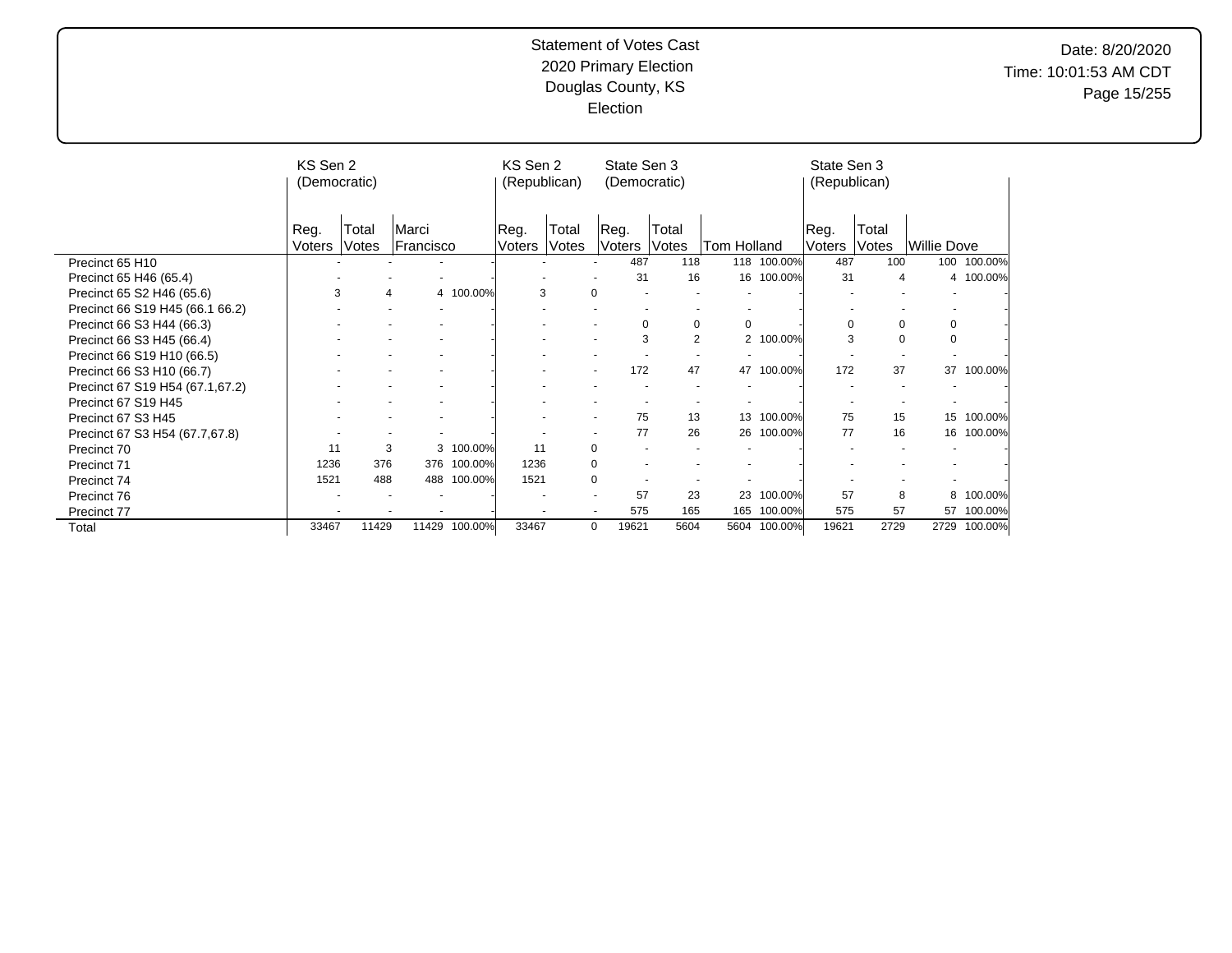|                       | State Sen 19<br>(Democratic) |                |                    |                | State Sen 19<br>(Republican) |                   | State Rep 10<br>(Democratic) |                |                                        |        |                    |        |                |        |
|-----------------------|------------------------------|----------------|--------------------|----------------|------------------------------|-------------------|------------------------------|----------------|----------------------------------------|--------|--------------------|--------|----------------|--------|
|                       | Reg.<br>Voters               | Total<br>Votes | Anthony<br>Hensley | Reg.<br>Voters | Total<br>Votes               | <b>Rick Kloos</b> | Reg.<br>Voters Votes         | Total          | Christina<br>Haswood                   |        | Brandon<br>Holland |        | A.J. Stevens   |        |
| Jurisdiction Wide     |                              |                |                    |                |                              |                   |                              |                |                                        |        |                    |        |                |        |
| Precinct 1            |                              |                |                    |                |                              |                   |                              |                |                                        |        |                    |        |                |        |
| Precinct 2            |                              |                |                    |                |                              |                   |                              |                |                                        |        |                    |        |                |        |
| Precinct 3            |                              |                |                    |                |                              |                   |                              |                |                                        |        |                    |        |                |        |
| Precinct 4            |                              |                |                    |                |                              |                   |                              |                |                                        |        |                    |        |                |        |
| Precinct 5            |                              |                |                    |                |                              |                   |                              |                |                                        |        |                    |        |                |        |
| Precinct 6            |                              |                |                    |                |                              |                   |                              |                |                                        |        |                    |        |                |        |
| Precinct 7            |                              |                |                    |                |                              |                   |                              |                |                                        |        |                    |        |                |        |
| Precinct 8            |                              |                |                    |                |                              |                   |                              |                |                                        |        |                    |        |                |        |
| Precinct 9            |                              |                |                    |                |                              |                   |                              |                |                                        |        |                    |        |                |        |
| Precinct 10           |                              |                |                    |                |                              |                   |                              |                |                                        |        |                    |        |                |        |
| Precinct 11           |                              |                |                    |                |                              |                   |                              |                |                                        |        |                    |        |                |        |
| Precinct 12           |                              |                |                    |                |                              |                   |                              |                |                                        |        |                    |        |                |        |
| Precinct 13           |                              |                |                    |                |                              |                   |                              |                |                                        |        |                    |        |                |        |
| Precinct 14           |                              |                |                    |                |                              |                   |                              |                |                                        |        |                    |        |                |        |
| Precinct 15           |                              |                |                    |                |                              |                   |                              |                |                                        |        |                    |        |                |        |
| Precinct 16           |                              |                |                    |                |                              |                   |                              |                |                                        |        |                    |        |                |        |
| Precinct 17           |                              |                |                    |                |                              |                   |                              |                |                                        |        |                    |        |                |        |
| Precinct 18           |                              |                |                    |                |                              |                   |                              |                |                                        |        |                    |        |                |        |
| Precinct 19           |                              |                |                    |                |                              |                   |                              |                |                                        |        |                    |        |                |        |
| Precinct 20           |                              |                |                    |                |                              |                   |                              |                |                                        |        |                    |        |                |        |
|                       |                              |                |                    |                |                              |                   |                              |                |                                        |        |                    |        |                |        |
| Precinct 21           |                              |                |                    |                |                              |                   |                              |                |                                        |        |                    |        |                |        |
| Precinct 22           |                              |                |                    |                |                              |                   |                              |                |                                        |        |                    |        |                |        |
| Precinct 23           |                              |                |                    |                |                              |                   |                              |                |                                        |        |                    |        |                |        |
| Precinct 24           |                              |                |                    |                |                              |                   |                              |                |                                        |        |                    |        |                |        |
| Precinct 25           |                              |                |                    |                |                              |                   |                              |                |                                        |        |                    |        |                |        |
| Precinct 26           |                              |                |                    |                |                              |                   |                              |                |                                        |        |                    |        | $\sim$         |        |
| Precinct 27           |                              |                |                    |                |                              |                   | 654                          | 265            | 202                                    | 76.23% | 17                 | 6.42%  | 46             | 17.36% |
| Precinct 28           |                              |                |                    |                |                              |                   | 407                          | 189            | 157                                    | 83.07% | 12                 | 6.35%  | 20             | 10.58% |
| Precinct 29           |                              |                |                    |                |                              |                   | 585                          | 230            | 185                                    | 80.43% | 14                 | 6.09%  | 31             | 13.48% |
| Precinct 30 S2 (30.1) |                              |                |                    |                |                              |                   | 222                          | 85             | 65                                     | 76.47% | 9                  | 10.59% | 11             | 12.94% |
| Precinct 30 S3 (30.2) |                              |                |                    |                |                              |                   | 438                          | 107            | 80                                     | 74.77% | 5                  | 4.67%  | 22             | 20.56% |
| Precinct 31           |                              |                |                    |                |                              |                   | 805                          | 325            | 243                                    | 74.77% | 37                 | 11.38% | 45             | 13.85% |
| Precinct 32           |                              |                |                    |                |                              |                   | 577                          | 161            | 107                                    | 66.46% | 25                 | 15.53% | 29             | 18.01% |
| Precinct 33           |                              |                |                    |                |                              |                   |                              | $\sim$         | $\blacksquare$<br>$\ddot{\phantom{1}}$ |        |                    |        |                |        |
| Precinct 34 S2 (34.1) |                              |                |                    |                |                              |                   | 437                          | 239            | 191                                    | 79.92% | 18                 | 7.53%  | 30             | 12.55% |
| Precinct 34 S3 (34.2) |                              |                |                    |                |                              |                   | 107                          | 36             | 29                                     | 80.56% | 3                  | 8.33%  | $\overline{4}$ | 11.11% |
| Precinct 35 S2 (35.1) |                              |                |                    |                |                              |                   |                              |                |                                        |        |                    |        |                |        |
| Precinct 35 S3 (35.2) |                              |                |                    |                |                              |                   |                              | $\blacksquare$ |                                        |        |                    |        |                |        |
| Precinct 36           |                              |                |                    |                |                              |                   |                              |                |                                        |        |                    |        |                |        |
| Precinct 37           |                              |                |                    |                |                              |                   | 846                          | 306            | 239                                    | 78.10% | 27                 | 8.82%  | 40             | 13.07% |
| Precinct 38           |                              |                |                    |                |                              |                   | 1234                         | 502            | 387                                    | 77.09% | 50                 | 9.96%  | 65             | 12.95% |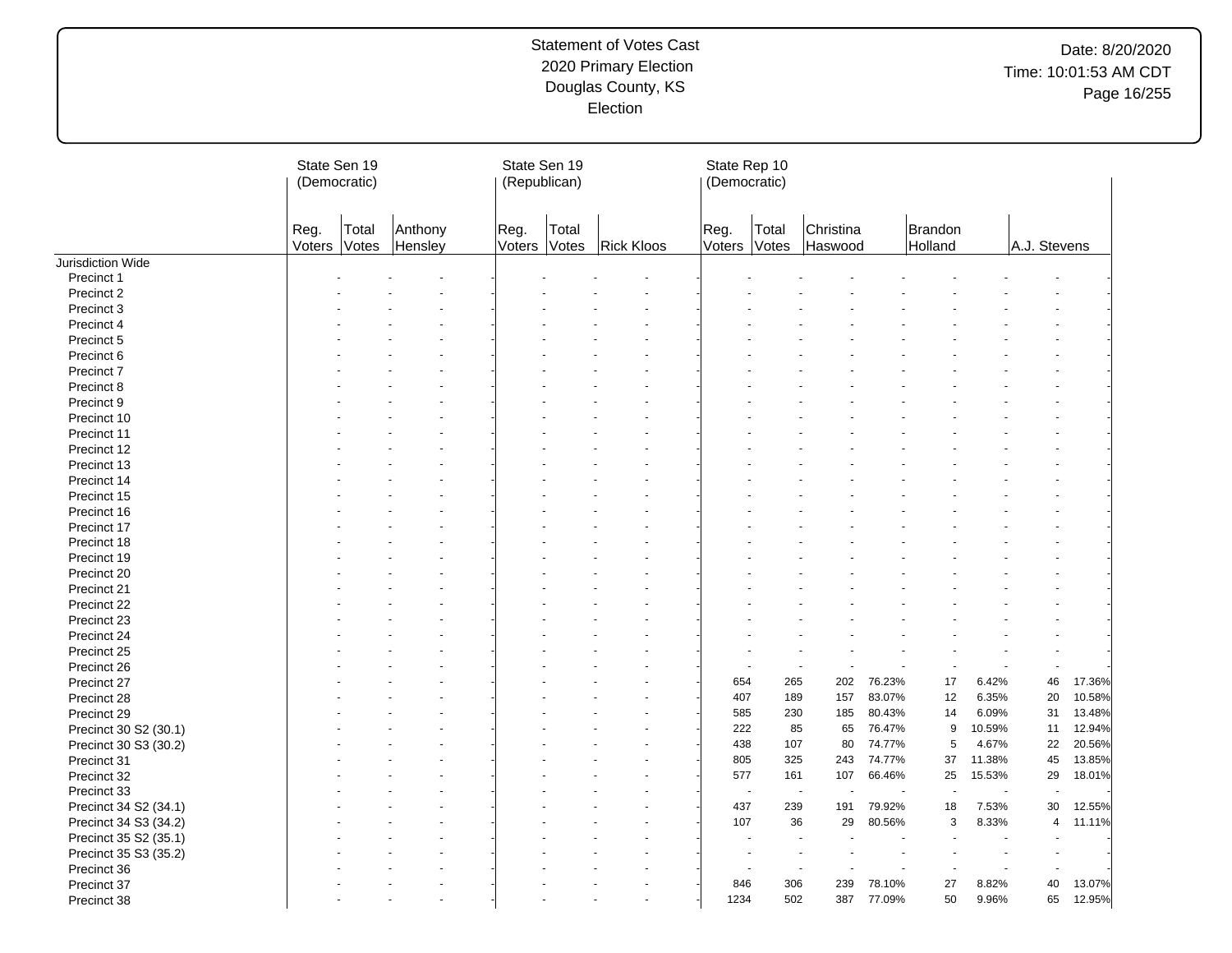| Christina<br>Total<br>Reg.<br>Total<br>Brandon<br>Reg.<br>Anthony<br>Reg.<br>Total<br>Votes<br>Hensley<br><b>Rick Kloos</b><br>Votes<br>Haswood<br>A.J. Stevens<br>Voters<br>Voters<br>Votes<br>Voters<br>Holland<br>Precinct 39<br>Precinct 40<br>Precinct 41 S3 H46 (41.1)<br>Precinct 41 S3 H45 (41.2)<br>Precinct 41 S2 H46 (41.3)<br>Precinct 42 H46 (42.1)<br>Precinct 42 H45 (42.2, 42.3, 42.4)<br>Precinct 43 CC1 (43.1)<br>Precinct 43 CC3 (43.2, 43.3)<br>Precinct 44 H45 (44.1)<br>Precinct 44 H44 (44.2)<br>Precinct 45<br>Precinct 46<br>Precinct 47<br>Precinct 48<br>Precinct 49<br>Precinct 50 City (50.2)<br>Precinct 50 Twp<br>92<br>100.00%<br>97<br>100.00%<br>$\Omega$<br>92<br>$\Omega$<br>97<br>Precinct 51<br>Precinct 52 City (52.3)<br>Precinct 52 Twp<br>L.<br>19.15%<br>13<br>13.83%<br>509<br>94<br>63<br>67.02%<br>18<br>Precinct 53 H10 Twp<br>Precinct 53 H42 City (53.4)<br>Precinct 53 H42 Twp (53.5, 53.6)<br>Precinct 54<br>Precinct 55 S3 H45 (55.1)<br>Precinct 55 S3 H46 (55.2)<br>Precinct 55 S2 H45 (55.3)<br>÷,<br>÷,<br>÷.<br>Precinct 56 S19<br>583<br>170<br>100.00%<br>583<br>141<br>100.00%<br>170<br>141<br>Precinct 56 S2<br>$\blacksquare$<br>Precinct 57 S2 City (57.2)<br>$\overline{\phantom{a}}$<br>Precinct 57 S2 Twp (57.1, 57.4)<br>$\overline{a}$<br>$\blacksquare$<br>$\overline{\phantom{a}}$<br>$\overline{a}$<br>31<br>31 100.00%<br>33<br>33<br>100.00%<br>144<br>144<br>Precinct 57 TWP S19 (57.3)<br>100.00%<br>99<br>57<br>57 100.00%<br>99<br>55<br>55<br>Precinct 58<br>22<br>100.00%<br>197<br>22 100.00%<br>197<br>45<br>45<br>Precinct 59 H54<br>276<br>276<br>70<br>70<br>100.00%<br>62<br>62<br>100.00%<br>Precinct 59 H45<br>$\overline{\phantom{a}}$<br>÷,<br>119<br>50.42%<br>72<br>30.51%<br>45<br>19.07%<br>870<br>236<br>Precinct 60<br>16.97%<br>76<br>47<br>1077<br>277<br>154<br>55.60%<br>27.44%<br>Precinct 61<br>956<br>222<br>135<br>60.81%<br>55<br>24.77%<br>32<br>14.41%<br>Precinct 62<br>17.71%<br>692<br>175<br>50.29%<br>32.00%<br>31<br>Precinct 63<br>88<br>56<br>Precinct 64 H45<br>$\blacksquare$<br>Precinct 64 H46 497 (64.3)<br>÷,<br>$\ddot{\phantom{1}}$<br>$\blacksquare$<br>$\blacksquare$ | State Sen 19<br>(Democratic) |  |  |  |  | State Sen 19<br>(Republican) |  | State Rep 10<br>(Democratic) |  |  |  |  |
|----------------------------------------------------------------------------------------------------------------------------------------------------------------------------------------------------------------------------------------------------------------------------------------------------------------------------------------------------------------------------------------------------------------------------------------------------------------------------------------------------------------------------------------------------------------------------------------------------------------------------------------------------------------------------------------------------------------------------------------------------------------------------------------------------------------------------------------------------------------------------------------------------------------------------------------------------------------------------------------------------------------------------------------------------------------------------------------------------------------------------------------------------------------------------------------------------------------------------------------------------------------------------------------------------------------------------------------------------------------------------------------------------------------------------------------------------------------------------------------------------------------------------------------------------------------------------------------------------------------------------------------------------------------------------------------------------------------------------------------------------------------------------------------------------------------------------------------------------------------------------------------------------------------------------------------------------------------------------------------------------------------------------------------------------------------------------------------------------------------------------------------------------------------------------------------------------|------------------------------|--|--|--|--|------------------------------|--|------------------------------|--|--|--|--|
|                                                                                                                                                                                                                                                                                                                                                                                                                                                                                                                                                                                                                                                                                                                                                                                                                                                                                                                                                                                                                                                                                                                                                                                                                                                                                                                                                                                                                                                                                                                                                                                                                                                                                                                                                                                                                                                                                                                                                                                                                                                                                                                                                                                                    |                              |  |  |  |  |                              |  |                              |  |  |  |  |
|                                                                                                                                                                                                                                                                                                                                                                                                                                                                                                                                                                                                                                                                                                                                                                                                                                                                                                                                                                                                                                                                                                                                                                                                                                                                                                                                                                                                                                                                                                                                                                                                                                                                                                                                                                                                                                                                                                                                                                                                                                                                                                                                                                                                    |                              |  |  |  |  |                              |  |                              |  |  |  |  |
|                                                                                                                                                                                                                                                                                                                                                                                                                                                                                                                                                                                                                                                                                                                                                                                                                                                                                                                                                                                                                                                                                                                                                                                                                                                                                                                                                                                                                                                                                                                                                                                                                                                                                                                                                                                                                                                                                                                                                                                                                                                                                                                                                                                                    |                              |  |  |  |  |                              |  |                              |  |  |  |  |
|                                                                                                                                                                                                                                                                                                                                                                                                                                                                                                                                                                                                                                                                                                                                                                                                                                                                                                                                                                                                                                                                                                                                                                                                                                                                                                                                                                                                                                                                                                                                                                                                                                                                                                                                                                                                                                                                                                                                                                                                                                                                                                                                                                                                    |                              |  |  |  |  |                              |  |                              |  |  |  |  |
|                                                                                                                                                                                                                                                                                                                                                                                                                                                                                                                                                                                                                                                                                                                                                                                                                                                                                                                                                                                                                                                                                                                                                                                                                                                                                                                                                                                                                                                                                                                                                                                                                                                                                                                                                                                                                                                                                                                                                                                                                                                                                                                                                                                                    |                              |  |  |  |  |                              |  |                              |  |  |  |  |
|                                                                                                                                                                                                                                                                                                                                                                                                                                                                                                                                                                                                                                                                                                                                                                                                                                                                                                                                                                                                                                                                                                                                                                                                                                                                                                                                                                                                                                                                                                                                                                                                                                                                                                                                                                                                                                                                                                                                                                                                                                                                                                                                                                                                    |                              |  |  |  |  |                              |  |                              |  |  |  |  |
|                                                                                                                                                                                                                                                                                                                                                                                                                                                                                                                                                                                                                                                                                                                                                                                                                                                                                                                                                                                                                                                                                                                                                                                                                                                                                                                                                                                                                                                                                                                                                                                                                                                                                                                                                                                                                                                                                                                                                                                                                                                                                                                                                                                                    |                              |  |  |  |  |                              |  |                              |  |  |  |  |
|                                                                                                                                                                                                                                                                                                                                                                                                                                                                                                                                                                                                                                                                                                                                                                                                                                                                                                                                                                                                                                                                                                                                                                                                                                                                                                                                                                                                                                                                                                                                                                                                                                                                                                                                                                                                                                                                                                                                                                                                                                                                                                                                                                                                    |                              |  |  |  |  |                              |  |                              |  |  |  |  |
|                                                                                                                                                                                                                                                                                                                                                                                                                                                                                                                                                                                                                                                                                                                                                                                                                                                                                                                                                                                                                                                                                                                                                                                                                                                                                                                                                                                                                                                                                                                                                                                                                                                                                                                                                                                                                                                                                                                                                                                                                                                                                                                                                                                                    |                              |  |  |  |  |                              |  |                              |  |  |  |  |
|                                                                                                                                                                                                                                                                                                                                                                                                                                                                                                                                                                                                                                                                                                                                                                                                                                                                                                                                                                                                                                                                                                                                                                                                                                                                                                                                                                                                                                                                                                                                                                                                                                                                                                                                                                                                                                                                                                                                                                                                                                                                                                                                                                                                    |                              |  |  |  |  |                              |  |                              |  |  |  |  |
|                                                                                                                                                                                                                                                                                                                                                                                                                                                                                                                                                                                                                                                                                                                                                                                                                                                                                                                                                                                                                                                                                                                                                                                                                                                                                                                                                                                                                                                                                                                                                                                                                                                                                                                                                                                                                                                                                                                                                                                                                                                                                                                                                                                                    |                              |  |  |  |  |                              |  |                              |  |  |  |  |
|                                                                                                                                                                                                                                                                                                                                                                                                                                                                                                                                                                                                                                                                                                                                                                                                                                                                                                                                                                                                                                                                                                                                                                                                                                                                                                                                                                                                                                                                                                                                                                                                                                                                                                                                                                                                                                                                                                                                                                                                                                                                                                                                                                                                    |                              |  |  |  |  |                              |  |                              |  |  |  |  |
|                                                                                                                                                                                                                                                                                                                                                                                                                                                                                                                                                                                                                                                                                                                                                                                                                                                                                                                                                                                                                                                                                                                                                                                                                                                                                                                                                                                                                                                                                                                                                                                                                                                                                                                                                                                                                                                                                                                                                                                                                                                                                                                                                                                                    |                              |  |  |  |  |                              |  |                              |  |  |  |  |
|                                                                                                                                                                                                                                                                                                                                                                                                                                                                                                                                                                                                                                                                                                                                                                                                                                                                                                                                                                                                                                                                                                                                                                                                                                                                                                                                                                                                                                                                                                                                                                                                                                                                                                                                                                                                                                                                                                                                                                                                                                                                                                                                                                                                    |                              |  |  |  |  |                              |  |                              |  |  |  |  |
|                                                                                                                                                                                                                                                                                                                                                                                                                                                                                                                                                                                                                                                                                                                                                                                                                                                                                                                                                                                                                                                                                                                                                                                                                                                                                                                                                                                                                                                                                                                                                                                                                                                                                                                                                                                                                                                                                                                                                                                                                                                                                                                                                                                                    |                              |  |  |  |  |                              |  |                              |  |  |  |  |
|                                                                                                                                                                                                                                                                                                                                                                                                                                                                                                                                                                                                                                                                                                                                                                                                                                                                                                                                                                                                                                                                                                                                                                                                                                                                                                                                                                                                                                                                                                                                                                                                                                                                                                                                                                                                                                                                                                                                                                                                                                                                                                                                                                                                    |                              |  |  |  |  |                              |  |                              |  |  |  |  |
|                                                                                                                                                                                                                                                                                                                                                                                                                                                                                                                                                                                                                                                                                                                                                                                                                                                                                                                                                                                                                                                                                                                                                                                                                                                                                                                                                                                                                                                                                                                                                                                                                                                                                                                                                                                                                                                                                                                                                                                                                                                                                                                                                                                                    |                              |  |  |  |  |                              |  |                              |  |  |  |  |
|                                                                                                                                                                                                                                                                                                                                                                                                                                                                                                                                                                                                                                                                                                                                                                                                                                                                                                                                                                                                                                                                                                                                                                                                                                                                                                                                                                                                                                                                                                                                                                                                                                                                                                                                                                                                                                                                                                                                                                                                                                                                                                                                                                                                    |                              |  |  |  |  |                              |  |                              |  |  |  |  |
|                                                                                                                                                                                                                                                                                                                                                                                                                                                                                                                                                                                                                                                                                                                                                                                                                                                                                                                                                                                                                                                                                                                                                                                                                                                                                                                                                                                                                                                                                                                                                                                                                                                                                                                                                                                                                                                                                                                                                                                                                                                                                                                                                                                                    |                              |  |  |  |  |                              |  |                              |  |  |  |  |
|                                                                                                                                                                                                                                                                                                                                                                                                                                                                                                                                                                                                                                                                                                                                                                                                                                                                                                                                                                                                                                                                                                                                                                                                                                                                                                                                                                                                                                                                                                                                                                                                                                                                                                                                                                                                                                                                                                                                                                                                                                                                                                                                                                                                    |                              |  |  |  |  |                              |  |                              |  |  |  |  |
|                                                                                                                                                                                                                                                                                                                                                                                                                                                                                                                                                                                                                                                                                                                                                                                                                                                                                                                                                                                                                                                                                                                                                                                                                                                                                                                                                                                                                                                                                                                                                                                                                                                                                                                                                                                                                                                                                                                                                                                                                                                                                                                                                                                                    |                              |  |  |  |  |                              |  |                              |  |  |  |  |
|                                                                                                                                                                                                                                                                                                                                                                                                                                                                                                                                                                                                                                                                                                                                                                                                                                                                                                                                                                                                                                                                                                                                                                                                                                                                                                                                                                                                                                                                                                                                                                                                                                                                                                                                                                                                                                                                                                                                                                                                                                                                                                                                                                                                    |                              |  |  |  |  |                              |  |                              |  |  |  |  |
|                                                                                                                                                                                                                                                                                                                                                                                                                                                                                                                                                                                                                                                                                                                                                                                                                                                                                                                                                                                                                                                                                                                                                                                                                                                                                                                                                                                                                                                                                                                                                                                                                                                                                                                                                                                                                                                                                                                                                                                                                                                                                                                                                                                                    |                              |  |  |  |  |                              |  |                              |  |  |  |  |
|                                                                                                                                                                                                                                                                                                                                                                                                                                                                                                                                                                                                                                                                                                                                                                                                                                                                                                                                                                                                                                                                                                                                                                                                                                                                                                                                                                                                                                                                                                                                                                                                                                                                                                                                                                                                                                                                                                                                                                                                                                                                                                                                                                                                    |                              |  |  |  |  |                              |  |                              |  |  |  |  |
|                                                                                                                                                                                                                                                                                                                                                                                                                                                                                                                                                                                                                                                                                                                                                                                                                                                                                                                                                                                                                                                                                                                                                                                                                                                                                                                                                                                                                                                                                                                                                                                                                                                                                                                                                                                                                                                                                                                                                                                                                                                                                                                                                                                                    |                              |  |  |  |  |                              |  |                              |  |  |  |  |
|                                                                                                                                                                                                                                                                                                                                                                                                                                                                                                                                                                                                                                                                                                                                                                                                                                                                                                                                                                                                                                                                                                                                                                                                                                                                                                                                                                                                                                                                                                                                                                                                                                                                                                                                                                                                                                                                                                                                                                                                                                                                                                                                                                                                    |                              |  |  |  |  |                              |  |                              |  |  |  |  |
|                                                                                                                                                                                                                                                                                                                                                                                                                                                                                                                                                                                                                                                                                                                                                                                                                                                                                                                                                                                                                                                                                                                                                                                                                                                                                                                                                                                                                                                                                                                                                                                                                                                                                                                                                                                                                                                                                                                                                                                                                                                                                                                                                                                                    |                              |  |  |  |  |                              |  |                              |  |  |  |  |
|                                                                                                                                                                                                                                                                                                                                                                                                                                                                                                                                                                                                                                                                                                                                                                                                                                                                                                                                                                                                                                                                                                                                                                                                                                                                                                                                                                                                                                                                                                                                                                                                                                                                                                                                                                                                                                                                                                                                                                                                                                                                                                                                                                                                    |                              |  |  |  |  |                              |  |                              |  |  |  |  |
|                                                                                                                                                                                                                                                                                                                                                                                                                                                                                                                                                                                                                                                                                                                                                                                                                                                                                                                                                                                                                                                                                                                                                                                                                                                                                                                                                                                                                                                                                                                                                                                                                                                                                                                                                                                                                                                                                                                                                                                                                                                                                                                                                                                                    |                              |  |  |  |  |                              |  |                              |  |  |  |  |
|                                                                                                                                                                                                                                                                                                                                                                                                                                                                                                                                                                                                                                                                                                                                                                                                                                                                                                                                                                                                                                                                                                                                                                                                                                                                                                                                                                                                                                                                                                                                                                                                                                                                                                                                                                                                                                                                                                                                                                                                                                                                                                                                                                                                    |                              |  |  |  |  |                              |  |                              |  |  |  |  |
|                                                                                                                                                                                                                                                                                                                                                                                                                                                                                                                                                                                                                                                                                                                                                                                                                                                                                                                                                                                                                                                                                                                                                                                                                                                                                                                                                                                                                                                                                                                                                                                                                                                                                                                                                                                                                                                                                                                                                                                                                                                                                                                                                                                                    |                              |  |  |  |  |                              |  |                              |  |  |  |  |
|                                                                                                                                                                                                                                                                                                                                                                                                                                                                                                                                                                                                                                                                                                                                                                                                                                                                                                                                                                                                                                                                                                                                                                                                                                                                                                                                                                                                                                                                                                                                                                                                                                                                                                                                                                                                                                                                                                                                                                                                                                                                                                                                                                                                    |                              |  |  |  |  |                              |  |                              |  |  |  |  |
|                                                                                                                                                                                                                                                                                                                                                                                                                                                                                                                                                                                                                                                                                                                                                                                                                                                                                                                                                                                                                                                                                                                                                                                                                                                                                                                                                                                                                                                                                                                                                                                                                                                                                                                                                                                                                                                                                                                                                                                                                                                                                                                                                                                                    |                              |  |  |  |  |                              |  |                              |  |  |  |  |
|                                                                                                                                                                                                                                                                                                                                                                                                                                                                                                                                                                                                                                                                                                                                                                                                                                                                                                                                                                                                                                                                                                                                                                                                                                                                                                                                                                                                                                                                                                                                                                                                                                                                                                                                                                                                                                                                                                                                                                                                                                                                                                                                                                                                    |                              |  |  |  |  |                              |  |                              |  |  |  |  |
|                                                                                                                                                                                                                                                                                                                                                                                                                                                                                                                                                                                                                                                                                                                                                                                                                                                                                                                                                                                                                                                                                                                                                                                                                                                                                                                                                                                                                                                                                                                                                                                                                                                                                                                                                                                                                                                                                                                                                                                                                                                                                                                                                                                                    |                              |  |  |  |  |                              |  |                              |  |  |  |  |
|                                                                                                                                                                                                                                                                                                                                                                                                                                                                                                                                                                                                                                                                                                                                                                                                                                                                                                                                                                                                                                                                                                                                                                                                                                                                                                                                                                                                                                                                                                                                                                                                                                                                                                                                                                                                                                                                                                                                                                                                                                                                                                                                                                                                    |                              |  |  |  |  |                              |  |                              |  |  |  |  |
|                                                                                                                                                                                                                                                                                                                                                                                                                                                                                                                                                                                                                                                                                                                                                                                                                                                                                                                                                                                                                                                                                                                                                                                                                                                                                                                                                                                                                                                                                                                                                                                                                                                                                                                                                                                                                                                                                                                                                                                                                                                                                                                                                                                                    |                              |  |  |  |  |                              |  |                              |  |  |  |  |
|                                                                                                                                                                                                                                                                                                                                                                                                                                                                                                                                                                                                                                                                                                                                                                                                                                                                                                                                                                                                                                                                                                                                                                                                                                                                                                                                                                                                                                                                                                                                                                                                                                                                                                                                                                                                                                                                                                                                                                                                                                                                                                                                                                                                    |                              |  |  |  |  |                              |  |                              |  |  |  |  |
|                                                                                                                                                                                                                                                                                                                                                                                                                                                                                                                                                                                                                                                                                                                                                                                                                                                                                                                                                                                                                                                                                                                                                                                                                                                                                                                                                                                                                                                                                                                                                                                                                                                                                                                                                                                                                                                                                                                                                                                                                                                                                                                                                                                                    |                              |  |  |  |  |                              |  |                              |  |  |  |  |
|                                                                                                                                                                                                                                                                                                                                                                                                                                                                                                                                                                                                                                                                                                                                                                                                                                                                                                                                                                                                                                                                                                                                                                                                                                                                                                                                                                                                                                                                                                                                                                                                                                                                                                                                                                                                                                                                                                                                                                                                                                                                                                                                                                                                    |                              |  |  |  |  |                              |  |                              |  |  |  |  |
|                                                                                                                                                                                                                                                                                                                                                                                                                                                                                                                                                                                                                                                                                                                                                                                                                                                                                                                                                                                                                                                                                                                                                                                                                                                                                                                                                                                                                                                                                                                                                                                                                                                                                                                                                                                                                                                                                                                                                                                                                                                                                                                                                                                                    |                              |  |  |  |  |                              |  |                              |  |  |  |  |
|                                                                                                                                                                                                                                                                                                                                                                                                                                                                                                                                                                                                                                                                                                                                                                                                                                                                                                                                                                                                                                                                                                                                                                                                                                                                                                                                                                                                                                                                                                                                                                                                                                                                                                                                                                                                                                                                                                                                                                                                                                                                                                                                                                                                    |                              |  |  |  |  |                              |  |                              |  |  |  |  |
|                                                                                                                                                                                                                                                                                                                                                                                                                                                                                                                                                                                                                                                                                                                                                                                                                                                                                                                                                                                                                                                                                                                                                                                                                                                                                                                                                                                                                                                                                                                                                                                                                                                                                                                                                                                                                                                                                                                                                                                                                                                                                                                                                                                                    |                              |  |  |  |  |                              |  |                              |  |  |  |  |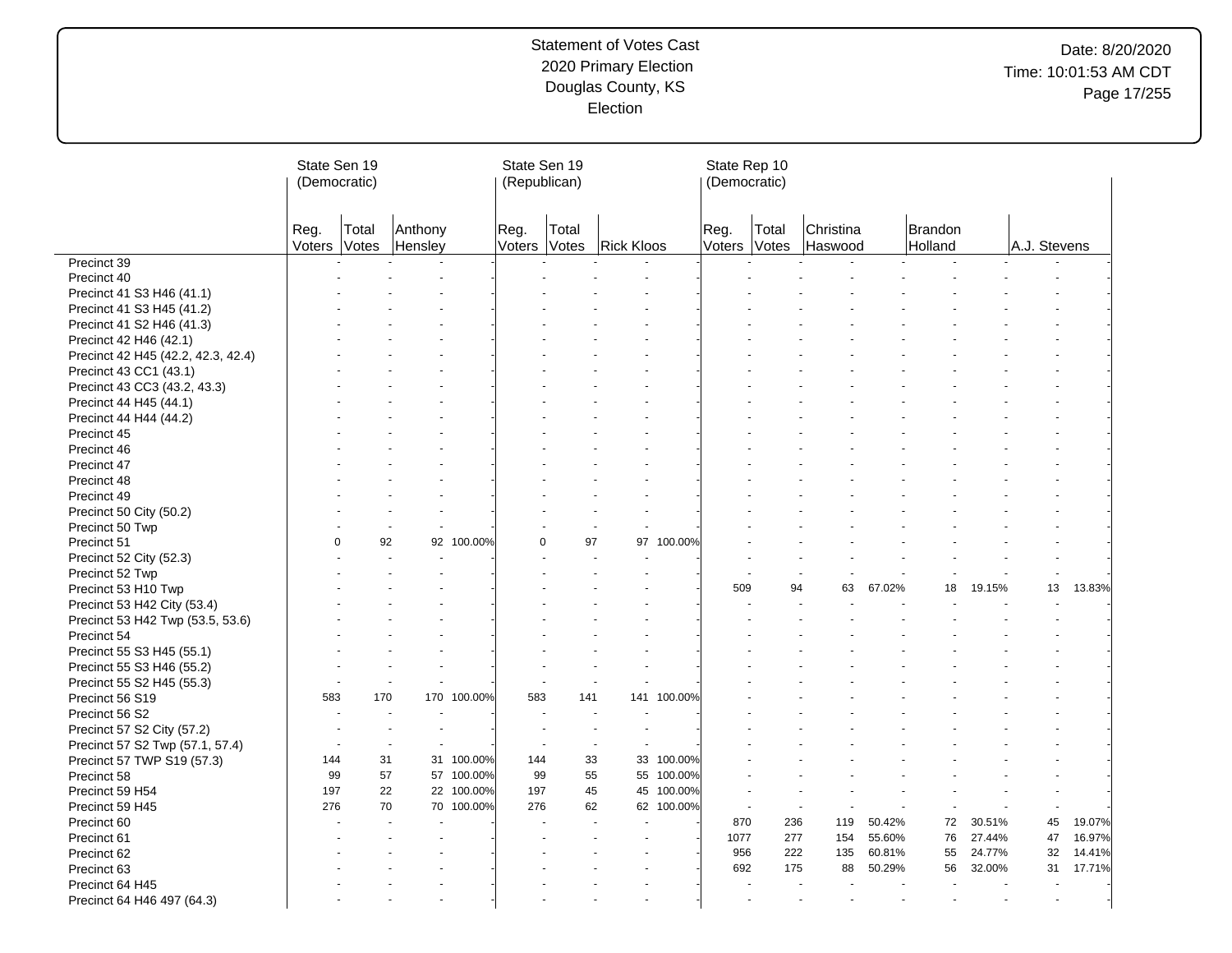|                                 | State Sen 19<br>(Democratic) |                          |                    |             | State Sen 19<br>(Republican) |                |                   |         | State Rep 10<br>(Democratic) |                |                             |        |                    |        |              |        |
|---------------------------------|------------------------------|--------------------------|--------------------|-------------|------------------------------|----------------|-------------------|---------|------------------------------|----------------|-----------------------------|--------|--------------------|--------|--------------|--------|
|                                 | Reg.<br>Voters               | Total<br>Votes           | Anthony<br>Hensley |             | Reg.<br>Voters               | Total<br>Votes | <b>Rick Kloos</b> |         | Reg.<br>Voters               | Total<br>Votes | <b>Christina</b><br>Haswood |        | Brandon<br>Holland |        | A.J. Stevens |        |
| Precinct 65 H10                 |                              |                          |                    |             |                              |                |                   |         | 487                          | 128            | 94                          | 73.44% | 23                 | 17.97% | 11           | 8.59%  |
| Precinct 65 H46 (65.4)          |                              |                          |                    |             |                              |                |                   |         |                              |                |                             |        |                    |        |              |        |
| Precinct 65 S2 H46 (65.6)       |                              |                          |                    |             |                              |                |                   |         |                              |                |                             |        |                    |        |              |        |
| Precinct 66 S19 H45 (66.1 66.2) | 203                          | 64                       |                    | 64 100.00%  | 203                          | 33             | 33                | 100.00% |                              |                |                             |        |                    |        |              |        |
| Precinct 66 S3 H44 (66.3)       |                              |                          |                    |             |                              |                |                   |         |                              |                |                             |        |                    |        |              |        |
| Precinct 66 S3 H45 (66.4)       |                              |                          |                    |             |                              |                |                   |         |                              |                |                             |        |                    |        |              |        |
| Precinct 66 S19 H10 (66.5)      | 287                          | 74                       |                    | 74 100.00%  | 287                          | 62             | 62                | 100.00% | 287                          | 81             | 55                          | 67.90% | 18                 | 22.22% | 8            | 9.88%  |
| Precinct 66 S3 H10 (66.7)       |                              | $\overline{\phantom{a}}$ |                    |             |                              | $\blacksquare$ |                   |         | 172                          | 48             | 28                          | 58.33% | 15                 | 31.25% | 5            | 10.42% |
| Precinct 67 S19 H54 (67.1,67.2) | 335                          | 62                       | 62                 | 100.00%     | 335                          | 93             | 93                | 100.00% |                              |                |                             |        |                    |        |              |        |
| Precinct 67 S19 H45             | 350                          | 105                      |                    | 105 100.00% | 350                          | 77             | 77                | 100.00% |                              |                |                             |        |                    |        |              |        |
| Precinct 67 S3 H45              |                              |                          |                    |             |                              |                |                   |         |                              |                |                             |        |                    |        |              |        |
| Precinct 67 S3 H54 (67.7,67.8)  |                              |                          |                    |             |                              |                |                   |         |                              |                |                             |        |                    |        |              |        |
| Precinct 70                     |                              |                          |                    |             |                              |                |                   |         |                              |                |                             |        |                    |        |              |        |
| Precinct 71                     |                              |                          |                    |             |                              |                |                   |         |                              |                |                             |        |                    |        |              |        |
| Precinct 74                     |                              |                          |                    |             |                              |                |                   |         |                              |                |                             |        |                    |        |              |        |
| Precinct 76                     |                              |                          |                    |             |                              |                |                   |         |                              |                |                             |        |                    |        |              |        |
| Precinct 77                     |                              |                          |                    |             |                              |                |                   |         |                              |                |                             |        |                    |        |              |        |
| Total                           | 2474                         | 747                      |                    | 747 100.00% | 2474                         | 698            | 698               | 100.00% | 11362                        | 3706           | 2621                        | 70.72% | 550                | 14.84% | 535          | 14.44% |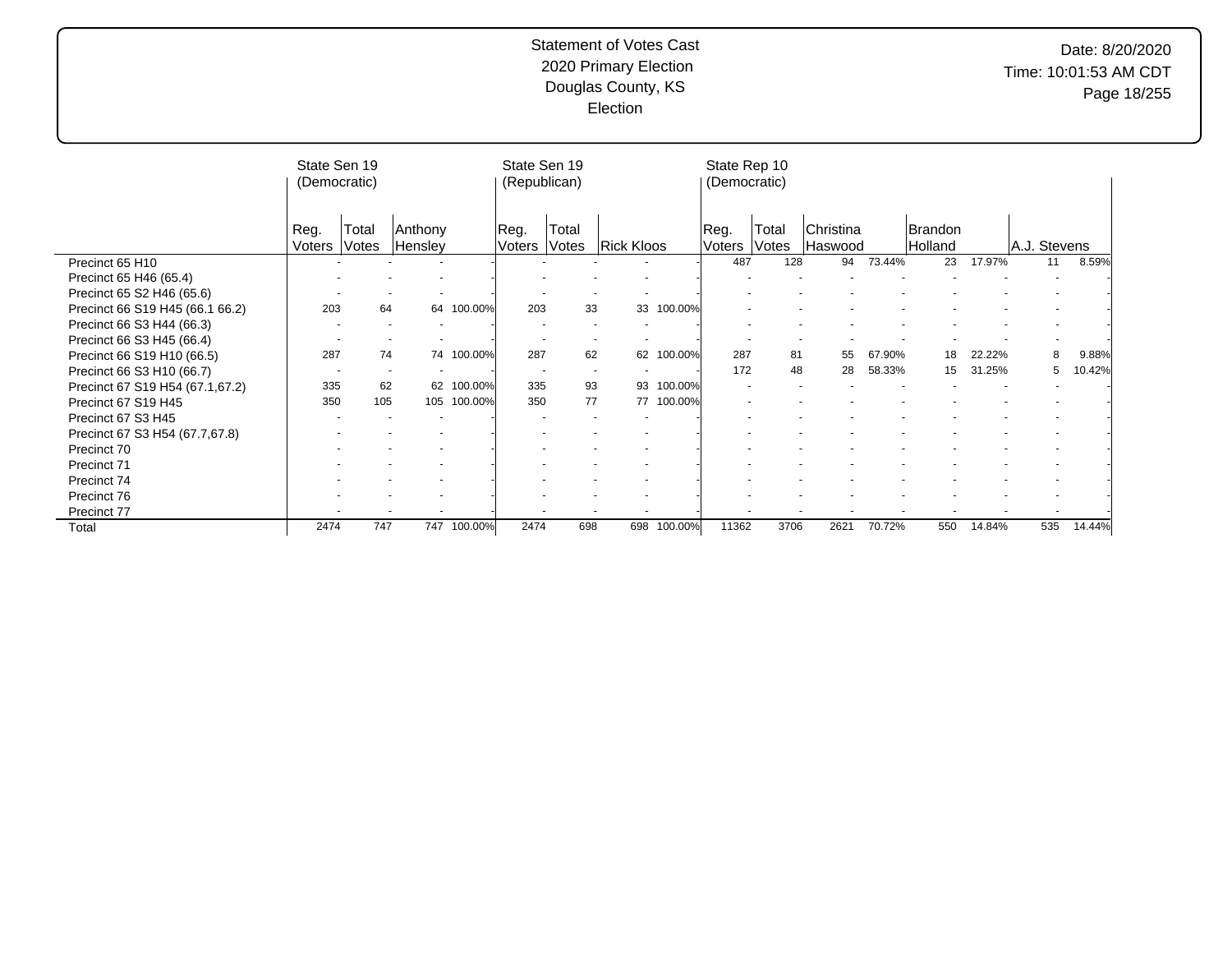# Date: 8/20/2020 Time: 10:01:53 AM CDT Page 19/255

|                       | (Republican)   | State Rep 10   | State Rep 42<br>(Democratic) |                | State Rep 42<br>(Republican) |       |                |                    | State Rep 44<br>(Democratic) |                |                          |             | State Rep 44<br>(Republican) |             |
|-----------------------|----------------|----------------|------------------------------|----------------|------------------------------|-------|----------------|--------------------|------------------------------|----------------|--------------------------|-------------|------------------------------|-------------|
|                       | Reg.<br>Voters | Total<br>Votes | Reg.<br>Voters               | Total<br>Votes | Reg.<br>Voters Votes         | Total | Jim Karleskint | Lance W.<br>Neelly | Reg.<br>Voters               | Total<br>Votes | Barbara W.<br>Ballard    |             | Reg.<br>Voters Votes         | Total       |
| Jurisdiction Wide     |                |                |                              |                |                              |       |                |                    |                              |                |                          |             |                              |             |
| Precinct 1            |                |                |                              |                |                              |       |                |                    |                              |                |                          |             |                              |             |
| Precinct 2            |                |                |                              |                |                              |       |                |                    |                              |                |                          |             |                              |             |
| Precinct 3            |                |                |                              |                |                              |       |                |                    |                              |                |                          |             |                              |             |
| Precinct 4            |                |                |                              |                |                              |       |                |                    |                              |                |                          |             |                              |             |
| Precinct 5            |                |                |                              |                |                              |       |                |                    | 679                          | 192            |                          | 192 100.00% | 679                          | $\mathbf 0$ |
| Precinct 6            |                |                |                              |                |                              |       |                |                    |                              |                |                          |             |                              |             |
| Precinct 7            |                |                |                              |                |                              |       |                |                    |                              |                |                          |             |                              |             |
| Precinct 8            |                |                |                              |                |                              |       |                |                    |                              |                |                          |             |                              |             |
| Precinct 9            |                |                |                              |                |                              |       |                |                    |                              |                |                          |             |                              |             |
| Precinct 10           |                |                |                              |                |                              |       |                |                    |                              | $\blacksquare$ | ÷.                       |             |                              |             |
| Precinct 11           |                |                |                              |                |                              |       |                |                    | 585                          | 220            | 220                      | 100.00%     | 585                          | $\pmb{0}$   |
| Precinct 12           |                |                |                              |                |                              |       |                |                    | 1013                         | 370            |                          | 370 100.00% | 1013                         | $\mathbf 0$ |
| Precinct 13           |                |                |                              |                |                              |       |                |                    | ٠                            | $\sim$         |                          |             | ÷,                           |             |
| Precinct 14           |                |                |                              |                |                              |       |                |                    | 1482                         | 374            |                          | 374 100.00% | 1482                         | $\mathbf 0$ |
| Precinct 15           |                |                |                              |                |                              |       |                |                    | 1020                         | 343            | 343                      | 100.00%     | 1020                         | $\mathbf 0$ |
| Precinct 16           |                |                |                              |                |                              |       |                |                    | 769                          | 301            | 301                      | 100.00%     | 769                          | $\mathbf 0$ |
| Precinct 17           |                |                |                              |                |                              |       |                |                    | 1101                         | 410            | 410                      | 100.00%     | 1101                         | $\pmb{0}$   |
| Precinct 18           |                |                |                              |                |                              |       |                |                    | 1329                         | 480            | 480                      | 100.00%     | 1329                         | $\mathbf 0$ |
| Precinct 19           |                |                |                              |                |                              |       |                |                    | 1036                         | 337            |                          | 337 100.00% | 1036                         | $\mathbf 0$ |
| Precinct 20           |                |                |                              |                |                              |       |                |                    |                              |                |                          |             |                              |             |
| Precinct 21           |                |                |                              |                |                              |       |                |                    |                              | $\sim$         | $\overline{\phantom{a}}$ |             | $\blacksquare$               |             |
| Precinct 22           |                |                |                              |                |                              |       |                |                    | 851                          | 294            | 294                      | 100.00%     | 851                          | $\pmb{0}$   |
|                       |                |                |                              |                |                              |       |                |                    | 524                          | 201            | 201                      | 100.00%     | 524                          | $\mathbf 0$ |
| Precinct 23           |                |                |                              |                |                              |       |                |                    | 567                          | 181            | 181                      | 100.00%     | 567                          | $\mathbf 0$ |
| Precinct 24           |                |                |                              |                |                              |       |                |                    |                              |                |                          |             |                              |             |
| Precinct 25           |                |                |                              |                |                              |       |                |                    |                              |                |                          |             |                              |             |
| Precinct 26           |                |                |                              |                |                              |       |                |                    |                              |                |                          |             |                              |             |
| Precinct 27           | 654            |                | $\Omega$                     |                |                              |       |                |                    |                              |                |                          |             |                              |             |
| Precinct 28           | 407            |                | $\Omega$                     |                |                              |       |                |                    |                              |                |                          |             |                              |             |
| Precinct 29           | 585            |                | $\Omega$                     |                |                              |       |                |                    |                              |                |                          |             |                              |             |
| Precinct 30 S2 (30.1) | 222            |                | $\Omega$                     |                |                              |       |                |                    |                              |                |                          |             |                              |             |
| Precinct 30 S3 (30.2) | 438            |                | $\mathbf 0$                  |                |                              |       |                |                    |                              |                |                          |             |                              |             |
| Precinct 31           | 805            |                | $\mathbf 0$                  |                |                              |       |                |                    |                              |                |                          |             |                              |             |
| Precinct 32           | 577            |                | $\Omega$                     |                |                              |       |                |                    |                              |                |                          |             |                              |             |
| Precinct 33           |                | ÷.             |                              |                |                              |       |                |                    |                              |                |                          |             |                              |             |
| Precinct 34 S2 (34.1) | 437            |                | ∩                            |                |                              |       |                |                    |                              |                |                          |             |                              |             |
| Precinct 34 S3 (34.2) | 107            |                | $\Omega$                     |                |                              |       |                |                    |                              |                |                          |             |                              |             |
| Precinct 35 S2 (35.1) |                |                |                              |                |                              |       |                |                    |                              |                |                          |             |                              |             |
| Precinct 35 S3 (35.2) |                |                |                              |                |                              |       |                |                    |                              |                |                          |             |                              |             |
| Precinct 36           |                |                |                              |                |                              |       |                |                    |                              |                |                          |             |                              |             |
| Precinct 37           | 846            |                | $\Omega$                     |                |                              |       |                |                    |                              |                |                          |             |                              |             |
| Precinct 38           | 1234           |                | $\mathbf 0$                  |                |                              |       |                |                    |                              |                |                          |             |                              |             |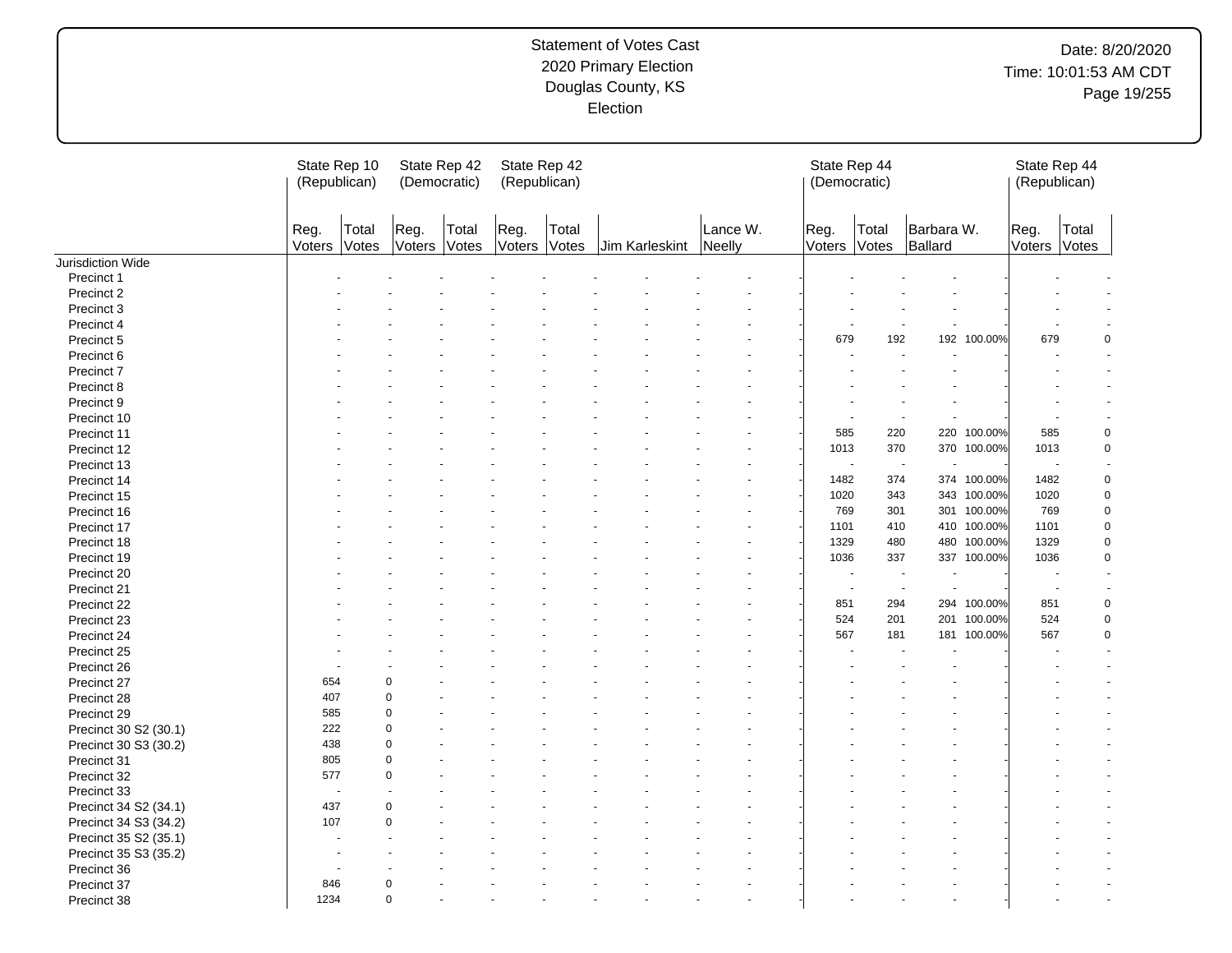# Date: 8/20/2020 Time: 10:01:53 AM CDT Page 20/255

|                                                    | (Republican)   | State Rep 10   | State Rep 42<br>(Democratic) |       |                     | State Rep 42<br>(Republican) |                     |        |                          |        | State Rep 44<br>(Democratic) |       |                          |             | State Rep 44<br>(Republican) |                |
|----------------------------------------------------|----------------|----------------|------------------------------|-------|---------------------|------------------------------|---------------------|--------|--------------------------|--------|------------------------------|-------|--------------------------|-------------|------------------------------|----------------|
|                                                    | Reg.<br>Voters | Total<br>Votes | Reg.<br>Voters Votes         | Total | Reg.                | Total<br>Voters Votes        | Jim Karleskint      |        | Lance W.<br>Neelly       |        | Reg.<br>Voters Votes         | Total | Barbara W.<br>Ballard    |             | Reg.<br>Voters Votes         | Total          |
| Precinct 39                                        |                |                |                              |       |                     |                              |                     |        |                          |        |                              |       |                          |             |                              |                |
| Precinct 40                                        |                |                |                              |       |                     |                              |                     |        |                          |        |                              |       |                          |             |                              |                |
| Precinct 41 S3 H46 (41.1)                          |                |                |                              |       |                     |                              |                     |        |                          |        |                              |       |                          |             |                              |                |
| Precinct 41 S3 H45 (41.2)                          |                |                |                              |       |                     |                              |                     |        |                          |        |                              |       |                          |             |                              |                |
| Precinct 41 S2 H46 (41.3)                          |                |                |                              |       |                     |                              |                     |        |                          |        |                              |       |                          |             |                              |                |
| Precinct 42 H46 (42.1)                             |                |                |                              |       |                     |                              |                     |        |                          |        |                              |       |                          |             |                              |                |
| Precinct 42 H45 (42.2, 42.3, 42.4)                 |                |                |                              |       |                     |                              |                     |        |                          |        |                              |       |                          |             |                              |                |
| Precinct 43 CC1 (43.1)                             |                |                |                              |       |                     |                              |                     |        |                          |        |                              |       |                          |             |                              |                |
| Precinct 43 CC3 (43.2, 43.3)                       |                |                |                              |       |                     |                              |                     |        |                          |        |                              |       |                          |             |                              |                |
| Precinct 44 H45 (44.1)                             |                |                |                              |       |                     |                              |                     |        |                          |        |                              |       |                          |             |                              |                |
| Precinct 44 H44 (44.2)                             |                |                |                              |       |                     |                              |                     |        |                          |        | 346                          | 151   |                          | 151 100.00% | 346                          | 0              |
| Precinct 45                                        |                |                |                              |       |                     |                              |                     |        |                          |        |                              |       | $\overline{\phantom{a}}$ |             |                              | $\sim$         |
| Precinct 46                                        |                |                |                              |       |                     |                              |                     |        |                          |        | $\sim$                       |       | $\overline{\phantom{a}}$ |             | $\overline{a}$               | $\sim$         |
| Precinct 47                                        |                |                |                              |       |                     |                              |                     |        |                          |        | 478                          | 137   | 137                      | 100.00%     | 478                          | 0              |
| Precinct 48                                        |                |                |                              |       |                     |                              |                     |        |                          |        | 1090                         | 384   |                          | 384 100.00% | 1090                         | $\mathbf 0$    |
| Precinct 49                                        |                |                |                              |       |                     |                              |                     |        |                          |        |                              |       |                          |             |                              | $\overline{a}$ |
| Precinct 50 City (50.2)                            |                |                | 1024                         |       | $\mathbf 0$<br>1024 | 291                          | 141                 | 48.45% | 150                      | 51.55% |                              |       |                          |             |                              |                |
| Precinct 50 Twp                                    |                |                | 48                           |       | $\mathbf 0$         | 48                           | 9<br>$\overline{7}$ | 77.78% | 2                        | 22.22% |                              |       |                          |             |                              |                |
| Precinct 51                                        |                |                | $\overline{a}$               |       | $\sim$              |                              | ÷.<br>÷.            |        | $\sim$                   |        |                              |       |                          |             |                              |                |
| Precinct 52 City (52.3)                            |                |                | 415                          |       | $\mathbf 0$<br>415  | 89                           | 44                  | 49.44% | 45                       | 50.56% |                              |       |                          |             |                              |                |
| Precinct 52 Twp                                    |                |                | 74                           |       | $\mathbf 0$<br>74   | 22                           | 14                  | 63.64% | 8                        | 36.36% |                              |       |                          |             |                              |                |
|                                                    | 509            |                | 0<br>$\sim$                  |       | $\overline{a}$      | $\sim$                       | $\sim$<br>$\sim$    |        | $\overline{\phantom{a}}$ |        |                              |       |                          |             |                              |                |
| Precinct 53 H10 Twp<br>Precinct 53 H42 City (53.4) |                |                | 427                          |       | $\mathbf 0$<br>427  | 117                          | 57                  | 48.72% | 60                       | 51.28% |                              |       |                          |             |                              |                |
|                                                    |                |                | 178                          |       | $\mathbf 0$<br>178  | 49                           | 21                  | 42.86% | 28                       | 57.14% |                              |       |                          |             |                              |                |
| Precinct 53 H42 Twp (53.5, 53.6)                   |                |                | 756                          |       | $\mathbf 0$<br>756  | 152                          | 68                  | 44.74% | 84                       | 55.26% |                              |       |                          |             |                              |                |
| Precinct 54                                        |                |                |                              |       |                     |                              |                     |        |                          |        |                              |       |                          |             |                              |                |
| Precinct 55 S3 H45 (55.1)                          |                |                |                              |       |                     |                              |                     |        |                          |        |                              |       |                          |             |                              |                |
| Precinct 55 S3 H46 (55.2)                          |                |                |                              |       |                     |                              |                     |        |                          |        |                              |       |                          |             |                              |                |
| Precinct 55 S2 H45 (55.3)                          |                |                |                              |       |                     |                              |                     |        |                          |        |                              |       |                          |             |                              |                |
| Precinct 56 S19                                    |                |                |                              |       |                     |                              |                     |        |                          |        |                              |       |                          |             |                              |                |
| Precinct 56 S2                                     |                |                |                              |       |                     |                              |                     |        |                          |        |                              |       |                          |             |                              |                |
| Precinct 57 S2 City (57.2)                         |                |                |                              |       |                     |                              |                     |        |                          |        |                              |       |                          |             |                              |                |
| Precinct 57 S2 Twp (57.1, 57.4)                    |                |                |                              |       |                     |                              |                     |        |                          |        |                              |       |                          |             |                              |                |
| Precinct 57 TWP S19 (57.3)                         |                |                |                              |       |                     |                              |                     |        |                          |        |                              |       |                          |             |                              |                |
| Precinct 58                                        |                |                |                              |       |                     |                              |                     |        |                          |        |                              |       |                          |             |                              |                |
| Precinct 59 H54                                    |                |                |                              |       |                     |                              |                     |        |                          |        |                              |       |                          |             |                              |                |
| Precinct 59 H45                                    |                |                |                              |       |                     |                              |                     |        |                          |        |                              |       |                          |             |                              |                |
| Precinct 60                                        | 870            |                | 0                            |       |                     |                              |                     |        |                          |        |                              |       |                          |             |                              |                |
| Precinct 61                                        | 1077           |                | $\Omega$                     |       |                     |                              |                     |        |                          |        |                              |       |                          |             |                              |                |
| Precinct 62                                        | 956            |                | $\Omega$                     |       |                     |                              |                     |        |                          |        |                              |       |                          |             |                              |                |
| Precinct 63                                        | 692            |                | $\Omega$                     |       |                     |                              |                     |        |                          |        |                              |       |                          |             |                              |                |
| Precinct 64 H45                                    |                |                |                              |       |                     |                              |                     |        |                          |        |                              |       |                          |             |                              |                |
| Precinct 64 H46 497 (64.3)                         |                |                |                              |       |                     |                              |                     |        |                          |        |                              |       |                          |             |                              |                |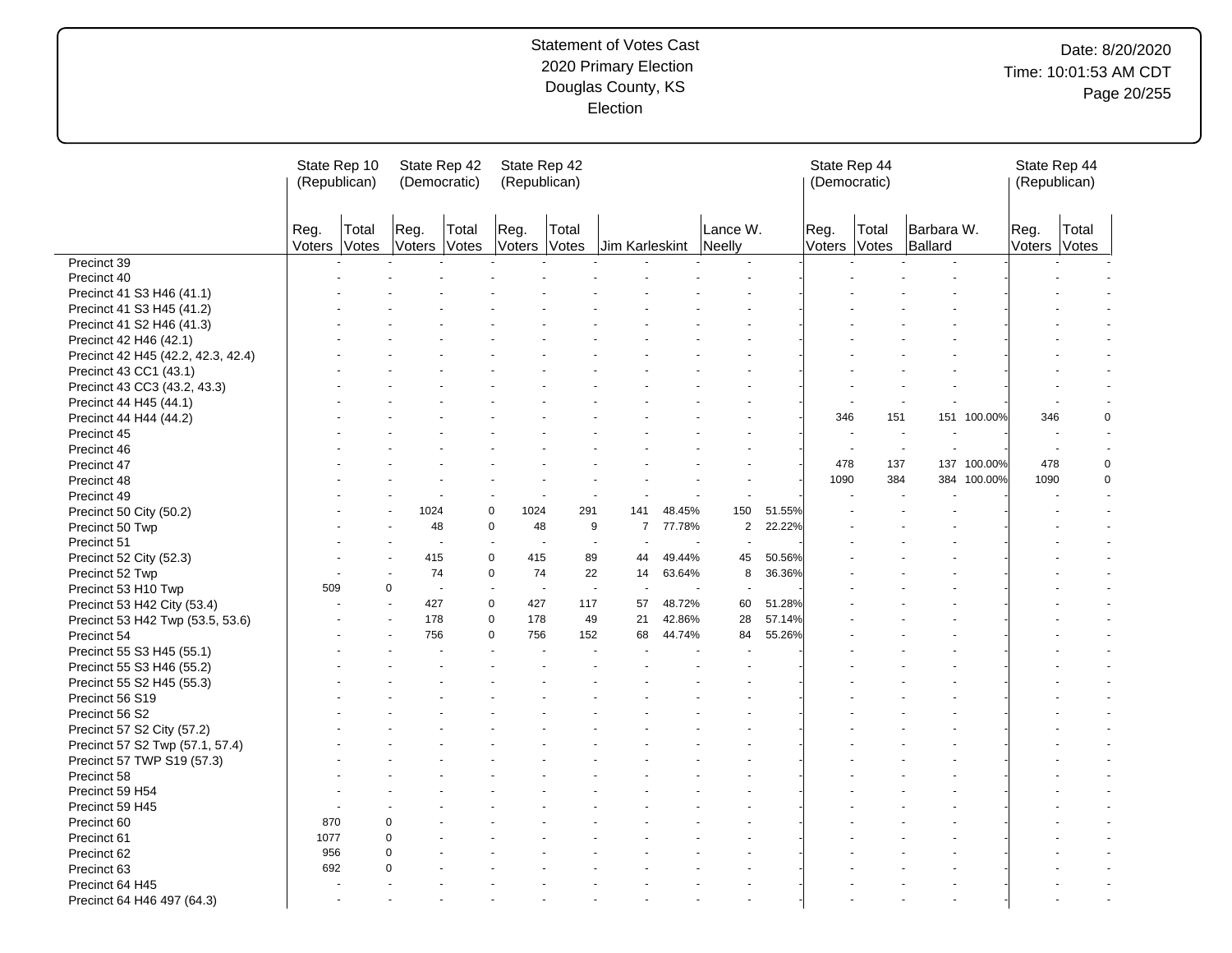# Date: 8/20/2020 Time: 10:01:53 AM CDT Page 21/255

|                                 | State Rep 10<br>(Republican) |                |                | State Rep 42<br>(Democratic) |                | State Rep 42<br>(Republican) |                |        |                    |                | State Rep 44<br>(Democratic) |                       |              | State Rep 44<br>(Republican) |                |          |
|---------------------------------|------------------------------|----------------|----------------|------------------------------|----------------|------------------------------|----------------|--------|--------------------|----------------|------------------------------|-----------------------|--------------|------------------------------|----------------|----------|
|                                 | Reg.<br>Voters               | Total<br>Votes | Reg.<br>Voters | Total<br>Votes               | Reg.<br>Voters | Total<br>Votes               | Jim Karleskint |        | Lance W.<br>Neelly | Reg.<br>Voters | Total<br>Votes               | Barbara W.<br>Ballard |              | Reg.<br>Voters               | Total<br>Votes |          |
| Precinct 65 H10                 | 487                          |                | $\Omega$       |                              |                |                              |                |        |                    |                |                              |                       |              |                              |                |          |
| Precinct 65 H46 (65.4)          |                              |                |                |                              |                |                              |                |        |                    |                |                              |                       |              |                              |                |          |
| Precinct 65 S2 H46 (65.6)       |                              |                |                |                              |                |                              |                |        |                    |                |                              |                       |              |                              |                |          |
| Precinct 66 S19 H45 (66.1 66.2) |                              |                |                |                              |                |                              |                |        |                    |                |                              |                       |              |                              |                |          |
| Precinct 66 S3 H44 (66.3)       |                              |                |                |                              |                |                              |                |        |                    |                | $\Omega$                     | $\Omega$<br>$\Omega$  |              | 0                            |                | 0        |
| Precinct 66 S3 H45 (66.4)       |                              |                |                |                              |                |                              |                |        |                    |                |                              |                       |              |                              |                |          |
| Precinct 66 S19 H10 (66.5)      | 287                          |                | 0              |                              |                |                              |                |        |                    |                |                              |                       |              |                              |                |          |
| Precinct 66 S3 H10 (66.7)       | 172                          |                | $\Omega$       |                              |                |                              |                |        |                    |                |                              |                       |              |                              |                |          |
| Precinct 67 S19 H54 (67.1,67.2) |                              |                |                |                              |                |                              |                |        |                    |                |                              |                       |              |                              |                |          |
| Precinct 67 S19 H45             |                              |                |                |                              |                |                              |                |        |                    |                |                              |                       |              |                              |                |          |
| Precinct 67 S3 H45              |                              |                |                |                              |                |                              |                |        |                    |                |                              |                       |              |                              |                |          |
| Precinct 67 S3 H54 (67.7,67.8)  |                              |                |                |                              |                |                              |                |        |                    |                |                              |                       |              |                              |                |          |
| Precinct 70                     |                              |                |                |                              |                |                              |                |        |                    |                |                              |                       |              |                              |                |          |
| Precinct 71                     |                              |                |                |                              |                |                              |                |        |                    |                |                              |                       |              |                              |                |          |
| Precinct 74                     |                              |                |                |                              |                |                              |                |        |                    |                |                              |                       |              |                              |                |          |
| Precinct 76                     |                              |                |                |                              |                |                              |                |        |                    |                |                              |                       |              |                              |                |          |
| Precinct 77                     |                              |                |                |                              |                |                              |                |        |                    |                |                              |                       |              |                              |                |          |
| Total                           | 11362                        |                | 2922<br>0      |                              | 2922<br>0      | 729                          | 352            | 48.29% | 51.71%<br>377      | 12870          | 4375                         |                       | 4375 100.00% | 12870                        |                | $\Omega$ |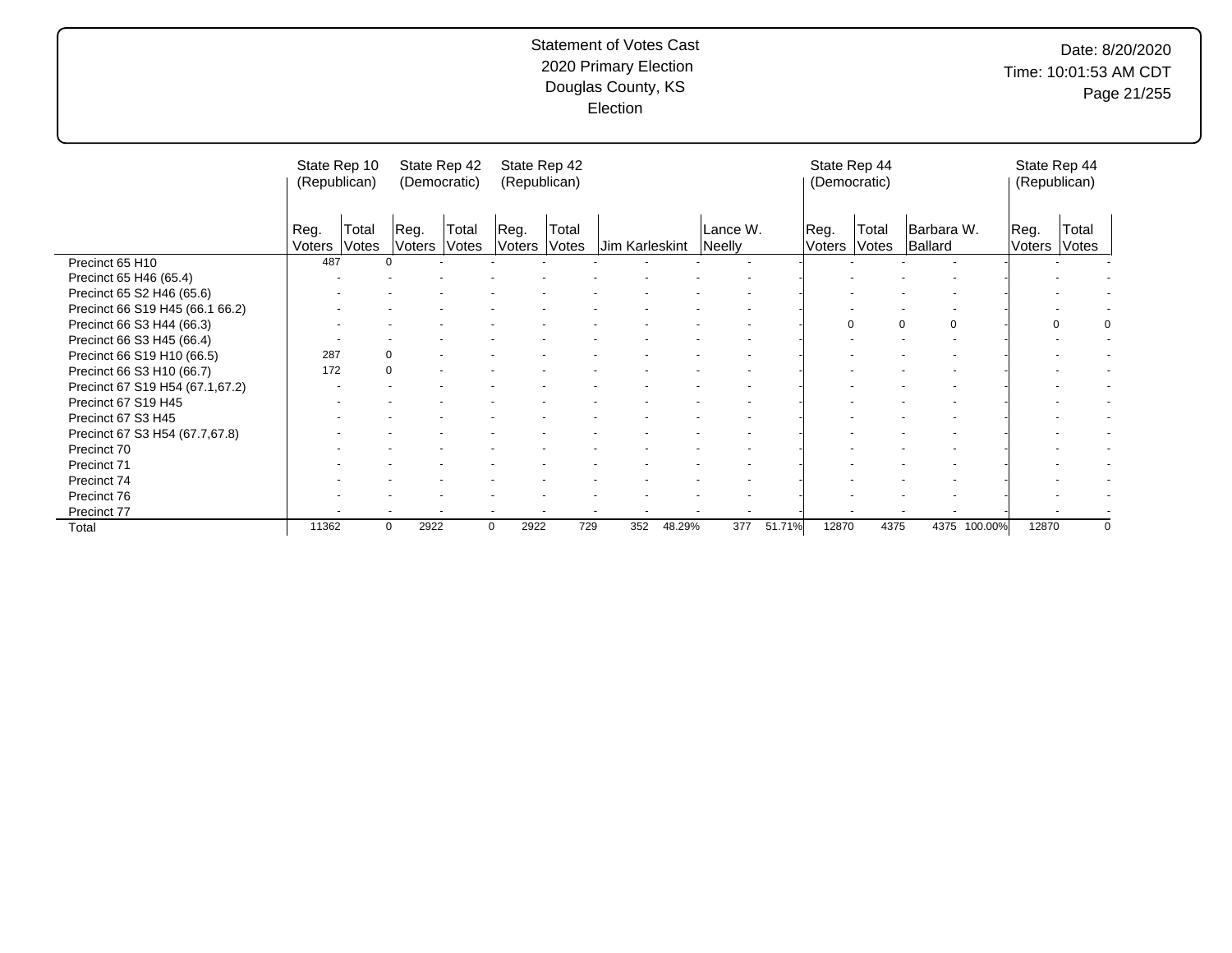# Date: 8/20/2020 Time: 10:01:53 AM CDT Page 22/255

|                       |                | State Rep 45<br>(Democratic) |           |         | State Rep 45<br>(Republican) |                |                      | State Rep 46<br>(Democratic) |                                                      |             | State Rep 46<br>(Republican) |                |                | State Rep 54<br>(Democratic) |            |  |
|-----------------------|----------------|------------------------------|-----------|---------|------------------------------|----------------|----------------------|------------------------------|------------------------------------------------------|-------------|------------------------------|----------------|----------------|------------------------------|------------|--|
|                       | Reg.<br>Voters | Total<br>Votes               | Mike Amyx |         | Reg.<br>Voters               | Total<br>Votes | Reg.<br>Voters Votes | Total                        | Dennis "Boog"<br>Highberger                          |             | Reg.<br>Voters               | Total<br>Votes | Reg.<br>Voters | Total<br>Votes               | John Brosz |  |
| Jurisdiction Wide     |                |                              |           |         |                              |                |                      |                              |                                                      |             |                              |                |                |                              |            |  |
| Precinct 1            |                |                              |           |         |                              |                | 581                  | 266                          |                                                      | 266 100.00% | 581                          |                | $\mathbf 0$    |                              |            |  |
| Precinct 2            |                |                              |           |         |                              |                | 635                  | 311                          |                                                      | 311 100.00% | 635                          |                | $\mathbf 0$    |                              |            |  |
| Precinct 3            |                |                              |           |         |                              |                | 876                  | 277                          |                                                      | 277 100.00% | 876                          |                | $\mathbf 0$    |                              |            |  |
| Precinct 4            |                |                              |           |         |                              |                | 826                  | 239                          |                                                      | 239 100.00% | 826                          |                | $\mathbf 0$    |                              |            |  |
| Precinct 5            |                |                              |           |         |                              |                |                      | ٠.                           | $\sim$                                               |             |                              |                |                |                              |            |  |
| Precinct 6            | 710            | 253                          | 253       | 100.00% | 710                          |                | 0                    | $\blacksquare$               | $\overline{\phantom{a}}$                             |             |                              |                |                |                              |            |  |
| Precinct 7            |                |                              |           |         |                              |                | 396                  | 84                           | 84                                                   | 100.00%     | 396                          |                | $\mathbf 0$    |                              |            |  |
| Precinct 8            |                |                              |           |         |                              |                | 758                  | 110                          | 110                                                  | 100.00%     | 758                          |                | $\mathbf 0$    |                              |            |  |
| Precinct 9            |                |                              |           |         |                              |                | 617                  | 141                          |                                                      | 141 100.00% | 617                          |                | $\mathbf 0$    |                              |            |  |
| Precinct 10           |                |                              |           |         |                              |                | 418                  |                              | 15                                                   | 15 100.00%  | 418                          |                | $\mathbf 0$    |                              |            |  |
| Precinct 11           |                |                              |           |         |                              |                |                      |                              |                                                      |             |                              |                |                |                              |            |  |
| Precinct 12           |                |                              |           |         |                              |                |                      |                              |                                                      |             |                              |                |                |                              |            |  |
| Precinct 13           | 827            | 357                          | 357       | 100.00% | 827                          |                | ი                    |                              |                                                      |             |                              |                |                |                              |            |  |
| Precinct 14           |                |                              |           |         |                              |                |                      |                              |                                                      |             |                              |                |                |                              |            |  |
| Precinct 15           |                |                              |           |         |                              |                |                      |                              |                                                      |             |                              |                |                |                              |            |  |
| Precinct 16           |                |                              |           |         |                              |                |                      |                              |                                                      |             |                              |                |                |                              |            |  |
| Precinct 17           |                |                              |           |         |                              |                |                      |                              |                                                      |             |                              |                |                |                              |            |  |
| Precinct 18           |                |                              |           |         |                              |                |                      |                              |                                                      |             |                              |                |                |                              |            |  |
| Precinct 19           |                |                              |           |         |                              |                |                      |                              |                                                      |             |                              |                |                |                              |            |  |
| Precinct 20           | 1252           | 432                          | 432       | 100.00% | 1252                         |                | 0                    |                              |                                                      |             |                              |                |                |                              |            |  |
|                       |                |                              |           |         |                              |                | 472                  | 199                          | 199                                                  | 100.00%     | 472                          |                | $\Omega$       |                              |            |  |
| Precinct 21           |                |                              |           |         |                              |                |                      |                              |                                                      |             |                              |                |                |                              |            |  |
| Precinct 22           |                |                              |           |         |                              |                |                      |                              |                                                      |             |                              |                |                |                              |            |  |
| Precinct 23           |                |                              |           |         |                              |                |                      |                              |                                                      |             |                              |                |                |                              |            |  |
| Precinct 24           |                |                              |           |         |                              |                |                      | ÷,                           | $\overline{\phantom{a}}$                             |             |                              |                |                |                              |            |  |
| Precinct 25           |                |                              |           |         |                              |                | 673                  | 111                          |                                                      | 111 100.00% | 673                          |                | $\mathbf 0$    |                              |            |  |
| Precinct 26           |                |                              |           |         |                              |                | 644                  | 250                          | 250                                                  | 100.00%     | 644                          |                | $\Omega$       |                              |            |  |
| Precinct 27           |                |                              |           |         |                              |                |                      |                              |                                                      |             |                              |                |                |                              |            |  |
| Precinct 28           |                |                              |           |         |                              |                |                      |                              |                                                      |             |                              |                |                |                              |            |  |
| Precinct 29           |                |                              |           |         |                              |                |                      |                              |                                                      |             |                              |                |                |                              |            |  |
| Precinct 30 S2 (30.1) |                |                              |           |         |                              |                |                      |                              |                                                      |             |                              |                |                |                              |            |  |
| Precinct 30 S3 (30.2) |                |                              |           |         |                              |                |                      |                              |                                                      |             |                              |                |                |                              |            |  |
| Precinct 31           |                |                              |           |         |                              |                |                      |                              |                                                      |             |                              |                |                |                              |            |  |
| Precinct 32           |                |                              |           |         |                              |                |                      |                              |                                                      |             |                              |                |                |                              |            |  |
| Precinct 33           |                |                              |           |         |                              |                | 726                  | 385                          | 385                                                  | 100.00%     | 726                          |                | $\mathbf 0$    |                              |            |  |
| Precinct 34 S2 (34.1) |                |                              |           |         |                              |                |                      | $\blacksquare$               | ÷,<br>$\blacksquare$                                 |             |                              |                |                |                              |            |  |
| Precinct 34 S3 (34.2) |                |                              |           |         |                              |                |                      | $\overline{\phantom{a}}$     | $\overline{\phantom{a}}$<br>$\overline{\phantom{a}}$ |             | $\overline{\phantom{a}}$     |                |                |                              |            |  |
| Precinct 35 S2 (35.1) |                |                              |           |         |                              |                | 770                  | 312                          |                                                      | 312 100.00% | 770                          |                | $\overline{0}$ |                              |            |  |
| Precinct 35 S3 (35.2) |                |                              |           |         |                              |                | 53                   | 17                           |                                                      | 17 100.00%  | 53                           |                | $\mathbf 0$    |                              |            |  |
| Precinct 36           |                |                              |           |         |                              |                | 577                  | 196                          | 196                                                  | 100.00%     | 577                          |                | $\Omega$       |                              |            |  |
| Precinct 37           |                |                              |           |         |                              |                |                      | ÷.                           | ÷.<br>$\ddot{\phantom{1}}$                           |             |                              |                |                |                              |            |  |
| Precinct 38           |                |                              |           |         |                              |                |                      |                              | ÷.                                                   |             |                              |                |                |                              |            |  |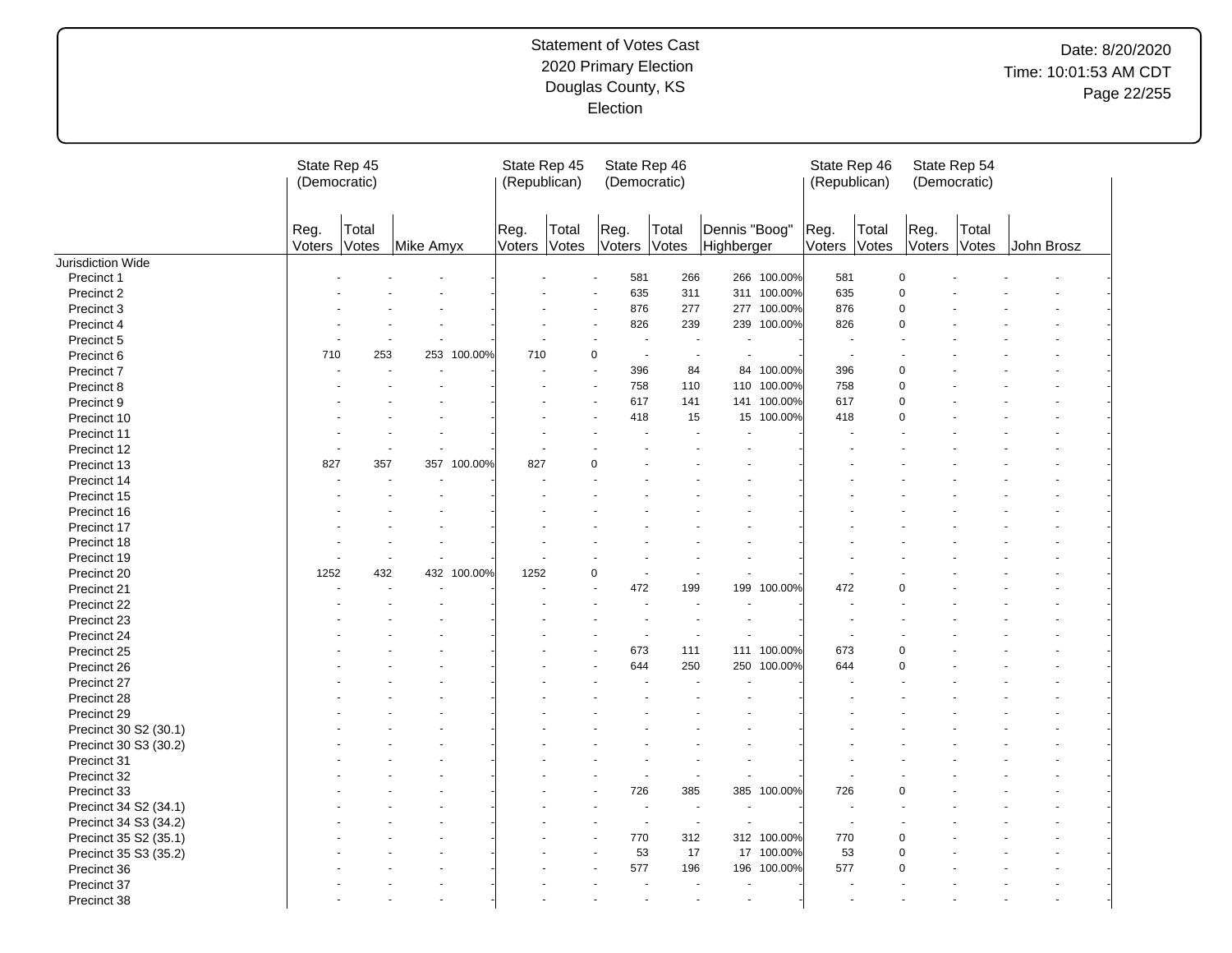# Date: 8/20/2020 Time: 10:01:53 AM CDT Page 23/255

|                                    | State Rep 45<br>(Democratic) |                          |                |             | State Rep 45<br>(Republican) |          | State Rep 46<br>(Democratic) |              |                             | State Rep 46<br>(Republican) |                | State Rep 54<br>(Democratic) |                |            |            |
|------------------------------------|------------------------------|--------------------------|----------------|-------------|------------------------------|----------|------------------------------|--------------|-----------------------------|------------------------------|----------------|------------------------------|----------------|------------|------------|
|                                    | Reg.<br>Voters               | Total<br>Votes           | Mike Amyx      |             | Reg.<br>Voters Votes         | Total    | Reg.<br>Voters Votes         | Total        | Dennis "Boog"<br>Highberger | Reg.<br>Voters               | Total<br>Votes | Reg.<br>Voters               | Total<br>Votes | John Brosz |            |
| Precinct 39                        |                              |                          |                |             |                              |          | 776                          | 364          | 364 100.00%                 | 776                          |                | $\mathbf 0$                  |                |            |            |
| Precinct 40                        |                              |                          |                |             |                              |          | 716                          | 336          | 336 100.00%                 | 716                          |                | $\mathbf 0$                  |                |            |            |
| Precinct 41 S3 H46 (41.1)          |                              |                          |                |             |                              |          | 1222                         | 526          | 526 100.00%                 | 1222                         |                | $\mathbf 0$                  |                |            |            |
| Precinct 41 S3 H45 (41.2)          | 0                            | 1                        |                | 1 100.00%   | $\Omega$                     |          | 0<br>$\sim$                  | $\sim$       |                             | $\overline{a}$               |                |                              |                |            |            |
| Precinct 41 S2 H46 (41.3)          |                              |                          |                |             |                              | $\sim$   | 14                           | 5            | 5 100.00%                   | 14                           |                | $\mathbf 0$                  |                |            |            |
| Precinct 42 H46 (42.1)             |                              | ٠.                       | ÷.             |             | $\ddot{\phantom{1}}$         | $\sim$   | 294                          | 74           | 74 100.00%                  | 294                          |                | $\mathbf 0$                  |                |            |            |
| Precinct 42 H45 (42.2, 42.3, 42.4) | 347                          | 122                      |                | 122 100.00% | 347                          | 0        |                              |              |                             |                              |                |                              |                |            |            |
| Precinct 43 CC1 (43.1)             | 562                          | 167                      |                | 167 100.00% | 562                          | 0        |                              |              |                             |                              |                |                              |                |            |            |
| Precinct 43 CC3 (43.2, 43.3)       | 959                          | 277                      |                | 277 100.00% | 959                          | 0        |                              |              |                             |                              |                |                              |                |            |            |
| Precinct 44 H45 (44.1)             | 532                          | 153                      |                | 153 100.00% | 532                          | 0        |                              |              |                             |                              |                |                              |                |            |            |
| Precinct 44 H44 (44.2)             | $\overline{\phantom{a}}$     | $\overline{\phantom{a}}$ | $\sim$         |             | ÷.                           |          |                              |              |                             |                              |                |                              |                |            |            |
| Precinct 45                        | 1159                         | 393                      | 393            | 100.00%     | 1159                         | 0        |                              |              |                             |                              |                |                              |                |            |            |
| Precinct 46                        | 1629                         | 516                      |                | 516 100.00% | 1629                         | 0        |                              |              |                             |                              |                |                              |                |            |            |
| Precinct 47                        |                              |                          |                |             |                              |          |                              |              |                             |                              |                |                              |                |            |            |
| Precinct 48                        | $\overline{\phantom{a}}$     | $\overline{\phantom{a}}$ | $\blacksquare$ |             |                              |          |                              |              |                             |                              |                |                              |                |            |            |
| Precinct 49                        | 1405                         | 403                      |                | 403 100.00% | 1405                         | 0        |                              |              |                             |                              |                |                              |                |            |            |
| Precinct 50 City (50.2)            |                              | $\overline{\phantom{a}}$ | $\sim$         |             |                              |          |                              |              |                             |                              |                |                              |                |            |            |
| Precinct 50 Twp                    |                              | $\overline{\phantom{a}}$ | $\sim$         |             |                              |          |                              |              |                             |                              |                |                              |                |            |            |
| Precinct 51                        | $\mathbf 0$                  | 99                       | 99             | 100.00%     | $\Omega$                     | 0        |                              |              |                             |                              |                |                              |                |            |            |
| Precinct 52 City (52.3)            |                              |                          |                |             |                              |          |                              |              |                             |                              |                |                              |                |            |            |
| Precinct 52 Twp                    |                              |                          |                |             |                              |          |                              |              |                             |                              |                |                              |                |            |            |
| Precinct 53 H10 Twp                |                              |                          |                |             |                              |          |                              |              |                             |                              |                |                              |                |            |            |
| Precinct 53 H42 City (53.4)        |                              |                          |                |             |                              |          |                              |              |                             |                              |                |                              |                |            |            |
| Precinct 53 H42 Twp (53.5, 53.6)   |                              |                          |                |             |                              |          |                              |              |                             |                              |                |                              |                |            |            |
| Precinct 54                        |                              |                          |                |             |                              |          |                              |              |                             |                              |                |                              |                |            |            |
| Precinct 55 S3 H45 (55.1)          | 144                          | 38                       |                | 38 100.00%  | 144                          | 0        |                              |              | $\blacksquare$              |                              |                |                              |                |            |            |
| Precinct 55 S3 H46 (55.2)          |                              | ÷,                       |                |             | $\blacksquare$               |          | 44                           | 13           | 13<br>100.00%               | 44                           |                | $\Omega$                     |                |            |            |
| Precinct 55 S2 H45 (55.3)          | 20                           | $\overline{7}$           |                | 7 100.00%   | 20                           | 0        |                              |              |                             |                              |                |                              |                |            |            |
| Precinct 56 S19                    | 583                          | 174                      |                | 174 100.00% | 583                          | 0        |                              |              |                             |                              |                |                              |                |            |            |
| Precinct 56 S2                     | 155                          | 37                       |                | 37 100.00%  | 155                          | 0        |                              |              |                             |                              |                |                              |                |            |            |
| Precinct 57 S2 City (57.2)         | 273                          | 51                       |                | 51 100.00%  | 273                          | 0        |                              |              |                             |                              |                |                              |                |            |            |
| Precinct 57 S2 Twp (57.1, 57.4)    | 347                          | 78                       |                | 78 100.00%  | 347                          | 0        |                              |              |                             |                              |                |                              |                |            |            |
| Precinct 57 TWP S19 (57.3)         | 144                          | 33                       |                | 33 100.00%  | 144                          | 0        |                              |              |                             |                              |                |                              |                |            |            |
| Precinct 58                        | 99                           | 57                       |                | 57 100.00%  | 99                           | 0        |                              |              |                             |                              |                |                              |                |            |            |
| Precinct 59 H54                    |                              | $\overline{\phantom{a}}$ |                |             |                              |          |                              |              |                             |                              |                | 197                          | 22             |            | 22 100.00% |
| Precinct 59 H45                    | 276                          | 70                       |                | 70 100.00%  | 276                          | $\Omega$ |                              |              |                             |                              |                |                              |                |            |            |
| Precinct 60                        |                              |                          |                |             |                              |          |                              |              |                             |                              |                |                              |                |            |            |
| Precinct 61                        |                              |                          |                |             |                              |          |                              |              |                             |                              |                |                              |                |            |            |
| Precinct 62                        |                              |                          |                |             |                              |          |                              |              |                             |                              |                |                              |                |            |            |
| Precinct 63                        |                              |                          |                |             |                              |          |                              |              |                             |                              |                |                              |                |            |            |
| Precinct 64 H45                    | 221                          | 73                       |                | 73 100.00%  | 221                          | 0        |                              |              |                             |                              |                |                              |                |            |            |
| Precinct 64 H46 497 (64.3)         |                              |                          |                |             |                              |          | $\overline{2}$               | $\mathbf{1}$ | 1 100.00%                   | $\overline{2}$               |                | $\mathbf 0$                  |                |            |            |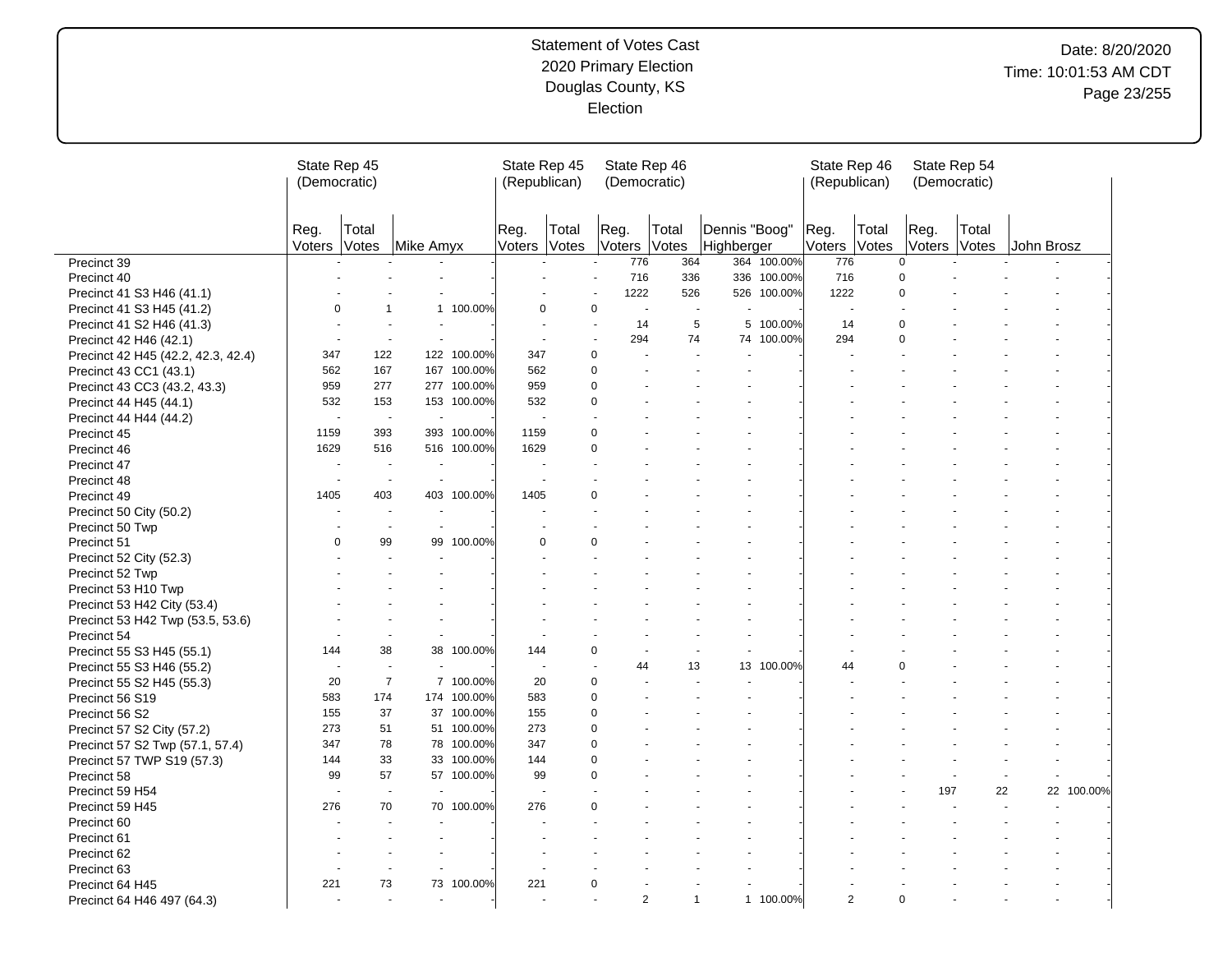# Date: 8/20/2020 Time: 10:01:53 AM CDT Page 24/255

|                                 | State Rep 45<br>(Democratic) |                |           |             | State Rep 45<br>(Republican) |                | State Rep 46<br>(Democratic) |                |                             |                | State Rep 46<br>(Republican) | (Democratic)          | State Rep 54   |            |         |
|---------------------------------|------------------------------|----------------|-----------|-------------|------------------------------|----------------|------------------------------|----------------|-----------------------------|----------------|------------------------------|-----------------------|----------------|------------|---------|
|                                 | Reg.<br>Voters               | Total<br>Votes | Mike Amyx |             | Reg.<br>Voters               | Total<br>Votes | Reg.<br>Voters               | Total<br>Votes | Dennis "Boog"<br>Highberger | Reg.<br>Voters | Total<br>Votes               | Reg.<br><b>Voters</b> | Total<br>Votes | John Brosz |         |
| Precinct 65 H10                 |                              |                |           |             |                              |                |                              |                |                             |                |                              |                       |                |            |         |
| Precinct 65 H46 (65.4)          |                              |                |           |             |                              |                | 31                           | 16             | 16<br>100.00%               |                | 31                           |                       |                |            |         |
| Precinct 65 S2 H46 (65.6)       |                              |                |           |             |                              |                | 3                            | 4              | 4 100.00%                   |                | 3                            | $\Omega$              |                |            |         |
| Precinct 66 S19 H45 (66.1 66.2) | 203                          | 71             |           | 71 100.00%  | 203                          | $\Omega$       |                              |                |                             |                |                              |                       |                |            |         |
| Precinct 66 S3 H44 (66.3)       |                              |                |           |             |                              |                |                              |                |                             |                |                              |                       |                |            |         |
| Precinct 66 S3 H45 (66.4)       | 3                            |                | 2         | 2 100.00%   | 3                            | $\Omega$       |                              |                |                             |                |                              |                       |                |            |         |
| Precinct 66 S19 H10 (66.5)      |                              |                |           |             |                              |                |                              |                |                             |                |                              |                       |                |            |         |
| Precinct 66 S3 H10 (66.7)       |                              |                |           |             |                              |                |                              |                |                             |                |                              |                       |                |            |         |
| Precinct 67 S19 H54 (67.1,67.2) |                              |                |           |             |                              |                |                              |                |                             |                |                              | 335                   | 57             | 57         | 100.00% |
| Precinct 67 S19 H45             | 350                          | 114            |           | 114 100.00% | 350                          | $\Omega$       |                              |                |                             |                |                              |                       |                |            |         |
| Precinct 67 S3 H45              | 75                           | 12             |           | 12 100.00%  | 75                           | $\Omega$       |                              |                |                             |                |                              |                       |                |            |         |
| Precinct 67 S3 H54 (67.7,67.8)  |                              |                |           |             | $\overline{\phantom{a}}$     |                |                              |                |                             |                |                              | 77                    | 24             | 24         | 100.00% |
| Precinct 70                     | 11                           | 3              |           | 3 100.00%   | 11                           | 0              |                              |                |                             |                |                              |                       |                |            |         |
| Precinct 71                     | 1236                         | 370            |           | 370 100.00% | 1236                         | $\Omega$       |                              |                |                             |                |                              |                       |                |            |         |
| Precinct 74                     | 1521                         | 483            | 483       | 100.00%     | 1521                         | $\Omega$       |                              |                |                             |                |                              |                       |                |            |         |
| Precinct 76                     | 57                           | 21             |           | 21 100.00%  | 57                           | 0              |                              |                |                             |                |                              |                       |                |            |         |
| Precinct 77                     |                              |                |           |             | $\overline{\phantom{a}}$     | $\blacksquare$ | 575                          | 165            | 100.00%<br>165              |                | 575                          | $\Omega$              |                |            |         |
| Total                           | 15100                        | 4867           | 4867      | 100.00%     | 15100                        | 0              | 12699                        | 4417           | 4417<br>100.00%             | 12699          |                              | 609<br>$\mathbf 0$    | 103            | 103        | 100.00% |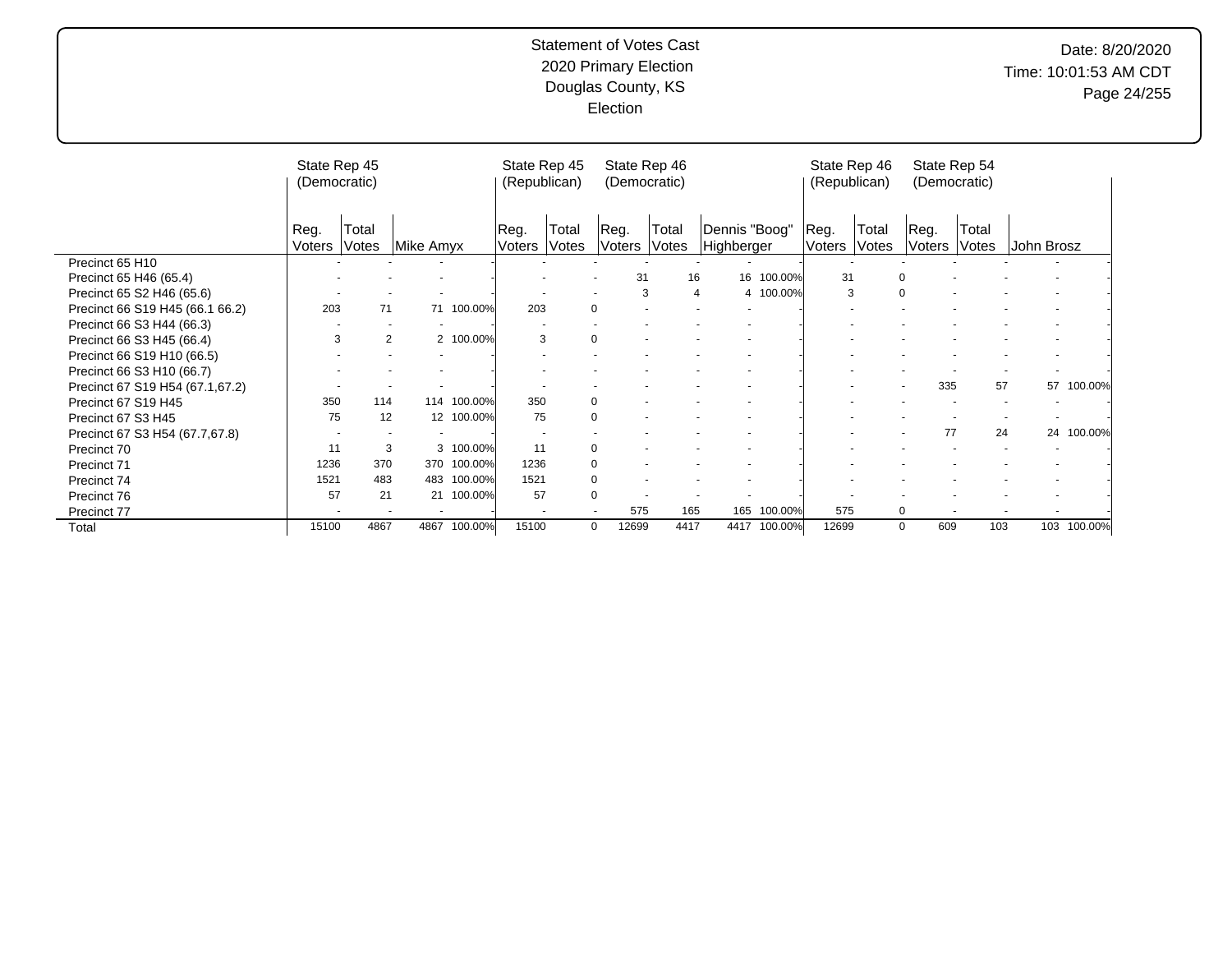|                          |                | State Rep 54<br>(Republican) |            |                | <b>District Attorney</b><br>(Democratic) |                              |        |                      |        |                   |        | (Republican)   | <b>District Attorney</b> |
|--------------------------|----------------|------------------------------|------------|----------------|------------------------------------------|------------------------------|--------|----------------------|--------|-------------------|--------|----------------|--------------------------|
|                          | Reg.<br>Voters | Total<br>Votes               | Ken Corbet | Reg.<br>Voters | Total<br>Votes                           | Charles E.<br><b>Branson</b> |        | Cooper<br>Overstreet |        | Suzanne<br>Valdez |        | Reg.<br>Voters | Total<br>Votes           |
| <b>Jurisdiction Wide</b> |                |                              |            |                |                                          |                              |        |                      |        |                   |        |                |                          |
| Precinct 1               |                |                              |            | 581            | 275                                      | 56                           | 20.36% | 130                  | 47.27% | 89                | 32.36% | 581            | $\pmb{0}$                |
| Precinct 2               |                |                              |            | 635            | 323                                      | 74                           | 22.91% | 136                  | 42.11% | 113               | 34.98% | 635            | 0                        |
| Precinct 3               |                |                              |            | 876            | 289                                      | 70                           | 24.22% | 136                  | 47.06% | 83                | 28.72% | 876            | $\mathbf 0$              |
| Precinct 4               |                |                              |            | 826            | 267                                      | 43                           | 16.10% | 127                  | 47.57% | 97                | 36.33% | 826            | $\pmb{0}$                |
| Precinct 5               |                |                              |            | 679            | 201                                      | 47                           | 23.38% | 68                   | 33.83% | 86                | 42.79% | 679            | $\mathbf 0$              |
| Precinct 6               |                |                              |            | 710            | 269                                      | 80                           | 29.74% | 79                   | 29.37% | 110               | 40.89% | 710            | $\pmb{0}$                |
| Precinct 7               |                |                              |            | 396            | 97                                       | 11                           | 11.34% | 68                   | 70.10% | 18                | 18.56% | 396            | $\mathbf 0$              |
| Precinct 8               |                |                              |            | 758            | 114                                      | 17                           | 14.91% | 51                   | 44.74% | 46                | 40.35% | 758            | 0                        |
| Precinct 9               |                |                              |            | 617            | 150                                      | 29                           | 19.33% | 60                   | 40.00% | 61                | 40.67% | 617            | 0                        |
| Precinct 10              |                |                              |            | 418            | 16                                       | $\mathbf{1}$                 | 6.25%  | $\overline{7}$       | 43.75% | 8                 | 50.00% | 418            | $\mathbf 0$              |
| Precinct 11              |                |                              |            | 585            | 237                                      | 53                           | 22.36% | 97                   | 40.93% | 87                | 36.71% | 585            | $\mathbf 0$              |
| Precinct 12              |                |                              |            | 1013           | 389                                      | 83                           | 21.34% | 131                  | 33.68% | 175               | 44.99% | 1013           | $\mathbf 0$              |
| Precinct 13              |                |                              |            | 827            | 382                                      | 108                          | 28.27% | 137                  | 35.86% | 137               | 35.86% | 827            | $\mathbf 0$              |
| Precinct 14              |                |                              |            | 1482           | 395                                      | 107                          | 27.09% | 129                  | 32.66% | 159               | 40.25% | 1482           | $\mathbf 0$              |
| Precinct 15              |                |                              |            | 1020           | 369                                      | 105                          | 28.46% | 134                  | 36.31% | 130               | 35.23% | 1020           | $\mathbf 0$              |
| Precinct 16              |                |                              |            | 769            | 315                                      | 80                           | 25.40% | 113                  | 35.87% | 122               | 38.73% | 769            | $\mathbf 0$              |
| Precinct 17              |                |                              |            | 1101           | 431                                      | 105                          | 24.36% | 126                  | 29.23% | 200               | 46.40% | 1101           | $\pmb{0}$                |
| Precinct 18              |                |                              |            | 1329           | 505                                      | 164                          | 32.48% | 132                  | 26.14% | 209               | 41.39% | 1329           | $\mathbf 0$              |
| Precinct 19              |                |                              |            | 1036           | 354                                      | 161                          | 45.48% | 68                   | 19.21% | 125               | 35.31% | 1036           | $\pmb{0}$                |
| Precinct 20              |                |                              |            | 1252           | 467                                      | 136                          | 29.12% | 138                  | 29.55% | 193               | 41.33% | 1252           | 0                        |
| Precinct 21              |                |                              |            | 472            | 208                                      | 86                           | 41.35% | 54                   | 25.96% | 68                | 32.69% | 472            | 0                        |
| Precinct 22              |                |                              |            | 851            | 314                                      | 67                           | 21.34% | 90                   | 28.66% | 157               | 50.00% | 851            | $\mathbf 0$              |
| Precinct 23              |                |                              |            | 524            | 204                                      | 57                           | 27.94% | 63                   | 30.88% | 84                | 41.18% | 524            | $\pmb{0}$                |
| Precinct 24              |                |                              |            | 567            | 186                                      | 73                           | 39.25% | 33                   | 17.74% | 80                | 43.01% | 567            | $\mathbf 0$              |
| Precinct 25              |                |                              |            | 673            | 126                                      | 20                           | 15.87% | 63                   | 50.00% | 43                | 34.13% | 673            | $\mathbf 0$              |
| Precinct 26              |                |                              |            | 644            | 259                                      | 59                           | 22.78% | 114                  | 44.02% | 86                | 33.20% | 644            | 0                        |
| Precinct 27              |                |                              |            | 654            | 273                                      | 54                           | 19.78% | 125                  | 45.79% | 94                | 34.43% | 654            | 0                        |
| Precinct 28              |                |                              |            | 407            | 189                                      | 53                           | 28.04% | 91                   | 48.15% | 45                | 23.81% | 407            | $\pmb{0}$                |
| Precinct 29              |                |                              |            | 585            | 231                                      | 61                           | 26.41% | 98                   | 42.42% | 72                | 31.17% | 585            | $\mathbf 0$              |
| Precinct 30 S2 (30.1)    |                |                              |            | 222            | 84                                       | 15                           | 17.86% | 41                   | 48.81% | 28                | 33.33% | 222            | $\pmb{0}$                |
| Precinct 30 S3 (30.2)    |                |                              |            | 438            | 106                                      | 13                           | 12.26% | 40                   | 37.74% | 53                | 50.00% | 438            | $\pmb{0}$                |
| Precinct 31              |                |                              |            | 805            | 327                                      | 75                           | 22.94% | 121                  | 37.00% | 131               | 40.06% | 805            | 0                        |
| Precinct 32              |                |                              |            | 577            | 164                                      | 31                           | 18.90% | 67                   | 40.85% | 66                | 40.24% | 577            | 0                        |
| Precinct 33              |                |                              |            | 726            | 409                                      | 69                           | 16.87% | 221                  | 54.03% | 119               | 29.10% | 726            | $\pmb{0}$                |
| Precinct 34 S2 (34.1)    |                |                              |            | 437            | 239                                      | 49                           | 20.50% | 110                  | 46.03% | 80                | 33.47% | 437            | $\pmb{0}$                |
| Precinct 34 S3 (34.2)    |                |                              |            | 107            | 37                                       | 6                            | 16.22% | 22                   | 59.46% | 9                 | 24.32% | 107            | $\mathbf 0$              |
| Precinct 35 S2 (35.1)    |                |                              |            | 770            | 326                                      | 51                           | 15.64% | 147                  | 45.09% | 128               | 39.26% | 770            | $\mathbf 0$              |
| Precinct 35 S3 (35.2)    |                |                              |            | 53             | 19                                       | 3                            | 15.79% | 11                   | 57.89% | 5                 | 26.32% | 53             | 0                        |
| Precinct 36              |                |                              |            | 577            | 209                                      | 51                           | 24.40% | 85                   | 40.67% | 73                | 34.93% | 577            | 0                        |
| Precinct 37              |                |                              |            | 846            | 310                                      | 53                           | 17.10% | 136                  | 43.87% | 121               | 39.03% | 846            | $\mathbf 0$              |
| Precinct 38              |                |                              |            | 1234           | 496                                      | 122                          | 24.60% | 153                  | 30.85% | 221               | 44.56% | 1234           | $\mathbf 0$              |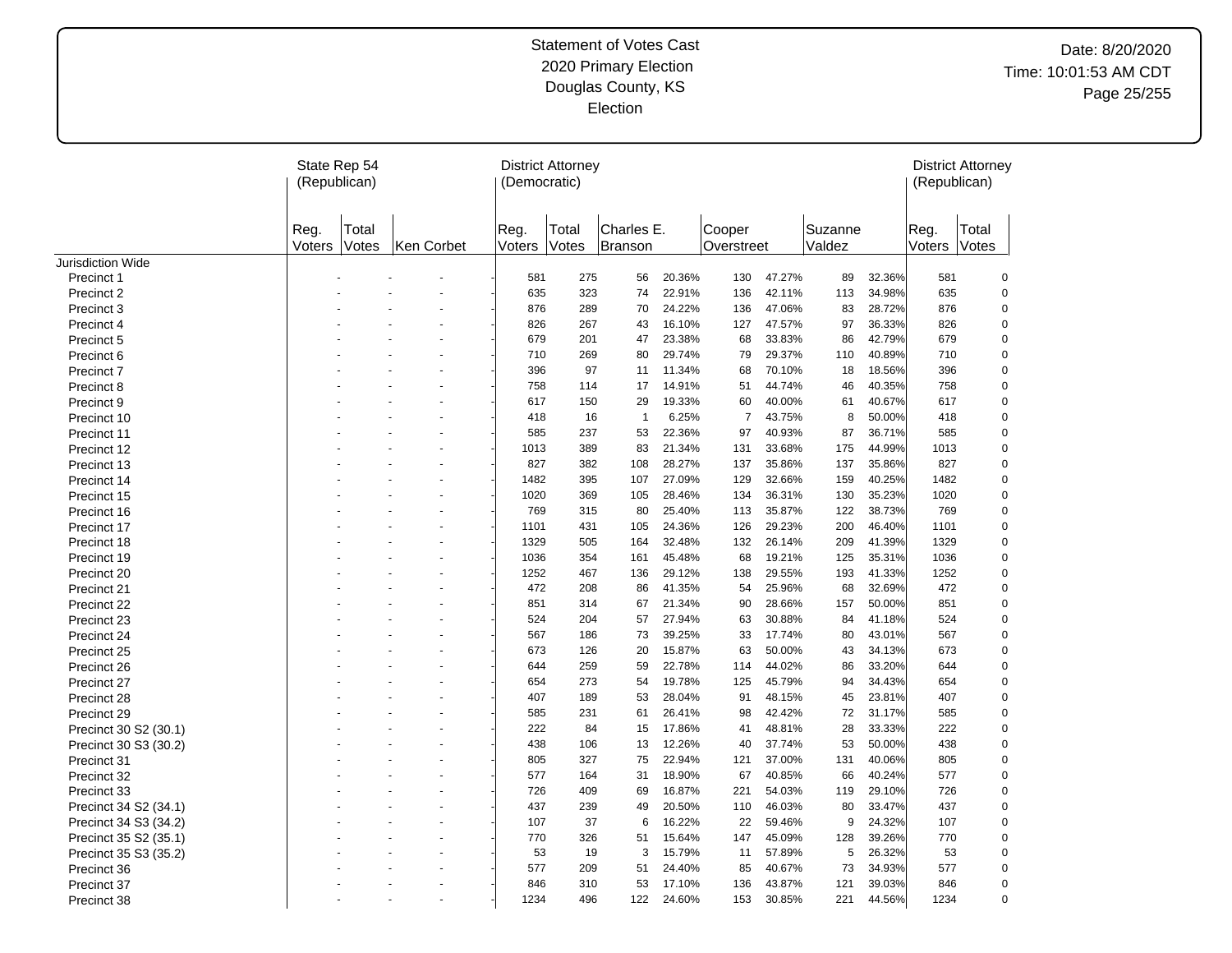# Date: 8/20/2020 Time: 10:01:53 AM CDT Page 26/255

|                                    | State Rep 54<br>(Republican) |                |            |            | (Democratic)   | <b>District Attorney</b> |                       |         |                      |         |                   |        | (Republican)   | <b>District Attorney</b> |
|------------------------------------|------------------------------|----------------|------------|------------|----------------|--------------------------|-----------------------|---------|----------------------|---------|-------------------|--------|----------------|--------------------------|
|                                    | Reg.<br>Voters               | Total<br>Votes | Ken Corbet |            | Reg.<br>Voters | Total<br>Votes           | Charles E.<br>Branson |         | Cooper<br>Overstreet |         | Suzanne<br>Valdez |        | Reg.<br>Voters | Total<br>Votes           |
| Precinct 39                        |                              |                |            |            | 776            | 379                      | 70                    | 18.47%  | 185                  | 48.81%  | 124               | 32.72% | 776            | $\mathbf 0$              |
| Precinct 40                        |                              |                |            |            | 716            | 349                      | 64                    | 18.34%  | 188                  | 53.87%  | 97                | 27.79% | 716            | 0                        |
| Precinct 41 S3 H46 (41.1)          |                              |                |            |            | 1222           | 554                      | 95                    | 17.15%  | 302                  | 54.51%  | 157               | 28.34% | 1222           | 0                        |
| Precinct 41 S3 H45 (41.2)          |                              |                |            |            | $\mathbf 0$    | $\overline{1}$           | $\mathbf 0$           |         | $\mathbf{1}$         | 100.00% | $\mathbf 0$       |        | 0              | 0                        |
| Precinct 41 S2 H46 (41.3)          |                              |                |            |            | 14             | 6                        | $\overline{1}$        | 16.67%  | $\mathbf{1}$         | 16.67%  | 4                 | 66.67% | 14             | 0                        |
| Precinct 42 H46 (42.1)             |                              |                |            |            | 294            | 83                       | 21                    | 25.30%  | 35                   | 42.17%  | 27                | 32.53% | 294            | $\pmb{0}$                |
| Precinct 42 H45 (42.2, 42.3, 42.4) |                              |                |            |            | 347            | 135                      | 38                    | 28.15%  | 37                   | 27.41%  | 60                | 44.44% | 347            | 0                        |
| Precinct 43 CC1 (43.1)             |                              |                |            |            | 562            | 176                      | 64                    | 36.36%  | 47                   | 26.70%  | 65                | 36.93% | 562            | 0                        |
| Precinct 43 CC3 (43.2, 43.3)       |                              |                |            |            | 959            | 296                      | 75                    | 25.34%  | 79                   | 26.69%  | 142               | 47.97% | 959            | 0                        |
| Precinct 44 H45 (44.1)             |                              |                |            |            | 532            | 170                      | 42                    | 24.71%  | 42                   | 24.71%  | 86                | 50.59% | 532            | 0                        |
| Precinct 44 H44 (44.2)             |                              |                |            |            | 346            | 157                      | 45                    | 28.66%  | 39                   | 24.84%  | 73                | 46.50% | 346            | $\mathbf 0$              |
| Precinct 45                        |                              |                |            |            | 1159           | 418                      | 168                   | 40.19%  | 84                   | 20.10%  | 166               | 39.71% | 1159           | 0                        |
| Precinct 46                        |                              |                |            |            | 1629           | 550                      | 130                   | 23.64%  | 166                  | 30.18%  | 254               | 46.18% | 1629           | $\mathbf 0$              |
| Precinct 47                        |                              |                |            |            | 478            | 141                      | 40                    | 28.37%  | 47                   | 33.33%  | 54                | 38.30% | 478            | 0                        |
| Precinct 48                        |                              |                |            |            | 1090           | 397                      | 134                   | 33.75%  | 82                   | 20.65%  | 181               | 45.59% | 1090           | 0                        |
| Precinct 49                        |                              |                |            |            | 1405           | 427                      | 110                   | 25.76%  | 117                  | 27.40%  | 200               | 46.84% | 1405           | $\pmb{0}$                |
| Precinct 50 City (50.2)            |                              |                |            |            | 1024           | 197                      | 63                    | 31.98%  | 44                   | 22.34%  | 90                | 45.69% | 1024           | 0                        |
| Precinct 50 Twp                    |                              |                |            |            | 48             | 10                       | 4                     | 40.00%  | $\mathbf 0$          |         | 6                 | 60.00% | 48             | $\pmb{0}$                |
| Precinct 51                        |                              |                |            |            | $\mathbf 0$    | 111                      | 37                    | 33.33%  | 24                   | 21.62%  | 50                | 45.05% | 0              | 0                        |
| Precinct 52 City (52.3)            |                              |                |            |            | 415            | 94                       | 26                    | 27.66%  | 18                   | 19.15%  | 50                | 53.19% | 415            | 0                        |
| Precinct 52 Twp                    |                              |                |            |            | 74             | 14                       | 3                     | 21.43%  | 4                    | 28.57%  | $\overline{7}$    | 50.00% | 74             | 0                        |
| Precinct 53 H10 Twp                |                              |                |            |            | 509            | 94                       | 42                    | 44.68%  | 14                   | 14.89%  | 38                | 40.43% | 509            | 0                        |
| Precinct 53 H42 City (53.4)        |                              |                |            |            | 427            | 89                       | 19                    | 21.35%  | 19                   | 21.35%  | 51                | 57.30% | 427            | 0                        |
| Precinct 53 H42 Twp (53.5, 53.6)   |                              |                |            |            | 178            | 46                       | 19                    | 41.30%  | 8                    | 17.39%  | 19                | 41.30% | 178            | 0                        |
| Precinct 54                        |                              |                |            |            | 756            | 154                      | 40                    | 25.97%  | 41                   | 26.62%  | 73                | 47.40% | 756            | 0                        |
| Precinct 55 S3 H45 (55.1)          |                              |                |            |            | 144            | 38                       | 14                    | 36.84%  | 12                   | 31.58%  | 12                | 31.58% | 144            | $\mathbf 0$              |
| Precinct 55 S3 H46 (55.2)          |                              |                |            |            | 44             | 14                       | 5                     | 35.71%  | $\overline{2}$       | 14.29%  | $\overline{7}$    | 50.00% | 44             | 0                        |
| Precinct 55 S2 H45 (55.3)          |                              |                |            |            | 20             | $\overline{7}$           | $\overline{1}$        | 14.29%  | $\overline{2}$       | 28.57%  | 4                 | 57.14% | 20             | 0                        |
| Precinct 56 S19                    |                              |                |            |            | 583            | 194                      | 84                    | 43.30%  | 43                   | 22.16%  | 67                | 34.54% | 583            | $\pmb{0}$                |
| Precinct 56 S2                     |                              |                |            |            | 155            | 38                       | 15                    | 39.47%  | 10                   | 26.32%  | 13                | 34.21% | 155            | $\mathbf 0$              |
| Precinct 57 S2 City (57.2)         |                              |                |            |            | 273            | 49                       | 15                    | 30.61%  | 8                    | 16.33%  | 26                | 53.06% | 273            | $\mathbf 0$              |
| Precinct 57 S2 Twp (57.1, 57.4)    |                              |                |            |            | 347            | 85                       | 37                    | 43.53%  | 18                   | 21.18%  | 30                | 35.29% | 347            | $\mathbf 0$              |
| Precinct 57 TWP S19 (57.3)         |                              |                |            |            | 144            | 39                       | 11                    | 28.21%  | 10                   | 25.64%  | 18                | 46.15% | 144            | 0                        |
| Precinct 58                        |                              |                |            |            | 99             | 56                       | 14                    | 25.00%  | 8                    | 14.29%  | 34                | 60.71% | 99             | $\pmb{0}$                |
| Precinct 59 H54                    | 197                          | 44             |            | 44 100.00% | 197            | 27                       | 9                     | 33.33%  | $\overline{7}$       | 25.93%  | 11                | 40.74% | 197            | $\pmb{0}$                |
| Precinct 59 H45                    |                              |                |            |            | 276            | 80                       | 29                    | 36.25%  | 22                   | 27.50%  | 29                | 36.25% | 276            | 0                        |
| Precinct 60                        |                              |                |            |            | 870            | 232                      | 89                    | 38.36%  | 44                   | 18.97%  | 99                | 42.67% | 870            | $\pmb{0}$                |
| Precinct 61                        |                              |                |            |            | 1077           | 263                      | 89                    | 33.84%  | 56                   | 21.29%  | 118               | 44.87% | 1077           | 0                        |
| Precinct 62                        |                              |                |            |            | 956            | 209                      | 65                    | 31.10%  | 31                   | 14.83%  | 113               | 54.07% | 956            | 0                        |
| Precinct 63                        |                              |                |            |            | 692            | 167                      | 64                    | 38.32%  | 31                   | 18.56%  | 72                | 43.11% | 692            | 0                        |
| Precinct 64 H45                    |                              |                |            |            | 221            | 79                       | 23                    | 29.11%  | 22                   | 27.85%  | 34                | 43.04% | 221            | 0                        |
| Precinct 64 H46 497 (64.3)         |                              |                |            |            | $\overline{2}$ | $\overline{1}$           | $\mathbf{1}$          | 100.00% | $\mathbf 0$          |         | $\mathbf 0$       |        | 2              | 0                        |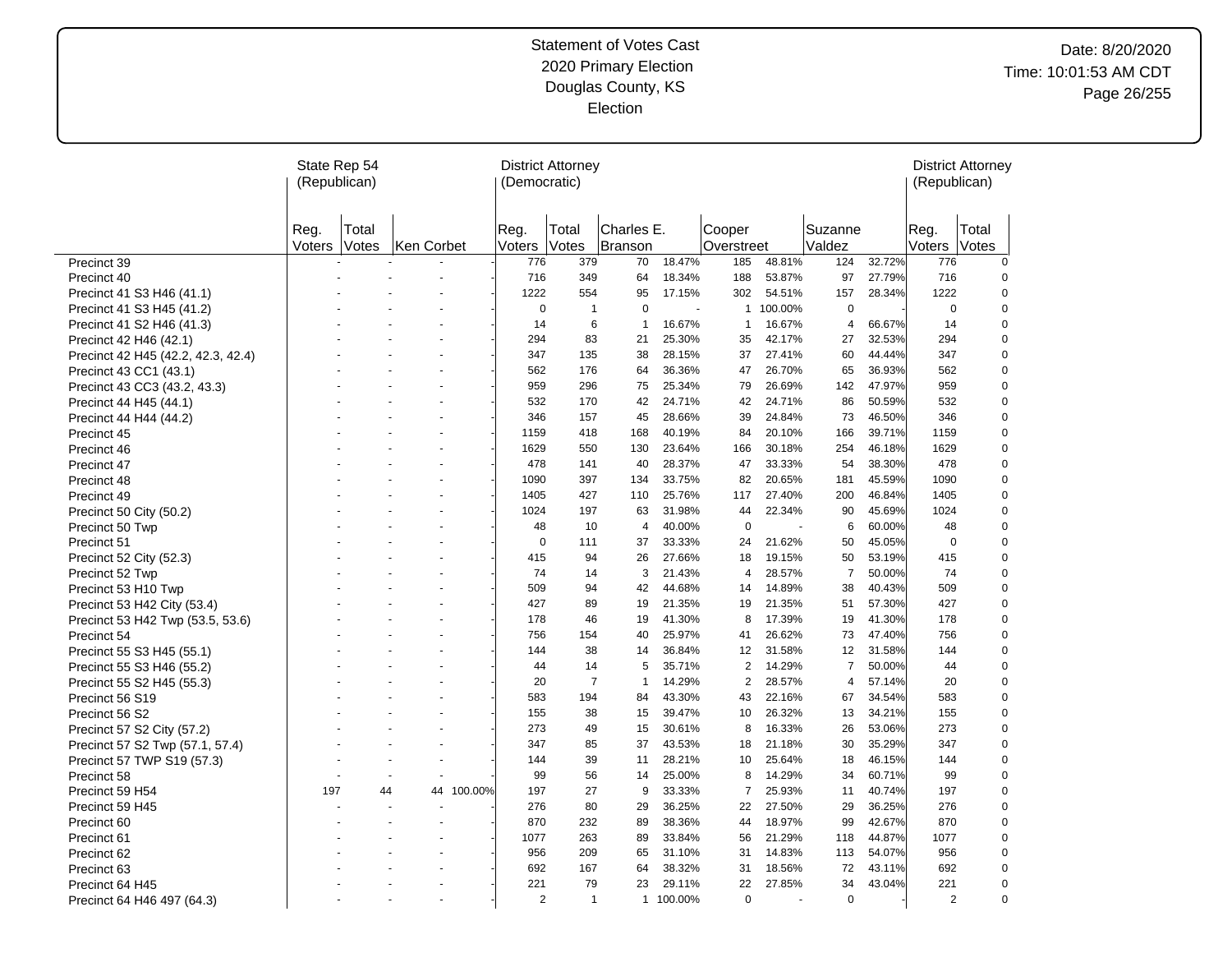# Date: 8/20/2020 Time: 10:01:53 AM CDT Page 27/255

|                                 | State Rep 54<br>(Republican) |       |            |         | (Democratic) | <b>District Attorney</b> |            |                          |            |                          |         |         | (Republican) | <b>District Attorney</b> |
|---------------------------------|------------------------------|-------|------------|---------|--------------|--------------------------|------------|--------------------------|------------|--------------------------|---------|---------|--------------|--------------------------|
|                                 | Reg.                         | Total |            |         | Reg.         | Total                    | Charles E. |                          | Cooper     |                          | Suzanne |         | Reg.         | Total                    |
|                                 | Voters                       | Votes | Ken Corbet |         | Voters       | Votes                    | Branson    |                          | Overstreet |                          | Valdez  |         | Voters       | Votes                    |
| Precinct 65 H10                 |                              |       |            |         | 487          | 129                      | 48         | 37.21%                   | 25         | 19.38%                   | 56      | 43.41%  | 487          |                          |
| Precinct 65 H46 (65.4)          |                              |       |            |         | 31           | 16                       |            | 50.00%                   |            | 12.50%                   | 6       | 37.50%  | 31           | $\Omega$                 |
| Precinct 65 S2 H46 (65.6)       |                              |       |            |         | 3            | 4                        | $\Omega$   |                          |            | 50.00%                   | 2       | 50.00%  | 3            | $\mathbf 0$              |
| Precinct 66 S19 H45 (66.1 66.2) |                              |       |            |         | 203          | 76                       | 28         | 36.84%                   | 18         | 23.68%                   | 30      | 39.47%  | 203          | 0                        |
| Precinct 66 S3 H44 (66.3)       |                              |       |            |         | $\Omega$     | 0                        | $\Omega$   |                          | 0          |                          | 0       |         | $\Omega$     | $\mathbf 0$              |
| Precinct 66 S3 H45 (66.4)       |                              |       |            |         | 3            | 2                        | $\Omega$   | $\overline{\phantom{a}}$ | $\Omega$   | $\overline{\phantom{a}}$ | 2       | 100.00% | 3            | 0                        |
| Precinct 66 S19 H10 (66.5)      |                              |       |            |         | 287          | 85                       | 34         | 40.00%                   | 12         | 14.12%                   | 39      | 45.88%  | 287          | 0                        |
| Precinct 66 S3 H10 (66.7)       |                              |       |            |         | 172          | 48                       | 20         | 41.67%                   |            | 14.58%                   | 21      | 43.75%  | 172          | 0                        |
| Precinct 67 S19 H54 (67.1,67.2) | 335                          | 94    | 94         | 100.00% | 335          | 67                       | 16         | 23.88%                   | 12         | 17.91%                   | 39      | 58.21%  | 335          | 0                        |
| Precinct 67 S19 H45             |                              |       |            |         | 350          | 119                      | 43         | 36.13%                   | 27         | 22.69%                   | 49      | 41.18%  | 350          | 0                        |
| Precinct 67 S3 H45              |                              |       |            |         | 75           | 13                       | 5          | 38.46%                   | 5          | 38.46%                   | 3       | 23.08%  | 75           | 0                        |
| Precinct 67 S3 H54 (67.7,67.8)  | 77                           | 17    | 17         | 100.00% | 77           | 26                       | 12         | 46.15%                   | 5          | 19.23%                   | 9       | 34.62%  | 77           | 0                        |
| Precinct 70                     |                              |       |            |         | 11           | 5                        | 2          | 40.00%                   |            | 20.00%                   | 2       | 40.00%  | 11           | 0                        |
| Precinct 71                     |                              |       |            |         | 1236         | 403                      | 87         | 21.59%                   | 101        | 25.06%                   | 215     | 53.35%  | 1236         | 0                        |
| Precinct 74                     |                              |       |            |         | 1521         | 518                      | 152        | 29.34%                   | 133        | 25.68%                   | 233     | 44.98%  | 1521         | 0                        |
| Precinct 76                     |                              |       |            |         | 57           | 24                       |            | 29.17%                   |            | 29.17%                   | 10      | 41.67%  | 57           | $\Omega$                 |
| Precinct 77                     |                              |       |            |         | 575          | 173                      | 45         | 26.01%                   | 62         | 35.84%                   | 66      | 38.15%  | 575          | 0                        |
| Total                           | 609                          | 155   | 155        | 100.00% | 55562        | 18895                    | 5020       | 26.57%                   | 6321       | 33.45%                   | 7554    | 39.98%  | 55562        | $\Omega$                 |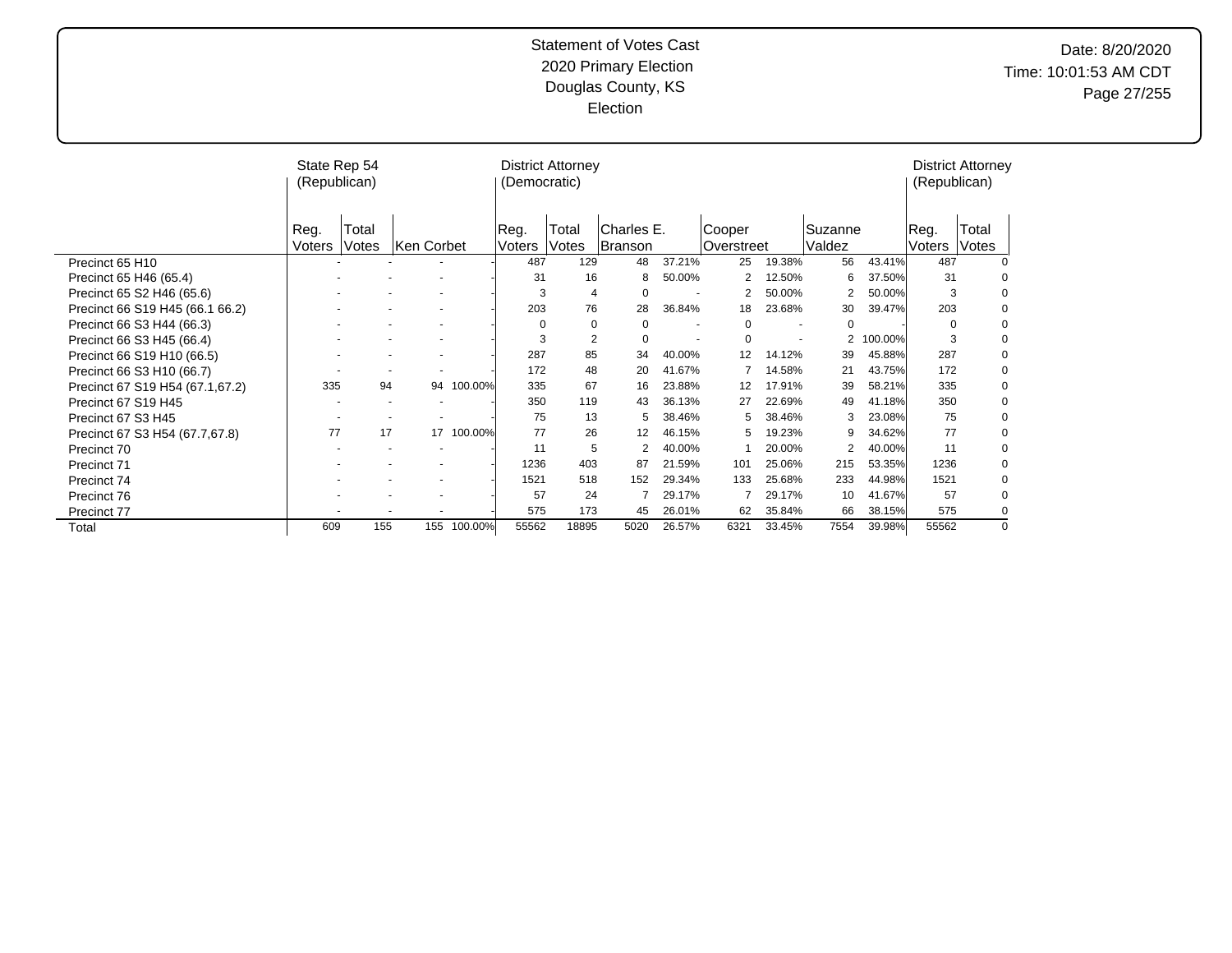|                       | (Democratic)   |                | County Commissioner 2nd |        |                       |        |                   |        | (Republican)             |                | County Commissioner 2nd |             |
|-----------------------|----------------|----------------|-------------------------|--------|-----------------------|--------|-------------------|--------|--------------------------|----------------|-------------------------|-------------|
|                       | Reg.<br>Voters | Total<br>Votes | Shannon Reid            |        | Sara L.<br>Taliaferro |        | Nancy<br>Thellman |        | Reg.<br>Voters           | Total<br>Votes | <b>Brett LaRue</b>      |             |
| Jurisdiction Wide     |                |                |                         |        |                       |        |                   |        |                          |                |                         |             |
| Precinct 1            |                |                |                         |        |                       |        |                   |        |                          |                |                         |             |
| Precinct 2            |                |                |                         |        |                       |        |                   |        |                          |                |                         |             |
| Precinct 3            |                |                |                         |        |                       |        |                   |        |                          |                |                         |             |
| Precinct 4            |                |                |                         |        |                       |        |                   |        |                          |                |                         |             |
| Precinct 5            |                |                |                         |        |                       |        |                   |        |                          |                |                         |             |
| Precinct 6            |                |                |                         |        |                       |        |                   |        |                          |                |                         |             |
| Precinct 7            |                |                |                         |        |                       |        |                   |        |                          |                |                         |             |
| Precinct 8            |                |                |                         |        |                       |        |                   |        |                          |                |                         |             |
| Precinct 9            |                |                |                         |        |                       |        |                   |        |                          |                |                         |             |
| Precinct 10           |                |                |                         |        |                       |        |                   |        |                          |                |                         |             |
| Precinct 11           |                |                |                         |        |                       |        |                   |        |                          |                |                         |             |
| Precinct 12           |                |                |                         |        |                       |        |                   |        |                          |                |                         |             |
| Precinct 13           |                |                |                         |        |                       |        |                   |        |                          |                |                         |             |
| Precinct 14           |                |                |                         |        |                       |        |                   |        |                          |                |                         |             |
| Precinct 15           |                |                |                         |        |                       |        |                   |        |                          |                |                         |             |
| Precinct 16           |                |                |                         |        |                       |        |                   |        |                          |                |                         |             |
| Precinct 17           |                |                |                         |        |                       |        |                   |        |                          |                |                         |             |
| Precinct 18           |                |                |                         |        |                       |        |                   |        |                          |                |                         |             |
| Precinct 19           |                |                |                         |        |                       |        |                   |        |                          |                |                         |             |
| Precinct 20           |                |                |                         |        |                       |        |                   |        |                          |                |                         |             |
| Precinct 21           |                |                |                         |        |                       |        |                   |        |                          |                |                         |             |
| Precinct 22           |                |                |                         |        |                       |        |                   |        |                          |                |                         |             |
| Precinct 23           |                |                |                         |        |                       |        |                   |        |                          |                |                         |             |
| Precinct 24           |                |                |                         |        |                       |        |                   |        |                          |                |                         |             |
| Precinct 25           |                | ÷              |                         |        | $\blacksquare$        |        | $\blacksquare$    |        |                          |                |                         |             |
| Precinct 26           |                | ٠              |                         |        | ÷,                    |        | $\blacksquare$    |        |                          |                | L.                      |             |
| Precinct 27           | 654            | 268            | 129                     | 48.13% | 76                    | 28.36% | 63                | 23.51% | 654                      | 25             | 25                      | 100.00%     |
| Precinct 28           | 407            | 186            | 78                      | 41.94% | 41                    | 22.04% | 67                | 36.02% | 407                      | 22             | 22                      | 100.00%     |
| Precinct 29           | 585            | 225            | 100                     | 44.44% | 56                    | 24.89% | 69                | 30.67% | 585                      | 30             | 30                      | 100.00%     |
| Precinct 30 S2 (30.1) |                |                |                         |        |                       |        |                   |        |                          |                |                         |             |
| Precinct 30 S3 (30.2) | ÷.             | L.             | $\overline{a}$          |        | $\overline{a}$        | ÷.     | $\overline{a}$    |        | $\overline{\phantom{a}}$ |                | $\overline{a}$          |             |
| Precinct 31           | 805            | 324            | 136                     | 41.98% | 88                    | 27.16% | 100               | 30.86% | 805                      | 84             | 84                      | 100.00%     |
| Precinct 32           |                | ÷.             | ä,                      |        | $\ddot{\phantom{1}}$  |        | ÷                 |        |                          |                | ÷.                      |             |
| Precinct 33           | 726            | 399            | 175                     | 43.86% | 130                   | 32.58% | 94                | 23.56% | 726                      | 26             | 26                      | 100.00%     |
| Precinct 34 S2 (34.1) | 437            | 241            | 75                      | 31.12% | 118                   | 48.96% | 48                | 19.92% | 437                      | 20             | 20                      | 100.00%     |
| Precinct 34 S3 (34.2) | 107            | 36             | 16                      | 44.44% | 10                    | 27.78% | 10                | 27.78% | 107                      | $\overline{2}$ |                         | 2 100.00%   |
| Precinct 35 S2 (35.1) | 770            | 323            | 166                     | 51.39% | 78                    | 24.15% | 79                | 24.46% | 770                      | 37             | 37                      | 100.00%     |
| Precinct 35 S3 (35.2) | 53             | 19             | 10                      | 52.63% | 3                     | 15.79% | 6                 | 31.58% | 53                       | 1              | $\mathbf{1}$            | 100.00%     |
| Precinct 36           | 577            | 209            | 96                      | 45.93% | 49                    | 23.44% | 64                | 30.62% | 577                      | 37             | 37                      | 100.00%     |
| Precinct 37           | 846            | 303            | 127                     | 41.91% | 86                    | 28.38% | 90                | 29.70% | 846                      | 89             | 89                      | 100.00%     |
| Precinct 38           | 1234           | 487            | 200                     | 41.07% | 103                   | 21.15% | 184               | 37.78% | 1234                     | 115            |                         | 115 100.00% |
|                       |                |                |                         |        |                       |        |                   |        |                          |                |                         |             |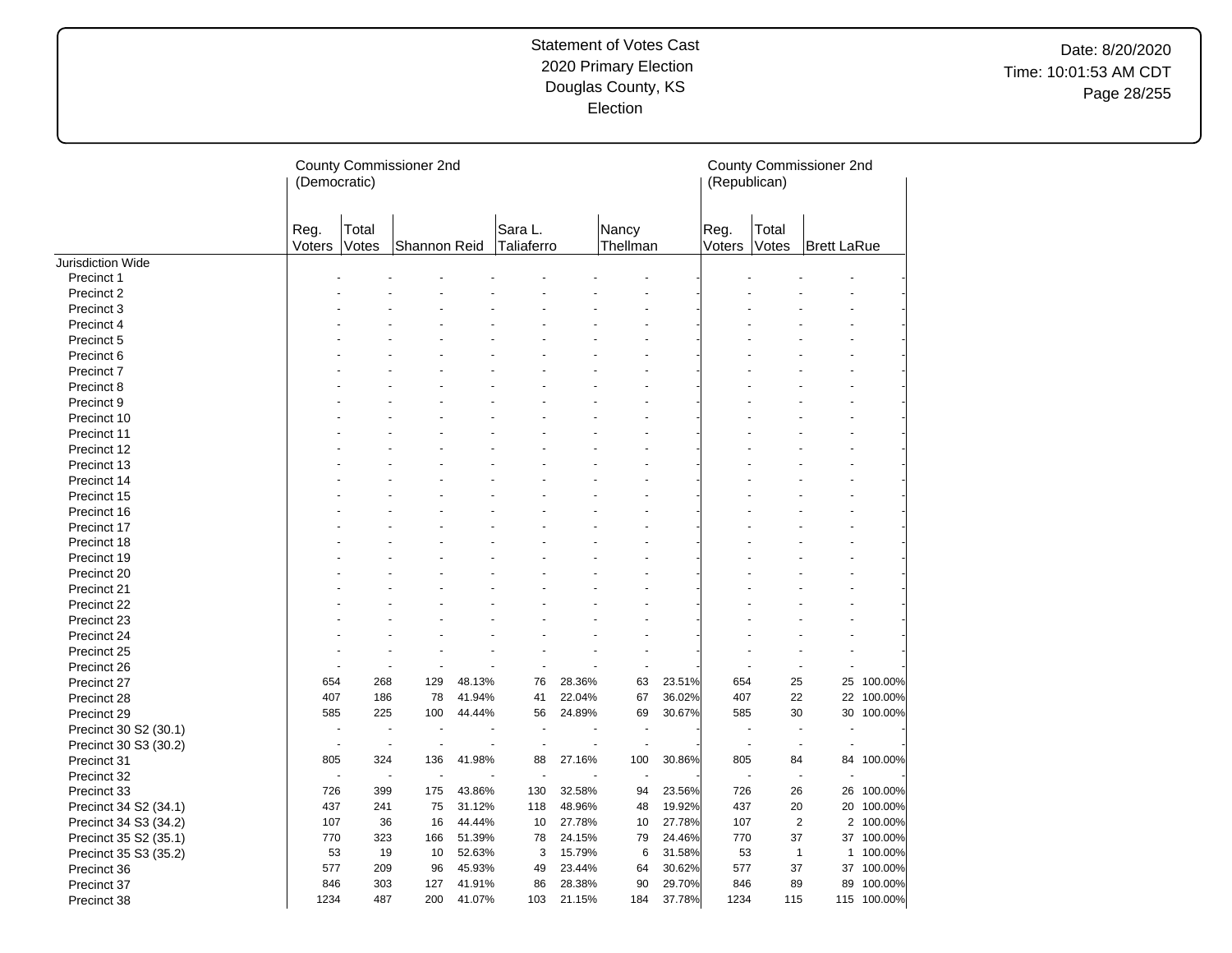|                                    | (Democratic)   |                | County Commissioner 2nd |         |                          |         |                          |        | (Republican)   |                | County Commissioner 2nd |             |
|------------------------------------|----------------|----------------|-------------------------|---------|--------------------------|---------|--------------------------|--------|----------------|----------------|-------------------------|-------------|
|                                    | Reg.<br>Voters | Total<br>Votes | Shannon Reid            |         | Sara L.<br>Taliaferro    |         | Nancy<br>Thellman        |        | Reg.<br>Voters | Total<br>Votes | Brett LaRue             |             |
| Precinct 39                        | 776            | 373            | 184                     | 49.33%  | 75                       | 20.11%  | 114                      | 30.56% | 776            | 18             | 18                      | 100.00%     |
| Precinct 40                        | 716            | 345            | 165                     | 47.83%  | 82                       | 23.77%  | 98                       | 28.41% | 716            | 16             | 16                      | 100.00%     |
| Precinct 41 S3 H46 (41.1)          | 1222           | 549            | 262                     | 47.72%  | 129                      | 23.50%  | 158                      | 28.78% | 1222           | 63             | 63                      | 100.00%     |
| Precinct 41 S3 H45 (41.2)          | $\mathbf 0$    | $\mathbf{1}$   | $\mathbf{1}$            | 100.00% | $\mathbf 0$              |         | $\mathbf 0$              |        | $\mathbf 0$    | $\mathbf 0$    | $\mathbf 0$             |             |
| Precinct 41 S2 H46 (41.3)          | 14             | 5              | 0                       |         | 5                        | 100.00% | $\mathbf 0$              |        | 14             | $\mathbf 0$    | $\mathbf 0$             |             |
| Precinct 42 H46 (42.1)             |                |                |                         |         |                          |         |                          |        |                |                |                         |             |
| Precinct 42 H45 (42.2, 42.3, 42.4) |                |                |                         |         |                          |         |                          |        |                |                |                         |             |
| Precinct 43 CC1 (43.1)             |                |                |                         |         |                          |         |                          |        |                |                |                         |             |
| Precinct 43 CC3 (43.2, 43.3)       |                |                |                         |         |                          |         |                          |        |                |                |                         |             |
| Precinct 44 H45 (44.1)             |                |                |                         |         |                          |         |                          |        |                |                |                         |             |
| Precinct 44 H44 (44.2)             |                |                |                         |         |                          |         |                          |        |                |                |                         |             |
| Precinct 45                        |                |                |                         |         |                          |         |                          |        |                |                |                         |             |
| Precinct 46                        |                |                |                         |         |                          |         |                          |        |                |                |                         |             |
| Precinct 47                        |                |                |                         |         |                          |         |                          |        |                |                |                         |             |
| Precinct 48                        |                |                |                         |         |                          |         |                          |        |                |                |                         |             |
| Precinct 49                        |                |                |                         |         |                          |         |                          |        |                |                |                         |             |
| Precinct 50 City (50.2)            | 1024           | 196            | 48                      | 24.49%  | 48                       | 24.49%  | 100                      | 51.02% | 1024           | 222            | 222                     | 100.00%     |
| Precinct 50 Twp                    | 48             | 11             | $\mathbf 0$             |         | $\mathbf{1}$             | 9.09%   | 10                       | 90.91% | 48             | 8              | 8                       | 100.00%     |
| Precinct 51                        |                | ÷,             | $\blacksquare$          |         | $\overline{\phantom{a}}$ |         | $\overline{\phantom{a}}$ |        |                | ÷,             |                         |             |
| Precinct 52 City (52.3)            | 415            | 94             | 18                      | 19.15%  | 15                       | 15.96%  | 61                       | 64.89% | 415            | 60             | 60                      | 100.00%     |
| Precinct 52 Twp                    | 74             | 15             | $\overline{4}$          | 26.67%  | $\overline{1}$           | 6.67%   | 10                       | 66.67% | 74             | 16             | 16                      | 100.00%     |
| Precinct 53 H10 Twp                | 509            | 94             | 14                      | 14.89%  | 24                       | 25.53%  | 56                       | 59.57% | 509            | 124            |                         | 124 100.00% |
| Precinct 53 H42 City (53.4)        | 427            | 90             | 18                      | 20.00%  | 21                       | 23.33%  | 51                       | 56.67% | 427            | 101            | 101                     | 100.00%     |
| Precinct 53 H42 Twp (53.5, 53.6)   | 178            | 43             | 6                       | 13.95%  | 8                        | 18.60%  | 29                       | 67.44% | 178            | 38             | 38                      | 100.00%     |
| Precinct 54                        | 756            | 154            | 38                      | 24.68%  | 28                       | 18.18%  | 88                       | 57.14% | 756            | 122            | 122                     | 100.00%     |
| Precinct 55 S3 H45 (55.1)          | 144            | 40             | 5                       | 12.50%  | 9                        | 22.50%  | 26                       | 65.00% | 144            | 14             | 14                      | 100.00%     |
| Precinct 55 S3 H46 (55.2)          | 44             | 15             | 6                       | 40.00%  | $\mathbf 0$              |         | 9                        | 60.00% | 44             | 5              | 5                       | 100.00%     |
| Precinct 55 S2 H45 (55.3)          | 20             | $\overline{7}$ | $\mathbf{1}$            | 14.29%  | 1                        | 14.29%  | 5                        | 71.43% | 20             | $\mathbf{1}$   | $\mathbf{1}$            | 100.00%     |
| Precinct 56 S19                    |                |                |                         |         |                          |         |                          |        |                |                |                         |             |
| Precinct 56 S2                     |                |                |                         |         |                          |         |                          |        |                |                |                         |             |
| Precinct 57 S2 City (57.2)         |                |                |                         |         |                          |         |                          |        |                |                |                         |             |
| Precinct 57 S2 Twp (57.1, 57.4)    |                |                |                         |         |                          |         |                          |        |                |                |                         |             |
| Precinct 57 TWP S19 (57.3)         |                |                |                         |         |                          |         |                          |        |                |                |                         |             |
| Precinct 58                        |                |                |                         |         |                          |         |                          |        |                |                |                         |             |
| Precinct 59 H54                    |                |                |                         |         |                          |         |                          |        |                |                |                         |             |
| Precinct 59 H45                    |                |                |                         |         |                          |         |                          |        |                |                |                         |             |
| Precinct 60                        | 870            | 229            | 41                      | 17.90%  | 57                       | 24.89%  | 131                      | 57.21% | 870            | 154            | 154                     | 100.00%     |
| Precinct 61                        | 1077           | 263            | 56                      | 21.29%  | 55                       | 20.91%  | 152                      | 57.79% | 1077           | 188            | 188                     | 100.00%     |
| Precinct 62                        | 956            | 208            | 45                      | 21.63%  | 42                       | 20.19%  | 121                      | 58.17% | 956            | 195            | 195                     | 100.00%     |
| Precinct 63                        | 692            | 167            | 34                      | 20.36%  | 33                       | 19.76%  | 100                      | 59.88% | 692            | 166            | 166                     | 100.00%     |
| Precinct 64 H45                    |                |                |                         |         |                          |         |                          |        |                |                |                         |             |
| Precinct 64 H46 497 (64.3)         |                |                |                         |         |                          |         |                          |        |                |                |                         |             |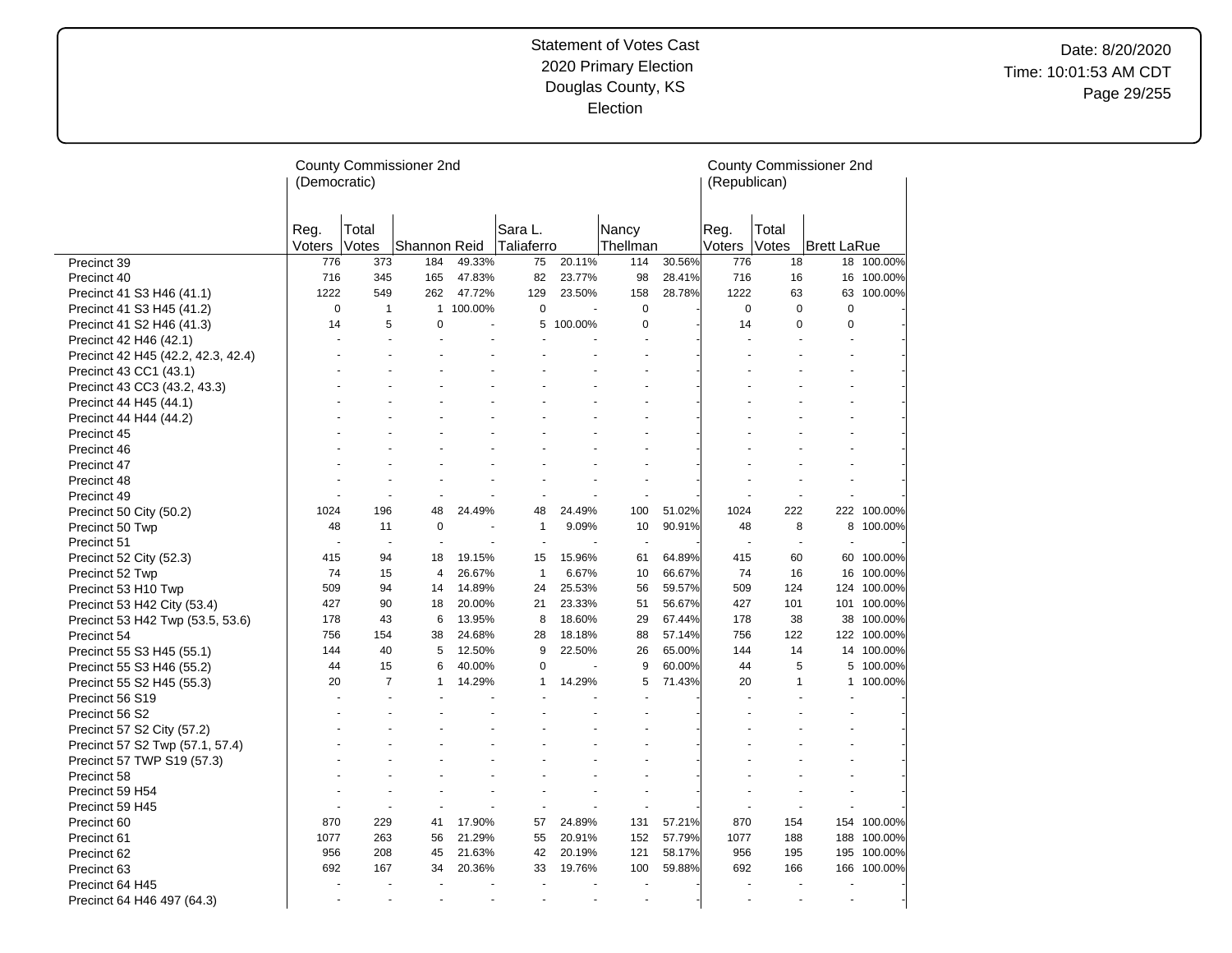|                                 | (Democratic)   |                | County Commissioner 2nd |        |                       | (Republican) |                   | County Commissioner 2nd |                |                |             |         |
|---------------------------------|----------------|----------------|-------------------------|--------|-----------------------|--------------|-------------------|-------------------------|----------------|----------------|-------------|---------|
|                                 | Reg.<br>Voters | Total<br>Votes | Shannon Reid            |        | Sara L.<br>Taliaferro |              | Nancy<br>Thellman |                         | Reg.<br>Voters | Total<br>Votes | Brett LaRue |         |
| Precinct 65 H10                 | 487            | 125            | 29                      | 23.20% | 25                    | 20.00%       | 71                | 56.80%                  | 487            | 93             | 93          | 100.00% |
| Precinct 65 H46 (65.4)          | 31             | 17             |                         | 5.88%  | 3                     | 17.65%       | 13                | 76.47%                  | 31             | 4              | 4           | 100.00% |
| Precinct 65 S2 H46 (65.6)       | 3              | 4              | 2                       | 50.00% | $\Omega$              |              | 2                 | 50.00%                  | 3              | 0              | 0           |         |
| Precinct 66 S19 H45 (66.1 66.2) |                |                |                         |        |                       |              |                   |                         |                |                |             |         |
| Precinct 66 S3 H44 (66.3)       |                |                |                         |        |                       |              |                   |                         |                |                |             |         |
| Precinct 66 S3 H45 (66.4)       |                |                |                         |        |                       |              |                   |                         |                |                |             |         |
| Precinct 66 S19 H10 (66.5)      |                |                |                         |        |                       |              |                   |                         |                |                |             |         |
| Precinct 66 S3 H10 (66.7)       |                |                |                         |        |                       |              |                   |                         |                |                |             |         |
| Precinct 67 S19 H54 (67.1,67.2) |                |                |                         |        |                       |              |                   |                         |                |                |             |         |
| Precinct 67 S19 H45             |                |                |                         |        |                       |              |                   |                         |                |                |             |         |
| Precinct 67 S3 H45              |                |                |                         |        |                       |              |                   |                         |                |                |             |         |
| Precinct 67 S3 H54 (67.7,67.8)  |                |                |                         |        |                       |              |                   |                         |                |                |             |         |
| Precinct 70                     |                |                |                         |        |                       |              |                   |                         |                |                |             |         |
| Precinct 71                     |                |                |                         |        |                       |              |                   |                         |                |                |             |         |
| Precinct 74                     |                |                |                         |        |                       |              |                   |                         |                |                |             |         |
| Precinct 76                     |                |                |                         |        |                       |              |                   |                         |                |                |             |         |
| Precinct 77                     | 575            | 170            | 63                      | 37.06% | 42                    | 24.71%       | 65                | 38.24%                  | 575            | 50             | 50          | 100.00% |
| Total                           | 18259          | 6235           | 2349                    | 37.67% | 1542                  | 24.73%       | 2344              | 37.59%                  | 18259          | 2146           | 2146        | 100.00% |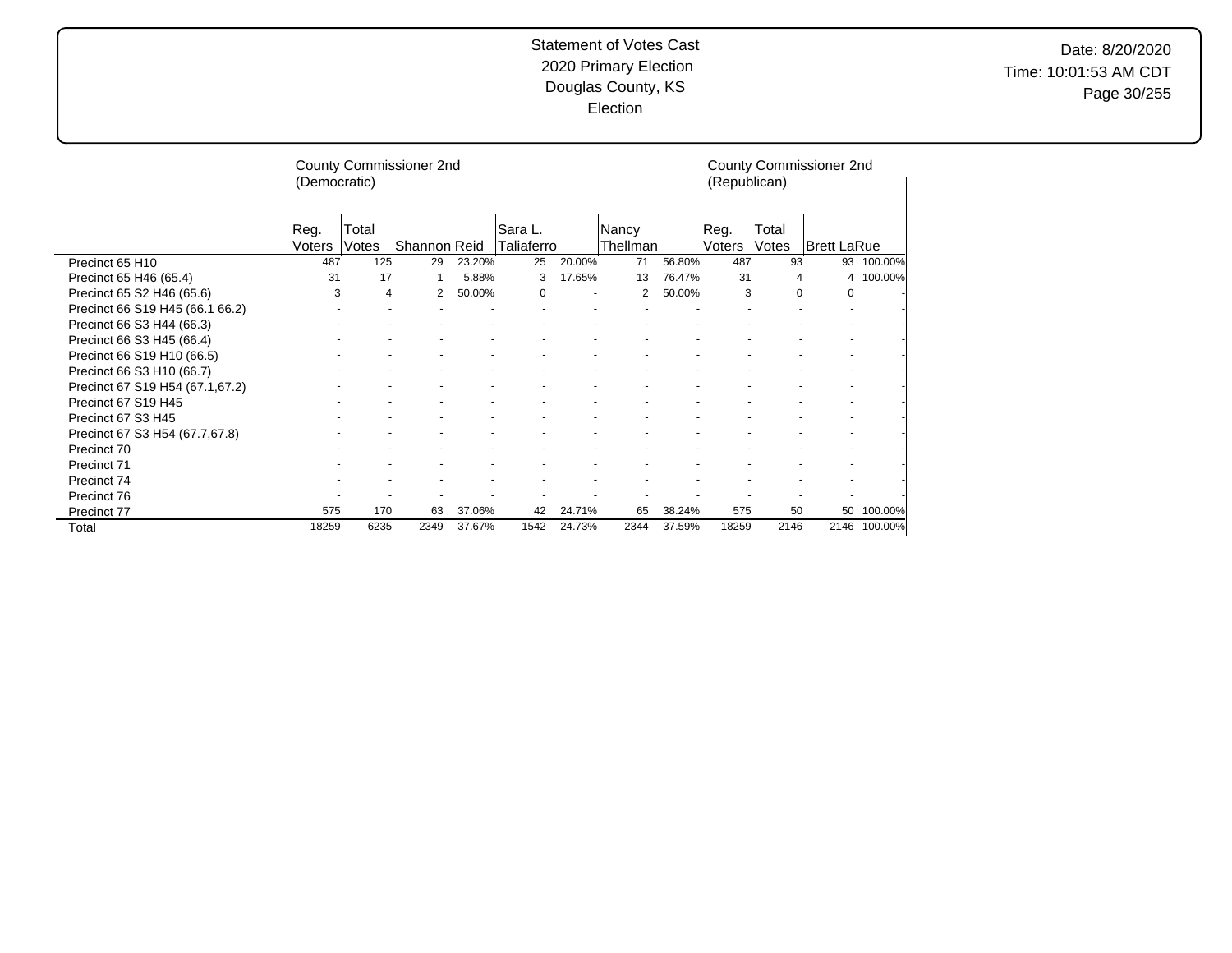|                       | (Democratic)   |                       | County Commission 3rd Dist         |        |                          |        | (Republican)   |                          | County Commission 3rd Dist     |        |                   |        | Co Clerk<br>(Democratic) |                |            |             |
|-----------------------|----------------|-----------------------|------------------------------------|--------|--------------------------|--------|----------------|--------------------------|--------------------------------|--------|-------------------|--------|--------------------------|----------------|------------|-------------|
|                       | Reg.<br>Voters | Total<br><b>Votes</b> | Shannon<br>Portillo                |        | <b>Karen Willey</b>      |        | Reg.<br>Voters | Total<br>Votes           | Pam<br>McDermott               |        | Ronald<br>Thacker |        | Reg.<br>Voters           | Total<br>Votes | Jamie Shew |             |
| Jurisdiction Wide     |                |                       |                                    |        |                          |        |                |                          |                                |        |                   |        |                          |                |            |             |
| Precinct 1            |                |                       |                                    |        |                          |        |                |                          |                                |        |                   |        | 581                      | 248            |            | 248 100.00% |
| Precinct 2            |                |                       |                                    |        |                          |        |                |                          |                                |        |                   |        | 635                      | 298            | 298        | 100.00%     |
| Precinct 3            |                |                       |                                    |        |                          |        |                |                          |                                |        |                   |        | 876                      | 259            |            | 259 100.00% |
| Precinct 4            |                |                       |                                    |        |                          |        |                |                          |                                |        |                   |        | 826                      | 240            |            | 240 100.00% |
| Precinct 5            |                |                       |                                    |        |                          |        |                |                          |                                |        |                   |        | 679                      | 187            |            | 187 100.00% |
| Precinct 6            |                |                       |                                    |        |                          |        |                |                          |                                |        |                   |        | 710                      | 251            |            | 251 100.00% |
| Precinct 7            |                |                       |                                    |        |                          |        |                |                          |                                |        |                   |        | 396                      | 84             | 84         | 100.00%     |
| Precinct 8            |                |                       |                                    |        |                          |        |                |                          |                                |        |                   |        | 758                      | 104            |            | 104 100.00% |
| Precinct 9            |                |                       |                                    |        |                          |        |                |                          |                                |        |                   |        | 617                      | 129            |            | 129 100.00% |
| Precinct 10           |                |                       |                                    |        |                          |        |                |                          |                                |        |                   |        | 418                      | 14             |            | 14 100.00%  |
| Precinct 11           |                |                       |                                    |        |                          |        |                |                          |                                |        |                   |        | 585                      | 214            |            | 214 100.00% |
| Precinct 12           |                |                       |                                    |        |                          |        |                |                          |                                |        |                   |        | 1013                     | 360            |            | 360 100.00% |
| Precinct 13           |                |                       |                                    |        | ÷.                       |        |                |                          |                                |        |                   |        | 827                      | 347            |            | 347 100.00% |
| Precinct 14           | 1482           | 382                   | 245                                | 64.14% | 137                      | 35.86% | 1482           | 174                      | 114                            | 65.52% | 60                | 34.48% | 1482                     | 367            | 367        | 100.00%     |
| Precinct 15           |                |                       | $\sim$<br>$\overline{\phantom{a}}$ |        |                          |        |                |                          | ÷,<br>$\overline{\phantom{a}}$ |        |                   |        | 1020                     | 335            | 335        | 100.00%     |
| Precinct 16           | 769            | 313                   | 210                                | 67.09% | 103                      | 32.91% | 769            | 92                       | 52                             | 56.52% | 40                | 43.48% | 769                      | 288            | 288        | 100.00%     |
| Precinct 17           | 1101           | 426                   | 261                                | 61.27% | 165                      | 38.73% | 1101           | 193                      | 120                            | 62.18% | 73                | 37.82% | 1101                     | 402            |            | 402 100.00% |
| Precinct 18           | 1329           | 496                   | 313                                | 63.10% | 183                      | 36.90% | 1329           | 239                      | 157                            | 65.69% | 82                | 34.31% | 1329                     | 457            |            | 457 100.00% |
| Precinct 19           | 1036           | 345                   | 178                                | 51.59% | 167                      | 48.41% | 1036           | 234                      | 127                            | 54.27% | 107               | 45.73% | 1036                     | 315            |            | 315 100.00% |
| Precinct 20           |                |                       | $\overline{a}$                     |        |                          |        |                |                          |                                |        |                   |        | 1252                     | 426            | 426        | 100.00%     |
| Precinct 21           | $\sim$         |                       | $\sim$<br>$\overline{\phantom{a}}$ |        | ٠                        |        |                | $\overline{\phantom{a}}$ | ÷,                             |        | $\overline{a}$    |        | 472                      | 188            |            | 188 100.00% |
| Precinct 22           | 851            | 301                   | 188                                | 62.46% | 113                      | 37.54% | 851            | 94                       | 54                             | 57.45% | 40                | 42.55% | 851                      | 292            | 292        | 100.00%     |
| Precinct 23           |                |                       |                                    |        |                          |        |                |                          |                                |        |                   |        | 524                      | 192            |            | 192 100.00% |
| Precinct 24           | 567            | 179                   | 104                                | 58.10% | 75                       | 41.90% | 567            | 91                       | 49                             | 53.85% | 42                | 46.15% | 567                      | 169            |            | 169 100.00% |
| Precinct 25           |                |                       |                                    |        | $\overline{\phantom{a}}$ |        |                |                          |                                |        |                   |        | 673                      | 102            |            | 102 100.00% |
| Precinct 26           |                |                       |                                    |        |                          |        |                |                          |                                |        |                   |        | 644                      | 233            | 233        | 100.00%     |
| Precinct 27           |                |                       |                                    |        |                          |        |                |                          |                                |        |                   |        | 654                      | 240            |            | 240 100.00% |
| Precinct 28           |                |                       |                                    |        |                          |        |                |                          |                                |        |                   |        | 407                      | 166            | 166        | 100.00%     |
| Precinct 29           |                |                       |                                    |        | $\blacksquare$           |        |                |                          |                                |        |                   |        | 585                      | 203            |            | 203 100.00% |
| Precinct 30 S2 (30.1) | 222            | 84                    | 61                                 | 72.62% | 23                       | 27.38% | 222            | 24                       | 12                             | 50.00% | 12                | 50.00% | 222                      | 78             | 78         | 100.00%     |
| Precinct 30 S3 (30.2) | 438            | 108                   | 81                                 | 75.00% | 27                       | 25.00% | 438            | 15                       | $\overline{7}$                 | 46.67% | 8                 | 53.33% | 438                      | 93             | 93         | 100.00%     |
| Precinct 31           |                |                       |                                    |        | ٠                        |        |                |                          |                                |        |                   |        | 805                      | 309            | 309        | 100.00%     |
| Precinct 32           | 577            | 161                   | 112                                | 69.57% | 49                       | 30.43% | 577            | 48                       | 32                             | 66.67% | 16                | 33.33% | 577                      | 147            |            | 147 100.00% |
| Precinct 33           |                |                       |                                    |        |                          |        |                |                          |                                |        |                   |        | 726                      | 369            | 369        | 100.00%     |
| Precinct 34 S2 (34.1) |                |                       |                                    |        |                          |        |                |                          |                                |        |                   |        | 437                      | 223            | 223        | 100.00%     |
| Precinct 34 S3 (34.2) |                |                       |                                    |        |                          |        |                |                          |                                |        |                   |        | 107                      | 33             | 33         | 100.00%     |
| Precinct 35 S2 (35.1) |                |                       |                                    |        |                          |        |                |                          |                                |        |                   |        | 770                      | 301            | 301        | 100.00%     |
| Precinct 35 S3 (35.2) |                |                       |                                    |        |                          |        |                |                          |                                |        |                   |        | 53                       | 17             |            | 17 100.00%  |
| Precinct 36           |                |                       |                                    |        |                          |        |                |                          |                                |        |                   |        | 577                      | 194            | 194        | 100.00%     |
| Precinct 37           |                |                       |                                    |        |                          |        |                |                          |                                |        |                   |        | 846                      | 285            |            | 285 100.00% |
| Precinct 38           |                |                       |                                    |        |                          |        |                |                          |                                |        |                   |        | 1234                     | 453            |            | 453 100.00% |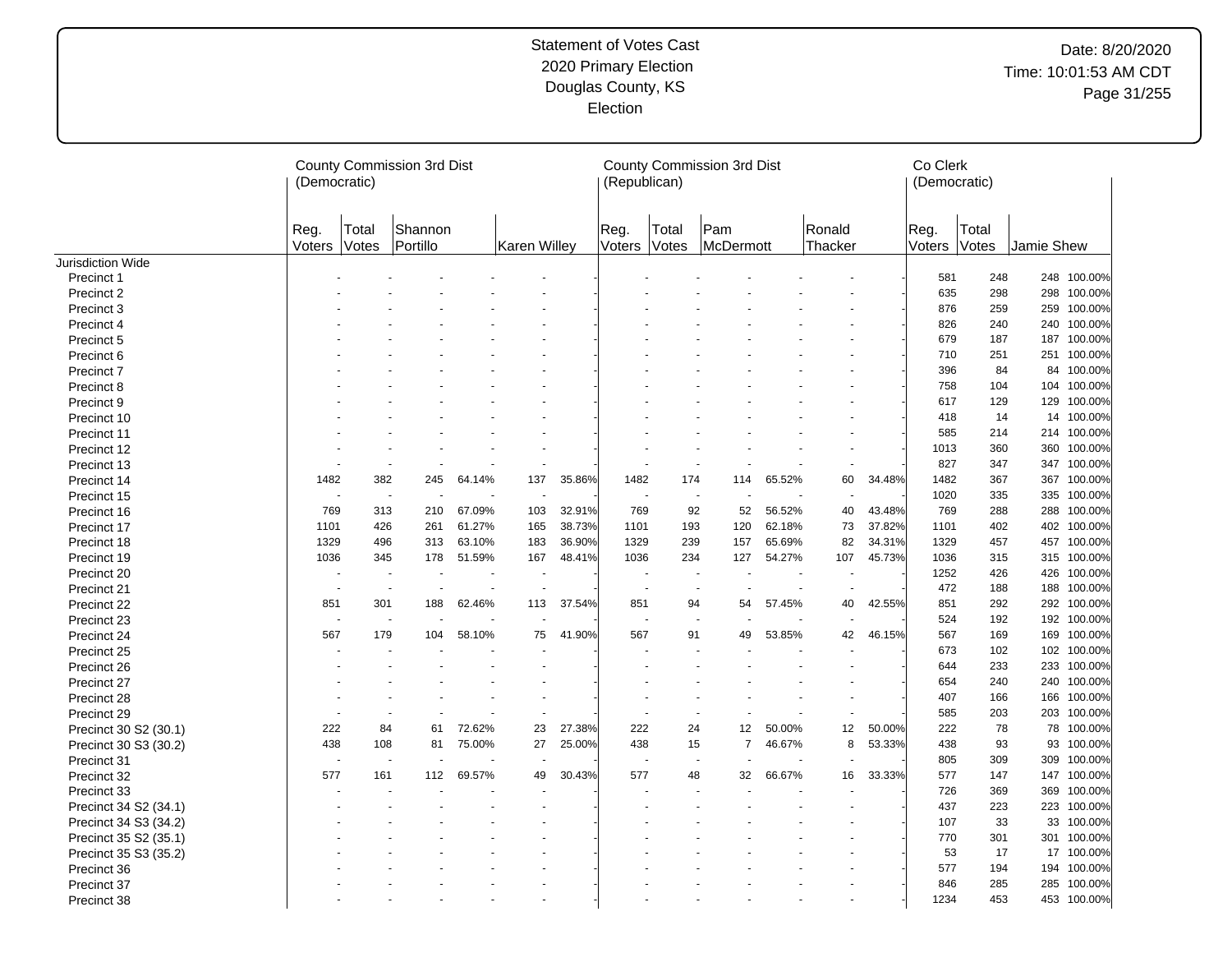|                                                        | (Democratic)   |                       | County Commission 3rd Dist |                  |              |                  | (Republican)             |                | County Commission 3rd Dist      |                  |                   |                  | Co Clerk<br>(Democratic) |                |            |                       |
|--------------------------------------------------------|----------------|-----------------------|----------------------------|------------------|--------------|------------------|--------------------------|----------------|---------------------------------|------------------|-------------------|------------------|--------------------------|----------------|------------|-----------------------|
|                                                        | Reg.<br>Voters | Total<br><b>Votes</b> | Shannon<br>Portillo        |                  | Karen Willey |                  | Reg.<br>Voters           | Total<br>Votes | Pam<br>McDermott                |                  | Ronald<br>Thacker |                  | Reg.<br>Voters           | Total<br>Votes | Jamie Shew |                       |
| Precinct 39                                            |                |                       |                            |                  |              |                  |                          |                |                                 |                  |                   |                  | 776                      | 335            |            | 335 100.00%           |
| Precinct 40                                            |                |                       |                            |                  |              |                  |                          |                |                                 |                  |                   |                  | 716                      | 306            |            | 306 100.00%           |
| Precinct 41 S3 H46 (41.1)                              |                |                       |                            |                  |              |                  |                          |                |                                 |                  |                   |                  | 1222                     | 488            |            | 488 100.00%           |
| Precinct 41 S3 H45 (41.2)                              |                |                       |                            |                  |              |                  |                          |                |                                 |                  |                   |                  | $\mathbf 0$              | $\overline{1}$ |            | 1 100.00%             |
| Precinct 41 S2 H46 (41.3)                              |                |                       |                            |                  |              |                  |                          |                |                                 |                  |                   |                  | 14                       | $\overline{4}$ |            | 4 100.00%             |
| Precinct 42 H46 (42.1)                                 |                |                       |                            |                  |              |                  |                          |                |                                 |                  |                   |                  | 294                      | 73             |            | 73 100.00%            |
| Precinct 42 H45 (42.2, 42.3, 42.4)                     |                |                       |                            |                  |              |                  |                          |                |                                 |                  |                   |                  | 347                      | 124            |            | 124 100.00%           |
| Precinct 43 CC1 (43.1)                                 |                |                       |                            |                  |              |                  |                          |                |                                 |                  |                   |                  | 562                      | 169            | 169        | 100.00%               |
| Precinct 43 CC3 (43.2, 43.3)                           | 959            | 294                   | 188                        | 63.95%           | 106          | 36.05%           | 959                      | 152            | 85                              | 55.92%           | 67                | 44.08%           | 959                      | 275            |            | 275 100.00%           |
| Precinct 44 H45 (44.1)                                 |                |                       |                            |                  |              |                  |                          |                | ÷.                              |                  |                   |                  | 532                      | 148            | 148        | 100.00%               |
| Precinct 44 H44 (44.2)                                 | ÷,             |                       | $\sim$<br>÷,               |                  | $\sim$       |                  | $\overline{\phantom{a}}$ |                | $\tilde{\phantom{a}}$<br>$\sim$ |                  | ä,                |                  | 346                      | 147            |            | 147 100.00%           |
| Precinct 45                                            | 1159           | 407                   | 226                        | 55.53%           | 181          | 44.47%           | 1159                     | 241            | 167                             | 69.29%           | 74                | 30.71%           | 1159                     | 382            | 382        | 100.00%               |
| Precinct 46                                            | 1629           | 537                   | 357                        | 66.48%           | 180          | 33.52%           | 1629                     | 194            | 108                             | 55.67%           | 86                | 44.33%           | 1629                     | 510            |            | 510 100.00%           |
| Precinct 47                                            | 478            | 142                   | 94                         | 66.20%           | 48           | 33.80%           | 478                      | 104            | 69                              | 66.35%           | 35                | 33.65%           | 478                      | 134            | 134        | 100.00%               |
| Precinct 48                                            | 1090           | 386                   | 232                        | 60.10%           | 154          | 39.90%           | 1090                     | 206            | 137                             | 66.50%           | 69                | 33.50%           | 1090                     | 361            |            | 361 100.00%           |
| Precinct 49                                            | 1405           | 415                   | 260                        | 62.65%           | 155          | 37.35%           | 1405                     | 279            | 177                             | 63.44%           | 102               | 36.56%           | 1405                     | 390            | 390        | 100.00%               |
| Precinct 50 City (50.2)                                |                |                       | $\sim$                     |                  |              |                  |                          |                | $\sim$                          | $\overline{a}$   |                   |                  | 1024                     | 190            |            | 190 100.00%           |
| Precinct 50 Twp                                        |                |                       | $\blacksquare$             |                  |              |                  |                          | $\blacksquare$ |                                 |                  |                   |                  | 48                       | 10             |            | 10 100.00%            |
| Precinct 51                                            | $\mathbf 0$    | 109                   | 37                         | 33.94%           | 72           | 66.06%           | 0                        | 124            | 56                              | 45.16%           | 68                | 54.84%           | $\mathbf 0$              | 93             |            | 93 100.00%            |
| Precinct 52 City (52.3)                                |                |                       |                            |                  |              |                  |                          |                |                                 |                  |                   |                  | 415                      | 90             |            | 90 100.00%            |
| Precinct 52 Twp                                        |                |                       |                            |                  |              |                  |                          |                |                                 |                  |                   |                  | 74                       | 13             |            | 13 100.00%            |
| Precinct 53 H10 Twp                                    |                |                       |                            |                  |              |                  |                          |                |                                 |                  |                   |                  | 509                      | 91             |            | 91 100.00%            |
| Precinct 53 H42 City (53.4)                            |                |                       |                            |                  |              |                  |                          |                |                                 |                  |                   |                  | 427                      | 81             |            | 81 100.00%            |
| Precinct 53 H42 Twp (53.5, 53.6)                       |                |                       |                            |                  |              |                  |                          |                |                                 |                  |                   |                  | 178                      | 36             | 36         | 100.00%               |
| Precinct 54                                            |                |                       |                            |                  |              |                  |                          |                |                                 |                  |                   |                  | 756                      | 142            | 142        | 100.00%               |
| Precinct 55 S3 H45 (55.1)                              |                |                       |                            |                  |              |                  |                          |                |                                 |                  |                   |                  | 144                      | 38             |            | 38 100.00%            |
|                                                        |                |                       |                            |                  |              |                  |                          |                |                                 |                  |                   |                  | 44                       | 14             |            | 14 100.00%            |
| Precinct 55 S3 H46 (55.2)<br>Precinct 55 S2 H45 (55.3) |                |                       | $\sim$                     |                  |              |                  |                          |                | $\blacksquare$                  |                  |                   |                  | 20                       | $\overline{7}$ |            | 7 100.00%             |
| Precinct 56 S19                                        | 583            | 196                   | 85                         | 43.37%           | 111          | 56.63%           | 583                      | 175            | 83                              | 47.43%           | 92                | 52.57%           | 583                      | 168            |            | 168 100.00%           |
|                                                        | 155            | 34                    | 12                         | 35.29%           | 22           | 64.71%           | 155                      | 29             | 13                              | 44.83%           | 16                | 55.17%           | 155                      | 29             |            | 29 100.00%            |
| Precinct 56 S2                                         | 273            | 50                    | 15                         | 30.00%           | 35           | 70.00%           | 273                      | 78             | 36                              | 46.15%           | 42                | 53.85%           | 273                      | 47             |            | 47 100.00%            |
| Precinct 57 S2 City (57.2)                             | 347            | 88                    | 45                         | 51.14%           | 43           | 48.86%           | 347                      | 90             | 38                              | 42.22%           | 52                | 57.78%           | 347                      | 80             |            | 80 100.00%            |
| Precinct 57 S2 Twp (57.1, 57.4)                        | 144            | 40                    | 18                         | 45.00%           | 22           | 55.00%           | 144                      | 47             | 14                              | 29.79%           | 33                | 70.21%           | 144                      | 36             |            | 36 100.00%            |
| Precinct 57 TWP S19 (57.3)                             | 99             | 56                    | 16                         | 28.57%           | 40           | 71.43%           | 99                       | 62             | 19                              | 30.65%           | 43                | 69.35%           | 99                       | 55             |            | 55 100.00%            |
| Precinct 58                                            |                |                       |                            |                  |              |                  |                          |                |                                 |                  |                   |                  |                          |                |            |                       |
| Precinct 59 H54                                        | 197<br>276     | 26<br>79              | 5                          | 19.23%<br>32.91% | 21<br>53     | 80.77%<br>67.09% | 197<br>276               | 48<br>77       | 21                              | 43.75%<br>53.25% | 27<br>36          | 56.25%<br>46.75% | 197<br>276               | 26<br>73       | 73         | 26 100.00%<br>100.00% |
| Precinct 59 H45                                        |                |                       | 26                         |                  |              |                  |                          |                | 41                              |                  |                   |                  |                          |                |            |                       |
| Precinct 60                                            |                |                       |                            |                  | $\sim$       |                  |                          |                | $\overline{a}$                  |                  |                   |                  | 870                      | 205            |            | 205 100.00%           |
| Precinct 61                                            |                |                       |                            |                  |              |                  |                          |                |                                 |                  |                   |                  | 1077                     | 245            | 245        | 100.00%               |
| Precinct 62                                            |                |                       |                            |                  |              |                  |                          |                |                                 |                  |                   |                  | 956                      | 197            |            | 197 100.00%           |
| Precinct 63                                            |                |                       |                            |                  |              |                  |                          |                |                                 |                  |                   |                  | 692                      | 155            | 155        | 100.00%               |
| Precinct 64 H45                                        | 221            | 81                    | 37                         | 45.68%           | 44           | 54.32%           | 221                      | 52             | 30                              | 57.69%           | 22                | 42.31%           | 221                      | 70             |            | 70 100.00%            |
| Precinct 64 H46 497 (64.3)                             | $\overline{2}$ | $\overline{1}$        | $\Omega$                   |                  |              | 1 100.00%        | $\overline{2}$           | $\mathbf{1}$   | $\mathbf 0$                     |                  |                   | 1 100.00%        | $\overline{2}$           | $\overline{1}$ |            | 1 100.00%             |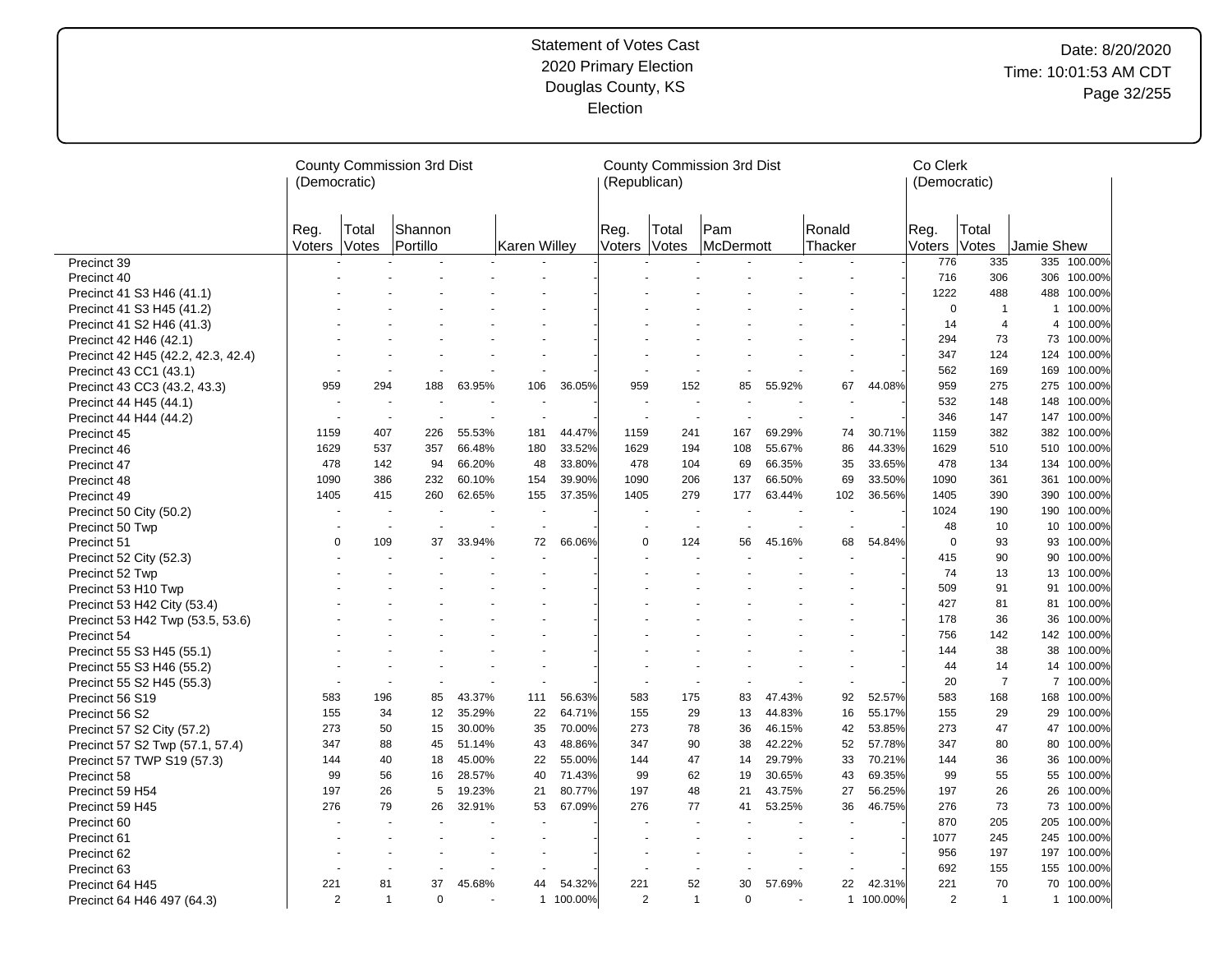|                                 | (Democratic) |                | County Commission 3rd Dist |        |                     |         | (Republican) |          | County Commission 3rd Dist |        |             |         | Co Clerk<br>(Democratic) |                |            |            |
|---------------------------------|--------------|----------------|----------------------------|--------|---------------------|---------|--------------|----------|----------------------------|--------|-------------|---------|--------------------------|----------------|------------|------------|
|                                 | Reg.         | Total          | Shannon                    |        |                     |         | Reg.         | Total    | lPam.                      |        | Ronald      |         | Reg.                     | Total          |            |            |
|                                 | Voters       | Votes          | Portillo                   |        | <b>Karen Willey</b> |         | Voters       | Votes    | <b>McDermott</b>           |        | Thacker     |         | Voters                   | Votes          | Jamie Shew |            |
| Precinct 65 H10                 |              |                |                            |        |                     |         |              |          |                            |        |             |         | 487                      | 113            | 113        | 100.00%    |
| Precinct 65 H46 (65.4)          |              |                |                            |        |                     |         |              |          |                            |        |             |         | 31                       | 17             | 17         | 100.00%    |
| Precinct 65 S2 H46 (65.6)       |              |                |                            |        |                     |         |              |          |                            |        |             |         | 3                        |                |            | 4 100.00%  |
| Precinct 66 S19 H45 (66.1 66.2) | 203          | 74             | 33                         | 44.59% | 41                  | 55.41%  | 203          | 42       | 17                         | 40.48% | 25          | 59.52%  | 203                      | 66             | 66         | 100.00%    |
| Precinct 66 S3 H44 (66.3)       | $\Omega$     | $\Omega$       | $\Omega$                   |        | 0                   |         | $\Omega$     | $\Omega$ | $\Omega$                   |        | 0           |         | 0                        | $\Omega$       | $\Omega$   |            |
| Precinct 66 S3 H45 (66.4)       | 3            | 2              | $\Omega$                   |        | 2                   | 100.00% | 3            | $\Omega$ | $\Omega$                   |        | $\mathbf 0$ |         | 3                        |                |            | 100.00%    |
| Precinct 66 S19 H10 (66.5)      | 287          | 81             | 37                         | 45.68% | 44                  | 54.32%  | 287          | 78       | 33                         | 42.31% | 45          | 57.69%  | 287                      | 73             |            | 73 100.00% |
| Precinct 66 S3 H10 (66.7)       | 172          | 46             | 17                         | 36.96% | 29                  | 63.04%  | 172          | 46       | 17                         | 36.96% | 29          | 63.04%  | 172                      | 45             | 45         | 100.00%    |
| Precinct 67 S19 H54 (67.1,67.2) | 335          | 70             | 22                         | 31.43% | 48                  | 68.57%  | 335          | 105      | 51                         | 48.57% | 54          | 51.43%  | 335                      | 58             | 58         | 100.00%    |
| Precinct 67 S19 H45             | 350          | 116            | 44                         | 37.93% | 72                  | 62.07%  | 350          | 88       | 43                         | 48.86% | 45          | 51.14%  | 350                      | 102            | 102        | 100.00%    |
| Precinct 67 S3 H45              | 75           | 13             | 6                          | 46.15% |                     | 53.85%  | 75           | 21       | 10                         | 47.62% | 11          | 52.38%  | 75                       | 12             | 12         | 100.00%    |
| Precinct 67 S3 H54 (67.7,67.8)  | 77           | 27             |                            | 7.41%  | 25                  | 92.59%  | 77           | 18       | 8                          | 44.44% | 10          | 55.56%  | 77                       | 24             | 24         | 100.00%    |
| Precinct 70                     | 11           | $\overline{4}$ |                            | 25.00% | 3                   | 75.00%  | 11           |          | 0                          | . .    |             | 100.00% | 11                       | $\overline{4}$ |            | 4 100.00%  |
| Precinct 71                     |              |                |                            |        |                     |         |              |          |                            |        |             |         | 1236                     | 356            | 356        | 100.00%    |
| Precinct 74                     | 1521         | 502            | 307                        | 61.16% | 195                 | 38.84%  | 1521         | 223      | 119                        | 53.36% | 104         | 46.64%  | 1521                     | 466            | 466        | 100.00%    |
| Precinct 76                     | 57           | 23             | 14                         | 60.87% | 9                   | 39.13%  | 57           | 9        | 8                          | 88.89% |             | 11.11%  | 57                       | 21             | 21         | 100.00%    |
| Precinct 77                     |              |                |                            |        |                     |         |              |          |                            |        |             |         | 575                      | 157            | 157        | 100.00%    |
| Total                           | 20480        | 6694           | 3889                       | 58.10% | 2805                | 41.90%  | 20480        | 3794     | 2124                       | 55.98% | 1670        | 44.02%  | 55562                    | 17170          | 17170      | 100.00%    |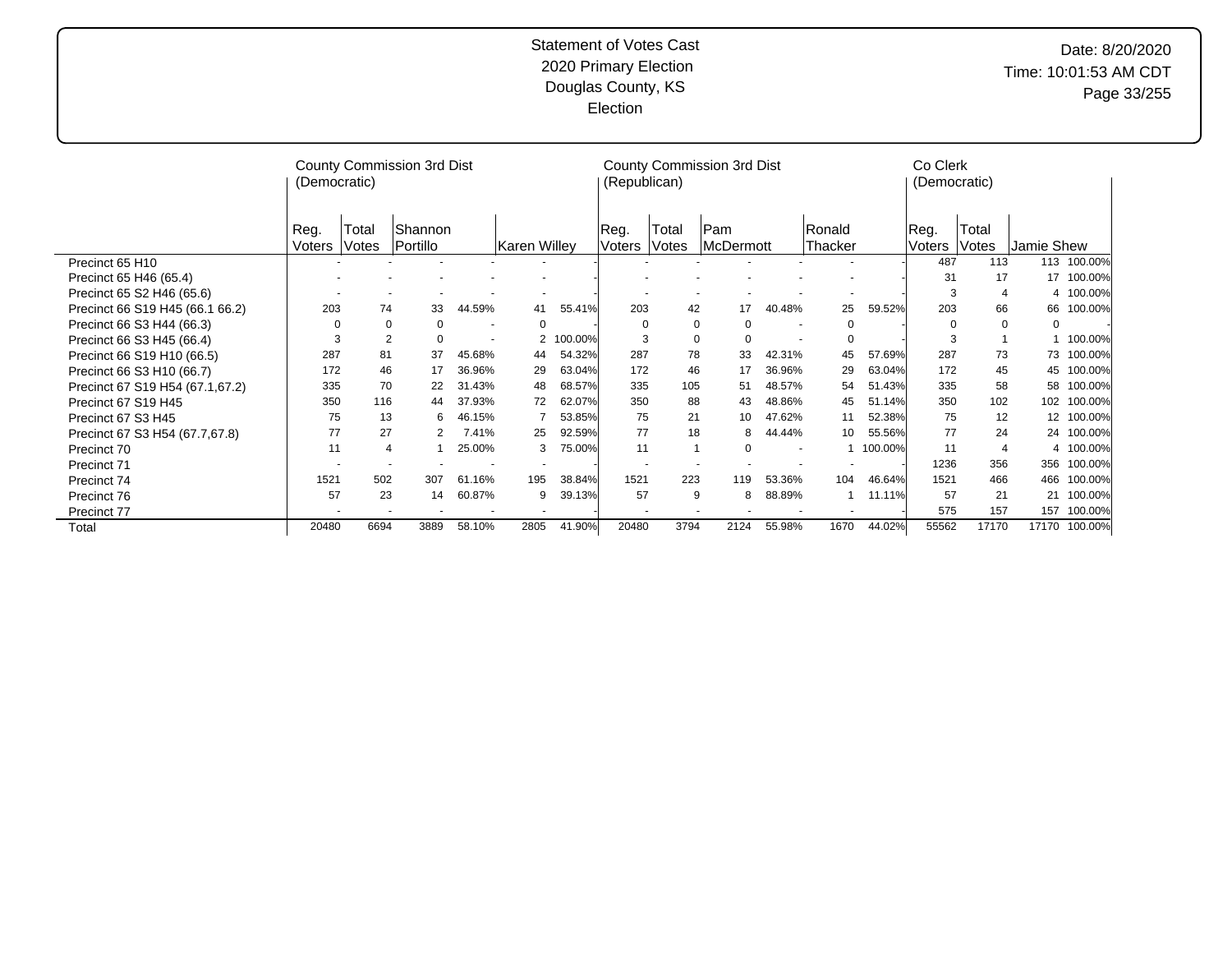|                       | Co Clerk<br>(Republican) |                | CO Treas<br>(Democratic) |                |                       |        |            |        | CO Treas<br>(Republican) |                | (Democratic)        | CO Reg of Deeds |                |        |                    |        |
|-----------------------|--------------------------|----------------|--------------------------|----------------|-----------------------|--------|------------|--------|--------------------------|----------------|---------------------|-----------------|----------------|--------|--------------------|--------|
|                       | Reg.<br>Voters           | Total<br>Votes | Reg.<br>Voters           | Total<br>Votes | Timothy G.<br>Morland |        | Adam Rains |        | Reg.<br>Voters           | Total<br>Votes | Reg.<br>Voters      | Total<br>Votes  | Kent Brown     |        | Kim L.<br>Murphree |        |
| Jurisdiction Wide     |                          |                |                          |                |                       |        |            |        |                          |                |                     |                 |                |        |                    |        |
| Precinct 1            | 581                      |                | 0<br>581                 | 257            | 108                   | 42.02% | 149        | 57.98% | 581                      |                | $\mathbf 0$<br>581  | 265             | 148            | 55.85% | 117                | 44.15% |
| Precinct 2            | 635                      |                | $\mathbf 0$<br>635       | 315            | 182                   | 57.78% | 133        | 42.22% | 635                      |                | $\pmb{0}$<br>635    | 296             | 175            | 59.12% | 121                | 40.88% |
| Precinct 3            | 876                      |                | $\Omega$<br>876          | 267            | 124                   | 46.44% | 143        | 53.56% | 876                      |                | $\mathbf 0$<br>876  | 268             | 163            | 60.82% | 105                | 39.18% |
| Precinct 4            | 826                      |                | $\Omega$<br>826          | 251            | 95                    | 37.85% | 156        | 62.15% | 826                      |                | $\mathbf 0$<br>826  | 255             | 128            | 50.20% | 127                | 49.80% |
| Precinct 5            | 679                      |                | $\Omega$<br>679          | 183            | 80                    | 43.72% | 103        | 56.28% | 679                      |                | $\mathbf 0$<br>679  | 193             | 104            | 53.89% | 89                 | 46.11% |
| Precinct 6            | 710                      |                | $\Omega$<br>710          | 253            | 112                   | 44.27% | 141        | 55.73% | 710                      |                | $\mathbf 0$<br>710  | 256             | 134            | 52.34% | 122                | 47.66% |
| Precinct 7            | 396                      |                | $\Omega$<br>396          | 86             | 33                    | 38.37% | 53         | 61.63% | 396                      |                | $\Omega$<br>396     | 90              | 52             | 57.78% | 38                 | 42.22% |
| Precinct 8            | 758                      |                | $\Omega$<br>758          | 105            | 41                    | 39.05% | 64         | 60.95% | 758                      |                | $\mathbf 0$<br>758  | 103             | 59             | 57.28% | 44                 | 42.72% |
| Precinct 9            | 617                      |                | 0<br>617                 | 134            | 55                    | 41.04% | 79         | 58.96% | 617                      |                | $\mathbf 0$<br>617  | 136             | 59             | 43.38% | 77                 | 56.62% |
| Precinct 10           | 418                      |                | 0<br>418                 | 15             | $\overline{4}$        | 26.67% | 11         | 73.33% | 418                      |                | $\mathbf 0$<br>418  | 15              | $\overline{7}$ | 46.67% | 8                  | 53.33% |
| Precinct 11           | 585                      |                | 0<br>585                 | 224            | 96                    | 42.86% | 128        | 57.14% | 585                      |                | $\mathbf 0$<br>585  | 227             | 129            | 56.83% | 98                 | 43.17% |
| Precinct 12           | 1013                     |                | 0<br>1013                | 372            | 134                   | 36.02% | 238        | 63.98% | 1013                     |                | 0<br>1013           | 375             | 176            | 46.93% | 199                | 53.07% |
| Precinct 13           | 827                      |                | 0<br>827                 | 350            | 147                   | 42.00% | 203        | 58.00% | 827                      |                | 0<br>827            | 357             | 202            | 56.58% | 155                | 43.42% |
| Precinct 14           | 1482                     |                | 0<br>1482                | 363            | 148                   | 40.77% | 215        | 59.23% | 1482                     |                | 0<br>1482           | 381             | 174            | 45.67% | 207                | 54.33% |
| Precinct 15           | 1020                     |                | 0<br>1020                | 343            | 135                   | 39.36% | 208        | 60.64% | 1020                     |                | $\mathbf 0$<br>1020 | 348             | 192            | 55.17% | 156                | 44.83% |
| Precinct 16           | 769                      |                | 0<br>769                 | 297            | 107                   | 36.03% | 190        | 63.97% | 769                      |                | $\mathbf 0$<br>769  | 302             | 154            | 50.99% | 148                | 49.01% |
| Precinct 17           | 1101                     |                | 0<br>1101                | 409            | 147                   | 35.94% | 262        | 64.06% | 1101                     |                | $\mathbf 0$<br>1101 | 421             | 203            | 48.22% | 218                | 51.78% |
| Precinct 18           | 1329                     |                | $\mathbf 0$<br>1329      | 463            | 203                   | 43.84% | 260        | 56.16% | 1329                     |                | $\mathbf 0$<br>1329 | 479             | 256            | 53.44% | 223                | 46.56% |
| Precinct 19           | 1036                     |                | $\mathbf 0$<br>1036      | 320            | 110                   | 34.38% | 210        | 65.62% | 1036                     |                | $\mathbf 0$<br>1036 | 337             | 161            | 47.77% | 176                | 52.23% |
| Precinct 20           | 1252                     |                | 0<br>1252                | 434            | 167                   | 38.48% | 267        | 61.52% | 1252                     |                | $\mathbf 0$<br>1252 | 440             | 224            | 50.91% | 216                | 49.09% |
| Precinct 21           | 472                      |                | 0<br>472                 | 177            | 69                    | 38.98% | 108        | 61.02% | 472                      |                | 472<br>0            | 187             | 98             | 52.41% | 89                 | 47.59% |
| Precinct 22           | 851                      |                | $\Omega$<br>851          | 288            | 110                   | 38.19% | 178        | 61.81% | 851                      |                | $\mathbf 0$<br>851  | 290             | 148            | 51.03% | 142                | 48.97% |
| Precinct 23           | 524                      |                | 0<br>524                 | 193            | 71                    | 36.79% | 122        | 63.21% | 524                      |                | $\mathbf 0$<br>524  | 192             | 92             | 47.92% | 100                | 52.08% |
| Precinct 24           | 567                      |                | $\Omega$<br>567          | 167            | 60                    | 35.93% | 107        | 64.07% | 567                      |                | $\mathbf 0$<br>567  | 173             | 107            | 61.85% | 66                 | 38.15% |
| Precinct 25           | 673                      |                | 0<br>673                 | 111            | 35                    | 31.53% | 76         | 68.47% | 673                      |                | 0<br>673            | 115             | 65             | 56.52% | 50                 | 43.48% |
| Precinct 26           | 644                      |                | 0<br>644                 | 237            | 92                    | 38.82% | 145        | 61.18% | 644                      |                | 0<br>644            | 243             | 149            | 61.32% | 94                 | 38.68% |
| Precinct 27           | 654                      |                | 0<br>654                 | 255            | 99                    | 38.82% | 156        | 61.18% | 654                      |                | 0<br>654            | 258             | 141            | 54.65% | 117                | 45.35% |
| Precinct 28           | 407                      |                | $\Omega$<br>407          | 174            | 60                    | 34.48% | 114        | 65.52% | 407                      |                | $\mathbf 0$<br>407  | 178             | 109            | 61.24% | 69                 | 38.76% |
| Precinct 29           | 585                      |                | $\Omega$<br>585          | 219            | 79                    | 36.07% | 140        | 63.93% | 585                      |                | $\mathbf 0$<br>585  | 221             | 122            | 55.20% | 99                 | 44.80% |
| Precinct 30 S2 (30.1) | 222                      |                | $\Omega$<br>222          | 81             | 29                    | 35.80% | 52         | 64.20% | 222                      |                | 222<br>$\mathbf 0$  | 84              | 41             | 48.81% | 43                 | 51.19% |
| Precinct 30 S3 (30.2) | 438                      |                | $\Omega$<br>438          | 99             | 35                    | 35.35% | 64         | 64.65% | 438                      |                | $\mathbf 0$<br>438  | 103             | 44             | 42.72% | 59                 | 57.28% |
| Precinct 31           | 805                      |                | $\Omega$<br>805          | 313            | 125                   | 39.94% | 188        | 60.06% | 805                      |                | $\mathbf 0$<br>805  | 318             | 166            | 52.20% | 152                | 47.80% |
| Precinct 32           | 577                      |                | $\Omega$<br>577          | 153            | 60                    | 39.22% | 93         | 60.78% | 577                      |                | $\mathbf 0$<br>577  | 161             | 71             | 44.10% | 90                 | 55.90% |
| Precinct 33           | 726                      |                | $\Omega$<br>726          | 379            | 153                   | 40.37% | 226        | 59.63% | 726                      |                | $\mathbf 0$<br>726  | 380             | 209            | 55.00% | 171                | 45.00% |
| Precinct 34 S2 (34.1) | 437                      |                | $\Omega$<br>437          | 227            | 99                    | 43.61% | 128        | 56.39% | 437                      |                | $\mathbf 0$<br>437  | 235             | 146            | 62.13% | 89                 | 37.87% |
|                       | 107                      |                | 0<br>107                 | 33             | 11                    | 33.33% | 22         | 66.67% | 107                      |                | $\mathbf 0$<br>107  | 36              | 17             | 47.22% | 19                 | 52.78% |
| Precinct 34 S3 (34.2) | 770                      |                | $\Omega$<br>770          | 301            | 122                   | 40.53% | 179        | 59.47% | 770                      |                | $\mathbf 0$<br>770  | 313             | 180            | 57.51% | 133                | 42.49% |
| Precinct 35 S2 (35.1) | 53                       |                | $\Omega$<br>53           | 17             | 8                     | 47.06% | 9          | 52.94% | 53                       |                | $\pmb{0}$<br>53     | 17              | 13             | 76.47% | $\overline{4}$     | 23.53% |
| Precinct 35 S3 (35.2) |                          |                | $\Omega$                 |                |                       |        |            |        |                          |                |                     |                 |                |        |                    |        |
| Precinct 36           | 577                      |                | 577                      | 193            | 71                    | 36.79% | 122        | 63.21% | 577                      |                | $\mathbf 0$<br>577  | 194             | 109            | 56.19% | 85                 | 43.81% |
| Precinct 37           | 846                      |                | 0<br>846                 | 294            | 120                   | 40.82% | 174        | 59.18% | 846                      |                | $\mathbf 0$<br>846  | 301             | 150            | 49.83% | 151                | 50.17% |
| Precinct 38           | 1234                     |                | 0<br>1234                | 465            | 190                   | 40.86% | 275        | 59.14% | 1234                     |                | $\mathbf 0$<br>1234 | 474             | 234            | 49.37% | 240                | 50.63% |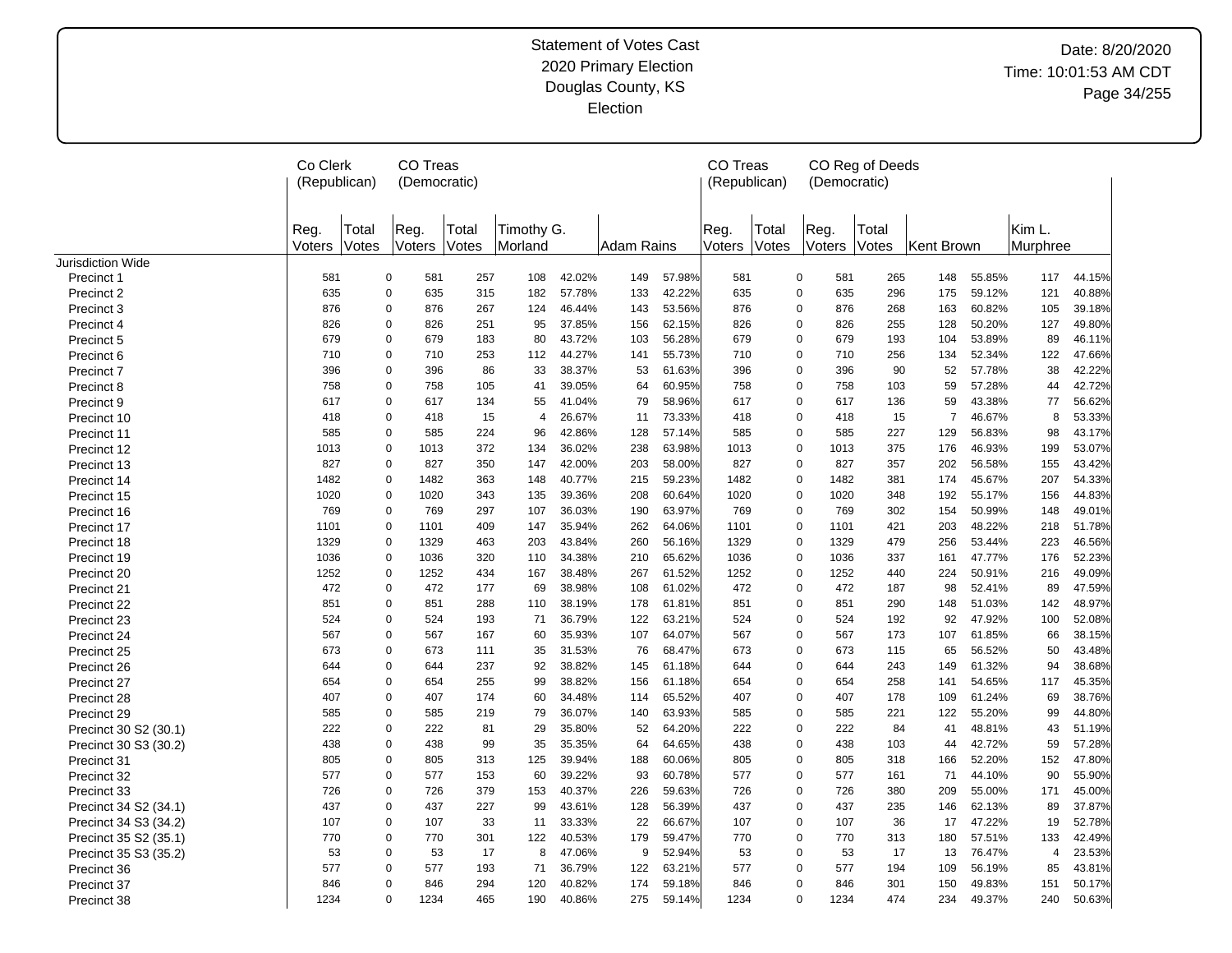|                                    | Co Clerk<br><b>CO Treas</b><br>(Republican)<br>(Democratic) |       |                            |                |                     |         |                |        | CO Treas     |       |                     | CO Reg of Deeds |            |         |                |           |
|------------------------------------|-------------------------------------------------------------|-------|----------------------------|----------------|---------------------|---------|----------------|--------|--------------|-------|---------------------|-----------------|------------|---------|----------------|-----------|
|                                    |                                                             |       |                            |                |                     |         |                |        | (Republican) |       | (Democratic)        |                 |            |         |                |           |
|                                    |                                                             |       |                            |                |                     |         |                |        |              |       |                     |                 |            |         |                |           |
|                                    | Rea                                                         | Total | Reg.                       | Total          | Timothy G.          |         |                |        | Reg.         | Total | Reg.                | Total           |            |         | Kim L.         |           |
|                                    | Voters                                                      | Votes | Voters                     | Votes          | Morland             |         | Adam Rains     |        | Voters       | Votes | Voters              | Votes           | Kent Brown |         | Murphree       |           |
| Precinct 39                        | 776                                                         |       | $\mathbf 0$<br>776         | 350            | 147                 | 42.00%  | 203            | 58.00% | 776          |       | 0<br>776            | 353             | 216        | 61.19%  | 137            | 38.81%    |
| Precinct 40                        | 716                                                         |       | $\mathbf 0$<br>716         | 329            | 127                 | 38.60%  | 202            | 61.40% | 716          |       | 0<br>716            | 328             | 199        | 60.67%  | 129            | 39.33%    |
| Precinct 41 S3 H46 (41.1)          | 1222                                                        |       | $\overline{0}$<br>1222     | 512            | 227                 | 44.34%  | 285            | 55.66% | 1222         |       | 0<br>1222           | 529             | 267        | 50.47%  | 262            | 49.53%    |
| Precinct 41 S3 H45 (41.2)          | $\mathbf 0$                                                 |       | $\mathbf 0$<br>$\mathbf 0$ | $\mathbf{1}$   | $\mathbf{1}$        | 100.00% | $\mathbf 0$    |        | 0            |       | 0<br>$\mathbf 0$    | $\mathbf{1}$    | 1          | 100.00% | $\mathbf 0$    |           |
| Precinct 41 S2 H46 (41.3)          | 14                                                          |       | $\Omega$<br>14             |                | 5<br>3              | 60.00%  | $\overline{2}$ | 40.00% | 14           |       | 0<br>14             | 6               | 4          | 66.67%  | $\overline{2}$ | 33.33%    |
| Precinct 42 H46 (42.1)             | 294                                                         |       | $\Omega$<br>294            | 74             | 27                  | 36.49%  | 47             | 63.51% | 294          |       | 0<br>294            | 76              | 36         | 47.37%  | 40             | 52.63%    |
| Precinct 42 H45 (42.2, 42.3, 42.4) | 347                                                         |       | $\Omega$<br>347            | 123            | 51                  | 41.46%  | 72             | 58.54% | 347          |       | 0<br>347            | 128             | 54         | 42.19%  | 74             | 57.81%    |
| Precinct 43 CC1 (43.1)             | 562                                                         |       | $\overline{0}$<br>562      | 170            | 60                  | 35.29%  | 110            | 64.71% | 562          |       | 0<br>562            | 173             | 91         | 52.60%  | 82             | 47.40%    |
| Precinct 43 CC3 (43.2, 43.3)       | 959                                                         |       | $\overline{0}$<br>959      | 271            | 79                  | 29.15%  | 192            | 70.85% | 959          |       | 0<br>959            | 282             | 173        | 61.35%  | 109            | 38.65%    |
| Precinct 44 H45 (44.1)             | 532                                                         |       | $\pmb{0}$<br>532           | 161            | 65                  | 40.37%  | 96             | 59.63% | 532          |       | 0<br>532            | 160             | 85         | 53.12%  | 75             | 46.88%    |
| Precinct 44 H44 (44.2)             | 346                                                         |       | $\pmb{0}$<br>346           | 146            | 78                  | 53.42%  | 68             | 46.58% | 346          |       | 0<br>346            | 150             | 89         | 59.33%  | 61             | 40.67%    |
| Precinct 45                        | 1159                                                        |       | $\pmb{0}$<br>1159          | 381            | 140                 | 36.75%  | 241            | 63.25% | 1159         |       | 0<br>1159           | 394             | 215        | 54.57%  | 179            | 45.43%    |
| Precinct 46                        | 1629                                                        |       | $\Omega$<br>1629           | 515            | 188                 | 36.50%  | 327            | 63.50% | 1629         |       | 0<br>1629           | 526             | 264        | 50.19%  | 262            | 49.81%    |
| Precinct 47                        | 478                                                         |       | $\pmb{0}$<br>478           | 134            | 52                  | 38.81%  | 82             | 61.19% | 478          |       | 0<br>478            | 139             | 73         | 52.52%  | 66             | 47.48%    |
| Precinct 48                        | 1090                                                        |       | $\overline{0}$<br>1090     | 357            | 139                 | 38.94%  | 218            | 61.06% | 1090         |       | 0<br>1090           | 373             | 216        | 57.91%  | 157            | 42.09%    |
| Precinct 49                        | 1405                                                        |       | $\Omega$<br>1405           | 401            | 143                 | 35.66%  | 258            | 64.34% | 1405         |       | 0<br>1405           | 411             | 219        | 53.28%  | 192            | 46.72%    |
| Precinct 50 City (50.2)            | 1024                                                        |       | $\Omega$<br>1024           | 187            | 87                  | 46.52%  | 100            | 53.48% | 1024         |       | 0<br>1024           | 195             | 95         | 48.72%  | 100            | 51.28%    |
| Precinct 50 Twp                    | 48                                                          |       | $\Omega$<br>48             |                | 9<br>$\overline{4}$ | 44.44%  | 5              | 55.56% | 48           |       | 0<br>48             | 10              | 3          | 30.00%  | $\overline{7}$ | 70.00%    |
| Precinct 51                        | $\Omega$                                                    |       | $\Omega$<br>$\mathbf 0$    | 100            | 35                  | 35.00%  | 65             | 65.00% | $\Omega$     |       | 0<br>$\Omega$       | 103             | 55         | 53.40%  | 48             | 46.60%    |
| Precinct 52 City (52.3)            | 415                                                         |       | $\Omega$<br>415            | 90             | 41                  | 45.56%  | 49             | 54.44% | 415          |       | 0<br>415            | 90              | 38         | 42.22%  | 52             | 57.78%    |
| Precinct 52 Twp                    | 74                                                          |       | $\mathbf 0$<br>74          | 13             | $\overline{7}$      | 53.85%  | 6              | 46.15% | 74           |       | 0<br>74             | 14              | 9          | 64.29%  | 5              | 35.71%    |
| Precinct 53 H10 Twp                | 509                                                         |       | $\mathbf 0$<br>509         | 90             | 30                  | 33.33%  | 60             | 66.67% | 509          |       | 0<br>509            | 93              | 46         | 49.46%  | 47             | 50.54%    |
| Precinct 53 H42 City (53.4)        | 427                                                         |       | $\Omega$<br>427            | 83             | 42                  | 50.60%  | 41             | 49.40% | 427          |       | 0<br>427            | 87              | 62         | 71.26%  | 25             | 28.74%    |
| Precinct 53 H42 Twp (53.5, 53.6)   | 178                                                         |       | $\mathbf 0$<br>178         | 36             | 15                  | 41.67%  | 21             | 58.33% | 178          |       | 0<br>178            | 39              | 16         | 41.03%  | 23             | 58.97%    |
| Precinct 54                        | 756                                                         |       | $\Omega$<br>756            | 141            | 63                  | 44.68%  | 78             | 55.32% | 756          |       | 0<br>756            | 145             | 53         | 36.55%  | 92             | 63.45%    |
| Precinct 55 S3 H45 (55.1)          | 144                                                         |       | $\overline{0}$<br>144      | 37             | 18                  | 48.65%  | 19             | 51.35% | 144          |       | 0<br>144            | 39              | 25         | 64.10%  | 14             | 35.90%    |
| Precinct 55 S3 H46 (55.2)          | 44                                                          |       | $\Omega$<br>44             | 14             | 5                   | 35.71%  | 9              | 64.29% | 44           |       | 0<br>44             | 14              | 6          | 42.86%  | 8              | 57.14%    |
| Precinct 55 S2 H45 (55.3)          | 20                                                          |       | $\Omega$<br>20             |                | 6<br>$\mathbf{1}$   | 16.67%  | 5              | 83.33% | 20           |       | 0<br>20             | 6               | 3          | 50.00%  | 3              | 50.00%    |
| Precinct 56 S19                    | 583                                                         |       | $\Omega$<br>583            | 176            | 74                  | 42.05%  | 102            | 57.95% | 583          |       | 0<br>583            | 185             | 93         | 50.27%  | 92             | 49.73%    |
| Precinct 56 S2                     | 155                                                         |       | $\Omega$<br>155            | 32             | 12                  | 37.50%  | 20             | 62.50% | 155          |       | 0<br>155            | 32              | 12         | 37.50%  | 20             | 62.50%    |
| Precinct 57 S2 City (57.2)         | 273                                                         |       | $\Omega$<br>273            | 48             | 26                  | 54.17%  | 22             | 45.83% | 273          |       | 0<br>273            | 47              | 17         | 36.17%  | 30             | 63.83%    |
| Precinct 57 S2 Twp (57.1, 57.4)    | 347                                                         |       | $\Omega$<br>347            | 84             | 35                  | 41.67%  | 49             | 58.33% | 347          |       | 0<br>347            | 82              | 36         | 43.90%  | 46             | 56.10%    |
| Precinct 57 TWP S19 (57.3)         | 144                                                         |       | $\mathbf 0$<br>144         | 36             | 12                  | 33.33%  | 24             | 66.67% | 144          |       | 0<br>144            | 33              | 15         | 45.45%  | 18             | 54.55%    |
| Precinct 58                        | 99                                                          |       | $\mathbf 0$<br>99          | 55             | 23                  | 41.82%  | 32             | 58.18% | 99           |       | 0<br>99             | 56              | 24         | 42.86%  | 32             | 57.14%    |
| Precinct 59 H54                    | 197                                                         |       | $\mathbf 0$<br>197         | 24             | 9                   | 37.50%  | 15             | 62.50% | 197          |       | 0<br>197            | 26              | 13         | 50.00%  | 13             | 50.00%    |
| Precinct 59 H45                    | 276                                                         |       | $\mathbf 0$<br>276         | 73             | 30                  | 41.10%  | 43             | 58.90% | 276          |       | 0<br>276            | 74              | 38         | 51.35%  | 36             | 48.65%    |
| Precinct 60                        | 870                                                         |       | $\overline{0}$<br>870      | 206            | 104                 | 50.49%  | 102            | 49.51% | 870          |       | 0<br>870            | 219             | 103        | 47.03%  | 116            | 52.97%    |
| Precinct 61                        | 1077                                                        |       | $\mathbf 0$<br>1077        | 240            | 115                 | 47.92%  | 125            | 52.08% | 1077         |       | 0<br>1077           | 247             | 110        | 44.53%  | 137            | 55.47%    |
| Precinct 62                        | 956                                                         |       | $\mathbf 0$<br>956         | 191            | 70                  | 36.65%  | 121            | 63.35% | 956          |       | 0<br>956            | 195             | 88         | 45.13%  | 107            | 54.87%    |
| Precinct 63                        | 692                                                         |       | $\Omega$<br>692            | 161            | 66                  | 40.99%  | 95             | 59.01% | 692          |       | 0<br>692            | 161             | 69         | 42.86%  | 92             | 57.14%    |
| Precinct 64 H45                    | 221                                                         |       | $\Omega$<br>221            | 74             | 29                  | 39.19%  | 45             | 60.81% | 221          |       | 0<br>221            | 79              | 44         | 55.70%  | 35             | 44.30%    |
| Precinct 64 H46 497 (64.3)         | $\overline{2}$                                              |       | $\Omega$<br>2              | $\overline{1}$ | $\mathbf{1}$        | 100.00% | $\mathbf 0$    |        | 2            |       | 0<br>$\overline{2}$ | $\overline{1}$  | $\Omega$   |         |                | 1 100.00% |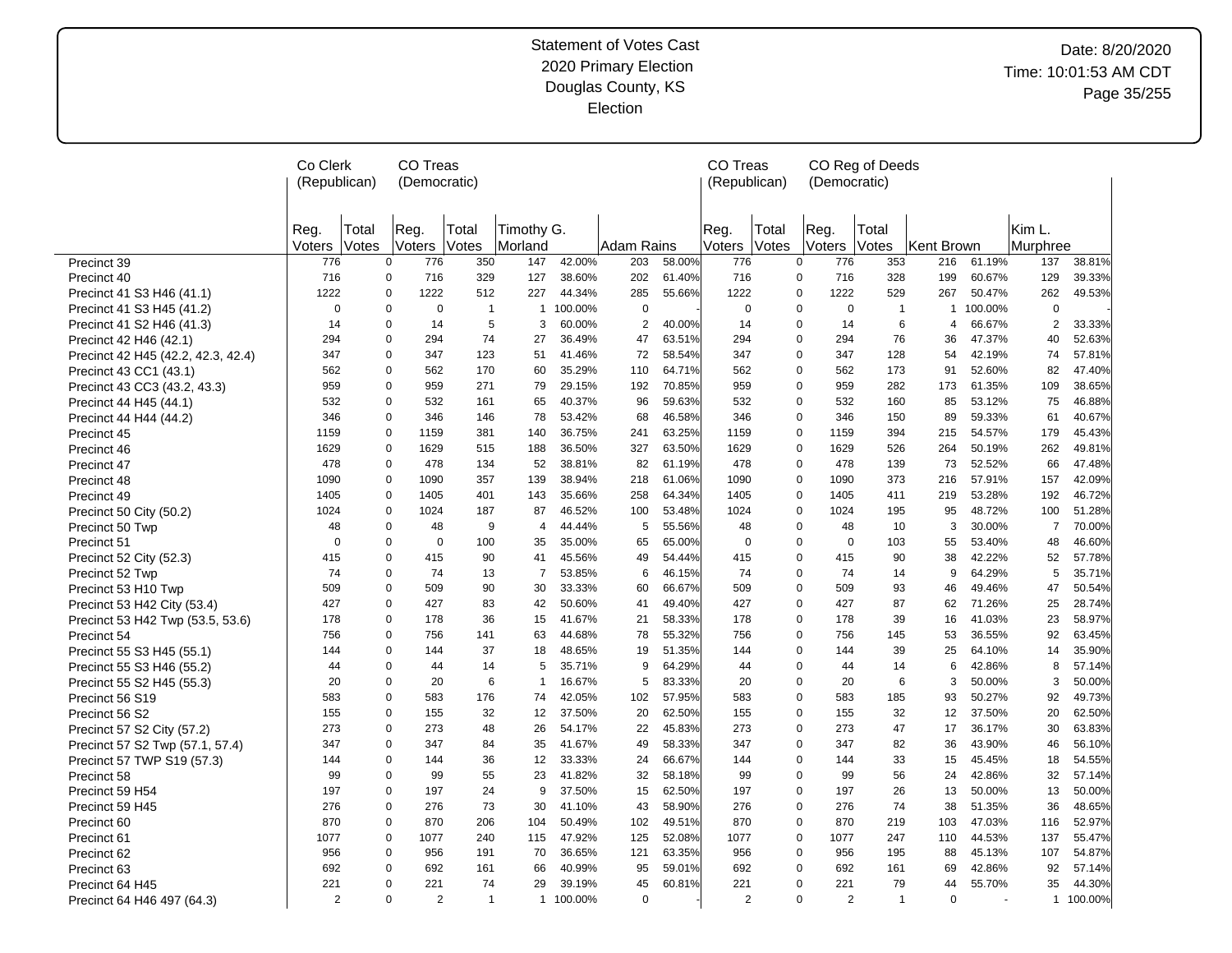|                                 | Co Clerk<br>(Republican) |                | CO Treas<br>(Democratic) |                |                       |        |            |         | CO Treas<br>(Republican) |                | (Democratic)            | CO Reg of Deeds |            |         |                    |        |
|---------------------------------|--------------------------|----------------|--------------------------|----------------|-----------------------|--------|------------|---------|--------------------------|----------------|-------------------------|-----------------|------------|---------|--------------------|--------|
|                                 | Reg.<br>Voters           | Total<br>Votes | ∣Reg.<br>Voters          | Total<br>Votes | Timothy G.<br>Morland |        | Adam Rains |         | Reg.<br>Voters           | Total<br>Votes | ⊩Reg.<br>Voters         | Total<br>Votes  | Kent Brown |         | Kim L.<br>Murphree |        |
| Precinct 65 H10                 | 487                      |                | 487<br>$\Omega$          | 117            | 43                    | 36.75% | 74         | 63.25%  | 487                      |                | 487<br>$\Omega$         | 124             | 69         | 55.65%  | 55                 | 44.35% |
| Precinct 65 H46 (65.4)          | 31                       |                | $\Omega$<br>31           | 14             | 6                     | 42.86% | 8          | 57.14%  | 31                       |                | 31<br>$\Omega$          | 14              | 6          | 42.86%  |                    | 57.14% |
| Precinct 65 S2 H46 (65.6)       | 3                        |                | $\Omega$<br>3            | $\overline{4}$ | 0                     |        | 4          | 100.00% | 3                        |                | $\Omega$<br>3           | 3               |            | 33.33%  |                    | 66.67% |
| Precinct 66 S19 H45 (66.1 66.2) | 203                      |                | 203<br>$\Omega$          | 67             | 30                    | 44.78% | 37         | 55.22%  | 203                      |                | 203<br>$\mathbf 0$      | 75              | 36         | 48.00%  | 39                 | 52.00% |
| Precinct 66 S3 H44 (66.3)       | $\Omega$                 |                | $\Omega$<br>$\Omega$     | $\Omega$       | 0                     |        | 0          |         | $\Omega$                 |                | $\mathbf 0$<br>$\Omega$ | 0               | $\Omega$   |         | <sup>0</sup>       |        |
| Precinct 66 S3 H45 (66.4)       | 3                        |                | 0<br>3                   |                | 0                     |        |            | 100.00% | 3                        |                | 3<br>$\mathbf 0$        |                 |            | 100.00% | $\Omega$           |        |
| Precinct 66 S19 H10 (66.5)      | 287                      |                | $\Omega$<br>287          | 70             | 27                    | 38.57% | 43         | 61.43%  | 287                      |                | 287<br>$\Omega$         | 82              | 35         | 42.68%  | 47                 | 57.32% |
| Precinct 66 S3 H10 (66.7)       | 172                      |                | 172<br>$\Omega$          | 46             | 20                    | 43.48% | 26         | 56.52%  | 172                      |                | $\Omega$<br>172         | 47              | 25         | 53.19%  | 22                 | 46.81% |
| Precinct 67 S19 H54 (67.1,67.2) | 335                      |                | $\Omega$<br>335          | 59             | 23                    | 38.98% | 36         | 61.02%  | 335                      |                | 335<br>$\mathbf 0$      | 63              | 27         | 42.86%  | 36                 | 57.14% |
| Precinct 67 S19 H45             | 350                      |                | $\Omega$<br>350          | 109            | 48                    | 44.04% | 61         | 55.96%  | 350                      |                | $\Omega$<br>350         | 115             | 48         | 41.74%  | 67                 | 58.26% |
| Precinct 67 S3 H45              | 75                       |                | 75<br>$\Omega$           | 12             |                       | 58.33% |            | 41.67%  | 75                       |                | 75<br>$\mathbf 0$       | 12              |            | 25.00%  | 9                  | 75.00% |
| Precinct 67 S3 H54 (67.7,67.8)  | 77                       |                | 77<br>$\Omega$           | 24             | 13                    | 54.17% | 11         | 45.83%  | 77                       |                | 77<br>$\Omega$          | 24              |            | 50.00%  | 12                 | 50.00% |
| Precinct 70                     | 11                       |                | $\Omega$<br>11           | 2              |                       | 50.00% |            | 50.00%  | 11                       |                | 11<br>$\Omega$          | 4               |            | 25.00%  |                    | 75.00% |
| Precinct 71                     | 1236                     |                | $\Omega$<br>1236         | 362            | 156                   | 43.09% | 206        | 56.91%  | 1236                     |                | $\mathbf 0$<br>1236     | 372             | 181        | 48.66%  | 191                | 51.34% |
| Precinct 74                     | 1521                     |                | 1521<br>$\Omega$         | 479            | 204                   | 42.59% | 275        | 57.41%  | 1521                     |                | $\mathbf 0$<br>1521     | 492             | 270        | 54.88%  | 222                | 45.12% |
| Precinct 76                     | 57                       |                | $\Omega$<br>57           | 24             |                       | 29.17% | 17         | 70.83%  | 57                       |                | 57<br>$\mathbf 0$       | 24              | 12         | 50.00%  | 12                 | 50.00% |
| Precinct 77                     | 575                      |                | 575<br>$\Omega$          | 164            | 73                    | 44.51% | 91         | 55.49%  | 575                      |                | 575<br>$\mathbf 0$      | 173             | 71         | 41.04%  | 102                | 58.96% |
| Total                           | 55562                    |                | 55562<br>0               | 17508          | 7065                  | 40.35% | 10443      | 59.65%  | 55562                    |                | 55562<br>0              | 17943           | 9384       | 52.30%  | 8559               | 47.70% |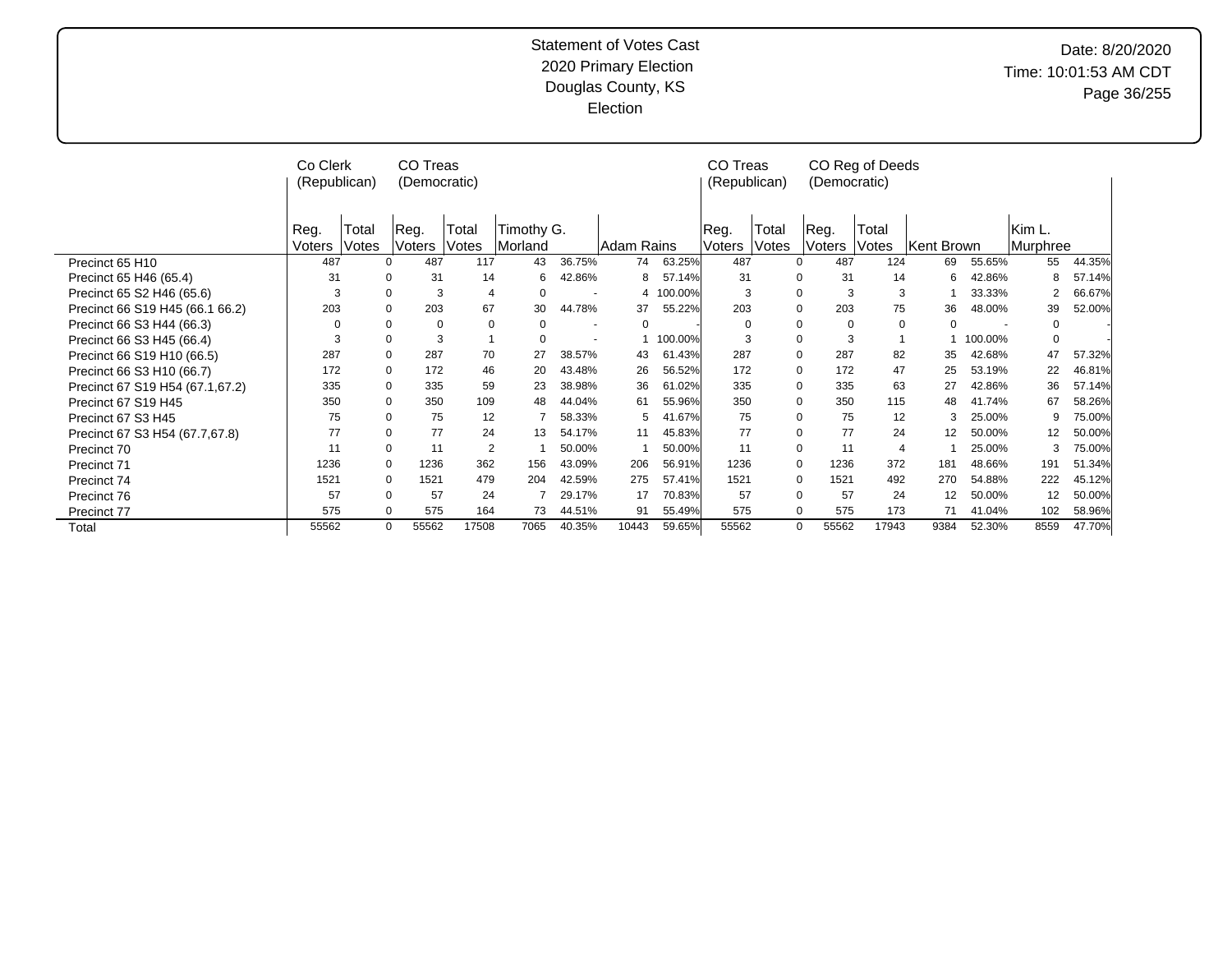Date: 8/20/2020 Time: 10:01:53 AM CDT Page 37/255

|                          | (Republican)   |                | CO Reg of DeedSO Sheriff<br>(Democratic) |                |                | <b>CO Sheriff</b><br>(Republican) |                | (Democratic) | <b>Clinton Twp Trustee</b> |        |                |                |                |                |
|--------------------------|----------------|----------------|------------------------------------------|----------------|----------------|-----------------------------------|----------------|--------------|----------------------------|--------|----------------|----------------|----------------|----------------|
|                          | Reg.<br>Voters | Total<br>Votes | Reg.<br>Voters                           | Total<br>Votes | Jay Armbrister |                                   | Dale Flory     |              | Doug Woods                 |        | Reg.<br>Voters | Total<br>Votes | Reg.<br>Voters | Total<br>Votes |
| <b>Jurisdiction Wide</b> |                |                |                                          |                |                |                                   |                |              |                            |        |                |                |                |                |
| Precinct 1               | 581            | $\mathbf 0$    | 581                                      | 275            | 130            | 47.27%                            | 89             | 32.36%       | 56                         | 20.36% | 581            |                | $\mathbf 0$    |                |
| Precinct 2               | 635            | $\mathbf 0$    | 635                                      | 320            | 152            | 47.50%                            | 81             | 25.31%       | 87                         | 27.19% | 635            |                | 0              |                |
| Precinct 3               | 876            | $\mathbf 0$    | 876                                      | 282            | 115            | 40.78%                            | 98             | 34.75%       | 69                         | 24.47% | 876            |                | 0              |                |
| Precinct 4               | 826            | $\mathbf 0$    | 826                                      | 264            | 126            | 47.73%                            | 63             | 23.86%       | 75                         | 28.41% | 826            |                | 0              |                |
| Precinct 5               | 679            | $\mathbf 0$    | 679                                      | 198            | 74             | 37.37%                            | 69             | 34.85%       | 55                         | 27.78% | 679            |                | 0              |                |
| Precinct 6               | 710            | $\mathbf 0$    | 710                                      | 269            | 98             | 36.43%                            | 78             | 29.00%       | 93                         | 34.57% | 710            |                | 0              |                |
| Precinct 7               | 396            | $\mathbf 0$    | 396                                      | 93             | 46             | 49.46%                            | 26             | 27.96%       | 21                         | 22.58% | 396            |                | 0              |                |
| Precinct 8               | 758            | $\mathbf 0$    | 758                                      | 112            | 45             | 40.18%                            | 35             | 31.25%       | 32                         | 28.57% | 758            |                | 0              |                |
| Precinct 9               | 617            | $\mathbf 0$    | 617                                      | 147            | 67             | 45.58%                            | 40             | 27.21%       | 40                         | 27.21% | 617            |                | 0              |                |
| Precinct 10              | 418            | $\mathbf 0$    | 418                                      | 14             | 0              |                                   | $\overline{7}$ | 50.00%       | $\overline{7}$             | 50.00% | 418            |                | 0              |                |
| Precinct 11              | 585            | $\mathbf 0$    | 585                                      | 233            | 114            | 48.93%                            | 59             | 25.32%       | 60                         | 25.75% | 585            |                | 0              |                |
| Precinct 12              | 1013           | $\mathbf 0$    | 1013                                     | 385            | 151            | 39.22%                            | 109            | 28.31%       | 125                        | 32.47% | 1013           |                | 0              |                |
| Precinct 13              | 827            | $\mathbf 0$    | 827                                      | 371            | 151            | 40.70%                            | 100            | 26.95%       | 120                        | 32.35% | 827            |                | 0              |                |
| Precinct 14              | 1482           | $\mathbf 0$    | 1482                                     | 392            | 131            | 33.42%                            | 113            | 28.83%       | 148                        | 37.76% | 1482           |                | 0              |                |
| Precinct 15              | 1020           | $\mathbf 0$    | 1020                                     | 371            | 146            | 39.35%                            | 132            | 35.58%       | 93                         | 25.07% | 1020           |                | 0              |                |
| Precinct 16              | 769            | $\mathbf 0$    | 769                                      | 313            | 115            | 36.74%                            | 115            | 36.74%       | 83                         | 26.52% | 769            |                | 0              |                |
| Precinct 17              | 1101           | $\mathbf 0$    | 1101                                     | 426            | 170            | 39.91%                            | 129            | 30.28%       | 127                        | 29.81% | 1101           |                | 0              |                |
| Precinct 18              | 1329           | $\mathbf 0$    | 1329                                     | 498            | 172            | 34.54%                            | 141            | 28.31%       | 185                        | 37.15% | 1329           |                | 0              |                |
| Precinct 19              | 1036           | $\mathbf 0$    | 1036                                     | 346            | 115            | 33.24%                            | 105            | 30.35%       | 126                        | 36.42% | 1036           |                | 0              |                |
| Precinct 20              | 1252           | $\mathbf 0$    | 1252                                     | 460            | 166            | 36.09%                            | 131            | 28.48%       | 163                        | 35.43% | 1252           |                | 0              |                |
| Precinct 21              | 472            | $\mathbf 0$    | 472                                      | 200            | 85             | 42.50%                            | 54             | 27.00%       | 61                         | 30.50% | 472            |                | 0              |                |
| Precinct 22              | 851            | $\mathbf 0$    | 851                                      | 309            | 106            | 34.30%                            | 97             | 31.39%       | 106                        | 34.30% | 851            |                | 0              |                |
| Precinct 23              | 524            | 0              | 524                                      | 202            | 85             | 42.08%                            | 54             | 26.73%       | 63                         | 31.19% | 524            |                | 0              |                |
| Precinct 24              | 567            | $\pmb{0}$      | 567                                      | 183            | 58             | 31.69%                            | 56             | 30.60%       | 69                         | 37.70% | 567            |                | 0              |                |
| Precinct 25              | 673            | $\mathbf 0$    | 673                                      | 119            | 47             | 39.50%                            | 40             | 33.61%       | 32                         | 26.89% | 673            |                | 0              |                |
| Precinct 26              | 644            | 0              | 644                                      | 260            | 131            | 50.38%                            | 75             | 28.85%       | 54                         | 20.77% | 644            |                | $\Omega$       |                |
| Precinct 27              | 654            | $\mathbf 0$    | 654                                      | 271            | 102            | 37.64%                            | 86             | 31.73%       | 83                         | 30.63% | 654            |                | 0              |                |
| Precinct 28              | 407            | $\mathbf 0$    | 407                                      | 185            | 94             | 50.81%                            | 36             | 19.46%       | 55                         | 29.73% | 407            |                | 0              |                |
| Precinct 29              | 585            | $\mathbf 0$    | 585                                      | 227            | 75             | 33.04%                            | 85             | 37.44%       | 67                         | 29.52% | 585            |                | 0              |                |
| Precinct 30 S2 (30.1)    | 222            | $\mathbf 0$    | 222                                      | 84             | 32             | 38.10%                            | 19             | 22.62%       | 33                         | 39.29% | 222            |                | 0              |                |
| Precinct 30 S3 (30.2)    | 438            | $\mathbf 0$    | 438                                      | 105            | 37             | 35.24%                            | 29             | 27.62%       | 39                         | 37.14% | 438            |                | 0              |                |
| Precinct 31              | 805            | $\mathbf 0$    | 805                                      | 326            | 112            | 34.36%                            | 93             | 28.53%       | 121                        | 37.12% | 805            |                | 0              |                |
| Precinct 32              | 577            | $\mathbf 0$    | 577                                      | 164            | 55             | 33.54%                            | 48             | 29.27%       | 61                         | 37.20% | 577            |                | 0              |                |
| Precinct 33              | 726            | 0              | 726                                      | 406            | 205            | 50.49%                            | 119            | 29.31%       | 82                         | 20.20% | 726            |                | 0              |                |
| Precinct 34 S2 (34.1)    | 437            | 0              | 437                                      | 233            | 112            | 48.07%                            | 76             | 32.62%       | 45                         | 19.31% | 437            |                | 0              |                |
| Precinct 34 S3 (34.2)    | 107            | 0              | 107                                      | 35             | 13             | 37.14%                            | 16             | 45.71%       | 6                          | 17.14% | 107            |                | 0              |                |
| Precinct 35 S2 (35.1)    | 770            | $\mathbf 0$    | 770                                      | 326            | 133            | 40.80%                            | 98             | 30.06%       | 95                         | 29.14% | 770            |                | 0              |                |
| Precinct 35 S3 (35.2)    | 53             | $\mathbf 0$    | 53                                       | 19             | 8              | 42.11%                            | 6              | 31.58%       | 5                          | 26.32% | 53             |                | 0              |                |
| Precinct 36              | 577            | $\mathbf 0$    | 577                                      | 206            | 86             | 41.75%                            | 63             | 30.58%       | 57                         | 27.67% | 577            |                | $\Omega$       |                |
| Precinct 37              | 846            | $\Omega$       | 846                                      | 307            | 94             | 30.62%                            | 103            | 33.55%       | 110                        | 35.83% | 846            |                | $\Omega$       |                |
| Precinct 38              | 1234           | $\mathbf 0$    | 1234                                     | 491            | 195            | 39.71%                            | 134            | 27.29%       | 162                        | 32.99% | 1234           |                | 0              |                |
|                          |                |                |                                          |                |                |                                   |                |              |                            |        |                |                |                |                |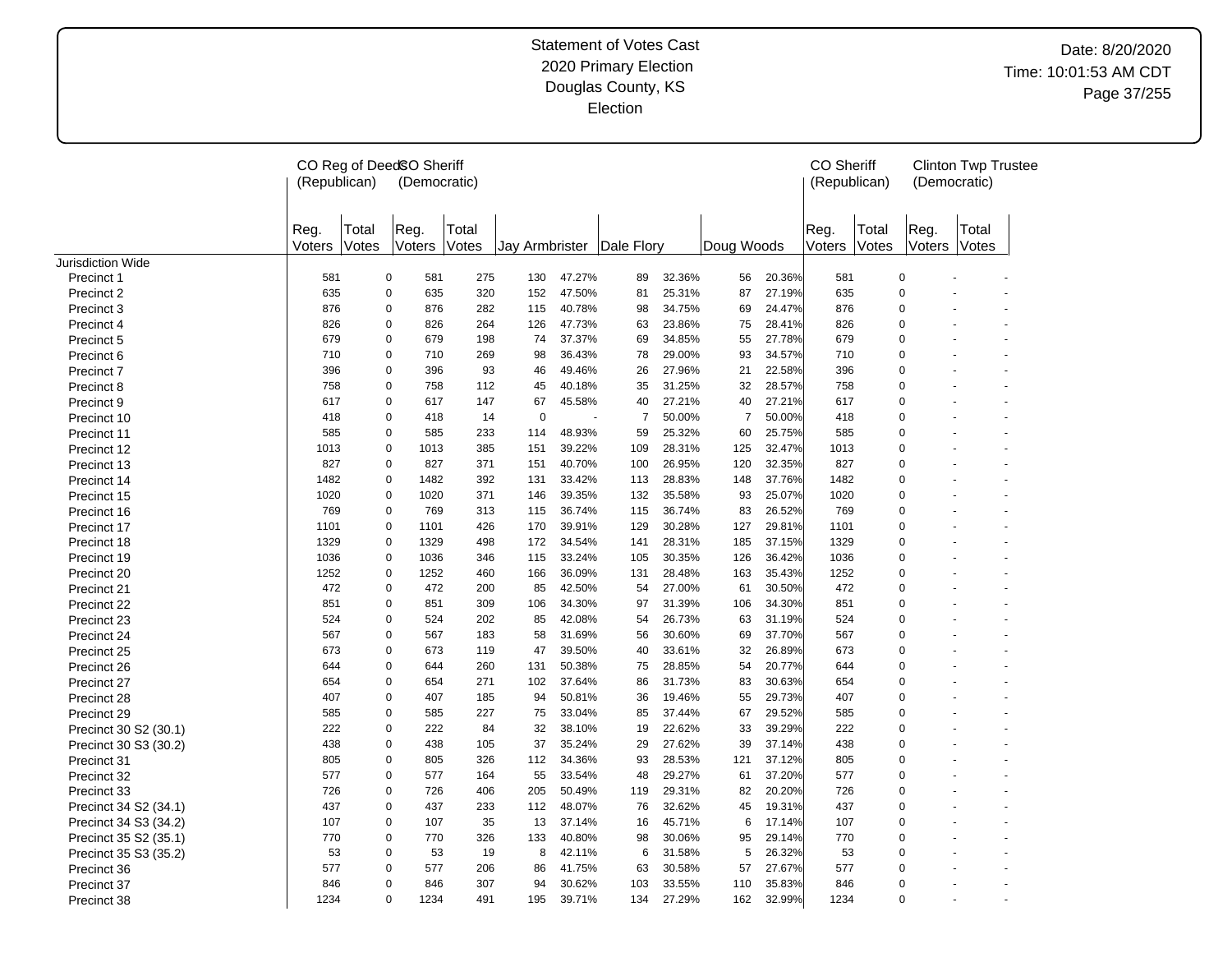# Date: 8/20/2020 Time: 10:01:53 AM CDT Page 38/255

|                                    | (Republican)   |                | CO Reg of DeedSO Sheriff<br>(Democratic) |                |                | <b>CO Sheriff</b><br>(Republican) |                    | (Democratic) | <b>Clinton Twp Trustee</b> |        |                |                |                  |                |  |
|------------------------------------|----------------|----------------|------------------------------------------|----------------|----------------|-----------------------------------|--------------------|--------------|----------------------------|--------|----------------|----------------|------------------|----------------|--|
|                                    | Reg.<br>Voters | Total<br>Votes | Reg.<br>Voters                           | Total<br>Votes | Jay Armbrister |                                   | <b>IDale Florv</b> |              | Doug Woods                 |        | Reg.<br>Voters | Total<br>Votes | Reg.<br>Voters   | Total<br>Votes |  |
| Precinct 39                        | 776            | $\mathbf 0$    | 776                                      | 372            | 189            | 50.81%                            | 103                | 27.69%       | 80                         | 21.51% | 776            | $\mathbf 0$    |                  |                |  |
| Precinct 40                        | 716            | 0              | 716                                      | 345            | 174            | 50.43%                            | 110                | 31.88%       | 61                         | 17.68% | 716            | 0              |                  |                |  |
| Precinct 41 S3 H46 (41.1)          | 1222           | 0              | 1222                                     | 550            | 247            | 44.91%                            | 175                | 31.82%       | 128                        | 23.27% | 1222           |                | 0                |                |  |
| Precinct 41 S3 H45 (41.2)          | 0              | 0              | 0                                        | $\overline{1}$ |                | 1 100.00%                         | $\mathbf 0$        | ÷,           | $\mathbf 0$                |        | 0              |                | 0                |                |  |
| Precinct 41 S2 H46 (41.3)          | 14             | 0              | 14                                       | 6              | $\mathbf{1}$   | 16.67%                            | 3                  | 50.00%       | 2                          | 33.33% | 14             |                | 0                |                |  |
| Precinct 42 H46 (42.1)             | 294            | 0              | 294                                      | 82             | 28             | 34.15%                            | 26                 | 31.71%       | 28                         | 34.15% | 294            |                | 0                |                |  |
| Precinct 42 H45 (42.2, 42.3, 42.4) | 347            | 0              | 347                                      | 133            | 47             | 35.34%                            | 43                 | 32.33%       | 43                         | 32.33% | 347            | 0              |                  |                |  |
| Precinct 43 CC1 (43.1)             | 562            | 0              | 562                                      | 178            | 73             | 41.01%                            | 50                 | 28.09%       | 55                         | 30.90% | 562            | $\mathbf 0$    |                  |                |  |
| Precinct 43 CC3 (43.2, 43.3)       | 959            | 0              | 959                                      | 294            | 87             | 29.59%                            | 104                | 35.37%       | 103                        | 35.03% | 959            | 0              |                  |                |  |
| Precinct 44 H45 (44.1)             | 532            | 0              | 532                                      | 166            | 65             | 39.16%                            | 51                 | 30.72%       | 50                         | 30.12% | 532            | 0              |                  |                |  |
| Precinct 44 H44 (44.2)             | 346            | 0              | 346                                      | 157            | 65             | 41.40%                            | 60                 | 38.22%       | 32                         | 20.38% | 346            | 0              |                  |                |  |
| Precinct 45                        | 1159           | 0              | 1159                                     | 414            | 127            | 30.68%                            | 120                | 28.99%       | 167                        | 40.34% | 1159           |                | 0                |                |  |
| Precinct 46                        | 1629           | 0              | 1629                                     | 544            | 157            | 28.86%                            | 201                | 36.95%       | 186                        | 34.19% | 1629           |                | 0                |                |  |
| Precinct 47                        | 478            | 0              | 478                                      | 141            | 45             | 31.91%                            | 45                 | 31.91%       | 51                         | 36.17% | 478            | $\Omega$       |                  |                |  |
| Precinct 48                        | 1090           | 0              | 1090                                     | 394            | 131            | 33.25%                            | 126                | 31.98%       | 137                        | 34.77% | 1090           | $\overline{0}$ |                  |                |  |
| Precinct 49                        | 1405           | 0              | 1405                                     | 431            | 136            | 31.55%                            | 135                | 31.32%       | 160                        | 37.12% | 1405           |                | 0                |                |  |
| Precinct 50 City (50.2)            | 1024           | 0              | 1024                                     | 202            | 72             | 35.64%                            | 38                 | 18.81%       | 92                         | 45.54% | 1024           |                | 0                |                |  |
| Precinct 50 Twp                    | 48             | 0              | 48                                       | 11             | $\overline{4}$ | 36.36%                            | $\mathbf 0$        |              | $\overline{7}$             | 63.64% | 48             |                | 0                |                |  |
| Precinct 51                        | $\mathbf 0$    | 0              | 0                                        | 114            | 28             | 24.56%                            | 40                 | 35.09%       | 46                         | 40.35% | $\mathbf 0$    |                | 0<br>$\mathbf 0$ | 0              |  |
| Precinct 52 City (52.3)            | 415            | 0              | 415                                      | 97             | 32             | 32.99%                            | 20                 | 20.62%       | 45                         | 46.39% | 415            | 0              |                  |                |  |
| Precinct 52 Twp                    | 74             | 0              | 74                                       | 14             | 6              | 42.86%                            | 3                  | 21.43%       | 5                          | 35.71% | 74             | 0              |                  |                |  |
| Precinct 53 H10 Twp                | 509            | 0              | 509                                      | 98             | 41             | 41.84%                            | 24                 | 24.49%       | 33                         | 33.67% | 509            | 0              |                  |                |  |
| Precinct 53 H42 City (53.4)        | 427            | 0              | 427                                      | 90             | 38             | 42.22%                            | 21                 | 23.33%       | 31                         | 34.44% | 427            |                | 0                |                |  |
| Precinct 53 H42 Twp (53.5, 53.6)   | 178            | 0              | 178                                      | 43             | 21             | 48.84%                            | $\overline{4}$     | 9.30%        | 18                         | 41.86% | 178            |                | 0                |                |  |
| Precinct 54                        | 756            | 0              | 756                                      | 154            | 48             | 31.17%                            | 32                 | 20.78%       | 74                         | 48.05% | 756            |                | 0                |                |  |
| Precinct 55 S3 H45 (55.1)          | 144            | 0              | 144                                      | 40             | 21             | 52.50%                            | $\overline{7}$     | 17.50%       | 12                         | 30.00% | 144            | $\Omega$       |                  |                |  |
| Precinct 55 S3 H46 (55.2)          | 44             | $\Omega$       | 44                                       | 15             | 5              | 33.33%                            | 5                  | 33.33%       | 5                          | 33.33% | 44             | $\Omega$       |                  |                |  |
| Precinct 55 S2 H45 (55.3)          | 20             | 0              | 20                                       | $\overline{7}$ | $\overline{4}$ | 57.14%                            | $\mathbf{1}$       | 14.29%       | 2                          | 28.57% | 20             |                | 0                |                |  |
| Precinct 56 S19                    | 583            | 0              | 583                                      | 197            | 57             | 28.93%                            | 70                 | 35.53%       | 70                         | 35.53% | 583            |                | 0                |                |  |
| Precinct 56 S2                     | 155            | 0              | 155                                      | 38             | 12             | 31.58%                            | 9                  | 23.68%       | 17                         | 44.74% | 155            |                | 0                |                |  |
| Precinct 57 S2 City (57.2)         | 273            | 0              | 273                                      | 50             | 10             | 20.00%                            | 10                 | 20.00%       | 30                         | 60.00% | 273            | $\mathbf 0$    |                  |                |  |
| Precinct 57 S2 Twp (57.1, 57.4)    | 347            | 0              | 347                                      | 87             | 30             | 34.48%                            | 16                 | 18.39%       | 41                         | 47.13% | 347            | $\mathbf 0$    |                  |                |  |
| Precinct 57 TWP S19 (57.3)         | 144            | 0              | 144                                      | 40             | 16             | 40.00%                            | $\overline{7}$     | 17.50%       | 17                         | 42.50% | 144            | 0              |                  |                |  |
| Precinct 58                        | 99             | 0              | 99                                       | 57             | 10             | 17.54%                            | 22                 | 38.60%       | 25                         | 43.86% | 99             | 0              |                  |                |  |
| Precinct 59 H54                    | 197            | 0              | 197                                      | 28             | 17             | 60.71%                            | 4                  | 14.29%       | $\overline{7}$             | 25.00% | 197            | 0              |                  |                |  |
| Precinct 59 H45                    | 276            | 0              | 276                                      | 79             | 35             | 44.30%                            | 24                 | 30.38%       | 20                         | 25.32% | 276            |                | 0                |                |  |
| Precinct 60                        | 870            | 0              | 870                                      | 234            | 157            | 67.09%                            | 44                 | 18.80%       | 33                         | 14.10% | 870            |                | 0                |                |  |
| Precinct 61                        | 1077           | 0              | 1077                                     | 280            | 193            | 68.93%                            | 44                 | 15.71%       | 43                         | 15.36% | 1077           |                | 0                |                |  |
| Precinct 62                        | 956            | 0              | 956                                      | 221            | 143            | 64.71%                            | 50                 | 22.62%       | 28                         | 12.67% | 956            |                | 0                |                |  |
| Precinct 63                        | 692            | 0              | 692                                      | 171            | 79             | 46.20%                            | 44                 | 25.73%       | 48                         | 28.07% | 692            |                | 0                |                |  |
| Precinct 64 H45                    | 221            | 0              | 221                                      | 79             | 36             | 45.57%                            | 28                 | 35.44%       | 15                         | 18.99% | 221            |                | 0                |                |  |
| Precinct 64 H46 497 (64.3)         | $\overline{2}$ | 0              | 2                                        | $\mathbf{1}$   |                | 1 100.00%                         | $\mathbf 0$        |              | $\mathbf 0$                |        | $\overline{2}$ |                | 0                |                |  |
|                                    |                |                |                                          |                |                |                                   |                    |              |                            |        |                |                |                  |                |  |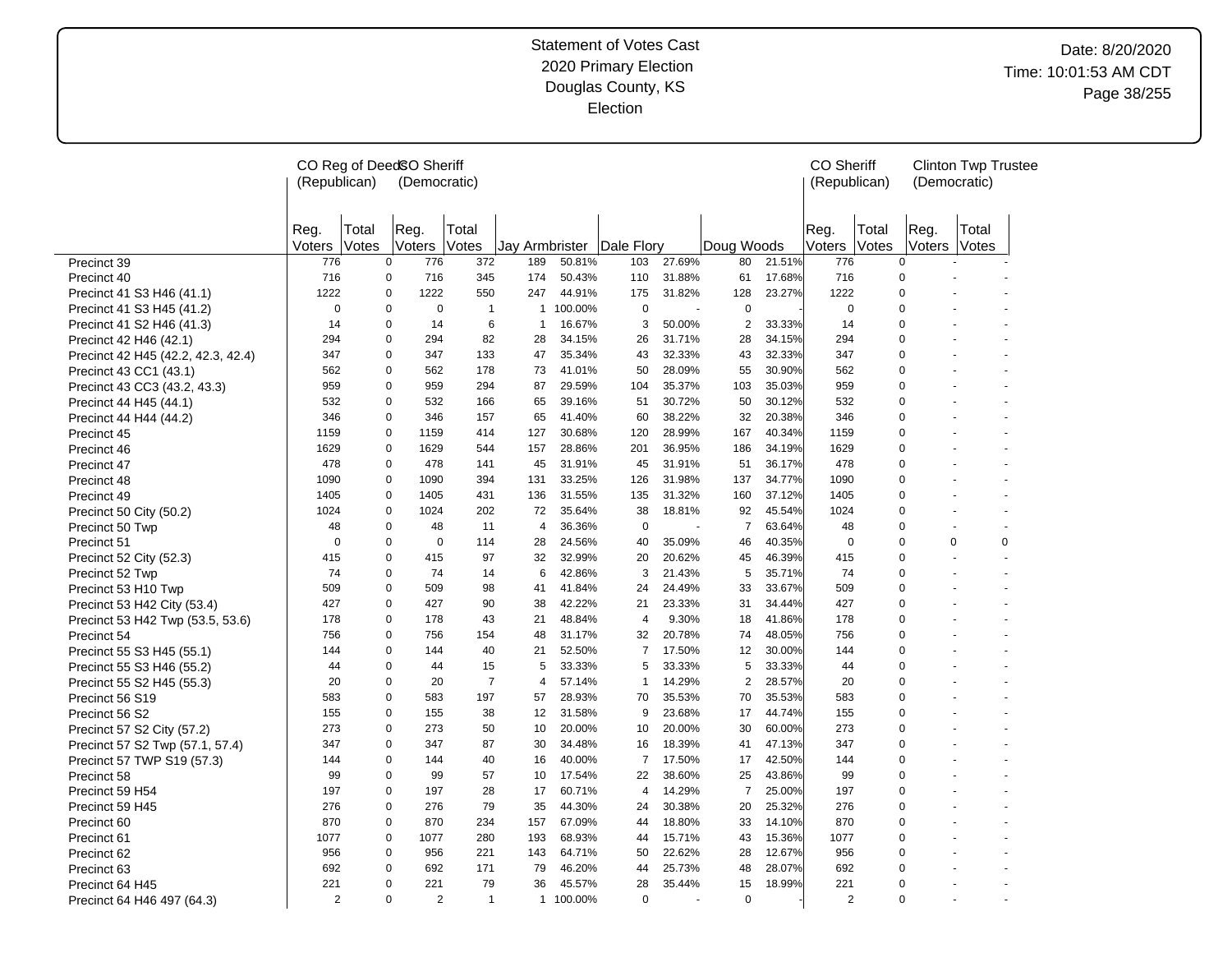# Date: 8/20/2020 Time: 10:01:53 AM CDT Page 39/255

|                                 | (Republican)   |                                                                                                     | CO Reg of Deed SO Sheriff<br>(Democratic) |                |                |          |            |        |                |        | <b>CO Sheriff</b><br>(Republican) |                | (Democratic)             | <b>Clinton Twp Trustee</b> |   |
|---------------------------------|----------------|-----------------------------------------------------------------------------------------------------|-------------------------------------------|----------------|----------------|----------|------------|--------|----------------|--------|-----------------------------------|----------------|--------------------------|----------------------------|---|
|                                 | Reg.<br>Voters | Total<br>Votes                                                                                      | Reg.<br>Voters                            | Total<br>Votes | Jay Armbrister |          | Dale Flory |        | Doug Woods     |        | IReg.<br><b>Voters</b>            | Total<br>Votes | Reg.<br>Voters           | Total<br>Votes             |   |
| Precinct 65 H10                 | 487            |                                                                                                     | 487<br>$\Omega$                           | 132            | 41             | 31.06%   | 47         | 35.61% | 44             | 33.33% | 487                               | 0              |                          |                            |   |
| Precinct 65 H46 (65.4)          | 31             | 0                                                                                                   | 31                                        | 17             | 9              | 52.94%   | 4          | 23.53% | 4              | 23.53% | 31                                | 0              |                          |                            |   |
| Precinct 65 S2 H46 (65.6)       | 3              |                                                                                                     | 3<br>0                                    | 4              | 3              | 75.00%   | 0          |        |                | 25.00% | 3                                 | 0              |                          |                            |   |
| Precinct 66 S19 H45 (66.1 66.2) | 203            | $\Omega$                                                                                            | 203                                       | 75             | 29             | 38.67%   | 23         | 30.67% | 23             | 30.67% | 203                               | 0              |                          |                            |   |
| Precinct 66 S3 H44 (66.3)       | 0              | 0                                                                                                   | $\Omega$                                  | 0              |                | $\Omega$ | 0          |        |                |        |                                   |                |                          |                            |   |
| Precinct 66 S3 H45 (66.4)       |                | $\mathbf 0$<br>0<br>$\mathbf 0$<br>$\overline{2}$<br>3<br>0<br>3<br>$\mathbf 0$<br>50.00%<br>50.00% |                                           |                |                |          |            |        |                |        |                                   |                | 0                        |                            |   |
| Precinct 66 S19 H10 (66.5)      | 287            | 0                                                                                                   | 287                                       | 84             | 25             | 29.76%   | 30         | 35.71% | 29             | 34.52% | 287                               | $\mathbf 0$    | $\overline{\phantom{a}}$ |                            |   |
| Precinct 66 S3 H10 (66.7)       | 172            |                                                                                                     | 172<br>0                                  | 48             | 12             | 25.00%   | 12         | 25.00% | 24             | 50.00% | 172                               | $\mathbf 0$    |                          |                            |   |
| Precinct 67 S19 H54 (67.1,67.2) | 335            |                                                                                                     | 0<br>335                                  | 71             | 38             | 53.52%   | 19         | 26.76% | 14             | 19.72% | 335                               | 0              |                          |                            |   |
| Precinct 67 S19 H45             | 350            | $\Omega$                                                                                            | 350                                       | 122            | 50             | 40.98%   | 39         | 31.97% | 33             | 27.05% | 350                               | $\mathbf 0$    |                          |                            |   |
| Precinct 67 S3 H45              | 75             | $\Omega$                                                                                            | 75                                        | 13             | 5              | 38.46%   |            | 15.38% | 6              | 46.15% | 75                                | 0              |                          |                            |   |
| Precinct 67 S3 H54 (67.7,67.8)  | 77             | 0                                                                                                   | 77                                        | 28             | 16             | 57.14%   | 8          | 28.57% | 4              | 14.29% | 77                                | 0              |                          |                            |   |
| Precinct 70                     | 11             | $\Omega$                                                                                            | 11                                        | 3              |                | 33.33%   | $\Omega$   |        | $\overline{2}$ | 66.67% | 11                                | 0              |                          |                            |   |
| Precinct 71                     | 1236           |                                                                                                     | $\Omega$<br>1236                          | 400            | 117            | 29.25%   | 138        | 34.50% | 145            | 36.25% | 1236                              | 0              |                          |                            |   |
| Precinct 74                     | 1521           |                                                                                                     | 1521<br>$\Omega$                          | 510            | 148            | 29.02%   | 165        | 32.35% | 197            | 38.63% | 1521                              | 0              |                          |                            |   |
| Precinct 76                     | 57             |                                                                                                     | 57<br>$\Omega$                            | 24             | 3              | 12.50%   | 6          | 25.00% | 15             | 62.50% | 57                                | 0              |                          |                            |   |
| Precinct 77                     | 575            |                                                                                                     | 575<br>$\Omega$                           | 171            | 50             | 29.24%   | 64         | 37.43% | 57             | 33.33% | 575                               | 0              | $\overline{\phantom{a}}$ |                            |   |
| Total                           | 55562          |                                                                                                     | 0<br>55562                                | 18786          | 7386           | 39.32%   | 5584       | 29.72% | 5816           | 30.96% | 55562                             | 0              | 0                        |                            | 0 |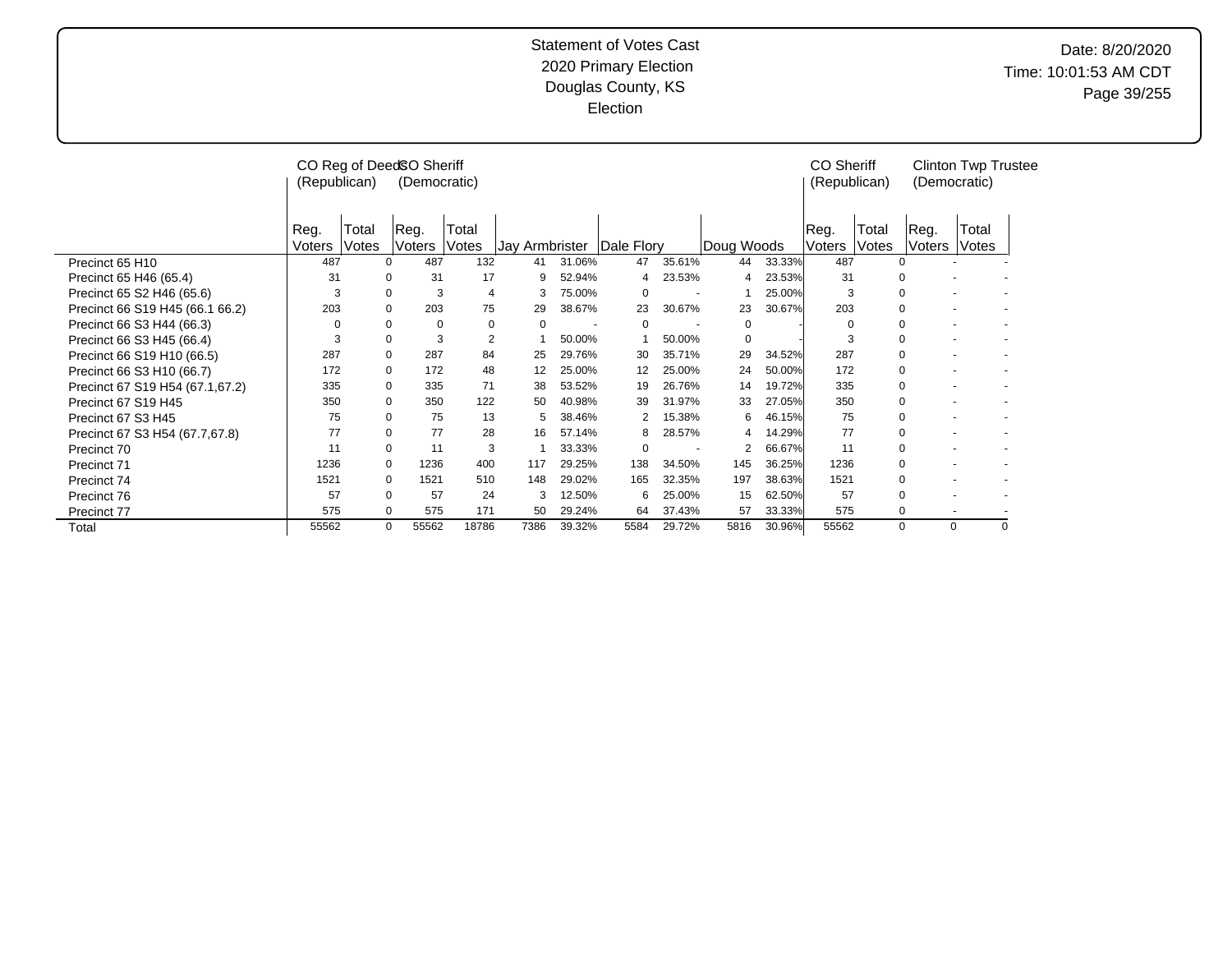| Reg.<br>Total<br>Reg.<br>Reg.<br>Matthew<br>Total<br>Total<br>Total<br>Reg.<br>Votes<br>Fishburn<br>Votes<br>Voters<br>Voters<br>Voters<br>Voters<br>Votes<br>Steve Dieker<br>Votes<br><b>Bob Rice</b><br>Precinct 1<br>Precinct 2<br>Precinct 3<br>Precinct 4<br>Precinct 5<br>Precinct 6<br>Precinct 7<br>Precinct 8<br>Precinct 9<br>Precinct 10<br>Precinct 11<br>Precinct 12<br>Precinct 13<br>Precinct 14<br>Precinct 15<br>Precinct 16<br>Precinct 17<br>Precinct 18<br>Precinct 19<br>Precinct 20<br>Precinct 21<br>Precinct 22<br>Precinct 23<br>Precinct 24<br>Precinct 25<br>Precinct 26<br>Precinct 27<br>Precinct 28<br>Precinct 29<br>Precinct 30 S2 (30.1)<br>Precinct 30 S3 (30.2)<br>Precinct 31<br>Precinct 32<br>Precinct 33<br>Precinct 34 S2 (34.1)<br>Precinct 34 S3 (34.2)<br>Precinct 35 S2 (35.1)<br>Precinct 35 S3 (35.2)<br>Precinct 36 |                   | (Republican) | <b>Clinton Twp Trustee</b> | (Democratic) | Clinton Twp Treasum ton Twp Treasurer<br>(Republican) |  | (Democratic) | Eudora Twp Trustee |  |
|--------------------------------------------------------------------------------------------------------------------------------------------------------------------------------------------------------------------------------------------------------------------------------------------------------------------------------------------------------------------------------------------------------------------------------------------------------------------------------------------------------------------------------------------------------------------------------------------------------------------------------------------------------------------------------------------------------------------------------------------------------------------------------------------------------------------------------------------------------------------|-------------------|--------------|----------------------------|--------------|-------------------------------------------------------|--|--------------|--------------------|--|
|                                                                                                                                                                                                                                                                                                                                                                                                                                                                                                                                                                                                                                                                                                                                                                                                                                                                    |                   |              |                            |              |                                                       |  |              |                    |  |
|                                                                                                                                                                                                                                                                                                                                                                                                                                                                                                                                                                                                                                                                                                                                                                                                                                                                    | Jurisdiction Wide |              |                            |              |                                                       |  |              |                    |  |
|                                                                                                                                                                                                                                                                                                                                                                                                                                                                                                                                                                                                                                                                                                                                                                                                                                                                    |                   |              |                            |              |                                                       |  |              |                    |  |
|                                                                                                                                                                                                                                                                                                                                                                                                                                                                                                                                                                                                                                                                                                                                                                                                                                                                    |                   |              |                            |              |                                                       |  |              |                    |  |
|                                                                                                                                                                                                                                                                                                                                                                                                                                                                                                                                                                                                                                                                                                                                                                                                                                                                    |                   |              |                            |              |                                                       |  |              |                    |  |
|                                                                                                                                                                                                                                                                                                                                                                                                                                                                                                                                                                                                                                                                                                                                                                                                                                                                    |                   |              |                            |              |                                                       |  |              |                    |  |
|                                                                                                                                                                                                                                                                                                                                                                                                                                                                                                                                                                                                                                                                                                                                                                                                                                                                    |                   |              |                            |              |                                                       |  |              |                    |  |
|                                                                                                                                                                                                                                                                                                                                                                                                                                                                                                                                                                                                                                                                                                                                                                                                                                                                    |                   |              |                            |              |                                                       |  |              |                    |  |
|                                                                                                                                                                                                                                                                                                                                                                                                                                                                                                                                                                                                                                                                                                                                                                                                                                                                    |                   |              |                            |              |                                                       |  |              |                    |  |
|                                                                                                                                                                                                                                                                                                                                                                                                                                                                                                                                                                                                                                                                                                                                                                                                                                                                    |                   |              |                            |              |                                                       |  |              |                    |  |
|                                                                                                                                                                                                                                                                                                                                                                                                                                                                                                                                                                                                                                                                                                                                                                                                                                                                    |                   |              |                            |              |                                                       |  |              |                    |  |
|                                                                                                                                                                                                                                                                                                                                                                                                                                                                                                                                                                                                                                                                                                                                                                                                                                                                    |                   |              |                            |              |                                                       |  |              |                    |  |
|                                                                                                                                                                                                                                                                                                                                                                                                                                                                                                                                                                                                                                                                                                                                                                                                                                                                    |                   |              |                            |              |                                                       |  |              |                    |  |
|                                                                                                                                                                                                                                                                                                                                                                                                                                                                                                                                                                                                                                                                                                                                                                                                                                                                    |                   |              |                            |              |                                                       |  |              |                    |  |
|                                                                                                                                                                                                                                                                                                                                                                                                                                                                                                                                                                                                                                                                                                                                                                                                                                                                    |                   |              |                            |              |                                                       |  |              |                    |  |
|                                                                                                                                                                                                                                                                                                                                                                                                                                                                                                                                                                                                                                                                                                                                                                                                                                                                    |                   |              |                            |              |                                                       |  |              |                    |  |
|                                                                                                                                                                                                                                                                                                                                                                                                                                                                                                                                                                                                                                                                                                                                                                                                                                                                    |                   |              |                            |              |                                                       |  |              |                    |  |
|                                                                                                                                                                                                                                                                                                                                                                                                                                                                                                                                                                                                                                                                                                                                                                                                                                                                    |                   |              |                            |              |                                                       |  |              |                    |  |
|                                                                                                                                                                                                                                                                                                                                                                                                                                                                                                                                                                                                                                                                                                                                                                                                                                                                    |                   |              |                            |              |                                                       |  |              |                    |  |
|                                                                                                                                                                                                                                                                                                                                                                                                                                                                                                                                                                                                                                                                                                                                                                                                                                                                    |                   |              |                            |              |                                                       |  |              |                    |  |
|                                                                                                                                                                                                                                                                                                                                                                                                                                                                                                                                                                                                                                                                                                                                                                                                                                                                    |                   |              |                            |              |                                                       |  |              |                    |  |
|                                                                                                                                                                                                                                                                                                                                                                                                                                                                                                                                                                                                                                                                                                                                                                                                                                                                    |                   |              |                            |              |                                                       |  |              |                    |  |
|                                                                                                                                                                                                                                                                                                                                                                                                                                                                                                                                                                                                                                                                                                                                                                                                                                                                    |                   |              |                            |              |                                                       |  |              |                    |  |
|                                                                                                                                                                                                                                                                                                                                                                                                                                                                                                                                                                                                                                                                                                                                                                                                                                                                    |                   |              |                            |              |                                                       |  |              |                    |  |
|                                                                                                                                                                                                                                                                                                                                                                                                                                                                                                                                                                                                                                                                                                                                                                                                                                                                    |                   |              |                            |              |                                                       |  |              |                    |  |
|                                                                                                                                                                                                                                                                                                                                                                                                                                                                                                                                                                                                                                                                                                                                                                                                                                                                    |                   |              |                            |              |                                                       |  |              |                    |  |
|                                                                                                                                                                                                                                                                                                                                                                                                                                                                                                                                                                                                                                                                                                                                                                                                                                                                    |                   |              |                            |              |                                                       |  |              |                    |  |
|                                                                                                                                                                                                                                                                                                                                                                                                                                                                                                                                                                                                                                                                                                                                                                                                                                                                    |                   |              |                            |              |                                                       |  |              |                    |  |
|                                                                                                                                                                                                                                                                                                                                                                                                                                                                                                                                                                                                                                                                                                                                                                                                                                                                    |                   |              |                            |              |                                                       |  |              |                    |  |
|                                                                                                                                                                                                                                                                                                                                                                                                                                                                                                                                                                                                                                                                                                                                                                                                                                                                    |                   |              |                            |              |                                                       |  |              |                    |  |
|                                                                                                                                                                                                                                                                                                                                                                                                                                                                                                                                                                                                                                                                                                                                                                                                                                                                    |                   |              |                            |              |                                                       |  |              |                    |  |
|                                                                                                                                                                                                                                                                                                                                                                                                                                                                                                                                                                                                                                                                                                                                                                                                                                                                    |                   |              |                            |              |                                                       |  |              |                    |  |
|                                                                                                                                                                                                                                                                                                                                                                                                                                                                                                                                                                                                                                                                                                                                                                                                                                                                    |                   |              |                            |              |                                                       |  |              |                    |  |
|                                                                                                                                                                                                                                                                                                                                                                                                                                                                                                                                                                                                                                                                                                                                                                                                                                                                    |                   |              |                            |              |                                                       |  |              |                    |  |
|                                                                                                                                                                                                                                                                                                                                                                                                                                                                                                                                                                                                                                                                                                                                                                                                                                                                    |                   |              |                            |              |                                                       |  |              |                    |  |
|                                                                                                                                                                                                                                                                                                                                                                                                                                                                                                                                                                                                                                                                                                                                                                                                                                                                    |                   |              |                            |              |                                                       |  |              |                    |  |
|                                                                                                                                                                                                                                                                                                                                                                                                                                                                                                                                                                                                                                                                                                                                                                                                                                                                    |                   |              |                            |              |                                                       |  |              |                    |  |
|                                                                                                                                                                                                                                                                                                                                                                                                                                                                                                                                                                                                                                                                                                                                                                                                                                                                    |                   |              |                            |              |                                                       |  |              |                    |  |
|                                                                                                                                                                                                                                                                                                                                                                                                                                                                                                                                                                                                                                                                                                                                                                                                                                                                    |                   |              |                            |              |                                                       |  |              |                    |  |
|                                                                                                                                                                                                                                                                                                                                                                                                                                                                                                                                                                                                                                                                                                                                                                                                                                                                    |                   |              |                            |              |                                                       |  |              |                    |  |
|                                                                                                                                                                                                                                                                                                                                                                                                                                                                                                                                                                                                                                                                                                                                                                                                                                                                    |                   |              |                            |              |                                                       |  |              |                    |  |
|                                                                                                                                                                                                                                                                                                                                                                                                                                                                                                                                                                                                                                                                                                                                                                                                                                                                    | Precinct 37       |              |                            |              |                                                       |  |              |                    |  |
| Precinct 38<br>÷                                                                                                                                                                                                                                                                                                                                                                                                                                                                                                                                                                                                                                                                                                                                                                                                                                                   |                   |              |                            |              |                                                       |  |              |                    |  |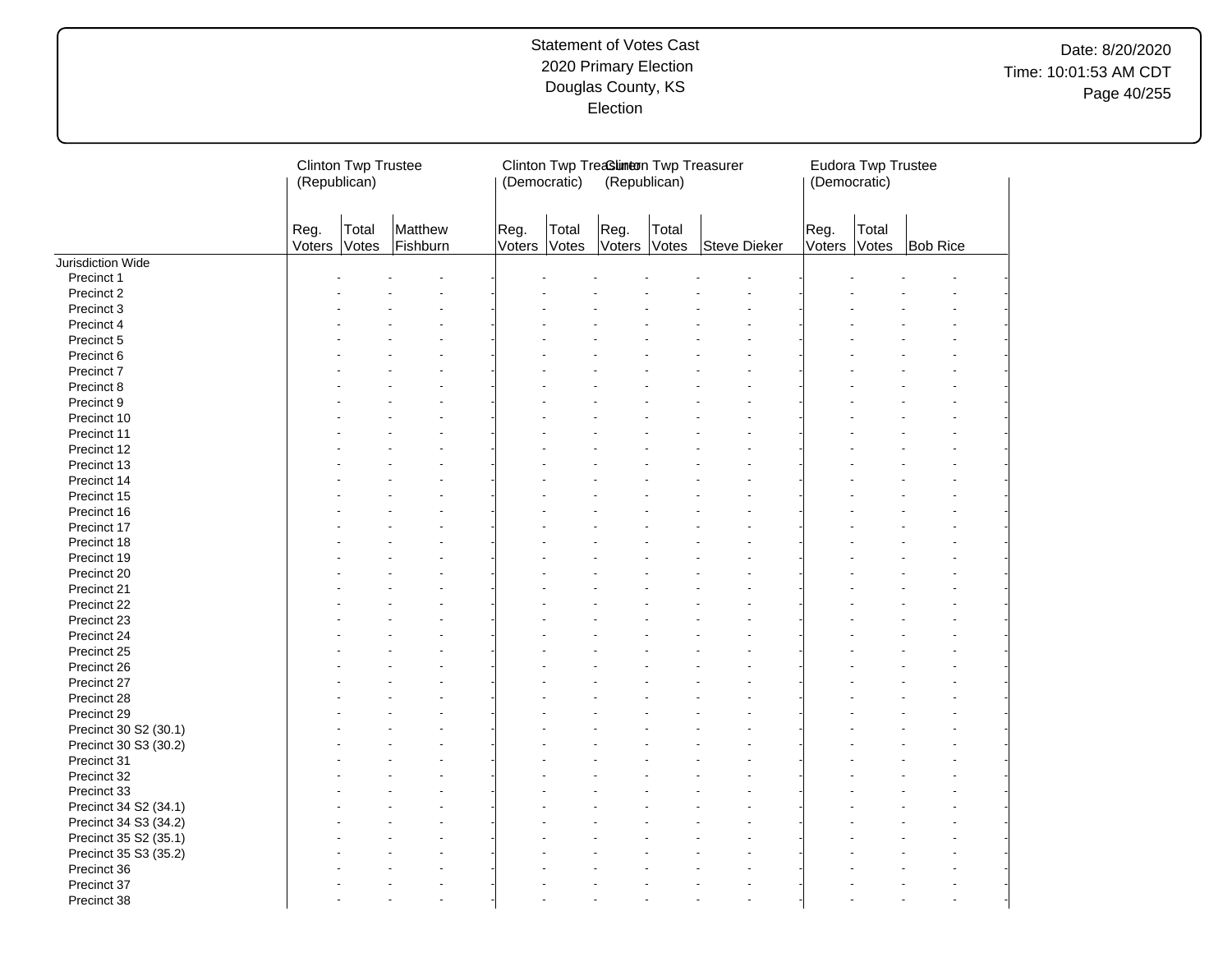|                                    | (Republican)         | <b>Clinton Twp Trustee</b> |                     |             | (Democratic)   |                | Clinton Twp Treasum ton Twp Treasurer<br>(Republican) |                 |              |             | (Democratic)         | Eudora Twp Trustee |                          |            |
|------------------------------------|----------------------|----------------------------|---------------------|-------------|----------------|----------------|-------------------------------------------------------|-----------------|--------------|-------------|----------------------|--------------------|--------------------------|------------|
|                                    | Reg.<br>Voters Votes | Total                      | Matthew<br>Fishburn |             | Reg.<br>Voters | Total<br>Votes | Reg.<br>Voters Votes                                  | Total           | Steve Dieker |             | Reg.<br>Voters Votes | Total              | <b>Bob Rice</b>          |            |
| Precinct 39                        |                      |                            |                     |             |                |                |                                                       |                 |              |             |                      |                    |                          |            |
| Precinct 40                        |                      |                            |                     |             |                |                |                                                       |                 |              |             |                      |                    |                          |            |
| Precinct 41 S3 H46 (41.1)          |                      |                            |                     |             |                |                |                                                       |                 |              |             |                      |                    |                          |            |
| Precinct 41 S3 H45 (41.2)          |                      |                            |                     |             |                |                |                                                       |                 |              |             |                      |                    |                          |            |
| Precinct 41 S2 H46 (41.3)          |                      |                            |                     |             |                |                |                                                       |                 |              |             |                      |                    |                          |            |
| Precinct 42 H46 (42.1)             |                      |                            |                     |             |                |                |                                                       |                 |              |             |                      |                    |                          |            |
| Precinct 42 H45 (42.2, 42.3, 42.4) |                      |                            |                     |             |                |                |                                                       |                 |              |             |                      |                    |                          |            |
| Precinct 43 CC1 (43.1)             |                      |                            |                     |             |                |                |                                                       |                 |              |             |                      |                    |                          |            |
| Precinct 43 CC3 (43.2, 43.3)       |                      |                            |                     |             |                |                |                                                       |                 |              |             |                      |                    |                          |            |
| Precinct 44 H45 (44.1)             |                      |                            |                     |             |                |                |                                                       |                 |              |             |                      |                    |                          |            |
| Precinct 44 H44 (44.2)             |                      |                            |                     |             |                |                |                                                       |                 |              |             |                      |                    |                          |            |
| Precinct 45                        |                      |                            |                     |             |                |                |                                                       |                 |              |             |                      |                    |                          |            |
| Precinct 46                        |                      |                            |                     |             |                |                |                                                       |                 |              |             |                      |                    |                          |            |
| Precinct 47                        |                      |                            |                     |             |                |                |                                                       |                 |              |             |                      |                    |                          |            |
| Precinct 48                        |                      |                            |                     |             |                |                |                                                       |                 |              |             |                      |                    |                          |            |
| Precinct 49                        |                      |                            |                     |             |                |                |                                                       |                 |              |             |                      |                    |                          |            |
| Precinct 50 City (50.2)            |                      |                            |                     |             |                |                |                                                       |                 |              |             |                      |                    |                          |            |
| Precinct 50 Twp                    |                      |                            |                     |             |                |                |                                                       |                 |              |             | 48                   | 11                 |                          | 11 100.00% |
| Precinct 51                        | $\Omega$             | 112                        |                     | 112 100.00% | $\Omega$       |                | $\mathbf 0$                                           | $\Omega$<br>112 |              | 112 100.00% | $\ddot{\phantom{1}}$ |                    |                          |            |
| Precinct 52 City (52.3)            |                      |                            |                     |             |                |                |                                                       |                 |              |             |                      |                    | $\sim$                   |            |
| Precinct 52 Twp                    |                      |                            |                     |             |                |                |                                                       |                 |              |             | 74                   | 13                 |                          | 13 100.00% |
| Precinct 53 H10 Twp                |                      |                            |                     |             |                |                |                                                       |                 |              |             | 509                  | 89                 | 89                       | 100.00%    |
| Precinct 53 H42 City (53.4)        |                      |                            |                     |             |                |                |                                                       |                 |              |             | $\overline{a}$       |                    | $\overline{\phantom{a}}$ |            |
| Precinct 53 H42 Twp (53.5, 53.6)   |                      |                            |                     |             |                |                |                                                       |                 |              |             | 178                  | 37                 | 37                       | 100.00%    |
| Precinct 54                        |                      |                            |                     |             |                |                |                                                       |                 |              |             |                      |                    |                          |            |
| Precinct 55 S3 H45 (55.1)          |                      |                            |                     |             |                |                |                                                       |                 |              |             |                      |                    |                          |            |
| Precinct 55 S3 H46 (55.2)          |                      |                            |                     |             |                |                |                                                       |                 |              |             |                      |                    |                          |            |
| Precinct 55 S2 H45 (55.3)          |                      |                            |                     |             |                |                |                                                       |                 |              |             |                      |                    |                          |            |
| Precinct 56 S19                    |                      |                            |                     |             |                |                |                                                       |                 |              |             |                      |                    |                          |            |
| Precinct 56 S2                     |                      |                            |                     |             |                |                |                                                       |                 |              |             |                      |                    |                          |            |
| Precinct 57 S2 City (57.2)         |                      |                            |                     |             |                |                |                                                       |                 |              |             |                      |                    |                          |            |
| Precinct 57 S2 Twp (57.1, 57.4)    |                      |                            |                     |             |                |                |                                                       |                 |              |             |                      |                    |                          |            |
| Precinct 57 TWP S19 (57.3)         |                      |                            |                     |             |                |                |                                                       |                 |              |             |                      |                    |                          |            |
| Precinct 58                        |                      |                            |                     |             |                |                |                                                       |                 |              |             |                      |                    |                          |            |
| Precinct 59 H54                    |                      |                            |                     |             |                |                |                                                       |                 |              |             |                      |                    |                          |            |
| Precinct 59 H45                    |                      |                            |                     |             |                |                |                                                       |                 |              |             |                      |                    |                          |            |
| Precinct 60                        |                      |                            |                     |             |                |                |                                                       |                 |              |             |                      |                    |                          |            |
| Precinct 61                        |                      |                            |                     |             |                |                |                                                       |                 |              |             |                      |                    |                          |            |
| Precinct 62                        |                      |                            |                     |             |                |                |                                                       |                 |              |             |                      |                    |                          |            |
| Precinct 63                        |                      |                            |                     |             |                |                |                                                       |                 |              |             |                      |                    |                          |            |
| Precinct 64 H45                    |                      |                            |                     |             |                |                |                                                       |                 |              |             |                      |                    |                          |            |
| Precinct 64 H46 497 (64.3)         |                      |                            |                     |             |                |                |                                                       |                 |              |             |                      |                    |                          |            |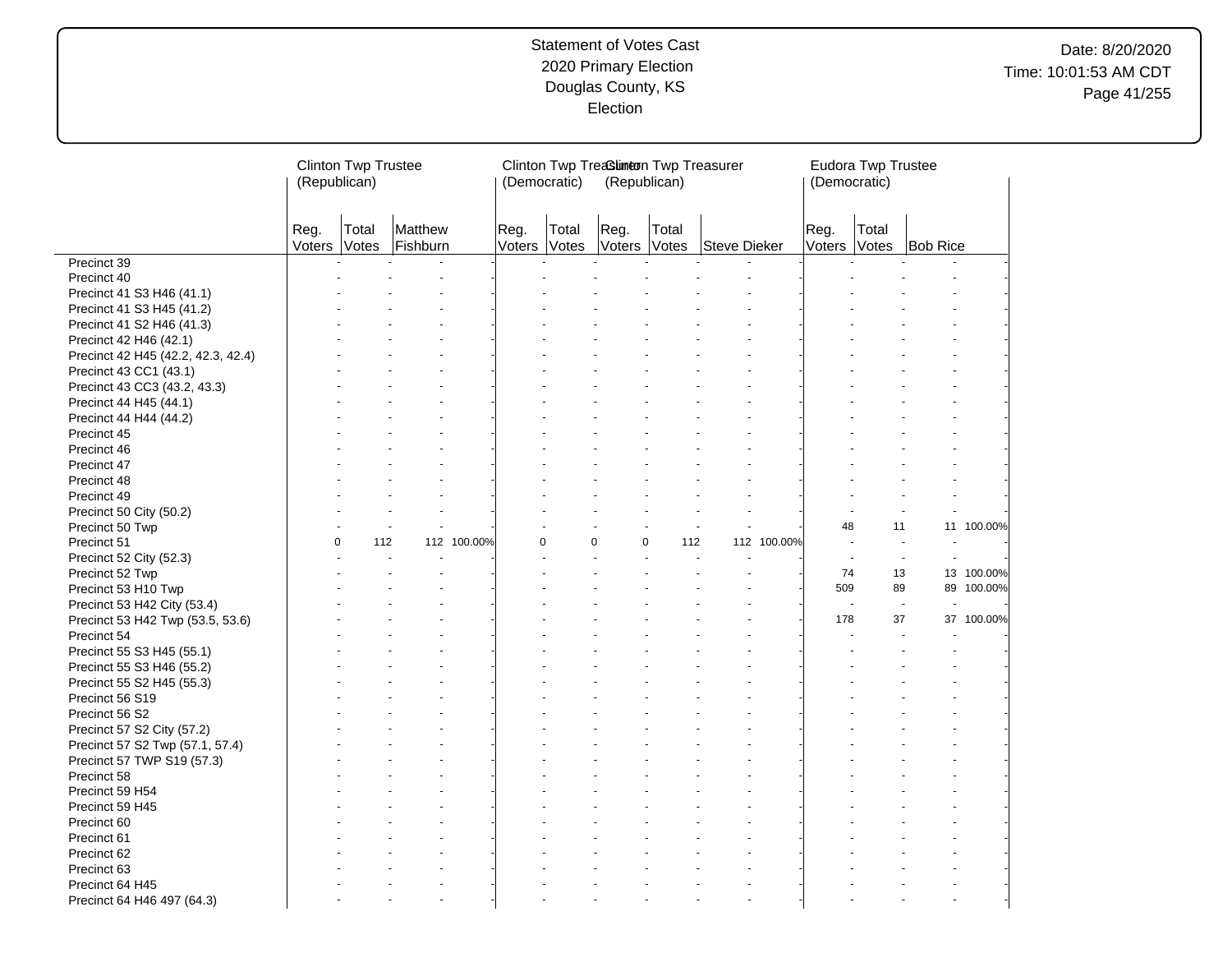|                                 | (Republican)   | <b>Clinton Twp Trustee</b> |                     |             | (Democratic)   |                | Clinton Twp Treaslineon Twp Treasurer<br>(Republican) |                |              |             | (Democratic)   | Eudora Twp Trustee |                 |         |
|---------------------------------|----------------|----------------------------|---------------------|-------------|----------------|----------------|-------------------------------------------------------|----------------|--------------|-------------|----------------|--------------------|-----------------|---------|
|                                 | Reg.<br>Voters | Total<br>Votes             | Matthew<br>Fishburn |             | Reg.<br>Voters | Total<br>Votes | Reg.<br>Voters                                        | Total<br>Votes | Steve Dieker |             | Reg.<br>Voters | Total<br>Votes     | <b>Bob Rice</b> |         |
| Precinct 65 H10                 |                |                            |                     |             |                |                |                                                       |                |              |             |                |                    |                 |         |
| Precinct 65 H46 (65.4)          |                |                            |                     |             |                |                |                                                       |                |              |             |                |                    |                 |         |
| Precinct 65 S2 H46 (65.6)       |                |                            |                     |             |                |                |                                                       |                |              |             |                |                    |                 |         |
| Precinct 66 S19 H45 (66.1 66.2) |                |                            |                     |             |                |                |                                                       |                |              |             |                |                    |                 |         |
| Precinct 66 S3 H44 (66.3)       |                |                            |                     |             |                |                |                                                       |                |              |             |                |                    |                 |         |
| Precinct 66 S3 H45 (66.4)       |                |                            |                     |             |                |                |                                                       |                |              |             |                |                    |                 |         |
| Precinct 66 S19 H10 (66.5)      |                |                            |                     |             |                |                |                                                       |                |              |             |                |                    |                 |         |
| Precinct 66 S3 H10 (66.7)       |                |                            |                     |             |                |                |                                                       |                |              |             |                |                    |                 |         |
| Precinct 67 S19 H54 (67.1,67.2) |                |                            |                     |             |                |                |                                                       |                |              |             |                |                    |                 |         |
| Precinct 67 S19 H45             |                |                            |                     |             |                |                |                                                       |                |              |             |                |                    |                 |         |
| Precinct 67 S3 H45              |                |                            |                     |             |                |                |                                                       |                |              |             |                |                    |                 |         |
| Precinct 67 S3 H54 (67.7,67.8)  |                |                            |                     |             |                |                |                                                       |                |              |             |                |                    |                 |         |
| Precinct 70                     |                |                            |                     |             |                |                |                                                       |                |              |             |                |                    |                 |         |
| Precinct 71                     |                |                            |                     |             |                |                |                                                       |                |              |             |                |                    |                 |         |
| Precinct 74                     |                |                            |                     |             |                |                |                                                       |                |              |             |                |                    |                 |         |
| Precinct 76                     |                |                            |                     |             |                |                |                                                       |                |              |             |                |                    |                 |         |
| Precinct 77                     |                |                            |                     |             |                |                | $\overline{\phantom{a}}$                              |                |              |             |                |                    |                 |         |
| Total                           | 0              | 112                        |                     | 112 100.00% | 0              |                | 0                                                     | 112<br>0       |              | 112 100.00% | 809            | 150                | 150             | 100.00% |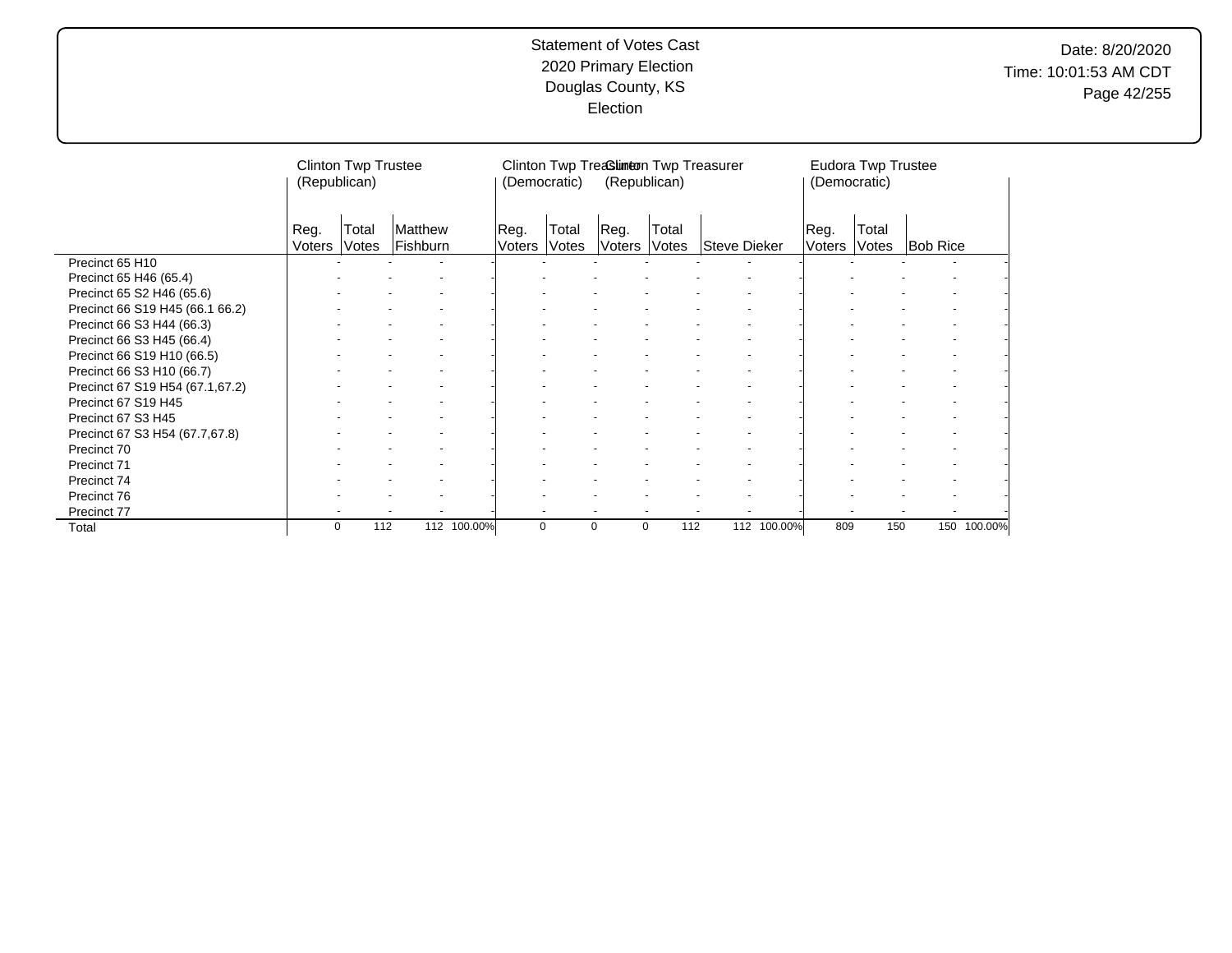|                       |                | Eudora Twp Trustee<br>(Republican) |  |                | (Democratic)   |                | Eudora Twp Treasudora Twp Treas<br>(Republican) |       |              |                    |                | <b>Grant Twp Trustee</b><br>(Democratic) |                  |  |
|-----------------------|----------------|------------------------------------|--|----------------|----------------|----------------|-------------------------------------------------|-------|--------------|--------------------|----------------|------------------------------------------|------------------|--|
|                       | Reg.<br>Voters | Total<br>Votes                     |  | Jim D. Gabriel | Reg.<br>Voters | Total<br>Votes | Reg.<br>Voters Votes                            | Total | Branden Boyd | Mark<br>Grosdidier | Reg.<br>Voters | Total<br>Votes                           | John<br>Naramore |  |
| Jurisdiction Wide     |                |                                    |  |                |                |                |                                                 |       |              |                    |                |                                          |                  |  |
| Precinct 1            |                |                                    |  |                |                |                |                                                 |       |              |                    |                |                                          |                  |  |
| Precinct 2            |                |                                    |  |                |                |                |                                                 |       |              |                    |                |                                          |                  |  |
| Precinct 3            |                |                                    |  |                |                |                |                                                 |       |              |                    |                |                                          |                  |  |
| Precinct 4            |                |                                    |  |                |                |                |                                                 |       |              |                    |                |                                          |                  |  |
| Precinct 5            |                |                                    |  |                |                |                |                                                 |       |              |                    |                |                                          |                  |  |
| Precinct 6            |                |                                    |  |                |                |                |                                                 |       |              |                    |                |                                          |                  |  |
| Precinct 7            |                |                                    |  |                |                |                |                                                 |       |              |                    |                |                                          |                  |  |
| Precinct 8            |                |                                    |  |                |                |                |                                                 |       |              |                    |                |                                          |                  |  |
| Precinct 9            |                |                                    |  |                |                |                |                                                 |       |              |                    |                |                                          |                  |  |
| Precinct 10           |                |                                    |  |                |                |                |                                                 |       |              |                    |                |                                          |                  |  |
| Precinct 11           |                |                                    |  |                |                |                |                                                 |       |              |                    |                |                                          |                  |  |
| Precinct 12           |                |                                    |  |                |                |                |                                                 |       |              |                    |                |                                          |                  |  |
| Precinct 13           |                |                                    |  |                |                |                |                                                 |       |              |                    |                |                                          |                  |  |
| Precinct 14           |                |                                    |  |                |                |                |                                                 |       |              |                    |                |                                          |                  |  |
| Precinct 15           |                |                                    |  |                |                |                |                                                 |       |              |                    |                |                                          |                  |  |
| Precinct 16           |                |                                    |  |                |                |                |                                                 |       |              |                    |                |                                          |                  |  |
| Precinct 17           |                |                                    |  |                |                |                |                                                 |       |              |                    |                |                                          |                  |  |
| Precinct 18           |                |                                    |  |                |                |                |                                                 |       |              |                    |                |                                          |                  |  |
| Precinct 19           |                |                                    |  |                |                |                |                                                 |       |              |                    |                |                                          |                  |  |
| Precinct 20           |                |                                    |  |                |                |                |                                                 |       |              |                    |                |                                          |                  |  |
| Precinct 21           |                |                                    |  |                |                |                |                                                 |       |              |                    |                |                                          |                  |  |
| Precinct 22           |                |                                    |  |                |                |                |                                                 |       |              |                    |                |                                          |                  |  |
| Precinct 23           |                |                                    |  |                |                |                |                                                 |       |              |                    |                |                                          |                  |  |
| Precinct 24           |                |                                    |  |                |                |                |                                                 |       |              |                    |                |                                          |                  |  |
| Precinct 25           |                |                                    |  |                |                |                |                                                 |       |              |                    |                |                                          |                  |  |
| Precinct 26           |                |                                    |  |                |                |                |                                                 |       |              |                    |                |                                          |                  |  |
| Precinct 27           |                |                                    |  |                |                |                |                                                 |       |              |                    |                |                                          |                  |  |
| Precinct 28           |                |                                    |  |                |                |                |                                                 |       |              |                    |                |                                          |                  |  |
| Precinct 29           |                |                                    |  |                |                |                |                                                 |       |              |                    |                |                                          |                  |  |
| Precinct 30 S2 (30.1) |                |                                    |  |                |                |                |                                                 |       |              |                    |                |                                          |                  |  |
| Precinct 30 S3 (30.2) |                |                                    |  |                |                |                |                                                 |       |              |                    |                |                                          |                  |  |
| Precinct 31           |                |                                    |  |                |                |                |                                                 |       |              |                    |                |                                          |                  |  |
| Precinct 32           |                |                                    |  |                |                |                |                                                 |       |              |                    |                |                                          |                  |  |
| Precinct 33           |                |                                    |  |                |                |                |                                                 |       |              |                    |                |                                          |                  |  |
| Precinct 34 S2 (34.1) |                |                                    |  |                |                |                |                                                 |       |              |                    |                |                                          |                  |  |
| Precinct 34 S3 (34.2) |                |                                    |  |                |                |                |                                                 |       |              |                    |                |                                          |                  |  |
| Precinct 35 S2 (35.1) |                |                                    |  |                |                |                |                                                 |       |              |                    |                |                                          |                  |  |
| Precinct 35 S3 (35.2) |                |                                    |  |                |                |                |                                                 |       |              |                    |                |                                          |                  |  |
| Precinct 36           |                |                                    |  |                |                |                |                                                 |       |              |                    |                |                                          |                  |  |
| Precinct 37           |                |                                    |  |                |                |                |                                                 |       |              |                    |                |                                          |                  |  |
| Precinct 38           |                |                                    |  |                |                |                |                                                 |       |              |                    |                |                                          |                  |  |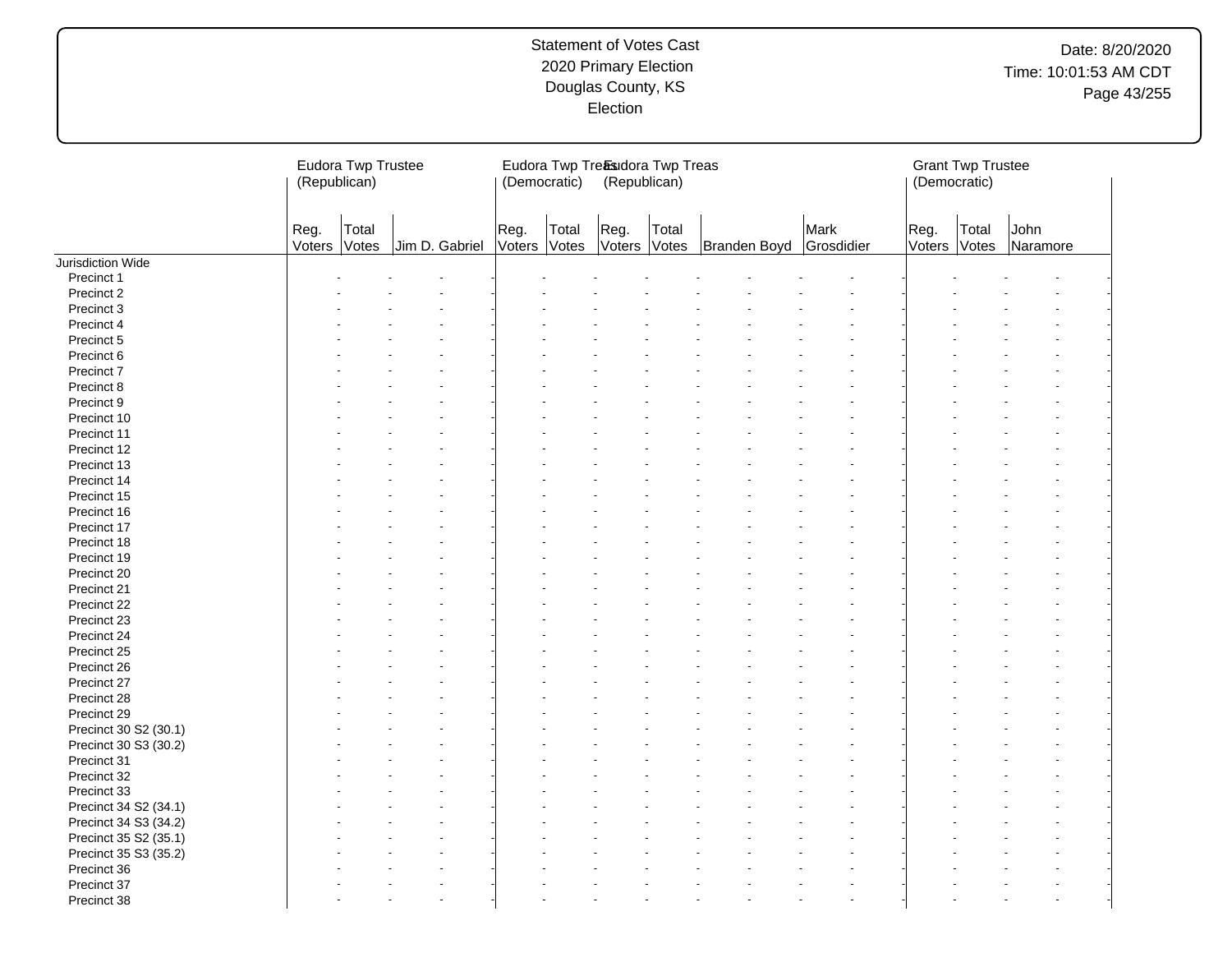|                                    | Eudora Twp Trustee<br>(Republican) |                          |                |             |                | (Democratic)             | Eudora Twp Treasudora Twp Treas<br>(Republican) |                          |                      |        |                    |        | (Democratic)   | <b>Grant Twp Trustee</b> |                  |                          |
|------------------------------------|------------------------------------|--------------------------|----------------|-------------|----------------|--------------------------|-------------------------------------------------|--------------------------|----------------------|--------|--------------------|--------|----------------|--------------------------|------------------|--------------------------|
|                                    | Reg.<br>Voters                     | Total<br>Votes           | Jim D. Gabriel |             | Reg.<br>Voters | Total<br>Votes           | Reg.<br>Voters Votes                            | Total                    | Branden Boyd         |        | Mark<br>Grosdidier |        | Reg.<br>Voters | Total<br>Votes           | John<br>Naramore |                          |
| Precinct 39                        |                                    |                          |                |             |                |                          |                                                 |                          |                      |        |                    |        |                |                          |                  |                          |
| Precinct 40                        |                                    |                          |                |             |                |                          |                                                 |                          |                      |        |                    |        |                |                          |                  |                          |
| Precinct 41 S3 H46 (41.1)          |                                    |                          |                |             |                |                          |                                                 |                          |                      |        |                    |        |                |                          |                  |                          |
| Precinct 41 S3 H45 (41.2)          |                                    |                          |                |             |                |                          |                                                 |                          |                      |        |                    |        |                |                          |                  |                          |
| Precinct 41 S2 H46 (41.3)          |                                    |                          |                |             |                |                          |                                                 |                          |                      |        |                    |        |                |                          |                  |                          |
| Precinct 42 H46 (42.1)             |                                    |                          |                |             |                |                          |                                                 |                          |                      |        |                    |        |                |                          |                  |                          |
| Precinct 42 H45 (42.2, 42.3, 42.4) |                                    |                          |                |             |                |                          |                                                 |                          |                      |        |                    |        |                |                          |                  |                          |
| Precinct 43 CC1 (43.1)             |                                    |                          |                |             |                |                          |                                                 |                          |                      |        |                    |        |                |                          |                  |                          |
| Precinct 43 CC3 (43.2, 43.3)       |                                    |                          |                |             |                |                          |                                                 |                          |                      |        |                    |        |                |                          |                  |                          |
| Precinct 44 H45 (44.1)             |                                    |                          |                |             |                |                          |                                                 |                          |                      |        |                    |        |                |                          |                  |                          |
| Precinct 44 H44 (44.2)             |                                    |                          |                |             |                |                          |                                                 |                          |                      |        |                    |        |                |                          |                  |                          |
| Precinct 45                        |                                    |                          |                |             |                |                          |                                                 |                          |                      |        |                    |        |                |                          |                  |                          |
| Precinct 46                        |                                    |                          |                |             |                |                          |                                                 |                          |                      |        |                    |        |                |                          |                  |                          |
| Precinct 47                        |                                    |                          |                |             |                |                          |                                                 |                          |                      |        |                    |        |                |                          |                  |                          |
| Precinct 48                        |                                    |                          |                |             |                |                          |                                                 |                          |                      |        |                    |        |                |                          |                  |                          |
| Precinct 49                        |                                    |                          |                |             |                |                          |                                                 |                          |                      |        |                    |        |                |                          |                  |                          |
| Precinct 50 City (50.2)            |                                    |                          |                |             |                |                          |                                                 |                          |                      |        |                    |        |                |                          |                  |                          |
| Precinct 50 Twp                    | 48                                 | 8                        | 8              | 100.00%     | 48             |                          | 0<br>48                                         |                          | $\overline{2}$<br>9  | 22.22% | $\overline{7}$     | 77.78% |                |                          |                  |                          |
| Precinct 51                        |                                    |                          |                |             |                |                          | ÷.                                              |                          |                      |        | ÷.                 |        |                |                          |                  |                          |
| Precinct 52 City (52.3)            | $\sim$                             | $\sim$                   | $\sim$         |             |                | $\sim$                   | $\sim$                                          | $\overline{\phantom{a}}$ | $\overline{a}$<br>÷, |        | $\sim$             |        |                |                          |                  |                          |
| Precinct 52 Twp                    | 74                                 | 18                       | 18             | 100.00%     | 74             |                          | $\mathbf 0$<br>74                               | 23                       | 8                    | 34.78% | 15                 | 65.22% |                |                          |                  |                          |
| Precinct 53 H10 Twp                | 509                                | 149                      |                | 149 100.00% | 509            |                          | $\Omega$<br>509                                 | 170                      | 65                   | 38.24% | 105                | 61.76% |                |                          |                  |                          |
| Precinct 53 H42 City (53.4)        | $\overline{\phantom{a}}$           | $\overline{\phantom{a}}$ |                |             |                | $\overline{\phantom{a}}$ | $\sim$<br>$\blacksquare$                        |                          |                      |        |                    |        |                |                          |                  |                          |
| Precinct 53 H42 Twp (53.5, 53.6)   | 178                                | 39                       | 39             | 100.00%     | 178            |                          | 0<br>178                                        | 44                       | 19                   | 43.18% | 25                 | 56.82% |                |                          |                  |                          |
| Precinct 54                        |                                    |                          |                |             |                |                          |                                                 |                          |                      |        |                    |        |                |                          |                  | $\overline{\phantom{a}}$ |
| Precinct 55 S3 H45 (55.1)          |                                    |                          |                |             |                |                          |                                                 |                          |                      |        |                    |        | 144            | 36                       |                  | 36 100.00%               |
| Precinct 55 S3 H46 (55.2)          |                                    |                          |                |             |                |                          |                                                 |                          |                      |        |                    |        | 44             |                          | 12               | 12 100.00%               |
| Precinct 55 S2 H45 (55.3)          |                                    |                          |                |             |                |                          |                                                 |                          |                      |        |                    |        | 20             |                          | $\overline{7}$   | 7 100.00%                |
| Precinct 56 S19                    |                                    |                          |                |             |                |                          |                                                 |                          |                      |        |                    |        |                |                          |                  |                          |
| Precinct 56 S2                     |                                    |                          |                |             |                |                          |                                                 |                          |                      |        |                    |        |                |                          |                  |                          |
| Precinct 57 S2 City (57.2)         |                                    |                          |                |             |                |                          |                                                 |                          |                      |        |                    |        |                |                          |                  |                          |
| Precinct 57 S2 Twp (57.1, 57.4)    |                                    |                          |                |             |                |                          |                                                 |                          |                      |        |                    |        |                |                          |                  |                          |
| Precinct 57 TWP S19 (57.3)         |                                    |                          |                |             |                |                          |                                                 |                          |                      |        |                    |        |                |                          |                  |                          |
| Precinct 58                        |                                    |                          |                |             |                |                          |                                                 |                          |                      |        |                    |        |                |                          |                  |                          |
| Precinct 59 H54                    |                                    |                          |                |             |                |                          |                                                 |                          |                      |        |                    |        |                |                          |                  |                          |
| Precinct 59 H45                    |                                    |                          |                |             |                |                          |                                                 |                          |                      |        |                    |        |                |                          |                  |                          |
| Precinct 60                        |                                    |                          |                |             |                |                          |                                                 |                          |                      |        |                    |        |                |                          |                  |                          |
| Precinct 61                        |                                    |                          |                |             |                |                          |                                                 |                          |                      |        |                    |        |                |                          |                  |                          |
| Precinct 62                        |                                    |                          |                |             |                |                          |                                                 |                          |                      |        |                    |        |                |                          |                  |                          |
| Precinct 63                        |                                    |                          |                |             |                |                          |                                                 |                          |                      |        |                    |        |                |                          |                  |                          |
| Precinct 64 H45                    |                                    |                          |                |             |                |                          |                                                 |                          |                      |        |                    |        |                |                          |                  |                          |
| Precinct 64 H46 497 (64.3)         |                                    |                          |                |             |                |                          |                                                 |                          |                      |        |                    |        |                |                          |                  |                          |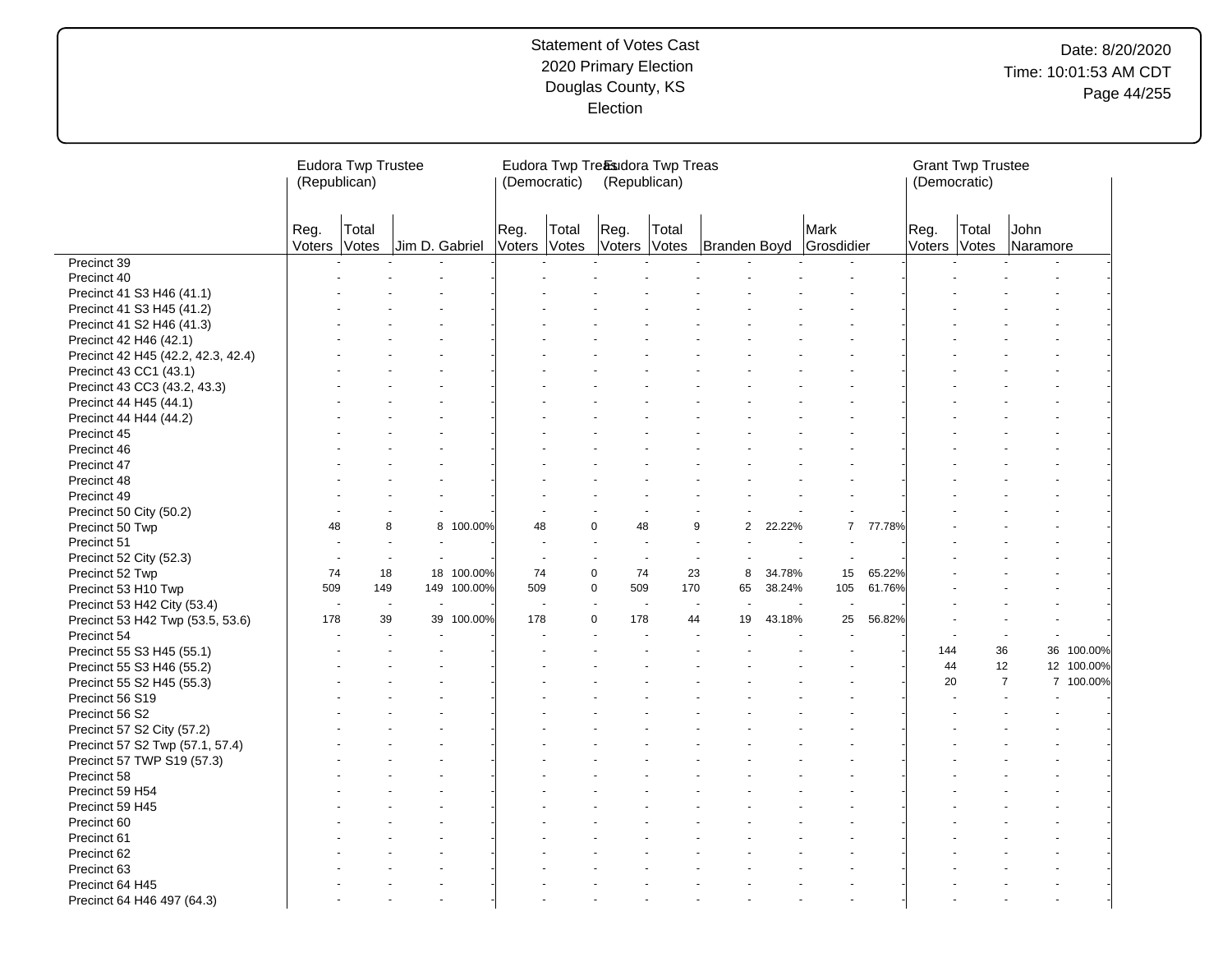|                                 | (Republican)   | Eudora Twp Trustee |                |                | (Democratic)   | Eudora Twp Treasudora Twp Treas<br>(Republican) |       |              |        |                    |        | (Democratic)   | <b>Grant Twp Trustee</b> |                  |            |
|---------------------------------|----------------|--------------------|----------------|----------------|----------------|-------------------------------------------------|-------|--------------|--------|--------------------|--------|----------------|--------------------------|------------------|------------|
|                                 | Reg.<br>Voters | Total<br>Votes     | Jim D. Gabriel | Reg.<br>Voters | Total<br>Votes | Reg.<br>Voters Votes                            | Total | Branden Boyd |        | Mark<br>Grosdidier |        | Reg.<br>Voters | Total<br>Votes           | John<br>Naramore |            |
| Precinct 65 H10                 |                |                    |                |                |                |                                                 |       |              |        |                    |        |                |                          |                  |            |
| Precinct 65 H46 (65.4)          |                |                    |                |                |                |                                                 |       |              |        |                    |        |                |                          |                  |            |
| Precinct 65 S2 H46 (65.6)       |                |                    |                |                |                |                                                 |       |              |        |                    |        |                |                          |                  |            |
| Precinct 66 S19 H45 (66.1 66.2) |                |                    |                |                |                |                                                 |       |              |        |                    |        |                |                          |                  |            |
| Precinct 66 S3 H44 (66.3)       |                |                    |                |                |                |                                                 |       |              |        |                    |        |                |                          |                  |            |
| Precinct 66 S3 H45 (66.4)       |                |                    |                |                |                |                                                 |       |              |        |                    |        |                |                          |                  |            |
| Precinct 66 S19 H10 (66.5)      |                |                    |                |                |                |                                                 |       |              |        |                    |        |                |                          |                  |            |
| Precinct 66 S3 H10 (66.7)       |                |                    |                |                |                |                                                 |       |              |        |                    |        |                |                          |                  |            |
| Precinct 67 S19 H54 (67.1,67.2) |                |                    |                |                |                |                                                 |       |              |        |                    |        |                |                          |                  |            |
| Precinct 67 S19 H45             |                |                    |                |                |                |                                                 |       |              |        |                    |        |                |                          |                  |            |
| Precinct 67 S3 H45              |                |                    |                |                |                |                                                 |       |              |        |                    |        |                |                          |                  |            |
| Precinct 67 S3 H54 (67.7,67.8)  |                |                    |                |                |                |                                                 |       |              |        |                    |        |                |                          |                  |            |
| Precinct 70                     |                |                    |                |                |                |                                                 |       |              |        |                    |        |                |                          |                  |            |
| Precinct 71                     |                |                    |                |                |                |                                                 |       |              |        |                    |        |                |                          |                  |            |
| Precinct 74                     |                |                    |                |                |                |                                                 |       |              |        |                    |        |                |                          |                  |            |
| Precinct 76                     |                |                    |                |                |                |                                                 |       |              |        |                    |        |                |                          |                  |            |
| Precinct 77                     |                |                    |                |                |                |                                                 |       |              |        |                    |        |                |                          |                  |            |
| Total                           | 809            | 214                | 214 100.00%    | 809            |                | 809<br>0                                        | 246   | 94           | 38.21% | 152                | 61.79% | 208            | 55                       |                  | 55 100.00% |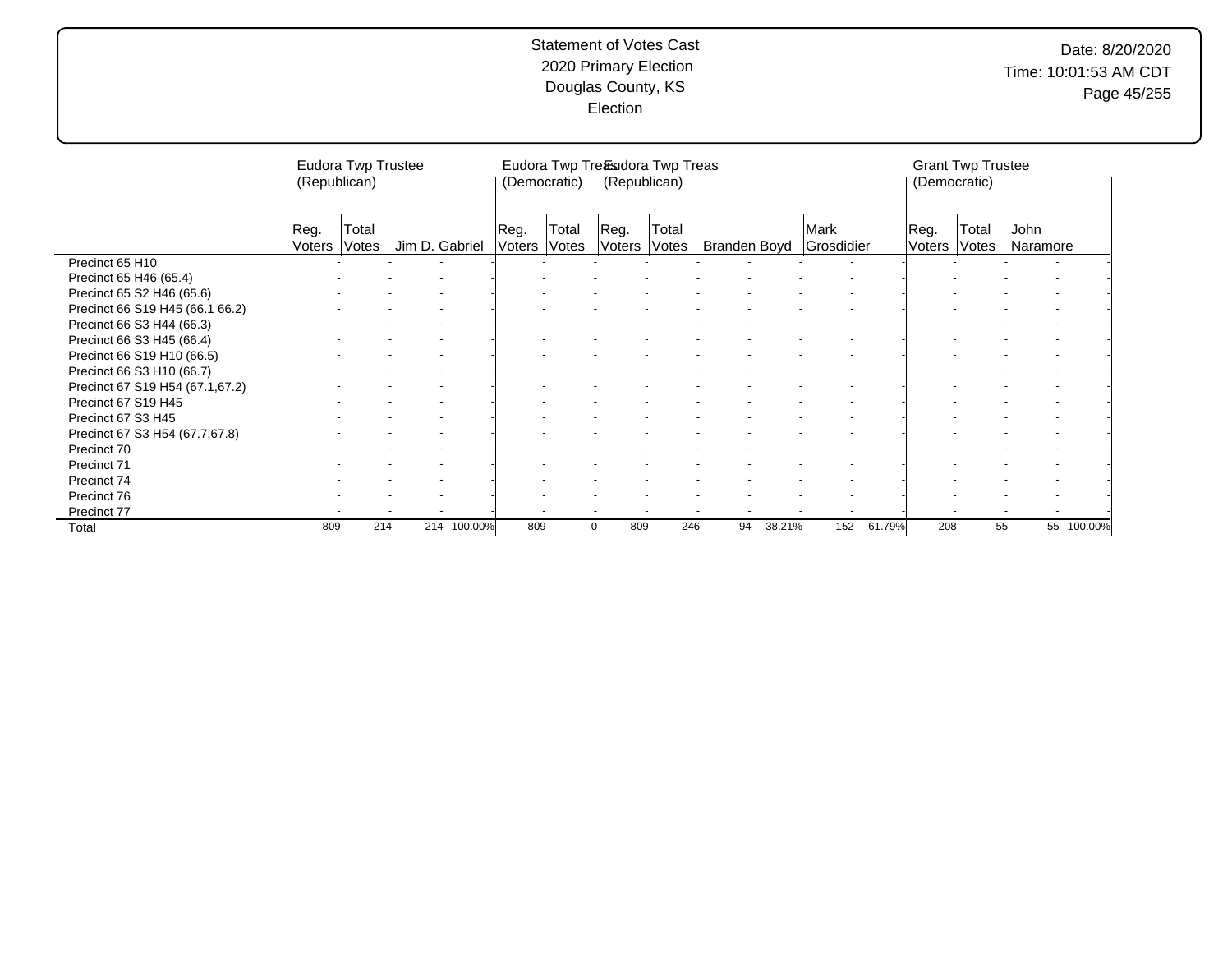# Date: 8/20/2020 Time: 10:01:53 AM CDT Page 46/255

|                       | (Republican)   |                | Grant Twp Trusterant Township Treas<br>(Democratic) |       |                | (Republican)   |                | <b>Grant Township Treas</b> | (Democratic)   |                | Kanwaka Twp Trustee   | (Republican)   | Kanwaka Twp Trustee |
|-----------------------|----------------|----------------|-----------------------------------------------------|-------|----------------|----------------|----------------|-----------------------------|----------------|----------------|-----------------------|----------------|---------------------|
|                       | Reg.<br>Voters | Total<br>Votes | Reg.<br>Voters Votes                                | Total | Linda K. Bruce | Reg.<br>Voters | Total<br>Votes | Bonnye E.<br>Little         | Reg.<br>Voters | Total<br>Votes | David A.<br>Wulfkuhle | Reg.<br>Voters | Total<br>Votes      |
| Jurisdiction Wide     |                |                |                                                     |       |                |                |                |                             |                |                |                       |                |                     |
| Precinct 1            |                |                |                                                     |       |                |                |                |                             |                |                |                       |                |                     |
| Precinct 2            |                |                |                                                     |       |                |                |                |                             |                |                |                       |                |                     |
| Precinct 3            |                |                |                                                     |       |                |                |                |                             |                |                |                       |                |                     |
| Precinct 4            |                |                |                                                     |       |                |                |                |                             |                |                |                       |                |                     |
| Precinct 5            |                |                |                                                     |       |                |                |                |                             |                |                |                       |                |                     |
| Precinct 6            |                |                |                                                     |       |                |                |                |                             |                |                |                       |                |                     |
| Precinct 7            |                |                |                                                     |       |                |                |                |                             |                |                |                       |                |                     |
| Precinct 8            |                |                |                                                     |       |                |                |                |                             |                |                |                       |                |                     |
| Precinct 9            |                |                |                                                     |       |                |                |                |                             |                |                |                       |                |                     |
| Precinct 10           |                |                |                                                     |       |                |                |                |                             |                |                |                       |                |                     |
| Precinct 11           |                |                |                                                     |       |                |                |                |                             |                |                |                       |                |                     |
| Precinct 12           |                |                |                                                     |       |                |                |                |                             |                |                |                       |                |                     |
| Precinct 13           |                |                |                                                     |       |                |                |                |                             |                |                |                       |                |                     |
| Precinct 14           |                |                |                                                     |       |                |                |                |                             |                |                |                       |                |                     |
| Precinct 15           |                |                |                                                     |       |                |                |                |                             |                |                |                       |                |                     |
| Precinct 16           |                |                |                                                     |       |                |                |                |                             |                |                |                       |                |                     |
| Precinct 17           |                |                |                                                     |       |                |                |                |                             |                |                |                       |                |                     |
| Precinct 18           |                |                |                                                     |       |                |                |                |                             |                |                |                       |                |                     |
| Precinct 19           |                |                |                                                     |       |                |                |                |                             |                |                |                       |                |                     |
| Precinct 20           |                |                |                                                     |       |                |                |                |                             |                |                |                       |                |                     |
| Precinct 21           |                |                |                                                     |       |                |                |                |                             |                |                |                       |                |                     |
|                       |                |                |                                                     |       |                |                |                |                             |                |                |                       |                |                     |
| Precinct 22           |                |                |                                                     |       |                |                |                |                             |                |                |                       |                |                     |
| Precinct 23           |                |                |                                                     |       |                |                |                |                             |                |                |                       |                |                     |
| Precinct 24           |                |                |                                                     |       |                |                |                |                             |                |                |                       |                |                     |
| Precinct 25           |                |                |                                                     |       |                |                |                |                             |                |                |                       |                |                     |
| Precinct 26           |                |                |                                                     |       |                |                |                |                             |                |                |                       |                |                     |
| Precinct 27           |                |                |                                                     |       |                |                |                |                             |                |                |                       |                |                     |
| Precinct 28           |                |                |                                                     |       |                |                |                |                             |                |                |                       |                |                     |
| Precinct 29           |                |                |                                                     |       |                |                |                |                             |                |                |                       |                |                     |
| Precinct 30 S2 (30.1) |                |                |                                                     |       |                |                |                |                             |                |                |                       |                |                     |
| Precinct 30 S3 (30.2) |                |                |                                                     |       |                |                |                |                             |                |                |                       |                |                     |
| Precinct 31           |                |                |                                                     |       |                |                |                |                             |                |                |                       |                |                     |
| Precinct 32           |                |                |                                                     |       |                |                |                |                             |                |                |                       |                |                     |
| Precinct 33           |                |                |                                                     |       |                |                |                |                             |                |                |                       |                |                     |
| Precinct 34 S2 (34.1) |                |                |                                                     |       |                |                |                |                             |                |                |                       |                |                     |
| Precinct 34 S3 (34.2) |                |                |                                                     |       |                |                |                |                             |                |                |                       |                |                     |
| Precinct 35 S2 (35.1) |                |                |                                                     |       |                |                |                |                             |                |                |                       |                |                     |
| Precinct 35 S3 (35.2) |                |                |                                                     |       |                |                |                |                             |                |                |                       |                |                     |
| Precinct 36           |                |                |                                                     |       |                |                |                |                             |                |                |                       |                |                     |
| Precinct 37           |                |                |                                                     |       |                |                |                |                             |                |                |                       |                |                     |
| Precinct 38           |                |                |                                                     |       |                |                |                |                             |                |                |                       |                |                     |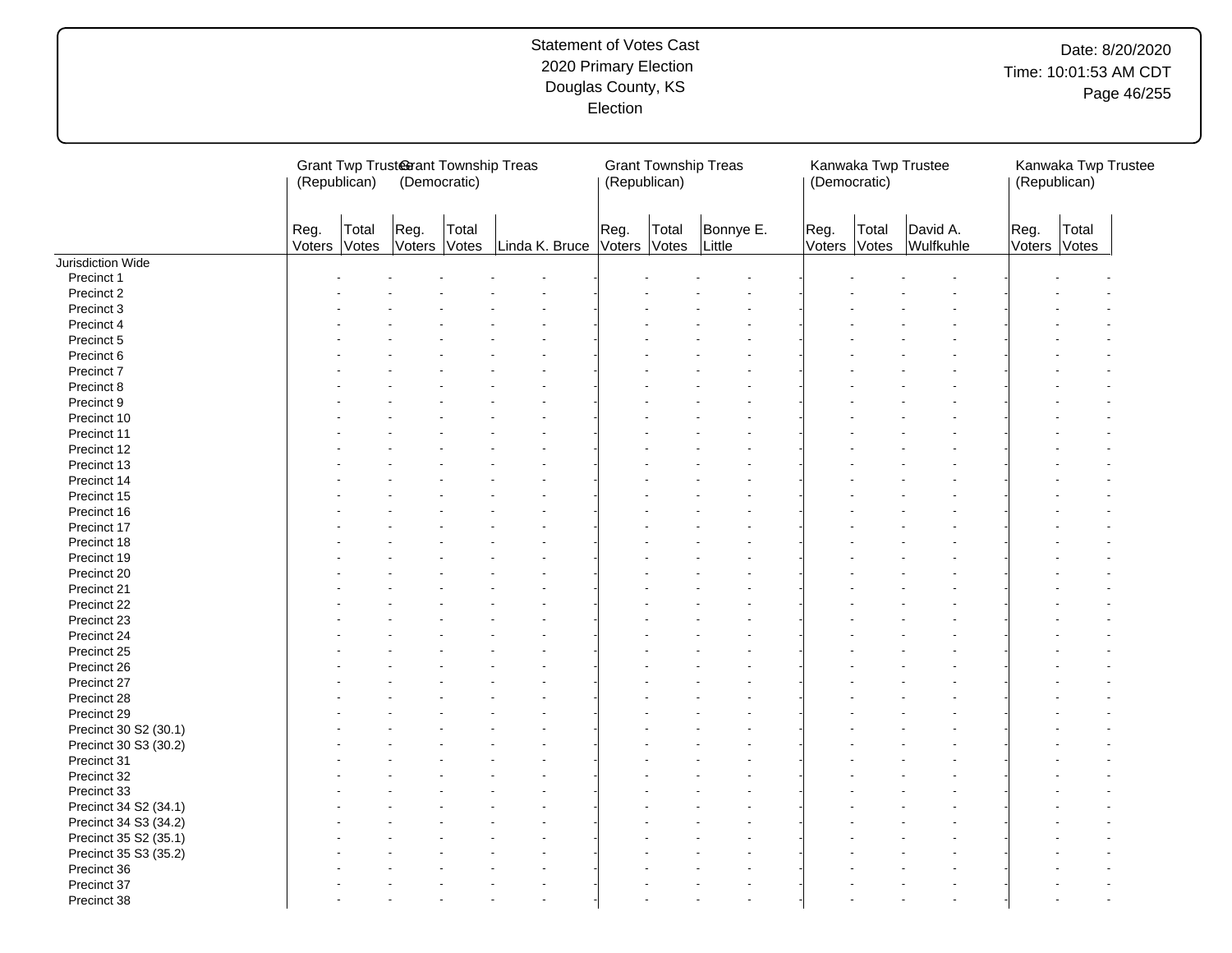# Date: 8/20/2020 Time: 10:01:53 AM CDT Page 47/255

|                                    | (Republican)   |                | Grant Twp Trusterant Township Treas<br>(Democratic) |       |                |            | (Republican)         |       | <b>Grant Township Treas</b> |            | (Democratic)         |       | Kanwaka Twp Trustee   |             | (Republican)         |       | Kanwaka Twp Trustee |
|------------------------------------|----------------|----------------|-----------------------------------------------------|-------|----------------|------------|----------------------|-------|-----------------------------|------------|----------------------|-------|-----------------------|-------------|----------------------|-------|---------------------|
|                                    | Reg.<br>Voters | Total<br>Votes | Reg.<br>Voters Votes                                | Total | Linda K. Bruce |            | Reg.<br>Voters Votes | Total | Bonnye E.<br>Little         |            | Reg.<br>Voters Votes | Total | David A.<br>Wulfkuhle |             | Reg.<br>Voters Votes | Total |                     |
| Precinct 39                        |                |                |                                                     |       |                |            |                      |       |                             |            |                      |       |                       |             |                      |       |                     |
| Precinct 40                        |                |                |                                                     |       |                |            |                      |       |                             |            |                      |       |                       |             |                      |       |                     |
| Precinct 41 S3 H46 (41.1)          |                |                |                                                     |       |                |            |                      |       |                             |            |                      |       |                       |             |                      |       |                     |
| Precinct 41 S3 H45 (41.2)          |                |                |                                                     |       |                |            |                      |       |                             |            |                      |       |                       |             |                      |       |                     |
| Precinct 41 S2 H46 (41.3)          |                |                |                                                     |       |                |            |                      |       |                             |            |                      |       |                       |             |                      |       |                     |
| Precinct 42 H46 (42.1)             |                |                |                                                     |       |                |            |                      |       |                             |            |                      |       |                       |             |                      |       |                     |
| Precinct 42 H45 (42.2, 42.3, 42.4) |                |                |                                                     |       |                |            |                      |       |                             |            |                      |       |                       |             |                      |       |                     |
| Precinct 43 CC1 (43.1)             |                |                |                                                     |       |                |            |                      |       |                             |            |                      |       |                       |             |                      |       |                     |
| Precinct 43 CC3 (43.2, 43.3)       |                |                |                                                     |       |                |            |                      |       |                             |            |                      |       |                       |             |                      |       |                     |
| Precinct 44 H45 (44.1)             |                |                |                                                     |       |                |            |                      |       |                             |            |                      |       |                       |             |                      |       |                     |
| Precinct 44 H44 (44.2)             |                |                |                                                     |       |                |            |                      |       |                             |            |                      |       |                       |             |                      |       |                     |
| Precinct 45                        |                |                |                                                     |       |                |            |                      |       |                             |            |                      |       |                       |             |                      |       |                     |
| Precinct 46                        |                |                |                                                     |       |                |            |                      |       |                             |            |                      |       |                       |             |                      |       |                     |
| Precinct 47                        |                |                |                                                     |       |                |            |                      |       |                             |            |                      |       |                       |             |                      |       |                     |
| Precinct 48                        |                |                |                                                     |       |                |            |                      |       |                             |            |                      |       |                       |             |                      |       |                     |
| Precinct 49                        |                |                |                                                     |       |                |            |                      |       |                             |            |                      |       |                       |             |                      |       |                     |
| Precinct 50 City (50.2)            |                |                |                                                     |       |                |            |                      |       |                             |            |                      |       |                       |             |                      |       |                     |
| Precinct 50 Twp                    |                |                |                                                     |       |                |            |                      |       |                             |            |                      |       |                       |             |                      |       |                     |
| Precinct 51                        |                |                |                                                     |       |                |            |                      |       |                             |            |                      |       |                       |             |                      |       |                     |
| Precinct 52 City (52.3)            |                |                |                                                     |       |                |            |                      |       |                             |            |                      |       |                       |             |                      |       |                     |
| Precinct 52 Twp                    |                |                |                                                     |       |                |            |                      |       |                             |            |                      |       |                       |             |                      |       |                     |
| Precinct 53 H10 Twp                |                |                |                                                     |       |                |            |                      |       |                             |            |                      |       |                       |             |                      |       |                     |
| Precinct 53 H42 City (53.4)        |                |                |                                                     |       |                |            |                      |       |                             |            |                      |       |                       |             |                      |       |                     |
| Precinct 53 H42 Twp (53.5, 53.6)   |                |                |                                                     |       |                |            |                      |       |                             |            |                      |       |                       |             |                      |       |                     |
| Precinct 54                        |                |                |                                                     |       |                |            |                      |       |                             |            |                      |       |                       |             |                      |       |                     |
| Precinct 55 S3 H45 (55.1)          | 144            |                | $\mathbf 0$<br>144                                  | 32    |                | 32 100.00% | 144                  |       | 16                          | 16 100.00% |                      |       |                       |             |                      |       |                     |
| Precinct 55 S3 H46 (55.2)          | 44             |                | $\mathbf 0$<br>44                                   | 11    |                | 11 100.00% | 44                   |       | 5                           | 5 100.00%  |                      |       |                       |             |                      |       |                     |
| Precinct 55 S2 H45 (55.3)          | 20             |                | 20<br>$\mathbf 0$                                   |       | $\overline{7}$ | 7 100.00%  | 20                   |       | $\overline{2}$              | 2 100.00%  |                      |       |                       |             |                      |       |                     |
| Precinct 56 S19                    |                |                |                                                     |       |                |            |                      |       |                             |            | 583                  | 174   |                       | 174 100.00% | 583                  |       | $\pmb{0}$           |
| Precinct 56 S2                     |                |                |                                                     |       |                |            |                      |       |                             |            | 155                  | 30    |                       | 30 100.00%  | 155                  |       | $\mathbf 0$         |
| Precinct 57 S2 City (57.2)         |                |                |                                                     |       |                |            |                      |       |                             |            |                      |       |                       |             |                      |       |                     |
| Precinct 57 S2 Twp (57.1, 57.4)    |                |                |                                                     |       |                |            |                      |       |                             |            |                      |       |                       |             |                      |       |                     |
| Precinct 57 TWP S19 (57.3)         |                |                |                                                     |       |                |            |                      |       |                             |            |                      |       |                       |             |                      |       |                     |
| Precinct 58                        |                |                |                                                     |       |                |            |                      |       |                             |            |                      |       |                       |             |                      |       |                     |
| Precinct 59 H54                    |                |                |                                                     |       |                |            |                      |       |                             |            |                      |       |                       |             |                      |       |                     |
| Precinct 59 H45                    |                |                |                                                     |       |                |            |                      |       |                             |            |                      |       |                       |             |                      |       |                     |
| Precinct 60                        |                |                |                                                     |       |                |            |                      |       |                             |            |                      |       |                       |             |                      |       |                     |
| Precinct 61                        |                |                |                                                     |       |                |            |                      |       |                             |            |                      |       |                       |             |                      |       |                     |
| Precinct 62                        |                |                |                                                     |       |                |            |                      |       |                             |            |                      |       |                       |             |                      |       |                     |
| Precinct 63                        |                |                |                                                     |       |                |            |                      |       |                             |            |                      |       |                       |             |                      |       |                     |
| Precinct 64 H45                    |                |                |                                                     |       |                |            |                      |       |                             |            |                      |       |                       |             |                      |       |                     |
| Precinct 64 H46 497 (64.3)         |                |                |                                                     |       |                |            |                      |       |                             |            |                      |       | ÷.                    |             |                      |       |                     |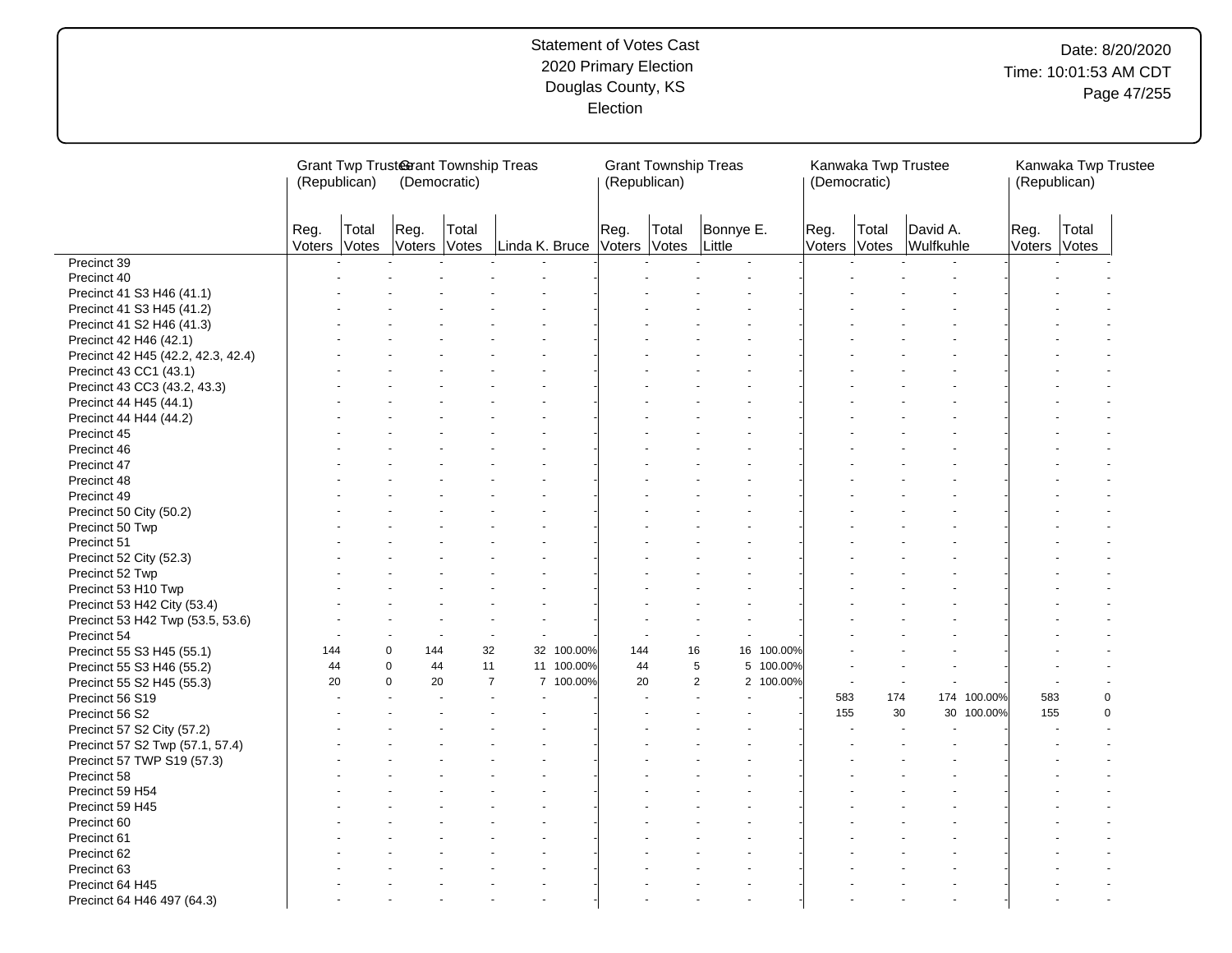# Date: 8/20/2020 Time: 10:01:53 AM CDT Page 48/255

|                                 | (Republican)   |                | Grant Twp Trusterant Township Treas | (Democratic)   |    |                |      | <b>Grant Township Treas</b><br>(Republican) |                     |      | (Democratic) |       | Kanwaka Twp Trustee   |             | (Republican)          | Kanwaka Twp Trustee |          |
|---------------------------------|----------------|----------------|-------------------------------------|----------------|----|----------------|------|---------------------------------------------|---------------------|------|--------------|-------|-----------------------|-------------|-----------------------|---------------------|----------|
|                                 | Reg.<br>Voters | Total<br>Votes | ∣Reg.<br>Voters                     | Total<br>Votes |    | Linda K. Bruce | Reg. | Total<br>Voters Votes                       | Bonnye E.<br>Little | Reg. | Voters Votes | Total | David A.<br>Wulfkuhle |             | Reg.<br><b>Voters</b> | Total<br>Votes      |          |
| Precinct 65 H10                 |                |                |                                     |                |    |                |      |                                             |                     |      |              |       |                       |             |                       |                     |          |
| Precinct 65 H46 (65.4)          |                |                |                                     |                |    |                |      |                                             |                     |      |              |       |                       |             |                       |                     |          |
| Precinct 65 S2 H46 (65.6)       |                |                |                                     |                |    |                |      |                                             |                     |      |              |       |                       |             |                       |                     |          |
| Precinct 66 S19 H45 (66.1 66.2) |                |                |                                     |                |    |                |      |                                             |                     |      |              |       |                       |             |                       |                     |          |
| Precinct 66 S3 H44 (66.3)       |                |                |                                     |                |    |                |      |                                             |                     |      |              |       |                       |             |                       |                     |          |
| Precinct 66 S3 H45 (66.4)       |                |                |                                     |                |    |                |      |                                             |                     |      |              |       |                       |             |                       |                     |          |
| Precinct 66 S19 H10 (66.5)      |                |                |                                     |                |    |                |      |                                             |                     |      |              |       |                       |             |                       |                     |          |
| Precinct 66 S3 H10 (66.7)       |                |                |                                     |                |    |                |      |                                             |                     |      |              |       |                       |             |                       |                     |          |
| Precinct 67 S19 H54 (67.1,67.2) |                |                |                                     |                |    |                |      |                                             |                     |      |              |       |                       |             |                       |                     |          |
| Precinct 67 S19 H45             |                |                |                                     |                |    |                |      |                                             |                     |      |              |       |                       |             |                       |                     |          |
| Precinct 67 S3 H45              |                |                |                                     |                |    |                |      |                                             |                     |      |              |       |                       |             |                       |                     |          |
| Precinct 67 S3 H54 (67.7,67.8)  |                |                |                                     |                |    |                |      |                                             |                     |      |              |       |                       |             |                       |                     |          |
| Precinct 70                     |                |                |                                     |                |    |                |      |                                             |                     |      |              |       |                       |             |                       |                     |          |
| Precinct 71                     |                |                |                                     |                |    |                |      |                                             |                     |      |              |       |                       |             |                       |                     |          |
| Precinct 74                     |                |                |                                     |                |    |                |      |                                             |                     |      |              |       |                       |             |                       |                     |          |
| Precinct 76                     |                |                |                                     |                |    |                |      |                                             |                     |      |              |       |                       |             |                       |                     |          |
| Precinct 77                     |                |                |                                     |                |    |                |      |                                             |                     |      |              |       |                       |             |                       |                     |          |
| Total                           | 208            |                | 208<br>0                            |                | 50 | 50 100.00%     | 208  | 23                                          | 23 100.00%          |      | 738          | 204   |                       | 204 100.00% | 738                   |                     | $\Omega$ |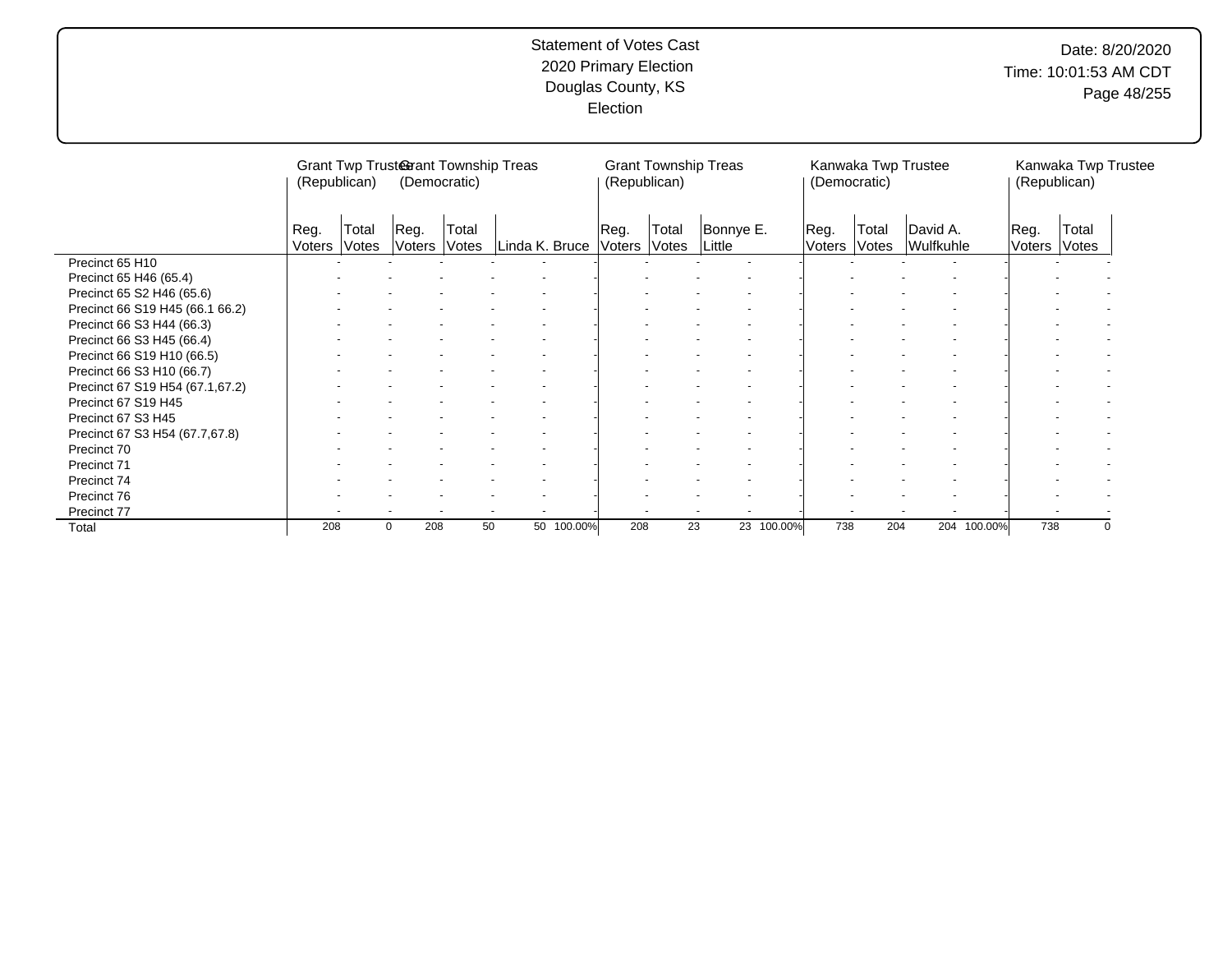|                       | (Democratic)   |                | (Republican)         |       | Kanwaka Twp Treasuraka Twp Treasurer |                | (Democratic)   | (Republican)         |       | Lecompton Twp Lecstepton Twp Trustee | (Democratic)   |                | Lecompton Twp Treasurer |
|-----------------------|----------------|----------------|----------------------|-------|--------------------------------------|----------------|----------------|----------------------|-------|--------------------------------------|----------------|----------------|-------------------------|
|                       | Reg.<br>Voters | Total<br>Votes | Reg.<br>Voters Votes | Total | Martin<br>Johnston                   | Reg.<br>Voters | Total<br>Votes | Reg.<br>Voters Votes | Total | Ed Daniels                           | Reg.<br>Voters | Total<br>Votes |                         |
| Jurisdiction Wide     |                |                |                      |       |                                      |                |                |                      |       |                                      |                |                |                         |
| Precinct 1            |                |                |                      |       |                                      |                |                |                      |       |                                      |                |                |                         |
| Precinct 2            |                |                |                      |       |                                      |                |                |                      |       |                                      |                |                |                         |
| Precinct 3            |                |                |                      |       |                                      |                |                |                      |       |                                      |                |                |                         |
| Precinct 4            |                |                |                      |       |                                      |                |                |                      |       |                                      |                |                |                         |
| Precinct 5            |                |                |                      |       |                                      |                |                |                      |       |                                      |                |                |                         |
| Precinct 6            |                |                |                      |       |                                      |                |                |                      |       |                                      |                |                |                         |
| Precinct 7            |                |                |                      |       |                                      |                |                |                      |       |                                      |                |                |                         |
| Precinct 8            |                |                |                      |       |                                      |                |                |                      |       |                                      |                |                |                         |
| Precinct 9            |                |                |                      |       |                                      |                |                |                      |       |                                      |                |                |                         |
| Precinct 10           |                |                |                      |       |                                      |                |                |                      |       |                                      |                |                |                         |
| Precinct 11           |                |                |                      |       |                                      |                |                |                      |       |                                      |                |                |                         |
|                       |                |                |                      |       |                                      |                |                |                      |       |                                      |                |                |                         |
| Precinct 12           |                |                |                      |       |                                      |                |                |                      |       |                                      |                |                |                         |
| Precinct 13           |                |                |                      |       |                                      |                |                |                      |       |                                      |                |                |                         |
| Precinct 14           |                |                |                      |       |                                      |                |                |                      |       |                                      |                |                |                         |
| Precinct 15           |                |                |                      |       |                                      |                |                |                      |       |                                      |                |                |                         |
| Precinct 16           |                |                |                      |       |                                      |                |                |                      |       |                                      |                |                |                         |
| Precinct 17           |                |                |                      |       |                                      |                |                |                      |       |                                      |                |                |                         |
| Precinct 18           |                |                |                      |       |                                      |                |                |                      |       |                                      |                |                |                         |
| Precinct 19           |                |                |                      |       |                                      |                |                |                      |       |                                      |                |                |                         |
| Precinct 20           |                |                |                      |       |                                      |                |                |                      |       |                                      |                |                |                         |
| Precinct 21           |                |                |                      |       |                                      |                |                |                      |       |                                      |                |                |                         |
| Precinct 22           |                |                |                      |       |                                      |                |                |                      |       |                                      |                |                |                         |
| Precinct 23           |                |                |                      |       |                                      |                |                |                      |       |                                      |                |                |                         |
| Precinct 24           |                |                |                      |       |                                      |                |                |                      |       |                                      |                |                |                         |
| Precinct 25           |                |                |                      |       |                                      |                |                |                      |       |                                      |                |                |                         |
| Precinct 26           |                |                |                      |       |                                      |                |                |                      |       |                                      |                |                |                         |
| Precinct 27           |                |                |                      |       |                                      |                |                |                      |       |                                      |                |                |                         |
| Precinct 28           |                |                |                      |       |                                      |                |                |                      |       |                                      |                |                |                         |
| Precinct 29           |                |                |                      |       |                                      |                |                |                      |       |                                      |                |                |                         |
|                       |                |                |                      |       |                                      |                |                |                      |       |                                      |                |                |                         |
| Precinct 30 S2 (30.1) |                |                |                      |       |                                      |                |                |                      |       |                                      |                |                |                         |
| Precinct 30 S3 (30.2) |                |                |                      |       |                                      |                |                |                      |       |                                      |                |                |                         |
| Precinct 31           |                |                |                      |       |                                      |                |                |                      |       |                                      |                |                |                         |
| Precinct 32           |                |                |                      |       |                                      |                |                |                      |       |                                      |                |                |                         |
| Precinct 33           |                |                |                      |       |                                      |                |                |                      |       |                                      |                |                |                         |
| Precinct 34 S2 (34.1) |                |                |                      |       |                                      |                |                |                      |       |                                      |                |                |                         |
| Precinct 34 S3 (34.2) |                |                |                      |       |                                      |                |                |                      |       |                                      |                |                |                         |
| Precinct 35 S2 (35.1) |                |                |                      |       |                                      |                |                |                      |       |                                      |                |                |                         |
| Precinct 35 S3 (35.2) |                |                |                      |       |                                      |                |                |                      |       |                                      |                |                |                         |
| Precinct 36           |                |                |                      |       |                                      |                |                |                      |       |                                      |                |                |                         |
| Precinct 37           |                |                |                      |       |                                      |                |                |                      |       |                                      |                |                |                         |
| Precinct 38           |                |                |                      |       |                                      |                |                |                      |       |                                      |                |                |                         |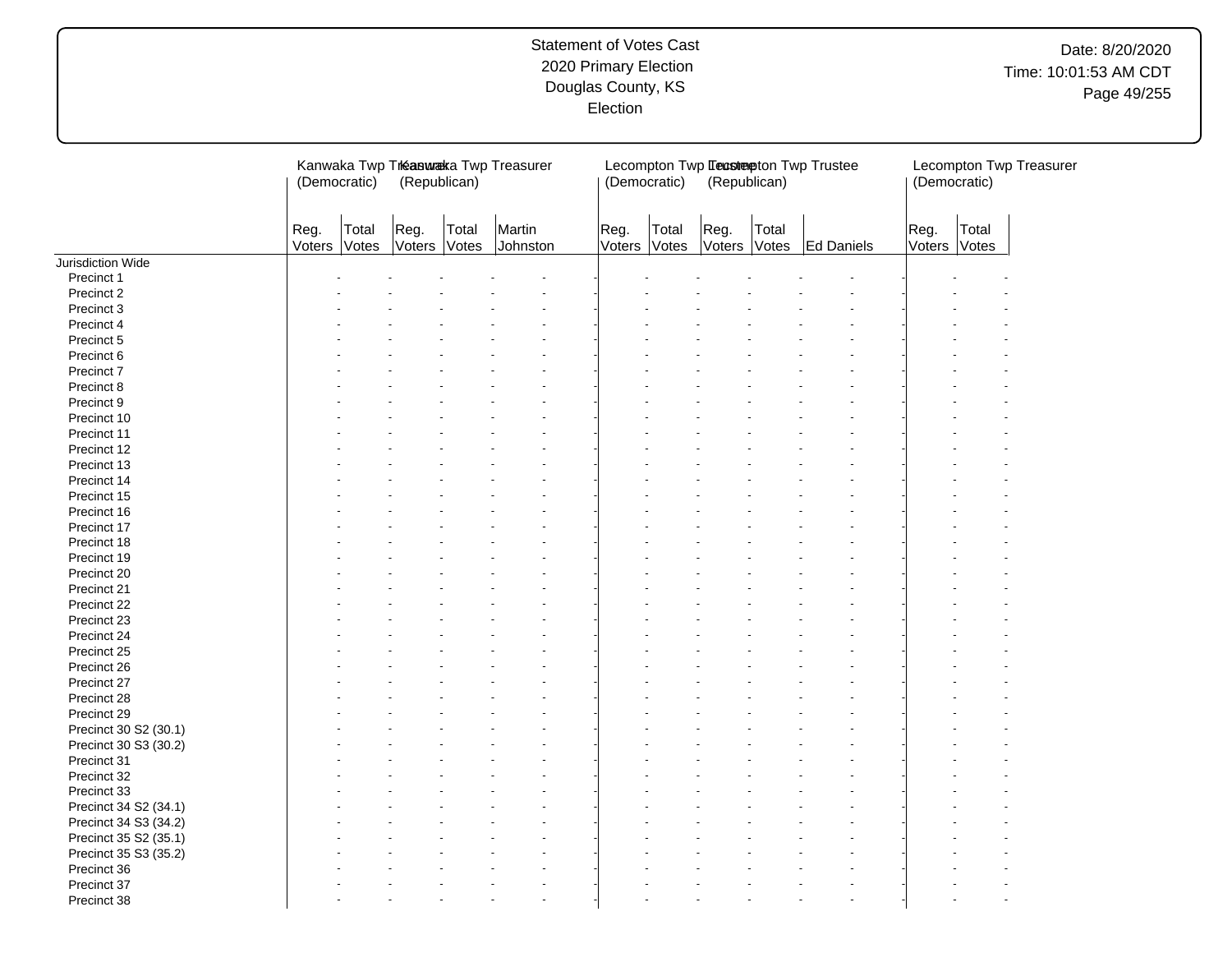# Date: 8/20/2020 Time: 10:01:53 AM CDT Page 50/255

|                                    | (Democratic)         |       | Kanwaka Twp Treasuraka Twp Treasurer<br>(Republican) |                |                      |             | (Democratic)   |                | (Republican)         |       | Lecompton Twp Leastepton Twp Trustee |            | (Democratic)   |                | Lecompton Twp Treasurer |
|------------------------------------|----------------------|-------|------------------------------------------------------|----------------|----------------------|-------------|----------------|----------------|----------------------|-------|--------------------------------------|------------|----------------|----------------|-------------------------|
|                                    | Reg.<br>Voters Votes | Total | Reg.<br>Voters                                       | Total<br>Votes | Martin<br>Johnston   |             | Reg.<br>Voters | Total<br>Votes | Reg.<br>Voters Votes | Total | Ed Daniels                           |            | Reg.<br>Voters | Total<br>Votes |                         |
| Precinct 39                        |                      |       |                                                      |                |                      |             |                |                |                      |       |                                      |            |                |                |                         |
| Precinct 40                        |                      |       |                                                      |                |                      |             |                |                |                      |       |                                      |            |                |                |                         |
| Precinct 41 S3 H46 (41.1)          |                      |       |                                                      |                |                      |             |                |                |                      |       |                                      |            |                |                |                         |
| Precinct 41 S3 H45 (41.2)          |                      |       |                                                      |                |                      |             |                |                |                      |       |                                      |            |                |                |                         |
| Precinct 41 S2 H46 (41.3)          |                      |       |                                                      |                |                      |             |                |                |                      |       |                                      |            |                |                |                         |
| Precinct 42 H46 (42.1)             |                      |       |                                                      |                |                      |             |                |                |                      |       |                                      |            |                |                |                         |
| Precinct 42 H45 (42.2, 42.3, 42.4) |                      |       |                                                      |                |                      |             |                |                |                      |       |                                      |            |                |                |                         |
| Precinct 43 CC1 (43.1)             |                      |       |                                                      |                |                      |             |                |                |                      |       |                                      |            |                |                |                         |
| Precinct 43 CC3 (43.2, 43.3)       |                      |       |                                                      |                |                      |             |                |                |                      |       |                                      |            |                |                |                         |
| Precinct 44 H45 (44.1)             |                      |       |                                                      |                |                      |             |                |                |                      |       |                                      |            |                |                |                         |
| Precinct 44 H44 (44.2)             |                      |       |                                                      |                |                      |             |                |                |                      |       |                                      |            |                |                |                         |
| Precinct 45                        |                      |       |                                                      |                |                      |             |                |                |                      |       |                                      |            |                |                |                         |
| Precinct 46                        |                      |       |                                                      |                |                      |             |                |                |                      |       |                                      |            |                |                |                         |
| Precinct 47                        |                      |       |                                                      |                |                      |             |                |                |                      |       |                                      |            |                |                |                         |
| Precinct 48                        |                      |       |                                                      |                |                      |             |                |                |                      |       |                                      |            |                |                |                         |
| Precinct 49                        |                      |       |                                                      |                |                      |             |                |                |                      |       |                                      |            |                |                |                         |
| Precinct 50 City (50.2)            |                      |       |                                                      |                |                      |             |                |                |                      |       |                                      |            |                |                |                         |
| Precinct 50 Twp                    |                      |       |                                                      |                |                      |             |                |                |                      |       |                                      |            |                |                |                         |
| Precinct 51                        |                      |       |                                                      |                |                      |             |                |                |                      |       |                                      |            |                |                |                         |
| Precinct 52 City (52.3)            |                      |       |                                                      |                |                      |             |                |                |                      |       |                                      |            |                |                |                         |
| Precinct 52 Twp                    |                      |       |                                                      |                |                      |             |                |                |                      |       |                                      |            |                |                |                         |
| Precinct 53 H10 Twp                |                      |       |                                                      |                |                      |             |                |                |                      |       |                                      |            |                |                |                         |
| Precinct 53 H42 City (53.4)        |                      |       |                                                      |                |                      |             |                |                |                      |       |                                      |            |                |                |                         |
| Precinct 53 H42 Twp (53.5, 53.6)   |                      |       |                                                      |                |                      |             |                |                |                      |       |                                      |            |                |                |                         |
| Precinct 54                        |                      |       |                                                      |                |                      |             |                |                |                      |       |                                      |            |                |                |                         |
|                                    |                      |       |                                                      |                |                      |             |                |                |                      |       |                                      |            |                |                |                         |
| Precinct 55 S3 H45 (55.1)          |                      |       |                                                      |                |                      |             |                |                |                      |       |                                      |            |                |                |                         |
| Precinct 55 S3 H46 (55.2)          |                      |       |                                                      | ä,             |                      |             |                |                |                      |       |                                      |            |                |                |                         |
| Precinct 55 S2 H45 (55.3)          | 583                  |       | $\mathbf 0$<br>583                                   | 150            |                      | 150 100.00% |                |                |                      |       |                                      |            |                |                |                         |
| Precinct 56 S19                    | 155                  |       | $\mathbf 0$<br>155                                   | 25             |                      | 25 100.00%  |                |                |                      |       |                                      |            |                |                |                         |
| Precinct 56 S2                     |                      |       |                                                      |                |                      |             | 273            |                | 0<br>273             | 75    |                                      | 75 100.00% | 273            | $\mathbf 0$    |                         |
| Precinct 57 S2 City (57.2)         |                      |       |                                                      |                |                      |             | 347            |                | $\mathbf 0$          | 80    | 80                                   |            | 347            | $\mathbf 0$    |                         |
| Precinct 57 S2 Twp (57.1, 57.4)    |                      |       |                                                      |                |                      |             | 144            |                | 347<br>$\mathbf 0$   | 41    | 41                                   | 100.00%    | 144            | $\mathbf 0$    |                         |
| Precinct 57 TWP S19 (57.3)         |                      |       |                                                      |                |                      |             | 99             |                | 144<br>$\Omega$      |       |                                      | 100.00%    | 99             | $\mathbf 0$    |                         |
| Precinct 58                        |                      |       |                                                      |                |                      |             |                |                | 99                   | 60    | 60                                   | 100.00%    |                |                |                         |
| Precinct 59 H54                    |                      |       |                                                      |                |                      |             |                |                |                      |       |                                      |            |                |                |                         |
| Precinct 59 H45                    |                      |       |                                                      |                |                      |             |                |                |                      |       |                                      |            |                |                |                         |
| Precinct 60                        |                      |       |                                                      |                |                      |             |                |                |                      |       |                                      |            |                |                |                         |
| Precinct 61                        |                      |       |                                                      |                |                      |             |                |                |                      |       |                                      |            |                |                |                         |
| Precinct 62                        |                      |       |                                                      |                |                      |             |                |                |                      |       |                                      |            |                |                |                         |
| Precinct 63                        |                      |       |                                                      |                |                      |             |                |                |                      |       |                                      |            |                |                |                         |
| Precinct 64 H45                    |                      |       |                                                      |                |                      |             |                |                |                      |       |                                      |            |                |                |                         |
| Precinct 64 H46 497 (64.3)         |                      |       |                                                      |                | $\ddot{\phantom{1}}$ |             |                |                |                      |       |                                      |            |                |                |                         |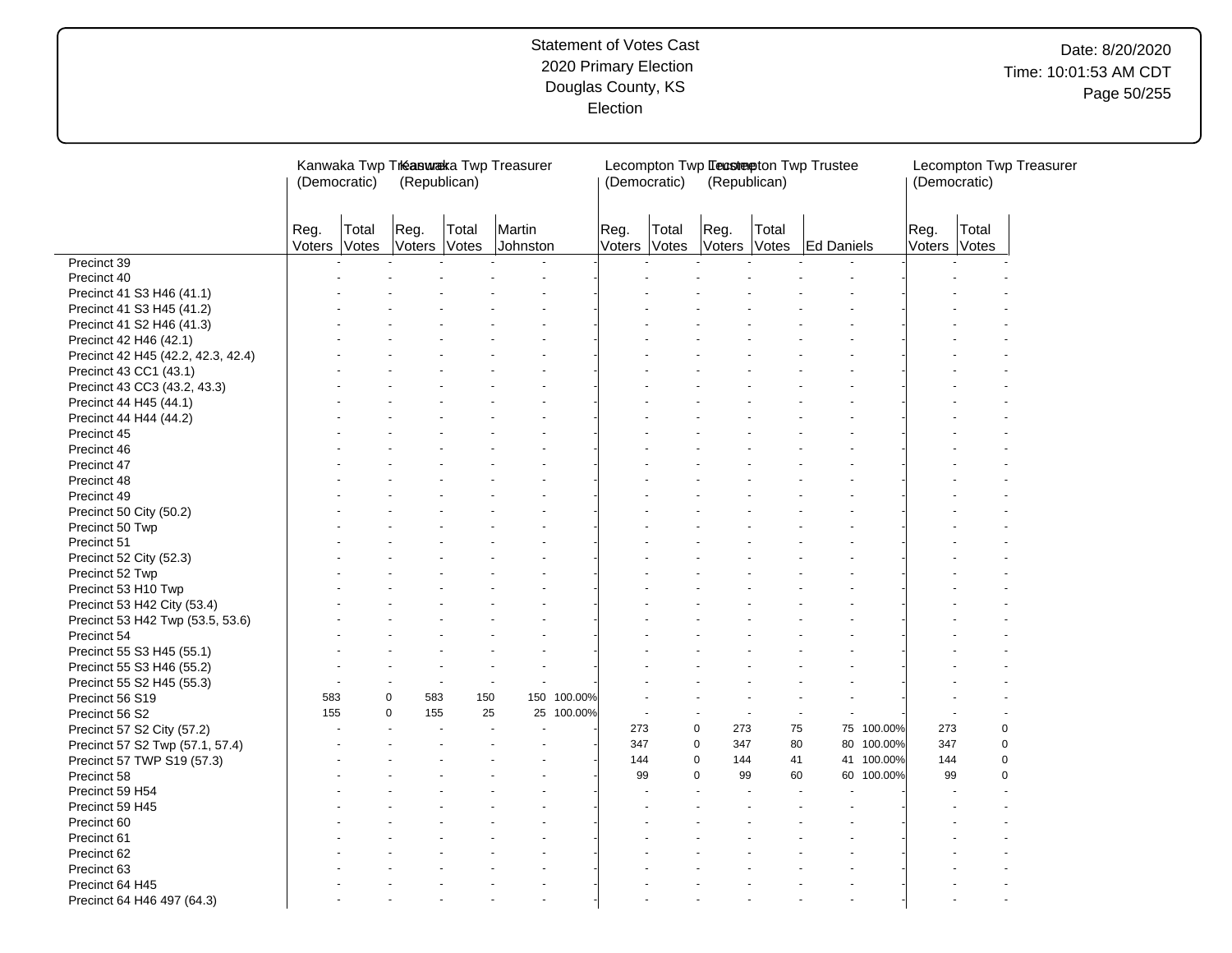|                                 | (Democratic)   |                       |                      | (Republican) | Kanwaka Twp Treasuraka Twp Treasurer |             |                 | (Democratic)   | (Republican)           |       | Lecompton Twp Leastepton Twp Trustee |         | (Democratic)   |                 | Lecompton Twp Treasurer |
|---------------------------------|----------------|-----------------------|----------------------|--------------|--------------------------------------|-------------|-----------------|----------------|------------------------|-------|--------------------------------------|---------|----------------|-----------------|-------------------------|
|                                 | Reg.<br>Voters | Total<br><b>Votes</b> | Reg.<br>Voters Votes | Total        | Martin<br>Johnston                   |             | ⊩Reg.<br>Voters | Total<br>Votes | Reg.<br>Voters   Votes | Total | <b>Ed Daniels</b>                    |         | Reg.<br>Voters | Total<br> Votes |                         |
| Precinct 65 H10                 |                |                       |                      |              |                                      |             |                 |                |                        |       |                                      |         |                |                 |                         |
| Precinct 65 H46 (65.4)          |                |                       |                      |              |                                      |             |                 |                |                        |       |                                      |         |                |                 |                         |
| Precinct 65 S2 H46 (65.6)       |                |                       |                      |              |                                      |             |                 |                |                        |       |                                      |         |                |                 |                         |
| Precinct 66 S19 H45 (66.1 66.2) |                |                       |                      |              |                                      |             |                 |                |                        |       |                                      |         |                |                 |                         |
| Precinct 66 S3 H44 (66.3)       |                |                       |                      |              |                                      |             |                 |                |                        |       |                                      |         |                |                 |                         |
| Precinct 66 S3 H45 (66.4)       |                |                       |                      |              |                                      |             |                 |                |                        |       |                                      |         |                |                 |                         |
| Precinct 66 S19 H10 (66.5)      |                |                       |                      |              |                                      |             |                 |                |                        |       |                                      |         |                |                 |                         |
| Precinct 66 S3 H10 (66.7)       |                |                       |                      |              |                                      |             |                 |                |                        |       |                                      |         |                |                 |                         |
| Precinct 67 S19 H54 (67.1,67.2) |                |                       |                      |              |                                      |             |                 |                |                        |       |                                      |         |                |                 |                         |
| Precinct 67 S19 H45             |                |                       |                      |              |                                      |             |                 |                |                        |       |                                      |         |                |                 |                         |
| Precinct 67 S3 H45              |                |                       |                      |              |                                      |             |                 |                |                        |       |                                      |         |                |                 |                         |
| Precinct 67 S3 H54 (67.7,67.8)  |                |                       |                      |              |                                      |             |                 |                |                        |       |                                      |         |                |                 |                         |
| Precinct 70                     |                |                       |                      |              |                                      |             |                 |                |                        |       |                                      |         |                |                 |                         |
| Precinct 71                     |                |                       |                      |              |                                      |             |                 |                |                        |       |                                      |         |                |                 |                         |
| Precinct 74                     |                |                       |                      |              |                                      |             |                 |                |                        |       |                                      |         |                |                 |                         |
| Precinct 76                     |                |                       |                      |              |                                      |             |                 |                |                        |       |                                      |         |                |                 |                         |
| Precinct 77                     |                |                       |                      |              |                                      |             |                 |                |                        |       |                                      |         |                |                 |                         |
| Total                           | 738            |                       | 738<br>0             | 175          |                                      | 175 100.00% | 863             |                | 863<br>$\mathbf{0}$    | 256   | 256                                  | 100.00% | 863            | 0               |                         |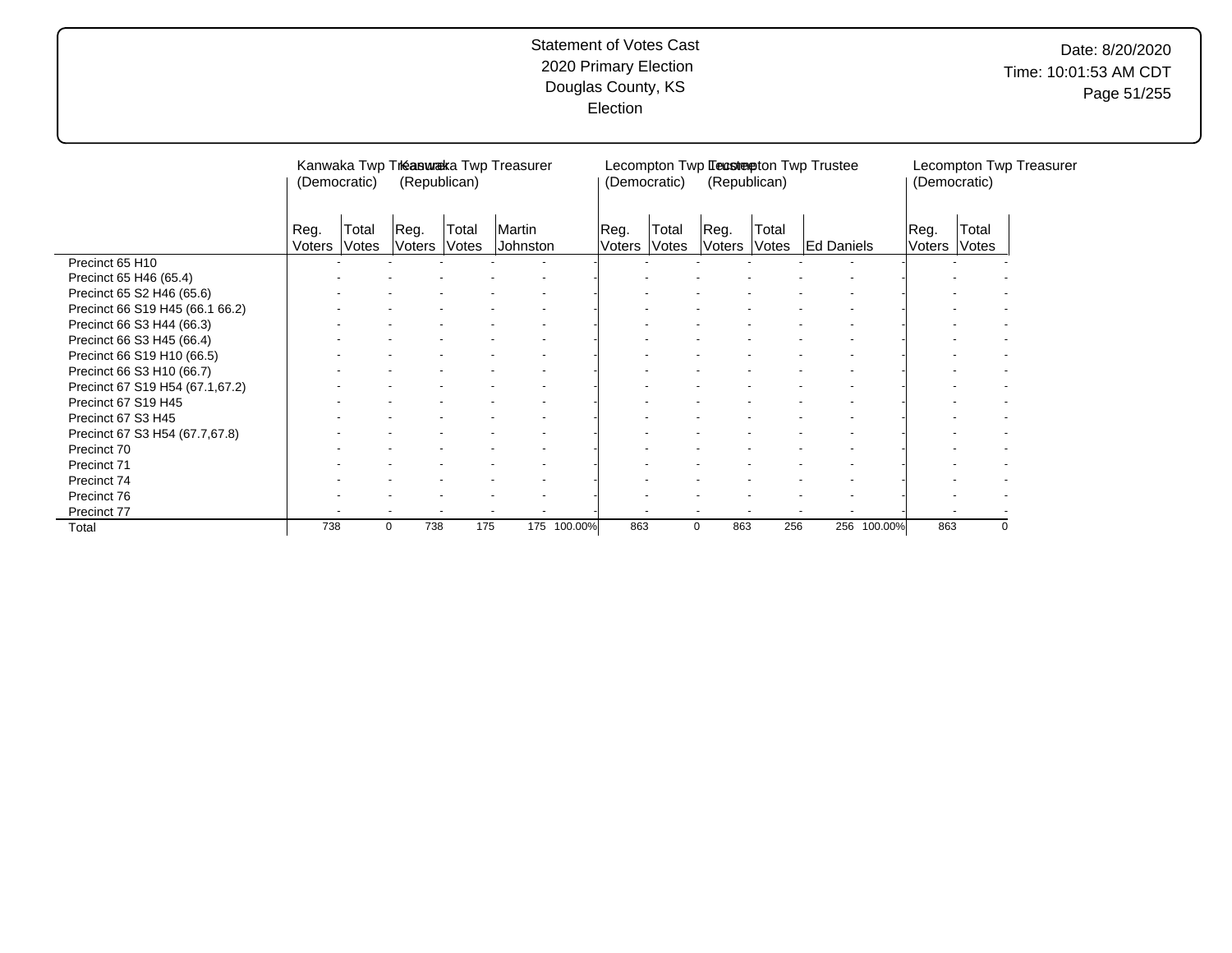|                       |                | Lecompton Twp Treasurer<br>(Republican) |           |                | (Democratic)   |                | (Republican)   |                | (Democratic)   | (Republican)   |                | (Democratic)   | Marion Twp Trusteerion Twp Trusteerion Twp Treatlareon Twp Treats alreayra Twp Trustee |
|-----------------------|----------------|-----------------------------------------|-----------|----------------|----------------|----------------|----------------|----------------|----------------|----------------|----------------|----------------|----------------------------------------------------------------------------------------|
|                       | Reg.<br>Voters | Total<br>Votes                          | Keith Noe | Reg.<br>Voters | Total<br>Votes | Reg.<br>Voters | Total<br>Votes | Reg.<br>Voters | Total<br>Votes | Reg.<br>Voters | Total<br>Votes | Reg.<br>Voters | Total<br>Votes                                                                         |
| Jurisdiction Wide     |                |                                         |           |                |                |                |                |                |                |                |                |                |                                                                                        |
| Precinct 1            |                |                                         |           |                |                |                |                |                |                |                |                |                |                                                                                        |
| Precinct 2            |                |                                         |           |                |                |                |                |                |                |                |                |                |                                                                                        |
| Precinct 3            |                |                                         |           |                |                |                |                |                |                |                |                |                |                                                                                        |
| Precinct 4            |                |                                         |           |                |                |                |                |                |                |                |                |                |                                                                                        |
| Precinct 5            |                |                                         |           |                |                |                |                |                |                |                |                |                |                                                                                        |
| Precinct 6            |                |                                         |           |                |                |                |                |                |                |                |                |                |                                                                                        |
| Precinct 7            |                |                                         |           |                |                |                |                |                |                |                |                |                |                                                                                        |
| Precinct 8            |                |                                         |           |                |                |                |                |                |                |                |                |                |                                                                                        |
| Precinct 9            |                |                                         |           |                |                |                |                |                |                |                |                |                |                                                                                        |
|                       |                |                                         |           |                |                |                |                |                |                |                |                |                |                                                                                        |
| Precinct 10           |                |                                         |           |                |                |                |                |                |                |                |                |                |                                                                                        |
| Precinct 11           |                |                                         |           |                |                |                |                |                |                |                |                |                |                                                                                        |
| Precinct 12           |                |                                         |           |                |                |                |                |                |                |                |                |                |                                                                                        |
| Precinct 13           |                |                                         |           |                |                |                |                |                |                |                |                |                |                                                                                        |
| Precinct 14           |                |                                         |           |                |                |                |                |                |                |                |                |                |                                                                                        |
| Precinct 15           |                |                                         |           |                |                |                |                |                |                |                |                |                |                                                                                        |
| Precinct 16           |                |                                         |           |                |                |                |                |                |                |                |                |                |                                                                                        |
| Precinct 17           |                |                                         |           |                |                |                |                |                |                |                |                |                |                                                                                        |
| Precinct 18           |                |                                         |           |                |                |                |                |                |                |                |                |                |                                                                                        |
| Precinct 19           |                |                                         |           |                |                |                |                |                |                |                |                |                |                                                                                        |
| Precinct 20           |                |                                         |           |                |                |                |                |                |                |                |                |                |                                                                                        |
| Precinct 21           |                |                                         |           |                |                |                |                |                |                |                |                |                |                                                                                        |
| Precinct 22           |                |                                         |           |                |                |                |                |                |                |                |                |                |                                                                                        |
| Precinct 23           |                |                                         |           |                |                |                |                |                |                |                |                |                |                                                                                        |
| Precinct 24           |                |                                         |           |                |                |                |                |                |                |                |                |                |                                                                                        |
| Precinct 25           |                |                                         |           |                |                |                |                |                |                |                |                |                |                                                                                        |
| Precinct 26           |                |                                         |           |                |                |                |                |                |                |                |                |                |                                                                                        |
| Precinct 27           |                |                                         |           |                |                |                |                |                |                |                |                |                |                                                                                        |
| Precinct 28           |                |                                         |           |                |                |                |                |                |                |                |                |                |                                                                                        |
|                       |                |                                         |           |                |                |                |                |                |                |                |                |                |                                                                                        |
| Precinct 29           |                |                                         |           |                |                |                |                |                |                |                |                |                |                                                                                        |
| Precinct 30 S2 (30.1) |                |                                         |           |                |                |                |                |                |                |                |                |                |                                                                                        |
| Precinct 30 S3 (30.2) |                |                                         |           |                |                |                |                |                |                |                |                |                |                                                                                        |
| Precinct 31           |                |                                         |           |                |                |                |                |                |                |                |                |                |                                                                                        |
| Precinct 32           |                |                                         |           |                |                |                |                |                |                |                |                |                |                                                                                        |
| Precinct 33           |                |                                         |           |                |                |                |                |                |                |                |                |                |                                                                                        |
| Precinct 34 S2 (34.1) |                |                                         |           |                |                |                |                |                |                |                |                |                |                                                                                        |
| Precinct 34 S3 (34.2) |                |                                         |           |                |                |                |                |                |                |                |                |                |                                                                                        |
| Precinct 35 S2 (35.1) |                |                                         |           |                |                |                |                |                |                |                |                |                |                                                                                        |
| Precinct 35 S3 (35.2) |                |                                         |           |                |                |                |                |                |                |                |                |                |                                                                                        |
| Precinct 36           |                |                                         |           |                |                |                |                |                |                |                |                |                |                                                                                        |
| Precinct 37           |                |                                         |           |                |                |                |                |                |                |                |                |                |                                                                                        |
| Precinct 38           |                |                                         |           |                |                |                |                |                |                |                |                |                |                                                                                        |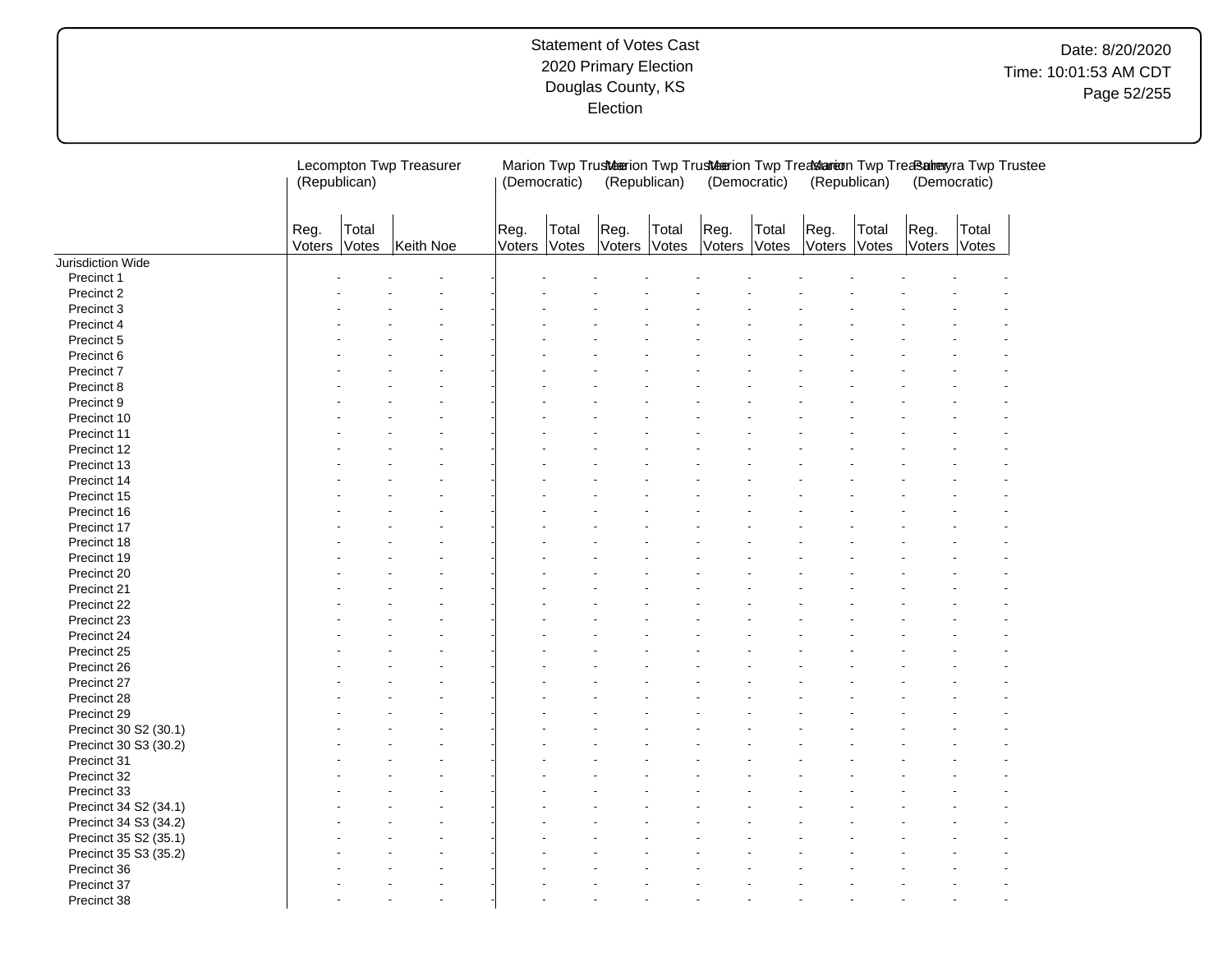# Date: 8/20/2020 Time: 10:01:53 AM CDT Page 53/255

|                                    | Lecompton Twp Treasurer<br>(Republican) |                |           | (Democratic) |                |                | (Republican)       | Marion Twp Trusteerion Twp Trusteerion Twp Treatslareon Twp Treats alreayra Twp Trustee | (Democratic)   |                | (Republican)       |                       | (Democratic)   |                |  |
|------------------------------------|-----------------------------------------|----------------|-----------|--------------|----------------|----------------|--------------------|-----------------------------------------------------------------------------------------|----------------|----------------|--------------------|-----------------------|----------------|----------------|--|
|                                    | Reg.<br>Voters                          | Total<br>Votes | Keith Noe |              | Reg.<br>Voters | Total<br>Votes | Reg.               | Total<br>Voters Votes                                                                   | Reg.<br>Voters | Total<br>Votes | Reg.               | Total<br>Voters Votes | Reg.<br>Voters | Total<br>Votes |  |
| Precinct 39                        |                                         |                |           |              |                |                |                    |                                                                                         |                |                |                    |                       |                |                |  |
| Precinct 40                        |                                         |                |           |              |                |                |                    |                                                                                         |                |                |                    |                       |                |                |  |
| Precinct 41 S3 H46 (41.1)          |                                         |                |           |              |                |                |                    |                                                                                         |                |                |                    |                       |                |                |  |
| Precinct 41 S3 H45 (41.2)          |                                         |                |           |              |                |                |                    |                                                                                         |                |                |                    |                       |                |                |  |
| Precinct 41 S2 H46 (41.3)          |                                         |                |           |              |                |                |                    |                                                                                         |                |                |                    |                       |                |                |  |
| Precinct 42 H46 (42.1)             |                                         |                |           |              |                |                |                    |                                                                                         |                |                |                    |                       |                |                |  |
| Precinct 42 H45 (42.2, 42.3, 42.4) |                                         |                |           |              |                |                |                    |                                                                                         |                |                |                    |                       |                |                |  |
| Precinct 43 CC1 (43.1)             |                                         |                |           |              |                |                |                    |                                                                                         |                |                |                    |                       |                |                |  |
| Precinct 43 CC3 (43.2, 43.3)       |                                         |                |           |              |                |                |                    |                                                                                         |                |                |                    |                       |                |                |  |
| Precinct 44 H45 (44.1)             |                                         |                |           |              |                |                |                    |                                                                                         |                |                |                    |                       |                |                |  |
| Precinct 44 H44 (44.2)             |                                         |                |           |              |                |                |                    |                                                                                         |                |                |                    |                       |                |                |  |
| Precinct 45                        |                                         |                |           |              |                |                |                    |                                                                                         |                |                |                    |                       |                |                |  |
| Precinct 46                        |                                         |                |           |              |                |                |                    |                                                                                         |                |                |                    |                       |                |                |  |
| Precinct 47                        |                                         |                |           |              |                |                |                    |                                                                                         |                |                |                    |                       |                |                |  |
| Precinct 48                        |                                         |                |           |              |                |                |                    |                                                                                         |                |                |                    |                       |                |                |  |
| Precinct 49                        |                                         |                |           |              |                |                |                    |                                                                                         |                |                |                    |                       |                |                |  |
| Precinct 50 City (50.2)            |                                         |                |           |              |                |                |                    |                                                                                         |                |                |                    |                       |                |                |  |
| Precinct 50 Twp                    |                                         |                |           |              |                |                |                    |                                                                                         |                |                |                    |                       |                |                |  |
| Precinct 51                        |                                         |                |           |              |                |                |                    |                                                                                         |                |                |                    |                       |                |                |  |
|                                    |                                         |                |           |              |                |                |                    |                                                                                         |                |                |                    |                       |                |                |  |
| Precinct 52 City (52.3)            |                                         |                |           |              |                |                |                    |                                                                                         |                |                |                    |                       |                |                |  |
| Precinct 52 Twp                    |                                         |                |           |              |                |                |                    |                                                                                         |                |                |                    |                       |                |                |  |
| Precinct 53 H10 Twp                |                                         |                |           |              |                |                |                    |                                                                                         |                |                |                    |                       |                |                |  |
| Precinct 53 H42 City (53.4)        |                                         |                |           |              |                |                |                    |                                                                                         |                |                |                    |                       |                |                |  |
| Precinct 53 H42 Twp (53.5, 53.6)   |                                         |                |           |              |                |                |                    |                                                                                         |                |                |                    |                       |                |                |  |
| Precinct 54                        |                                         |                |           |              |                |                |                    |                                                                                         |                |                |                    |                       |                |                |  |
| Precinct 55 S3 H45 (55.1)          |                                         |                |           |              |                |                |                    |                                                                                         |                |                |                    |                       |                |                |  |
| Precinct 55 S3 H46 (55.2)          |                                         |                |           |              |                |                |                    |                                                                                         |                |                |                    |                       |                |                |  |
| Precinct 55 S2 H45 (55.3)          |                                         |                |           |              |                |                |                    |                                                                                         |                |                |                    |                       |                |                |  |
| Precinct 56 S19                    |                                         |                |           |              |                |                |                    |                                                                                         |                |                |                    |                       |                |                |  |
| Precinct 56 S2                     |                                         |                |           |              |                |                |                    |                                                                                         |                |                |                    |                       |                |                |  |
| Precinct 57 S2 City (57.2)         | 273                                     | 73             |           | 73 100.00%   |                |                |                    |                                                                                         |                |                |                    |                       |                |                |  |
| Precinct 57 S2 Twp (57.1, 57.4)    | 347                                     | 83             |           | 83 100.00%   |                |                |                    |                                                                                         |                |                |                    |                       |                |                |  |
| Precinct 57 TWP S19 (57.3)         | 144                                     | 42             |           | 42 100.00%   |                |                |                    |                                                                                         |                |                |                    |                       |                |                |  |
| Precinct 58                        | 99                                      | 68             |           | 68 100.00%   |                |                |                    |                                                                                         |                |                |                    |                       |                |                |  |
| Precinct 59 H54                    |                                         |                |           |              | 197            |                | $\mathbf 0$<br>197 |                                                                                         | 0<br>197       |                | 197<br>0           |                       | 0              |                |  |
| Precinct 59 H45                    |                                         |                |           |              | 276            |                | $\Omega$<br>276    |                                                                                         | 0<br>276       |                | $\mathbf 0$<br>276 |                       | $\mathbf 0$    |                |  |
| Precinct 60                        |                                         |                |           |              |                |                |                    |                                                                                         |                |                |                    |                       | 870            | $\mathbf 0$    |  |
| Precinct 61                        |                                         |                |           |              |                |                |                    |                                                                                         |                |                |                    |                       | 1077           | $\mathbf 0$    |  |
| Precinct 62                        |                                         |                |           |              |                |                |                    |                                                                                         |                |                |                    |                       | 956            | $\mathbf 0$    |  |
| Precinct 63                        |                                         |                |           |              |                |                |                    |                                                                                         |                |                |                    |                       | 692            | $\mathbf 0$    |  |
| Precinct 64 H45                    |                                         |                |           |              |                |                |                    |                                                                                         |                |                |                    |                       |                |                |  |
| Precinct 64 H46 497 (64.3)         |                                         |                |           |              |                |                |                    |                                                                                         |                |                |                    |                       |                |                |  |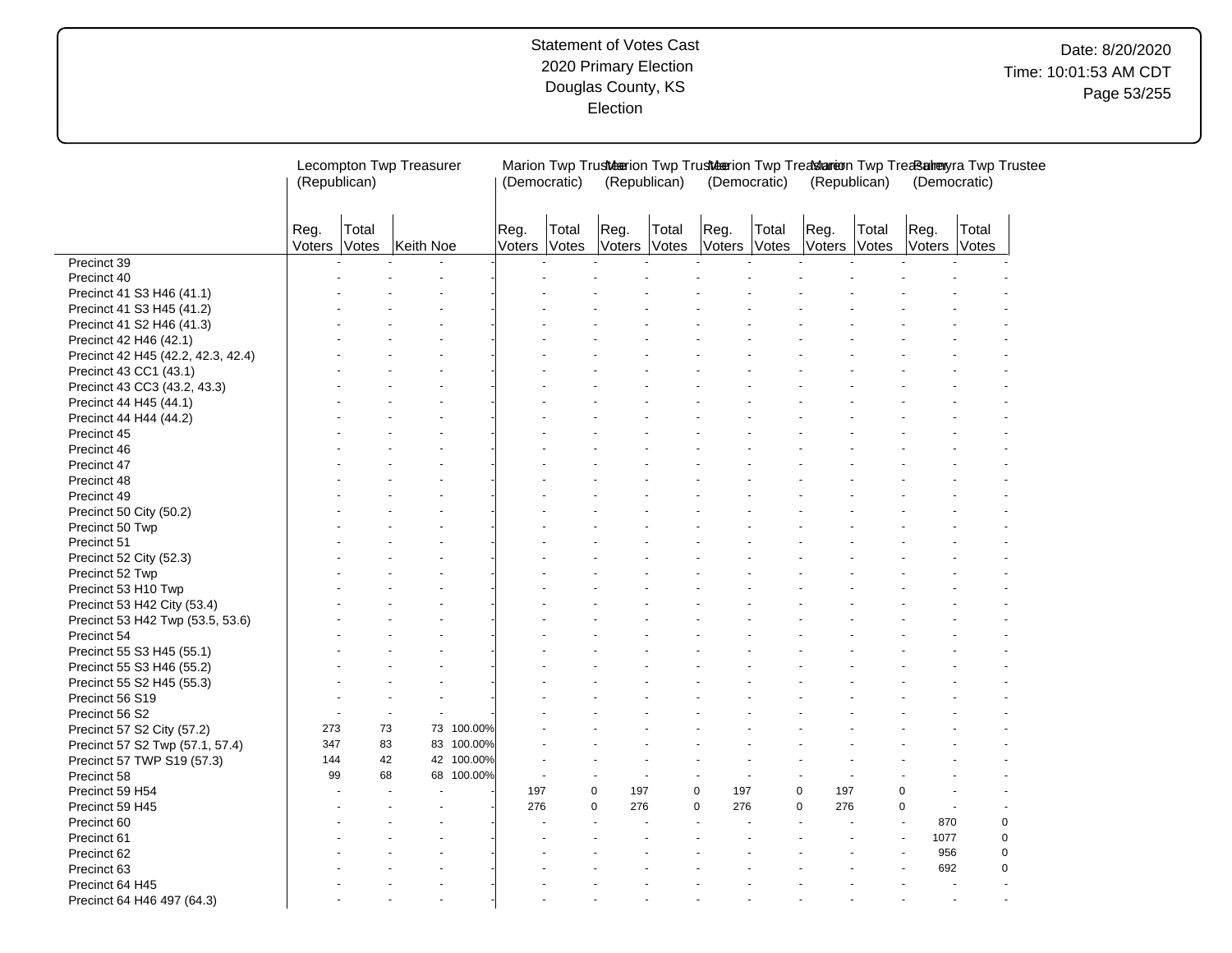# Date: 8/20/2020 Time: 10:01:53 AM CDT Page 54/255

|                                 | (Republican)   |                | Lecompton Twp Treasurer |             | (Democratic)   |                |                              | (Republican)   | Marion Twp Trusteterion Twp Trusteterion Twp Treat announced Twp Treated Twp Trustee<br>(Democratic) |                              | (Republican)   |                |                | (Democratic)   |          |
|---------------------------------|----------------|----------------|-------------------------|-------------|----------------|----------------|------------------------------|----------------|------------------------------------------------------------------------------------------------------|------------------------------|----------------|----------------|----------------|----------------|----------|
|                                 | Reg.<br>Voters | Total<br>Votes | Keith Noe               |             | Reg.<br>Voters | Total<br>Votes | Reg.<br><i><b>Voters</b></i> | Total<br>Votes | Reg.<br>Voters                                                                                       | Total<br><i><b>Votes</b></i> | Reg.<br>Voters | Total<br>Votes | Reg.<br>Voters | Total<br>Votes |          |
| Precinct 65 H10                 |                |                |                         |             |                |                |                              |                |                                                                                                      |                              |                |                |                |                |          |
| Precinct 65 H46 (65.4)          |                |                |                         |             |                |                |                              |                |                                                                                                      |                              |                |                |                |                |          |
| Precinct 65 S2 H46 (65.6)       |                |                |                         |             |                |                |                              |                |                                                                                                      |                              |                |                |                |                |          |
| Precinct 66 S19 H45 (66.1 66.2) |                |                |                         |             |                |                |                              |                |                                                                                                      |                              |                |                |                |                |          |
| Precinct 66 S3 H44 (66.3)       |                |                |                         |             |                |                |                              |                |                                                                                                      |                              |                |                |                |                |          |
| Precinct 66 S3 H45 (66.4)       |                |                |                         |             |                |                |                              |                |                                                                                                      |                              |                |                |                |                |          |
| Precinct 66 S19 H10 (66.5)      |                |                |                         |             |                |                |                              |                |                                                                                                      |                              |                |                |                |                |          |
| Precinct 66 S3 H10 (66.7)       |                |                |                         |             |                |                |                              |                |                                                                                                      |                              |                |                |                |                |          |
| Precinct 67 S19 H54 (67.1,67.2) |                |                |                         |             |                |                |                              |                |                                                                                                      |                              |                |                |                |                |          |
| Precinct 67 S19 H45             |                |                |                         |             |                |                |                              |                |                                                                                                      |                              |                |                |                |                |          |
| Precinct 67 S3 H45              |                |                |                         |             |                |                |                              |                |                                                                                                      |                              |                |                |                |                |          |
| Precinct 67 S3 H54 (67.7,67.8)  |                |                |                         |             |                |                |                              |                |                                                                                                      |                              |                |                |                |                |          |
| Precinct 70                     |                |                |                         |             |                |                |                              |                |                                                                                                      |                              |                |                |                |                |          |
| Precinct 71                     |                |                |                         |             |                |                |                              |                |                                                                                                      |                              |                |                |                |                |          |
| Precinct 74                     |                |                |                         |             |                |                |                              |                |                                                                                                      |                              |                |                |                |                |          |
| Precinct 76                     |                |                |                         |             |                |                |                              |                |                                                                                                      |                              |                |                |                |                |          |
| Precinct 77                     |                |                |                         |             |                |                |                              |                |                                                                                                      |                              |                |                |                |                |          |
| Total                           | 863            | 266            |                         | 266 100.00% | 473            |                | 473<br>0                     |                | 473<br>0                                                                                             |                              | 473<br>0       |                | 3595<br>0      |                | $\Omega$ |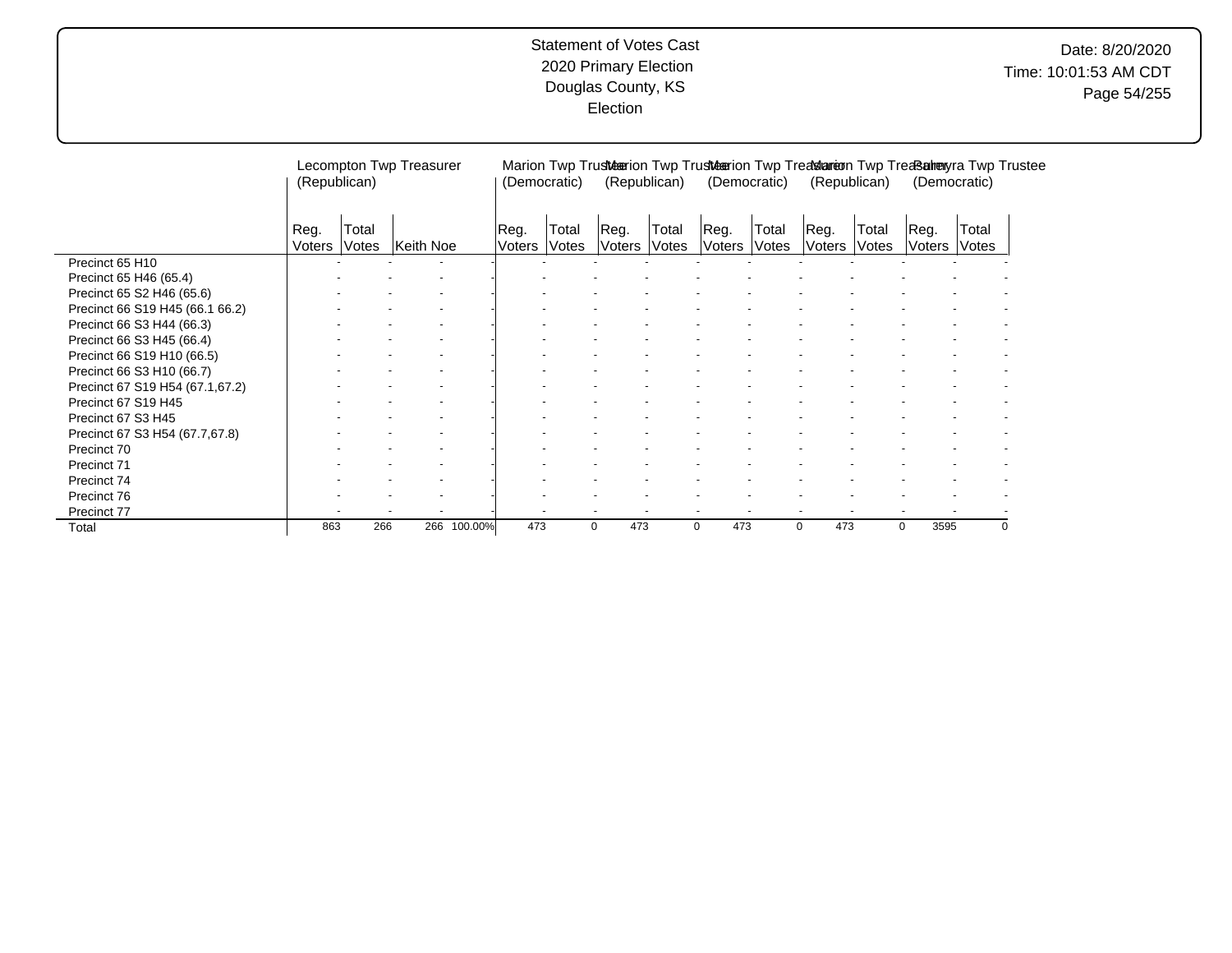# Date: 8/20/2020 Time: 10:01:53 AM CDT Page 55/255

|                       | (Republican)   | Palmyra Twp Trustee |                    |                    | (Democratic)   |                | Palmyra Twp Treasurer | (Republican)         |       | (Democratic)         | Palmyra Twp Treakanusa Twp Trustee |  |
|-----------------------|----------------|---------------------|--------------------|--------------------|----------------|----------------|-----------------------|----------------------|-------|----------------------|------------------------------------|--|
|                       | Reg.<br>Voters | Total<br>Votes      | Rex Hagerman Towns | Donald<br>(Donnie) | Reg.<br>Voters | Total<br>Votes | Edith Bond            | Reg.<br>Voters Votes | Total | Reg.<br>Voters Votes | Total                              |  |
| Jurisdiction Wide     |                |                     |                    |                    |                |                |                       |                      |       |                      |                                    |  |
| Precinct 1            |                |                     |                    |                    |                |                |                       |                      |       |                      |                                    |  |
| Precinct 2            |                |                     |                    |                    |                |                |                       |                      |       |                      |                                    |  |
| Precinct 3            |                |                     |                    |                    |                |                |                       |                      |       |                      |                                    |  |
| Precinct 4            |                |                     |                    |                    |                |                |                       |                      |       |                      |                                    |  |
| Precinct 5            |                |                     |                    |                    |                |                |                       |                      |       |                      |                                    |  |
| Precinct 6            |                |                     |                    |                    |                |                |                       |                      |       |                      |                                    |  |
| Precinct 7            |                |                     |                    |                    |                |                |                       |                      |       |                      |                                    |  |
| Precinct 8            |                |                     |                    |                    |                |                |                       |                      |       |                      |                                    |  |
| Precinct 9            |                |                     |                    |                    |                |                |                       |                      |       |                      |                                    |  |
| Precinct 10           |                |                     |                    |                    |                |                |                       |                      |       |                      |                                    |  |
| Precinct 11           |                |                     |                    |                    |                |                |                       |                      |       |                      |                                    |  |
| Precinct 12           |                |                     |                    |                    |                |                |                       |                      |       |                      |                                    |  |
| Precinct 13           |                |                     |                    |                    |                |                |                       |                      |       |                      |                                    |  |
| Precinct 14           |                |                     |                    |                    |                |                |                       |                      |       |                      |                                    |  |
| Precinct 15           |                |                     |                    |                    |                |                |                       |                      |       |                      |                                    |  |
| Precinct 16           |                |                     |                    |                    |                |                |                       |                      |       |                      |                                    |  |
| Precinct 17           |                |                     |                    |                    |                |                |                       |                      |       |                      |                                    |  |
| Precinct 18           |                |                     |                    |                    |                |                |                       |                      |       |                      |                                    |  |
| Precinct 19           |                |                     |                    |                    |                |                |                       |                      |       |                      |                                    |  |
| Precinct 20           |                |                     |                    |                    |                |                |                       |                      |       |                      |                                    |  |
| Precinct 21           |                |                     |                    |                    |                |                |                       |                      |       |                      |                                    |  |
| Precinct 22           |                |                     |                    |                    |                |                |                       |                      |       |                      |                                    |  |
| Precinct 23           |                |                     |                    |                    |                |                |                       |                      |       |                      |                                    |  |
| Precinct 24           |                |                     |                    |                    |                |                |                       |                      |       |                      |                                    |  |
| Precinct 25           |                |                     |                    |                    |                |                |                       |                      |       |                      |                                    |  |
| Precinct 26           |                |                     |                    |                    |                |                |                       |                      |       |                      |                                    |  |
| Precinct 27           |                |                     |                    |                    |                |                |                       |                      |       |                      |                                    |  |
| Precinct 28           |                |                     |                    |                    |                |                |                       |                      |       |                      |                                    |  |
| Precinct 29           |                |                     |                    |                    |                |                |                       |                      |       |                      |                                    |  |
| Precinct 30 S2 (30.1) |                |                     |                    |                    |                |                |                       |                      |       |                      |                                    |  |
| Precinct 30 S3 (30.2) |                |                     |                    |                    |                |                |                       |                      |       |                      |                                    |  |
| Precinct 31           |                |                     |                    |                    |                |                |                       |                      |       |                      |                                    |  |
| Precinct 32           |                |                     |                    |                    |                |                |                       |                      |       |                      |                                    |  |
| Precinct 33           |                |                     |                    |                    |                |                |                       |                      |       |                      |                                    |  |
| Precinct 34 S2 (34.1) |                |                     |                    |                    |                |                |                       |                      |       |                      |                                    |  |
| Precinct 34 S3 (34.2) |                |                     |                    |                    |                |                |                       |                      |       |                      |                                    |  |
| Precinct 35 S2 (35.1) |                |                     |                    |                    |                |                |                       |                      |       |                      |                                    |  |
| Precinct 35 S3 (35.2) |                |                     |                    |                    |                |                |                       |                      |       |                      |                                    |  |
| Precinct 36           |                |                     |                    |                    |                |                |                       |                      |       |                      |                                    |  |
| Precinct 37           |                |                     |                    |                    |                |                | $\sim$                |                      |       |                      |                                    |  |
| Precinct 38           |                |                     |                    |                    |                |                | $\sim$                |                      |       |                      |                                    |  |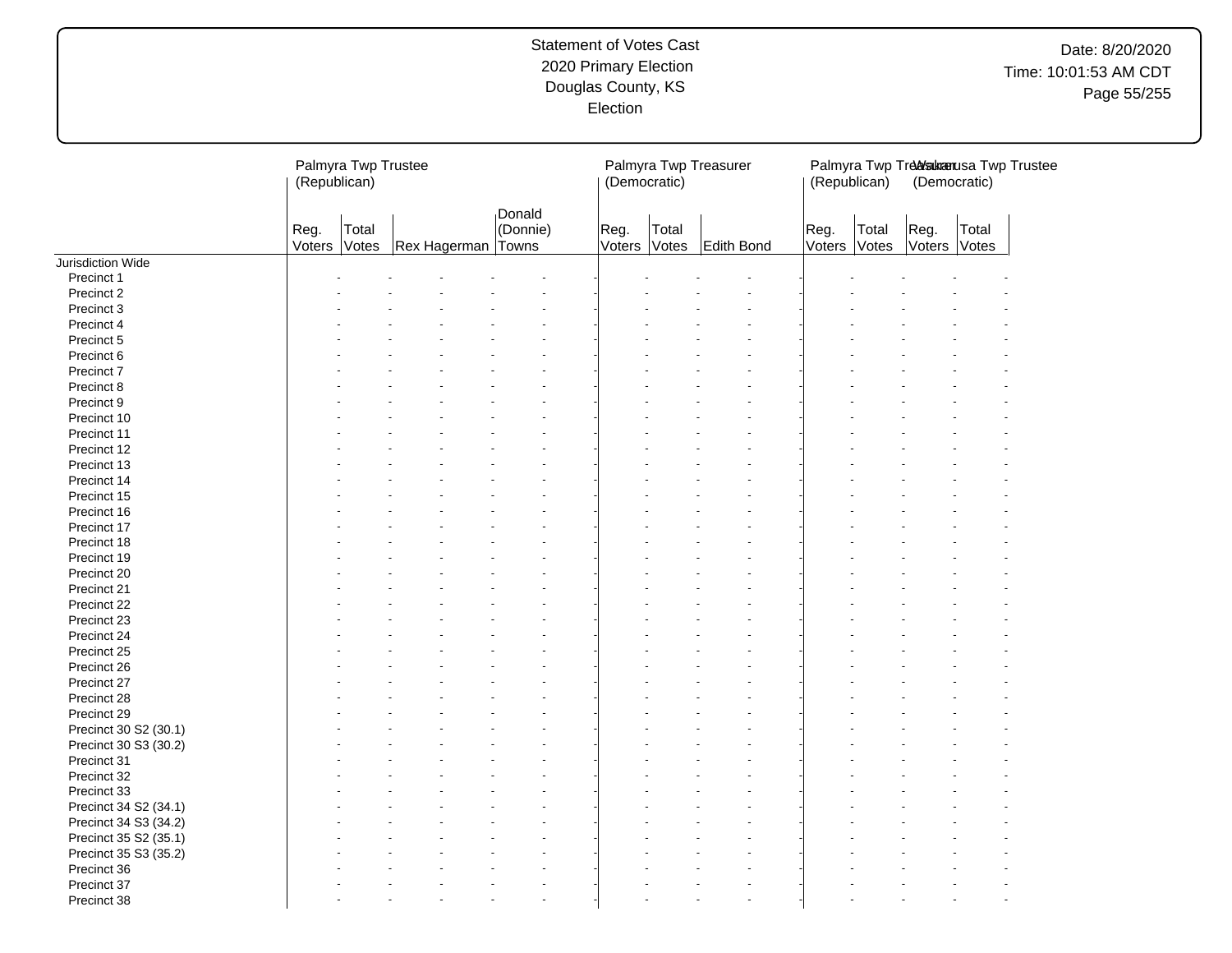# Date: 8/20/2020 Time: 10:01:53 AM CDT Page 56/255

|                                    | (Republican)         | Palmyra Twp Trustee  |                           |        |                      |        | (Democratic)         |                | Palmyra Twp Treasurer |             | (Republican)         |       | (Democratic)         |             | Palmyra Twp Treasurenusa Twp Trustee |
|------------------------------------|----------------------|----------------------|---------------------------|--------|----------------------|--------|----------------------|----------------|-----------------------|-------------|----------------------|-------|----------------------|-------------|--------------------------------------|
|                                    | Reg.<br>Voters Votes | Total                | <b>Rex Hagerman Towns</b> |        | Donald<br>(Donnie)   |        | Reg.<br>Voters       | Total<br>Votes | Edith Bond            |             | Reg.<br>Voters Votes | Total | Reg.<br>Voters Votes | Total       |                                      |
| Precinct 39                        |                      |                      |                           |        |                      |        |                      |                |                       |             |                      |       |                      |             |                                      |
| Precinct 40                        |                      |                      |                           |        |                      |        |                      |                |                       |             |                      |       |                      |             |                                      |
| Precinct 41 S3 H46 (41.1)          |                      |                      |                           |        |                      |        |                      |                |                       |             |                      |       |                      |             |                                      |
| Precinct 41 S3 H45 (41.2)          |                      |                      |                           |        |                      |        |                      |                |                       |             |                      |       |                      |             |                                      |
| Precinct 41 S2 H46 (41.3)          |                      |                      |                           |        |                      |        |                      |                |                       |             |                      |       |                      |             |                                      |
| Precinct 42 H46 (42.1)             |                      |                      |                           |        |                      |        |                      |                |                       |             |                      |       |                      |             |                                      |
| Precinct 42 H45 (42.2, 42.3, 42.4) |                      |                      |                           |        |                      |        |                      |                |                       |             |                      |       |                      |             |                                      |
| Precinct 43 CC1 (43.1)             |                      |                      |                           |        |                      |        |                      |                |                       |             |                      |       |                      |             |                                      |
| Precinct 43 CC3 (43.2, 43.3)       |                      |                      |                           |        |                      |        |                      |                |                       |             |                      |       |                      |             |                                      |
| Precinct 44 H45 (44.1)             |                      |                      |                           |        |                      |        |                      |                |                       |             |                      |       |                      |             |                                      |
| Precinct 44 H44 (44.2)             |                      |                      |                           |        |                      |        |                      |                |                       |             |                      |       |                      |             |                                      |
| Precinct 45                        |                      |                      |                           |        |                      |        |                      |                |                       |             |                      |       |                      |             |                                      |
| Precinct 46                        |                      |                      |                           |        |                      |        |                      |                |                       |             |                      |       |                      |             |                                      |
| Precinct 47                        |                      |                      |                           |        |                      |        |                      |                |                       |             |                      |       |                      |             |                                      |
| Precinct 48                        |                      |                      |                           |        |                      |        |                      |                |                       |             |                      |       |                      |             |                                      |
| Precinct 49                        |                      |                      |                           |        |                      |        |                      |                |                       |             |                      |       |                      |             |                                      |
| Precinct 50 City (50.2)            |                      |                      |                           |        |                      |        |                      |                |                       |             |                      |       |                      |             |                                      |
| Precinct 50 Twp                    |                      |                      |                           |        |                      |        |                      |                |                       |             |                      |       |                      |             |                                      |
| Precinct 51                        |                      |                      |                           |        |                      |        |                      |                |                       |             |                      |       |                      |             |                                      |
| Precinct 52 City (52.3)            |                      |                      |                           |        |                      |        |                      |                |                       |             |                      |       |                      |             |                                      |
| Precinct 52 Twp                    |                      |                      |                           |        |                      |        |                      |                |                       |             |                      |       |                      |             |                                      |
| Precinct 53 H10 Twp                |                      |                      |                           |        |                      |        |                      |                |                       |             |                      |       |                      |             |                                      |
| Precinct 53 H42 City (53.4)        |                      |                      |                           |        |                      |        |                      |                |                       |             |                      |       |                      |             |                                      |
| Precinct 53 H42 Twp (53.5, 53.6)   |                      |                      |                           |        |                      |        |                      |                |                       |             |                      |       |                      |             |                                      |
| Precinct 54                        |                      |                      |                           |        |                      |        |                      |                |                       |             |                      |       |                      |             |                                      |
| Precinct 55 S3 H45 (55.1)          |                      |                      |                           |        |                      |        |                      |                |                       |             |                      |       |                      |             |                                      |
| Precinct 55 S3 H46 (55.2)          |                      |                      |                           |        |                      |        |                      |                |                       |             |                      |       |                      |             |                                      |
| Precinct 55 S2 H45 (55.3)          |                      |                      |                           |        |                      |        |                      |                |                       |             |                      |       |                      |             |                                      |
| Precinct 56 S19                    |                      |                      |                           |        |                      |        |                      |                |                       |             |                      |       |                      |             |                                      |
| Precinct 56 S2                     |                      |                      |                           |        |                      |        |                      |                |                       |             |                      |       |                      |             |                                      |
| Precinct 57 S2 City (57.2)         |                      |                      |                           |        |                      |        |                      |                |                       |             |                      |       |                      |             |                                      |
| Precinct 57 S2 Twp (57.1, 57.4)    |                      |                      |                           |        |                      |        |                      |                |                       |             |                      |       |                      |             |                                      |
| Precinct 57 TWP S19 (57.3)         |                      |                      |                           |        |                      |        |                      |                |                       |             |                      |       |                      |             |                                      |
| Precinct 58                        |                      |                      |                           |        |                      |        |                      |                |                       |             |                      |       |                      |             |                                      |
| Precinct 59 H54                    |                      |                      |                           |        | ٠                    |        |                      |                | $\ddot{\phantom{1}}$  |             |                      |       |                      |             |                                      |
| Precinct 59 H45                    |                      | $\overline{a}$       | $\overline{a}$            |        | $\blacksquare$       |        |                      |                | ÷.                    |             |                      |       |                      |             |                                      |
| Precinct 60                        | 870                  | 201                  | 48                        | 23.88% | 153                  | 76.12% | 870                  | 198            | 198                   | 100.00%     | 870                  |       | 0                    |             |                                      |
| Precinct 61                        | 1077                 | 242                  | 56                        | 23.14% | 186                  | 76.86% | 1077                 | 244            | 244                   | 100.00%     | 1077                 |       | $\Omega$             |             |                                      |
| Precinct 62                        | 956                  | 261                  | 65                        | 24.90% | 196                  | 75.10% | 956                  | 189            |                       | 189 100.00% | 956                  |       | $\Omega$             |             |                                      |
| Precinct 63                        | 692                  | 220                  | 85                        | 38.64% | 135                  | 61.36% | 692                  | 144            |                       | 144 100.00% | 692                  |       | $\Omega$             |             |                                      |
| Precinct 64 H45                    | ÷,                   |                      |                           |        |                      |        |                      |                | $\blacksquare$        |             |                      |       | 221                  |             | $\mathbf 0$                          |
| Precinct 64 H46 497 (64.3)         |                      | $\ddot{\phantom{1}}$ |                           |        | $\ddot{\phantom{1}}$ |        | $\ddot{\phantom{1}}$ |                | $\sim$                |             |                      |       | $\overline{2}$       | $\mathbf 0$ |                                      |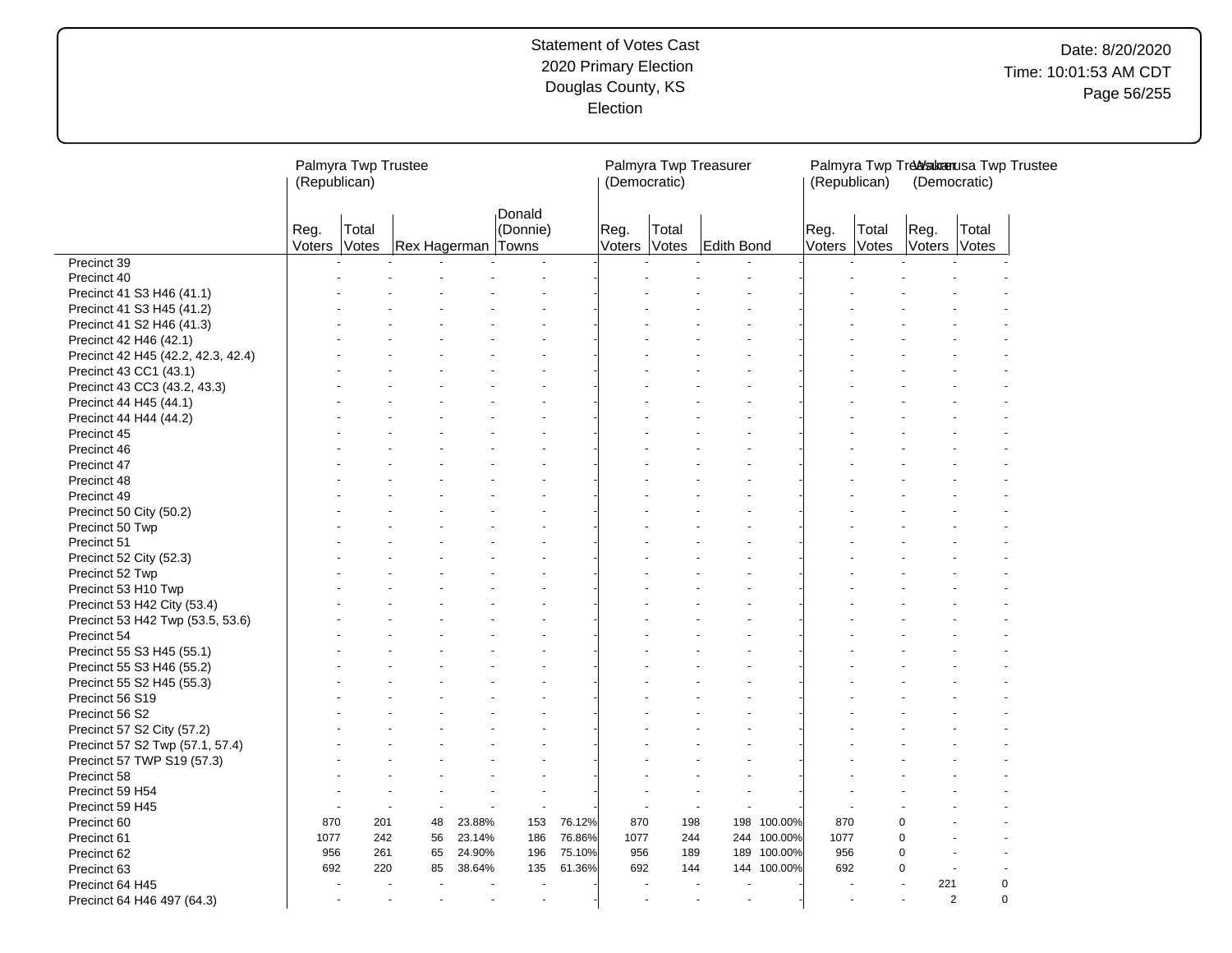|                                 | (Republican)   | Palmyra Twp Trustee |                    |        |                    |        | (Democratic)   |                | Palmyra Twp Treasurer |             | (Republican)    |                | (Democratic)   |                | Palmyra Twp Treasurenusa Twp Trustee |
|---------------------------------|----------------|---------------------|--------------------|--------|--------------------|--------|----------------|----------------|-----------------------|-------------|-----------------|----------------|----------------|----------------|--------------------------------------|
|                                 | Reg.<br>Voters | Total<br>Votes      | Rex Hagerman Towns |        | Donald<br>(Donnie) |        | Reg.<br>Voters | Total<br>Votes | <b>Edith Bond</b>     |             | ∣Reg.<br>Voters | Total<br>Votes | Reg.<br>Voters | Total<br>Votes |                                      |
| Precinct 65 H10                 |                |                     |                    |        |                    |        |                |                |                       |             |                 |                | 487            |                |                                      |
| Precinct 65 H46 (65.4)          |                |                     |                    |        |                    |        |                |                |                       |             |                 |                | 31             |                |                                      |
| Precinct 65 S2 H46 (65.6)       |                |                     |                    |        |                    |        |                |                |                       |             |                 |                | 3              |                | O                                    |
| Precinct 66 S19 H45 (66.1 66.2) |                |                     |                    |        |                    |        |                |                |                       |             |                 |                | 203            |                | 0                                    |
| Precinct 66 S3 H44 (66.3)       |                |                     |                    |        |                    |        |                |                |                       |             |                 |                |                |                | 0                                    |
| Precinct 66 S3 H45 (66.4)       |                |                     |                    |        |                    |        |                |                |                       |             |                 |                | 3              |                | 0                                    |
| Precinct 66 S19 H10 (66.5)      |                |                     |                    |        |                    |        |                |                |                       |             |                 |                | 287            |                | $\Omega$                             |
| Precinct 66 S3 H10 (66.7)       |                |                     |                    |        |                    |        |                |                |                       |             |                 |                | 172            |                | $\Omega$                             |
| Precinct 67 S19 H54 (67.1,67.2) |                |                     |                    |        |                    |        |                |                |                       |             |                 |                |                |                |                                      |
| Precinct 67 S19 H45             |                |                     |                    |        |                    |        |                |                |                       |             |                 |                |                |                |                                      |
| Precinct 67 S3 H45              |                |                     |                    |        |                    |        |                |                |                       |             |                 |                |                |                |                                      |
| Precinct 67 S3 H54 (67.7,67.8)  |                |                     |                    |        |                    |        |                |                |                       |             |                 |                |                |                |                                      |
| Precinct 70                     |                |                     |                    |        |                    |        |                |                |                       |             |                 |                |                |                |                                      |
| Precinct 71                     |                |                     |                    |        |                    |        |                |                |                       |             |                 |                |                |                |                                      |
| Precinct 74                     |                |                     |                    |        |                    |        |                |                |                       |             |                 |                |                |                |                                      |
| Precinct 76                     |                |                     |                    |        |                    |        |                |                |                       |             |                 |                |                |                |                                      |
| Precinct 77                     |                |                     |                    |        |                    |        |                |                |                       |             |                 |                |                |                |                                      |
| Total                           | 3595           | 924                 | 254                | 27.49% | 670                | 72.51% | 3595           | 775            |                       | 775 100.00% | 3595            |                | 1409<br>0      |                | 0                                    |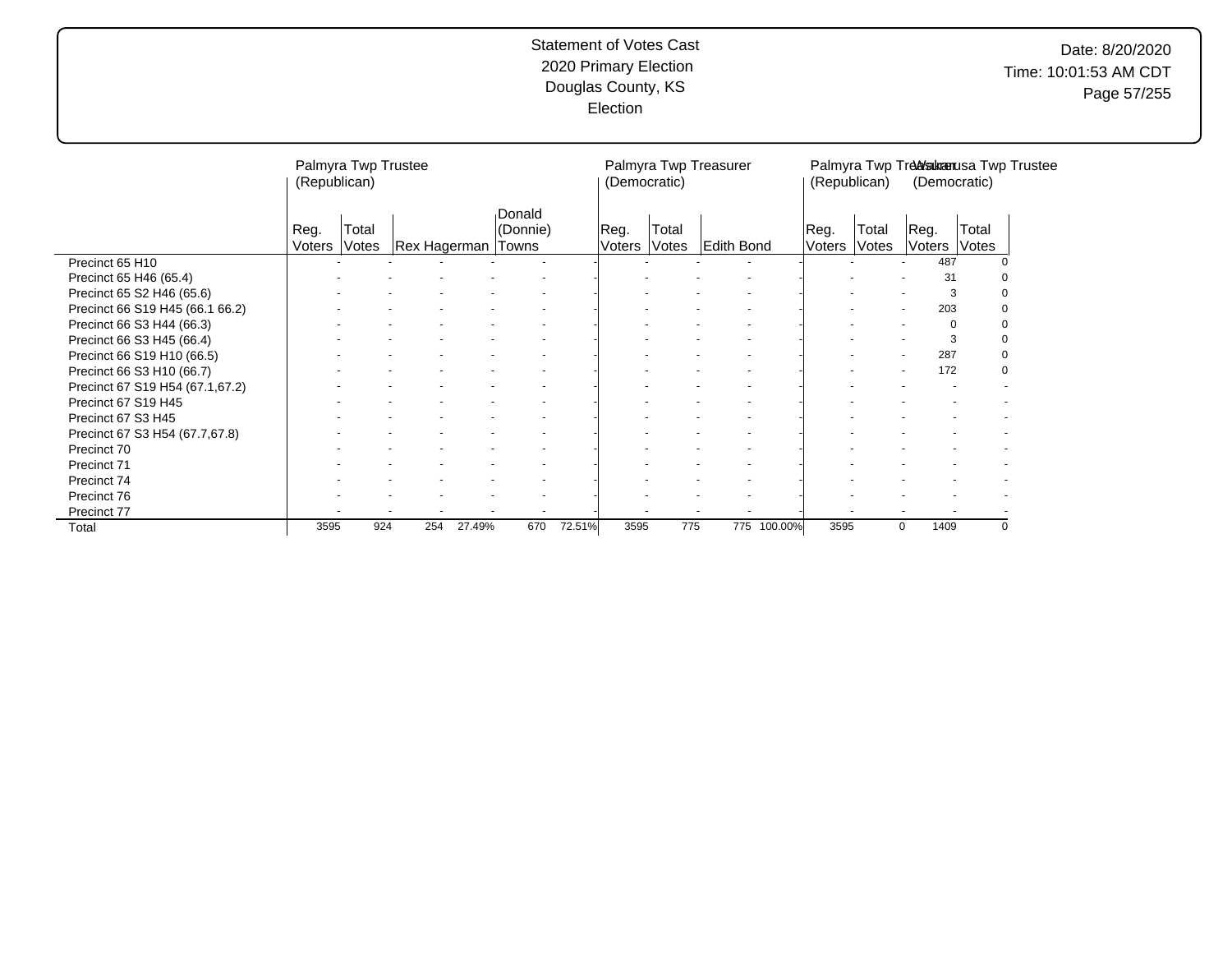|                       | Wakarusa Twp Trustee<br>(Republican) |                |                |                | (Democratic)   | (Republican)         |       | Wakarusa Twp TWeakamesa Twp Treasurer | (Democratic)         |       | (Republican)   |                | Willow Springs TWpllowuStprings Twp Trustee |  |
|-----------------------|--------------------------------------|----------------|----------------|----------------|----------------|----------------------|-------|---------------------------------------|----------------------|-------|----------------|----------------|---------------------------------------------|--|
|                       | Reg.<br>Voters                       | Total<br>Votes | Charles Taylor | Reg.<br>Voters | Total<br>Votes | Reg.<br>Voters Votes | Total | Eugene<br>George                      | Reg.<br>Voters Votes | Total | Reg.<br>Voters | Total<br>Votes | Tim C. Horne                                |  |
| Jurisdiction Wide     |                                      |                |                |                |                |                      |       |                                       |                      |       |                |                |                                             |  |
| Precinct 1            |                                      |                |                |                |                |                      |       |                                       |                      |       |                |                |                                             |  |
| Precinct 2            |                                      |                |                |                |                |                      |       |                                       |                      |       |                |                |                                             |  |
| Precinct 3            |                                      |                |                |                |                |                      |       |                                       |                      |       |                |                |                                             |  |
| Precinct 4            |                                      |                |                |                |                |                      |       |                                       |                      |       |                |                |                                             |  |
| Precinct 5            |                                      |                |                |                |                |                      |       |                                       |                      |       |                |                |                                             |  |
| Precinct 6            |                                      |                |                |                |                |                      |       |                                       |                      |       |                |                |                                             |  |
| Precinct 7            |                                      |                |                |                |                |                      |       |                                       |                      |       |                |                |                                             |  |
| Precinct 8            |                                      |                |                |                |                |                      |       |                                       |                      |       |                |                |                                             |  |
| Precinct 9            |                                      |                |                |                |                |                      |       |                                       |                      |       |                |                |                                             |  |
| Precinct 10           |                                      |                |                |                |                |                      |       |                                       |                      |       |                |                |                                             |  |
| Precinct 11           |                                      |                |                |                |                |                      |       |                                       |                      |       |                |                |                                             |  |
| Precinct 12           |                                      |                |                |                |                |                      |       |                                       |                      |       |                |                |                                             |  |
| Precinct 13           |                                      |                |                |                |                |                      |       |                                       |                      |       |                |                |                                             |  |
| Precinct 14           |                                      |                |                |                |                |                      |       |                                       |                      |       |                |                |                                             |  |
| Precinct 15           |                                      |                |                |                |                |                      |       |                                       |                      |       |                |                |                                             |  |
| Precinct 16           |                                      |                |                |                |                |                      |       |                                       |                      |       |                |                |                                             |  |
| Precinct 17           |                                      |                |                |                |                |                      |       |                                       |                      |       |                |                |                                             |  |
| Precinct 18           |                                      |                |                |                |                |                      |       |                                       |                      |       |                |                |                                             |  |
| Precinct 19           |                                      |                |                |                |                |                      |       |                                       |                      |       |                |                |                                             |  |
| Precinct 20           |                                      |                |                |                |                |                      |       |                                       |                      |       |                |                |                                             |  |
| Precinct 21           |                                      |                |                |                |                |                      |       |                                       |                      |       |                |                |                                             |  |
| Precinct 22           |                                      |                |                |                |                |                      |       |                                       |                      |       |                |                |                                             |  |
| Precinct 23           |                                      |                |                |                |                |                      |       |                                       |                      |       |                |                |                                             |  |
| Precinct 24           |                                      |                |                |                |                |                      |       |                                       |                      |       |                |                |                                             |  |
| Precinct 25           |                                      |                |                |                |                |                      |       |                                       |                      |       |                |                |                                             |  |
|                       |                                      |                |                |                |                |                      |       |                                       |                      |       |                |                |                                             |  |
| Precinct 26           |                                      |                |                |                |                |                      |       |                                       |                      |       |                |                |                                             |  |
| Precinct 27           |                                      |                |                |                |                |                      |       |                                       |                      |       |                |                |                                             |  |
| Precinct 28           |                                      |                |                |                |                |                      |       |                                       |                      |       |                |                |                                             |  |
| Precinct 29           |                                      |                |                |                |                |                      |       |                                       |                      |       |                |                |                                             |  |
| Precinct 30 S2 (30.1) |                                      |                |                |                |                |                      |       |                                       |                      |       |                |                |                                             |  |
| Precinct 30 S3 (30.2) |                                      |                |                |                |                |                      |       |                                       |                      |       |                |                |                                             |  |
| Precinct 31           |                                      |                |                |                |                |                      |       |                                       |                      |       |                |                |                                             |  |
| Precinct 32           |                                      |                |                |                |                |                      |       |                                       |                      |       |                |                |                                             |  |
| Precinct 33           |                                      |                |                |                |                |                      |       |                                       |                      |       |                |                |                                             |  |
| Precinct 34 S2 (34.1) |                                      |                |                |                |                |                      |       |                                       |                      |       |                |                |                                             |  |
| Precinct 34 S3 (34.2) |                                      |                |                |                |                |                      |       |                                       |                      |       |                |                |                                             |  |
| Precinct 35 S2 (35.1) |                                      |                |                |                |                |                      |       |                                       |                      |       |                |                |                                             |  |
| Precinct 35 S3 (35.2) |                                      |                |                |                |                |                      |       |                                       |                      |       |                |                |                                             |  |
| Precinct 36           |                                      |                |                |                |                |                      |       |                                       |                      |       |                |                |                                             |  |
| Precinct 37           |                                      |                |                |                |                |                      |       |                                       |                      |       |                |                |                                             |  |
| Precinct 38           |                                      |                |                |                |                |                      |       |                                       |                      |       |                |                |                                             |  |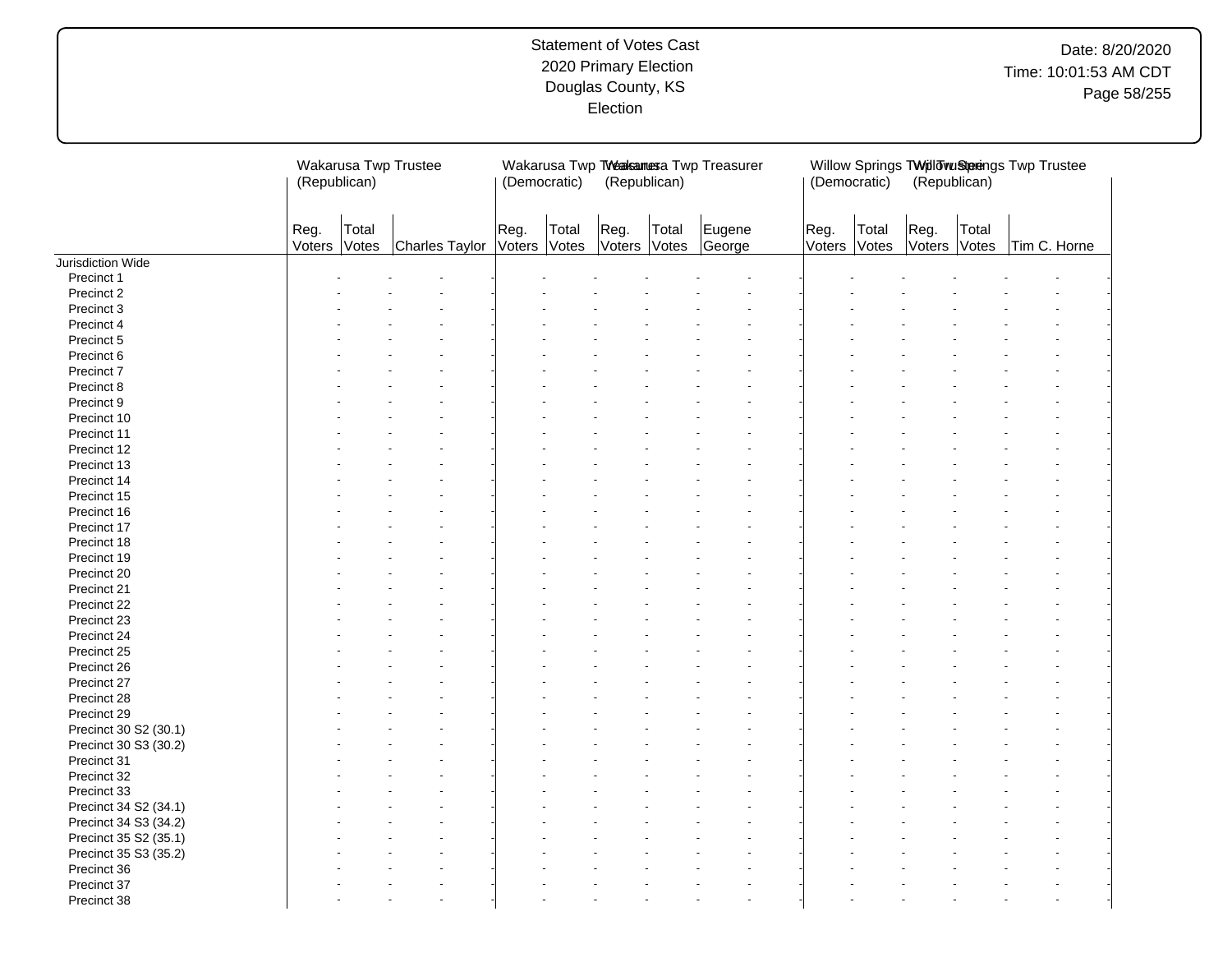|                                    | Wakarusa Twp Trustee<br>(Republican) |                      |                |           | (Democratic)         |       | (Republican)         |                      | Wakarusa Twp TWeaksamesa Twp Treasurer |           | (Democratic)         |       | (Republican)         |       | Willow Springs TWillowuStprings Twp Trustee |  |
|------------------------------------|--------------------------------------|----------------------|----------------|-----------|----------------------|-------|----------------------|----------------------|----------------------------------------|-----------|----------------------|-------|----------------------|-------|---------------------------------------------|--|
|                                    | Reg.<br>Voters Votes                 | Total                | Charles Taylor |           | Reg.<br>Voters Votes | Total | Reg.<br>Voters Votes | Total                | Eugene<br>George                       |           | Reg.<br>Voters Votes | Total | Reg.<br>Voters Votes | Total | Tim C. Horne                                |  |
| Precinct 39                        |                                      |                      |                |           |                      |       |                      |                      |                                        |           |                      |       |                      |       |                                             |  |
| Precinct 40                        |                                      |                      |                |           |                      |       |                      |                      |                                        |           |                      |       |                      |       |                                             |  |
| Precinct 41 S3 H46 (41.1)          |                                      |                      |                |           |                      |       |                      |                      |                                        |           |                      |       |                      |       |                                             |  |
| Precinct 41 S3 H45 (41.2)          |                                      |                      |                |           |                      |       |                      |                      |                                        |           |                      |       |                      |       |                                             |  |
| Precinct 41 S2 H46 (41.3)          |                                      |                      |                |           |                      |       |                      |                      |                                        |           |                      |       |                      |       |                                             |  |
| Precinct 42 H46 (42.1)             |                                      |                      |                |           |                      |       |                      |                      |                                        |           |                      |       |                      |       |                                             |  |
| Precinct 42 H45 (42.2, 42.3, 42.4) |                                      |                      |                |           |                      |       |                      |                      |                                        |           |                      |       |                      |       |                                             |  |
| Precinct 43 CC1 (43.1)             |                                      |                      |                |           |                      |       |                      |                      |                                        |           |                      |       |                      |       |                                             |  |
| Precinct 43 CC3 (43.2, 43.3)       |                                      |                      |                |           |                      |       |                      |                      |                                        |           |                      |       |                      |       |                                             |  |
| Precinct 44 H45 (44.1)             |                                      |                      |                |           |                      |       |                      |                      |                                        |           |                      |       |                      |       |                                             |  |
| Precinct 44 H44 (44.2)             |                                      |                      |                |           |                      |       |                      |                      |                                        |           |                      |       |                      |       |                                             |  |
| Precinct 45                        |                                      |                      |                |           |                      |       |                      |                      |                                        |           |                      |       |                      |       |                                             |  |
| Precinct 46                        |                                      |                      |                |           |                      |       |                      |                      |                                        |           |                      |       |                      |       |                                             |  |
| Precinct 47                        |                                      |                      |                |           |                      |       |                      |                      |                                        |           |                      |       |                      |       |                                             |  |
| Precinct 48                        |                                      |                      |                |           |                      |       |                      |                      |                                        |           |                      |       |                      |       |                                             |  |
| Precinct 49                        |                                      |                      |                |           |                      |       |                      |                      |                                        |           |                      |       |                      |       |                                             |  |
| Precinct 50 City (50.2)            |                                      |                      |                |           |                      |       |                      |                      |                                        |           |                      |       |                      |       |                                             |  |
| Precinct 50 Twp                    |                                      |                      |                |           |                      |       |                      |                      |                                        |           |                      |       |                      |       |                                             |  |
| Precinct 51                        |                                      |                      |                |           |                      |       |                      |                      |                                        |           |                      |       |                      |       |                                             |  |
| Precinct 52 City (52.3)            |                                      |                      |                |           |                      |       |                      |                      |                                        |           |                      |       |                      |       |                                             |  |
| Precinct 52 Twp                    |                                      |                      |                |           |                      |       |                      |                      |                                        |           |                      |       |                      |       |                                             |  |
| Precinct 53 H10 Twp                |                                      |                      |                |           |                      |       |                      |                      |                                        |           |                      |       |                      |       |                                             |  |
| Precinct 53 H42 City (53.4)        |                                      |                      |                |           |                      |       |                      |                      |                                        |           |                      |       |                      |       |                                             |  |
| Precinct 53 H42 Twp (53.5, 53.6)   |                                      |                      |                |           |                      |       |                      |                      |                                        |           |                      |       |                      |       |                                             |  |
| Precinct 54                        |                                      |                      |                |           |                      |       |                      |                      |                                        |           |                      |       |                      |       |                                             |  |
| Precinct 55 S3 H45 (55.1)          |                                      |                      |                |           |                      |       |                      |                      |                                        |           |                      |       |                      |       |                                             |  |
| Precinct 55 S3 H46 (55.2)          |                                      |                      |                |           |                      |       |                      |                      |                                        |           |                      |       |                      |       |                                             |  |
| Precinct 55 S2 H45 (55.3)          |                                      |                      |                |           |                      |       |                      |                      |                                        |           |                      |       |                      |       |                                             |  |
| Precinct 56 S19                    |                                      |                      |                |           |                      |       |                      |                      |                                        |           |                      |       |                      |       |                                             |  |
| Precinct 56 S2                     |                                      |                      |                |           |                      |       |                      |                      |                                        |           |                      |       |                      |       |                                             |  |
| Precinct 57 S2 City (57.2)         |                                      |                      |                |           |                      |       |                      |                      |                                        |           |                      |       |                      |       |                                             |  |
| Precinct 57 S2 Twp (57.1, 57.4)    |                                      |                      |                |           |                      |       |                      |                      |                                        |           |                      |       |                      |       |                                             |  |
| Precinct 57 TWP S19 (57.3)         |                                      |                      |                |           |                      |       |                      |                      |                                        |           |                      |       |                      |       |                                             |  |
| Precinct 58                        |                                      |                      |                |           |                      |       |                      |                      |                                        |           |                      |       |                      |       |                                             |  |
| Precinct 59 H54                    |                                      |                      |                |           |                      |       |                      |                      |                                        |           |                      |       |                      |       |                                             |  |
|                                    |                                      |                      |                |           |                      |       |                      |                      |                                        |           |                      |       |                      |       |                                             |  |
| Precinct 59 H45                    |                                      |                      |                |           |                      |       |                      |                      |                                        |           |                      |       |                      |       |                                             |  |
| Precinct 60                        |                                      |                      |                |           |                      |       |                      |                      |                                        |           |                      |       |                      |       |                                             |  |
| Precinct 61                        |                                      |                      |                |           |                      |       |                      |                      |                                        |           |                      |       |                      |       |                                             |  |
| Precinct 62                        |                                      |                      |                |           |                      |       |                      |                      |                                        |           |                      |       |                      |       |                                             |  |
| Precinct 63                        |                                      |                      |                |           |                      |       | $\Omega$             |                      |                                        |           |                      |       |                      |       |                                             |  |
| Precinct 64 H45                    | 221<br>2                             | 44<br>$\overline{1}$ | 44             | 100.00%   | 221<br>2             |       | 221<br>$\Omega$      | 39<br>$\overline{2}$ | 39<br>$\mathbf{1}$                     | 100.00%   |                      |       |                      |       |                                             |  |
| Precinct 64 H46 497 (64.3)         |                                      |                      |                | 1 100.00% |                      |       |                      |                      |                                        | 1 100.00% |                      |       |                      |       |                                             |  |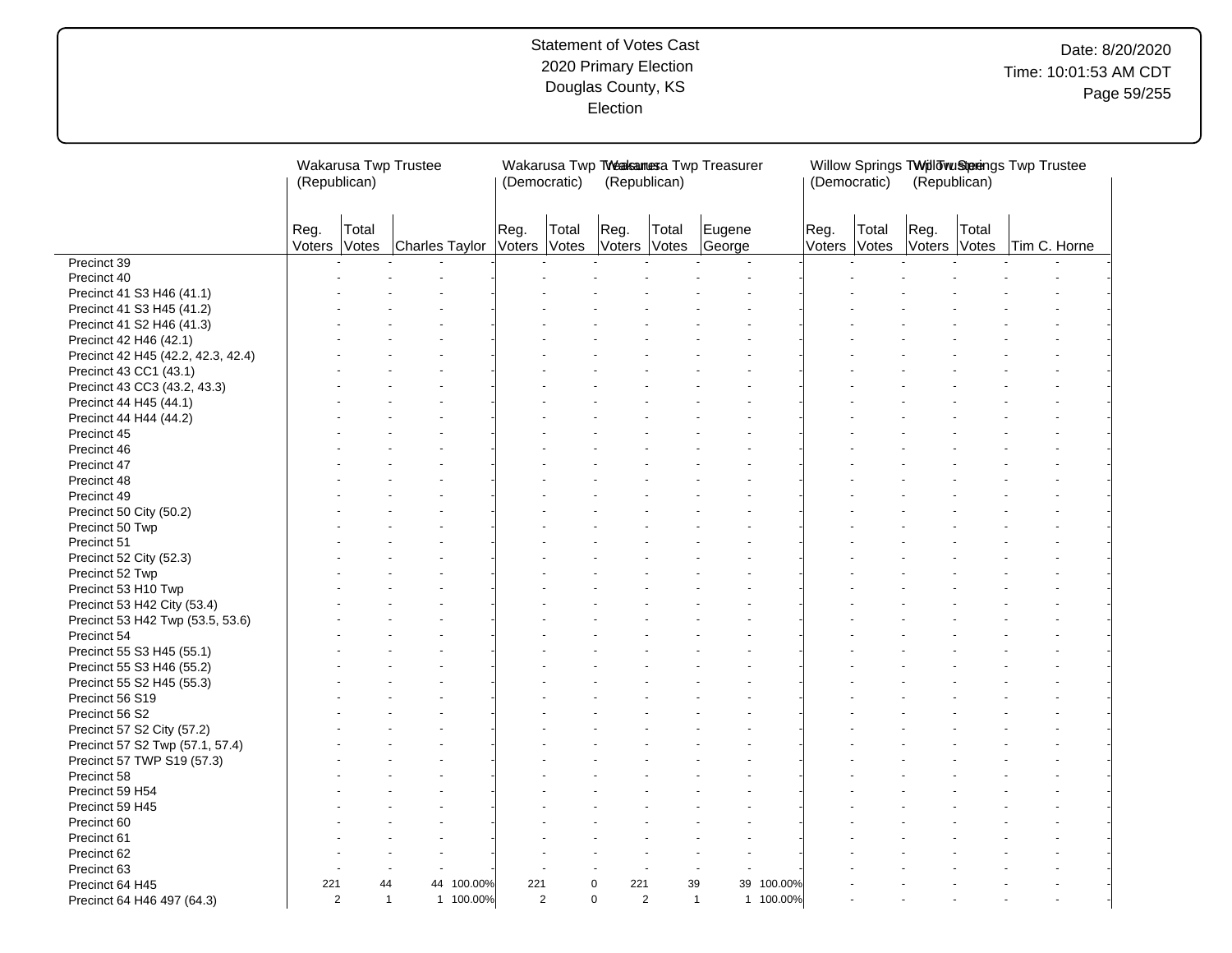|                                 |                | Wakarusa Twp Trustee<br>(Republican) |                |            |                    | (Democratic)   | (Republican)       |                | Wakarusa Twp TWeakamesa Twp Treasurer |             | (Democratic)          |                |                 | (Republican)          | Willow Springs TWillowuSterengs Twp Trustee |             |
|---------------------------------|----------------|--------------------------------------|----------------|------------|--------------------|----------------|--------------------|----------------|---------------------------------------|-------------|-----------------------|----------------|-----------------|-----------------------|---------------------------------------------|-------------|
|                                 | Reg.<br>Voters | Total<br>Votes                       | Charles Taylor |            | ∣Reg.<br>Voters l' | Total<br>Votes | ∣Reg.<br>Voters    | Total<br>Votes | Eugene<br>George                      |             | Reg.<br><b>Voters</b> | Total<br>Votes | ⊺Reg.<br>Voters | Total<br><b>Votes</b> | Tim C. Horne                                |             |
| Precinct 65 H10                 | 487            | 101                                  | 101            | 100.00%    | 487                |                | 487<br>$\Omega$    | 104            |                                       | 104 100.00% |                       |                |                 |                       |                                             |             |
| Precinct 65 H46 (65.4)          | 31             | 3                                    | 3              | 100.00%    | 31                 |                | 31<br>0            | 4              |                                       | 4 100.00%   |                       |                |                 |                       |                                             |             |
| Precinct 65 S2 H46 (65.6)       | 3              |                                      | 0<br>0         |            | 3                  |                | 0<br>3             |                | 0<br>$\Omega$                         |             |                       |                |                 |                       |                                             |             |
| Precinct 66 S19 H45 (66.1 66.2) | 203            | 41                                   | 41             | 100.00%    | 203                |                | 0<br>203           | 41             |                                       | 41 100.00%  |                       |                |                 |                       |                                             |             |
| Precinct 66 S3 H44 (66.3)       | 0              |                                      | 0<br>0         |            | 0                  |                | 0<br>$\Omega$      |                | 0<br>$\Omega$                         |             |                       |                |                 |                       |                                             |             |
| Precinct 66 S3 H45 (66.4)       | 3              |                                      | 0<br>0         |            | 3                  |                | $\mathbf 0$<br>3   |                | 0<br>$\Omega$                         |             |                       |                |                 |                       |                                             |             |
| Precinct 66 S19 H10 (66.5)      | 287            | 64                                   | 64             | 100.00%    | 287                |                | $\mathbf 0$<br>287 | 66             | 66                                    | 100.00%     |                       |                |                 |                       |                                             |             |
| Precinct 66 S3 H10 (66.7)       | 172            | 42                                   |                | 42 100.00% | 172                |                | $\mathbf 0$<br>172 | 44             |                                       | 44 100.00%  |                       |                |                 |                       |                                             |             |
| Precinct 67 S19 H54 (67.1,67.2) |                |                                      |                |            |                    |                |                    |                |                                       |             | 335                   |                | 0<br>335        | 103                   | 103                                         | 100.00%     |
| Precinct 67 S19 H45             |                |                                      |                |            |                    |                |                    |                |                                       |             | 350                   |                | 0<br>350        |                       | 81<br>81                                    | 100.00%     |
| Precinct 67 S3 H45              |                |                                      |                |            |                    |                |                    |                |                                       |             | 75                    |                | 0               | 75                    | 12<br>12                                    | 100.00%     |
| Precinct 67 S3 H54 (67.7,67.8)  |                |                                      |                |            |                    |                |                    |                |                                       |             | 77                    |                | 0               | 77                    | 19                                          | 19 100.00%  |
| Precinct 70                     |                |                                      |                |            |                    |                |                    |                |                                       |             |                       |                |                 |                       |                                             |             |
| Precinct 71                     |                |                                      |                |            |                    |                |                    |                |                                       |             |                       |                |                 |                       |                                             |             |
| Precinct 74                     |                |                                      |                |            |                    |                |                    |                |                                       |             |                       |                |                 |                       |                                             |             |
| Precinct 76                     |                |                                      |                |            |                    |                |                    |                |                                       |             |                       |                |                 |                       |                                             |             |
| Precinct 77                     |                |                                      |                |            |                    |                |                    |                |                                       |             |                       |                |                 |                       |                                             |             |
| Total                           | 1409           | 296                                  | 296            | 100.00%    | 1409               |                | 1409<br>0          | 299            | 299                                   | 100.00%     | 837                   |                | 837<br>0        | 215                   |                                             | 215 100.00% |